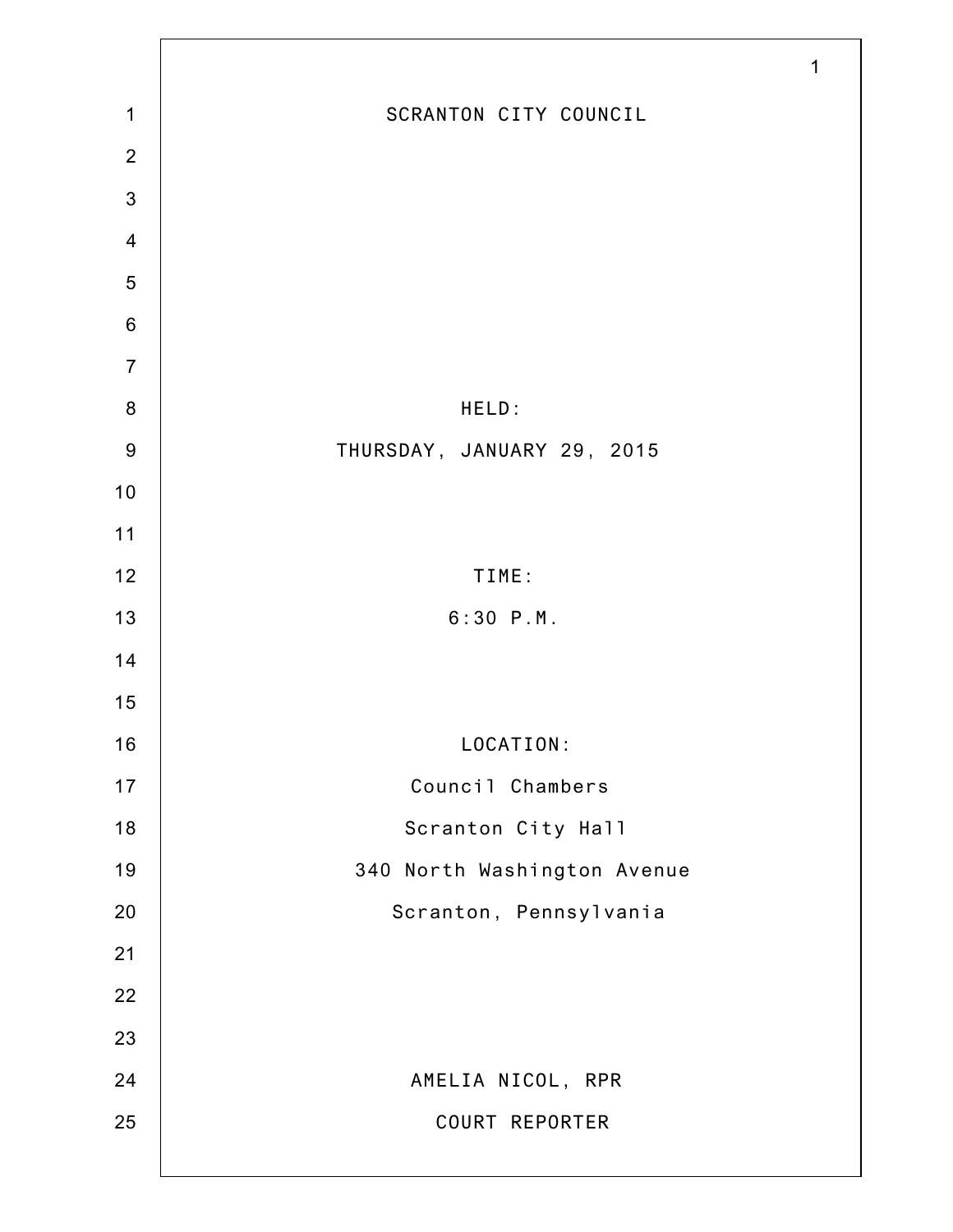| $\mathbf{1}$   | CITY OF SCRANTON COUNCIL:           |
|----------------|-------------------------------------|
| $\overline{2}$ | ROBERT MCGOFF, PRESIDENT            |
| $\mathbf{3}$   |                                     |
| $\overline{4}$ | PATRICK ROGAN, VICE-PRESIDENT       |
| 5              | WILLIAM GAUGHAN                     |
| 6              |                                     |
| $\overline{7}$ | <b>JOSEPH WECHSLER</b>              |
| 8              | WAYNE EVANS                         |
| 9              |                                     |
| 10             |                                     |
| 11             | AMIL MINORA, SOLICITOR              |
| 12             |                                     |
| 13             | LORI REED, CITY CLERK               |
| 14             | KATHY CARRERA, ASSISTANT CITY CLERK |
| 15             |                                     |
| 16             |                                     |
| 17             |                                     |
| 18             |                                     |
| 19             |                                     |
| 20             |                                     |
| 21             |                                     |
| 22             |                                     |
| 23             |                                     |
| 24             |                                     |
| 25             |                                     |
|                |                                     |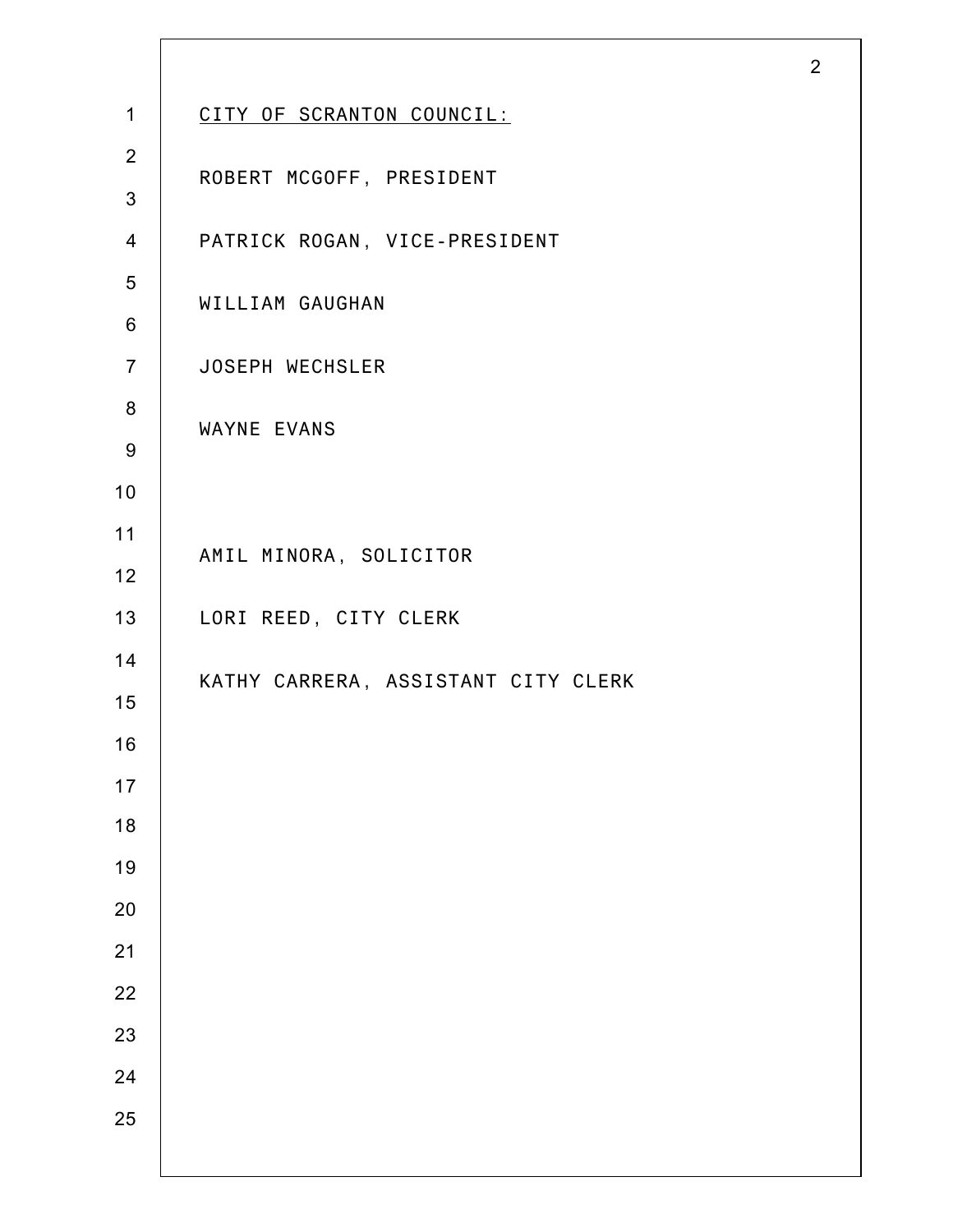|                 | 3                                     |
|-----------------|---------------------------------------|
| $\mathbf 1$     | MR. MCGOFF: Everyone please rise      |
| $\overline{2}$  | for the Pledge of Allegiance.         |
| 3               | (Pledge of Allegiance.)               |
| $\overline{4}$  | MR. MCGOFF: Please remain             |
| 5               | standing for a moment of silence for  |
| $6\phantom{1}6$ | our servicemen and women throughout   |
| $\overline{7}$  | the world and also for all of those   |
| 8               | who have passed away in our community |
| $9$             | during this past week.                |
| 10              | (Moment of Silent Reflection.)        |
| 11              | MR. MCGOFF: Roll call, please.        |
| 12              | MS. CARRERA: Mr. Wechsler.            |
| 13              | MR. WECHSLER: Here.                   |
| 14              | MS. CARRERA: Mr. Rogan.               |
| 15              | MR. ROGAN: Here.                      |
| 16              | MS. CARRERA: Mr. Evans.               |
| 17              | MR. EVANS: Here.                      |
| 18              | MS. CARRERA: Mr. Gaughan.             |
| 19              | MR. GAUGHAN: Here.                    |
| 20              | MS. CARRERA: Mr. McGoff.              |
| 21              | MR. MCGOFF: Here. Mr. Evans,          |
| 22              | we're going to do that motion if you  |
| 23              | will, please.                         |
| 24              | MR. EVANS: All right. I would         |
| 25              | like to make a motion to table Item   |
|                 |                                       |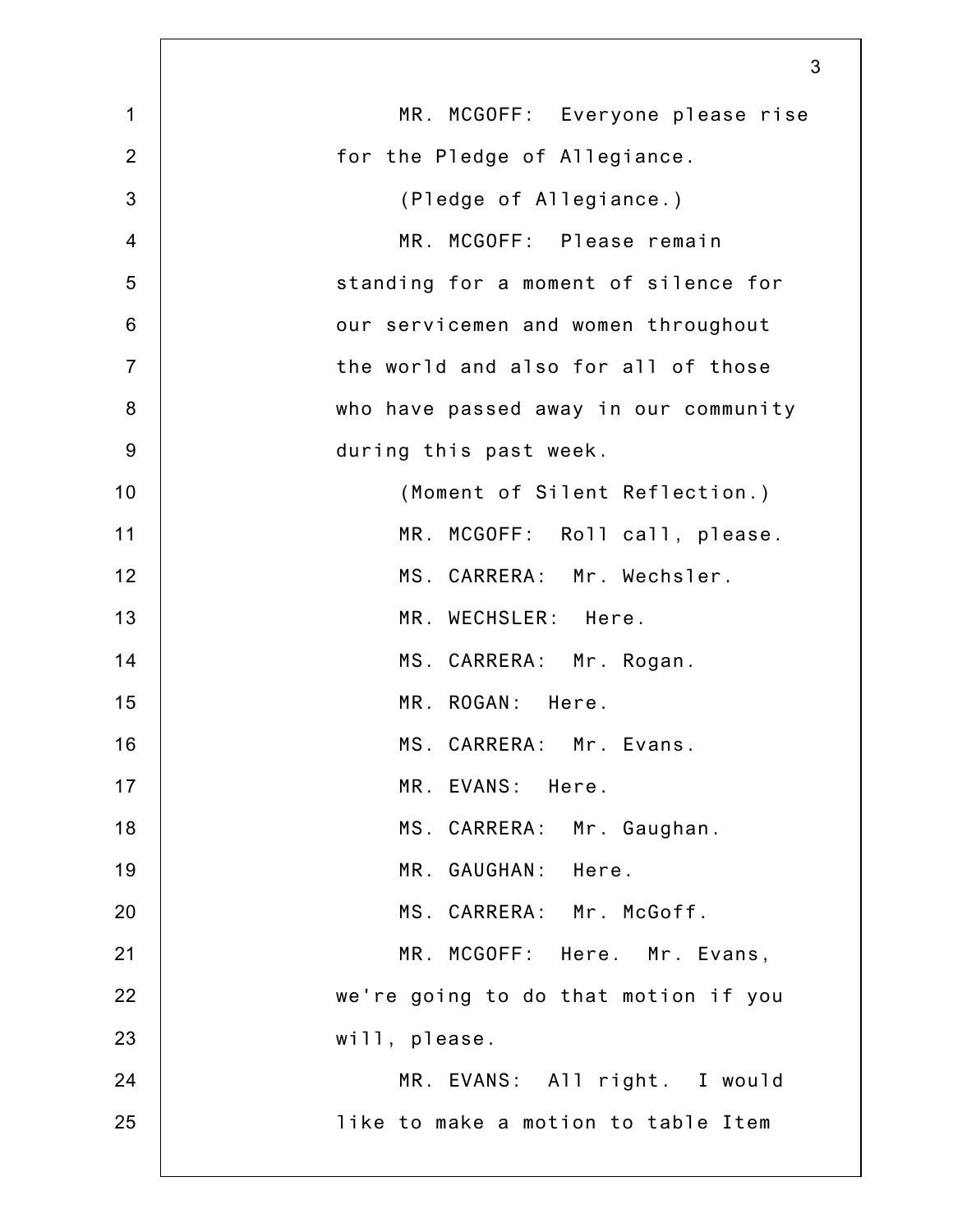|                 | $\overline{4}$                         |
|-----------------|----------------------------------------|
| $\mathbf 1$     | 7C, file of the No. 73, 2015, until    |
| $\overline{2}$  | February 5th due to special legal      |
| 3               | notion requirements of the intention   |
| $\overline{4}$  | to impose a tax increase according to  |
| 5               | the Pennsylvania statute.              |
| $6\phantom{1}6$ | MR. ROGAN: Second.                     |
| $\overline{7}$  | MR. MCGOFF: On the question?           |
| $\bf 8$         | (No response.)                         |
| $9\,$           | MR. MCGOFF: Again, as Mr. Evans        |
| 10              | said, this is the millage increase     |
| 11              | needs to be advertised three times and |
| 12              | in order to allow time for that        |
| 13              | advertising we needed an extra week.   |
| 14              | So that we're tabling it for this week |
| 15              | and it will be back on the agenda for  |
| 16              | next week.                             |
| 17              | All those in favor of tabling          |
| 18              | Item 7C signify by saying aye.         |
| 19              | MR. ROGAN: Aye.                        |
| 20              | MR. GAUGHAN: Aye.                      |
| 21              | MR. WECHSLER: Aye.                     |
| 22              | MR. EVANS: Aye.                        |
| 23              | MR. MCGOFF: Aye. Opposed? Ayes         |
| 24              | have it and so moved. Dispense with    |
| 25              | the reading of the minutes.            |
|                 |                                        |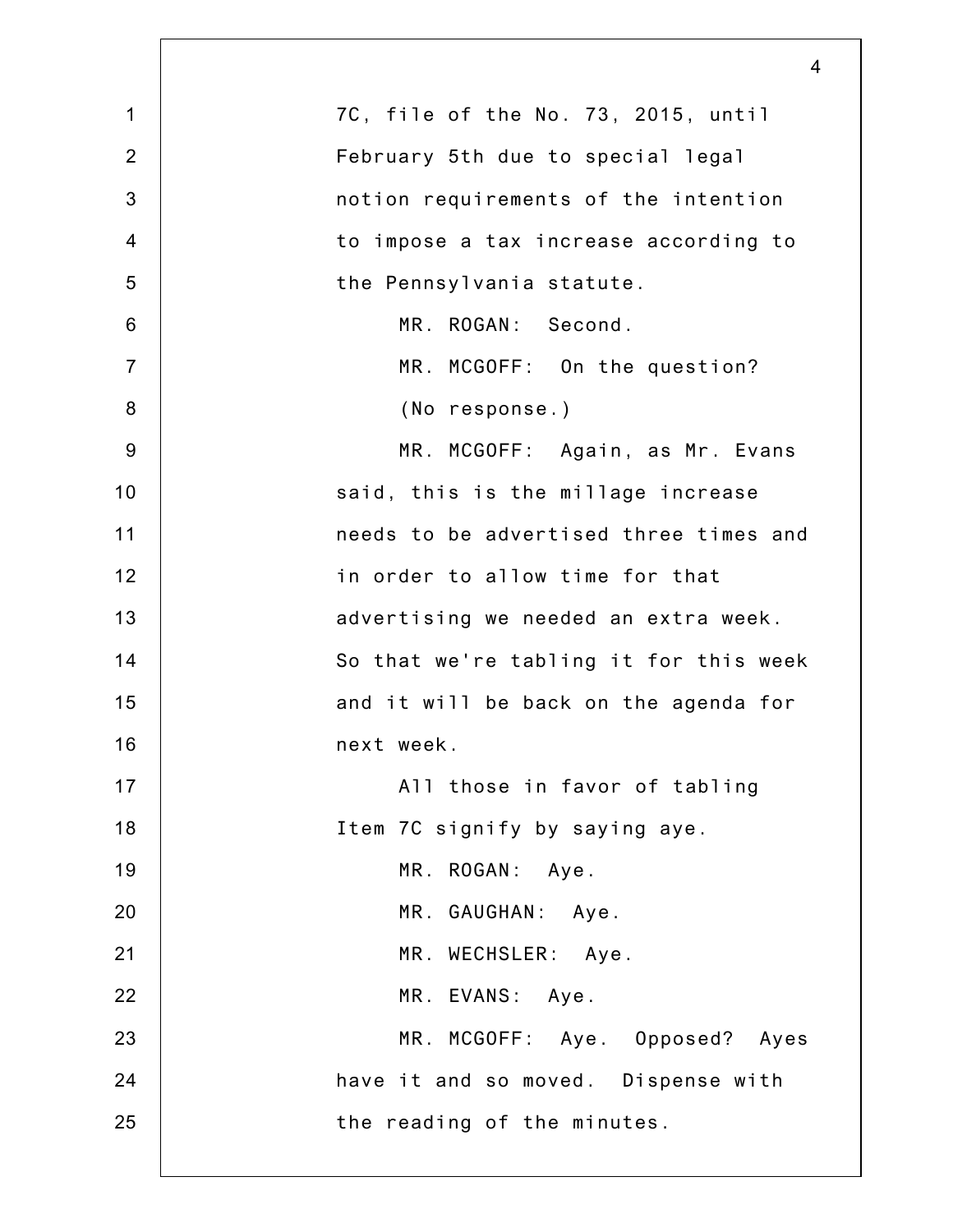|                | 5                                     |
|----------------|---------------------------------------|
| $\mathbf 1$    | MS. REED: THIRD ORDER. 3A.            |
| $\overline{2}$ | CONTROLLER'S REPORT FOR THE MONTH     |
| 3              | ENDING DECEMBER 31, 2014.             |
| $\overline{4}$ | MR. MCGOFF: Are there any             |
| 5              | comments? If not, received and filed. |
| 6              | MS. REED: 3B. TAX ASSESSOR'S          |
| $\overline{7}$ | RESULTS REPORT FOR HEARING HELD       |
| 8              | JANUARY 7, 2015.                      |
| $9\,$          | MR. MCGOFF: Are any comments?         |
| 10             | If not, received and filed.           |
| 11             | MS. REED: 3C. AGENDA FOR THE          |
| 12             | CITY PLANNING COMMISSION MEETING HELD |
| 13             | JANUARY 28, 2015.                     |
| 14             | MR. MCGOFF: Are there any             |
| 15             | comments? If not, received and filed. |
| 16             | MS. REED: 3D. MINUTES OF THE          |
| 17             | SCRANTON-LACKAWANNA HEALTH & WELFARE  |
| 18             | AUTHORITY REGULAR BOARD MEETING OF    |
| 19             | NOVEMBER 20, 2014.                    |
| 20             | MR. MCGOFF: Are there any             |
| 21             | comments? If not, received and filed. |
| 22             | MS. REED: 3E. MINUTES OF THE          |
| 23             | COMPOSITE PENSION BOARD MEETING HELD  |
| 24             | DECEMBER 10, 2014.                    |
| 25             | MR. MCGOFF: There are any             |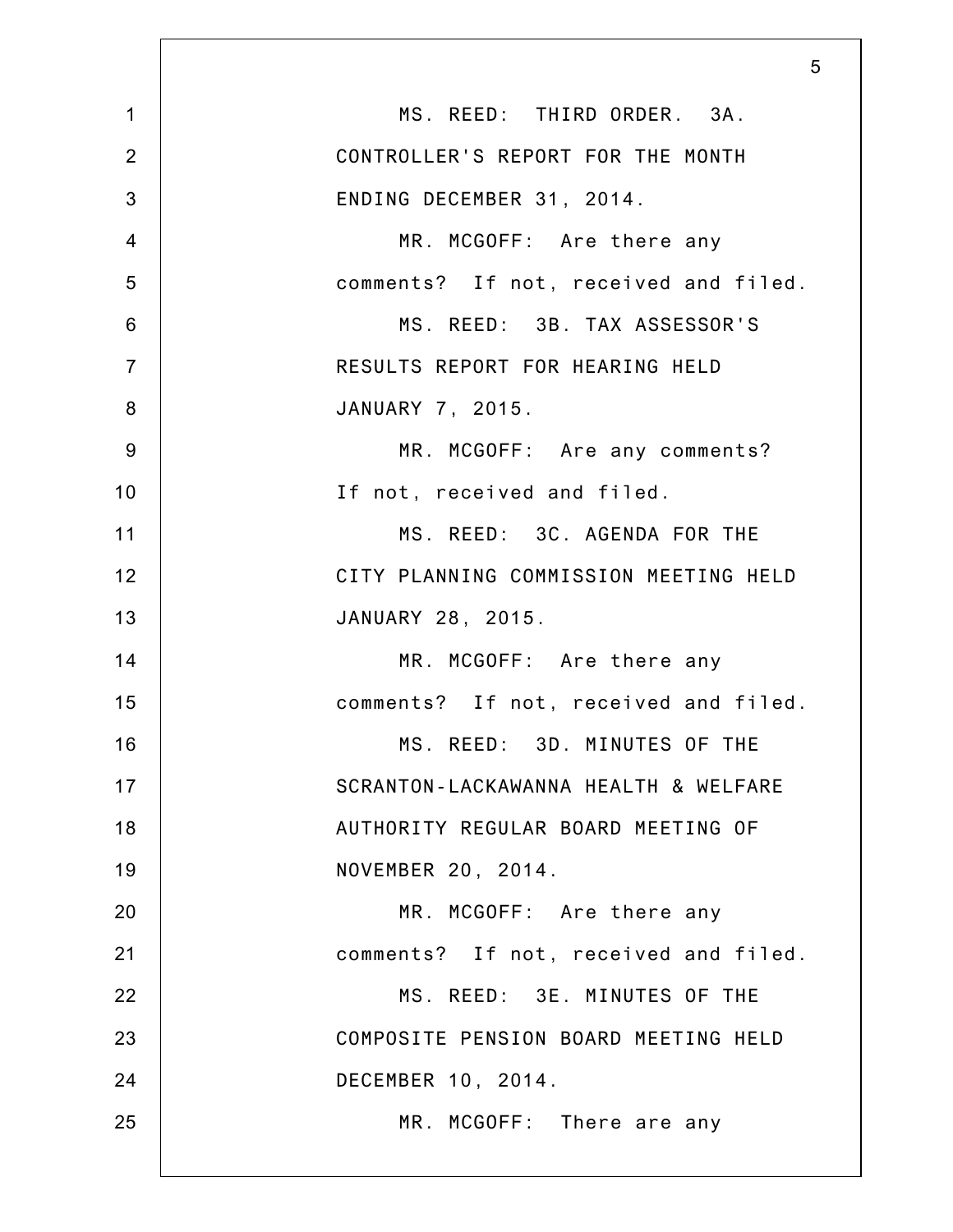|                | 6                                        |
|----------------|------------------------------------------|
| $\mathbf 1$    | comments? If not, received and filed.    |
| $\overline{2}$ | MS. REED: 3F. AUDIT STATUS               |
| 3              | REPORT FROM ROBERT ROSSI & COMPANY       |
| $\overline{4}$ | RECEIVED JANUARY 27, 2015.               |
| 5              | MR. MCGOFF: Are there any                |
| 6              | comments? If not, received and filed.    |
| $\overline{7}$ | MS. REED: 3G. TAX ASSESSOR'S             |
| 8              | REPORT FOR HEARING TO BE HELD FEBRUARY   |
| $9\,$          | 18, 2015.                                |
| 10             | MR. MCGOFF: Are there any                |
| 11             | comments? If not, received and filed.    |
| 12             | Anything from council?                   |
| 13             | MR. ROGAN: I have two                    |
| 14             | announcements. The first one, once       |
| 15             | again for the 2015 tax season the        |
| 16             | United Way of Lackawanna and Wayne       |
| 17             | Counties is partnering with the          |
| 18             | University of Scranton to offer          |
| 19             | volunteer income tax assistance.<br>This |
| 20             | program is to prepare returns for        |
| 21             | eligible taxpayers clearly for free.     |
| 22             | There are no fees or charges. In         |
| 23             | order to qualify you're taxable income   |
| 24             | for a family needs to be less than       |
| 25             | \$51,000 for the previous year and this  |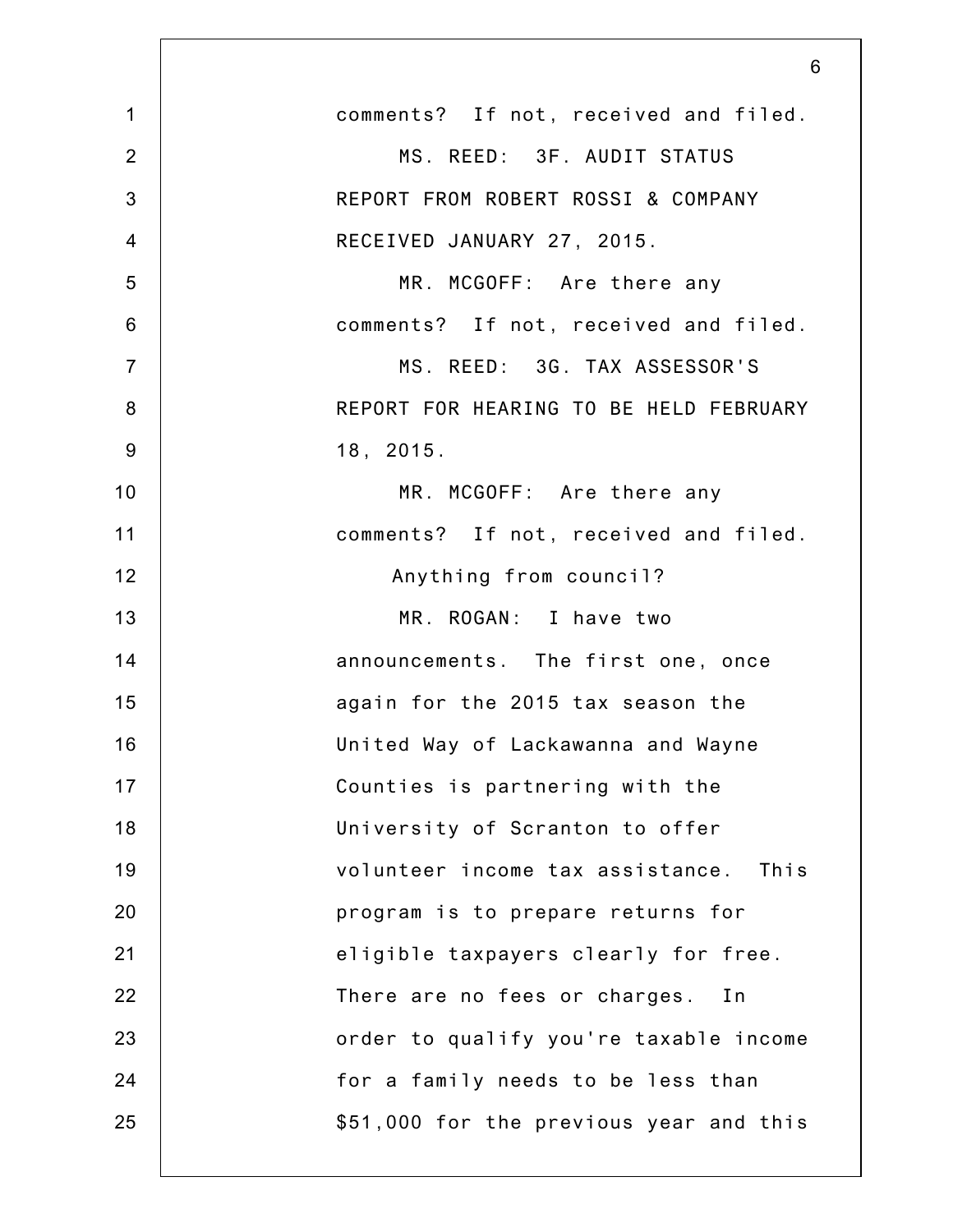1 2 3 4 5 6 7 8 9 10 11 12 13 14 15 16 17 18 19 20 21 22 23 24 25 program will run from February 1st until March 29th. You could schedule the program on-line through e-mail or the most convenient way is by calling the hotline at 570-504-0614. If you're interested in checking it out on-line, it is on the United Way's website which is www.uwlc.net. And also this is also a very successful program that focused on West Side last year and this year it's going to focus on North Scranton, Paint the Town. It's brought to you by Neighbor Works Northeastern Pennsylvania and Habitat for Humanity, Lackawanna County. What they do is they get a group of volunteers for low to moderate income households and they'll paint your house for free. Like I said, this year they're going to focus on North Scranton so the qualifications are you have to live in North Scranton, you have to verify that you are of modest income which is under 80 percent of the area medium,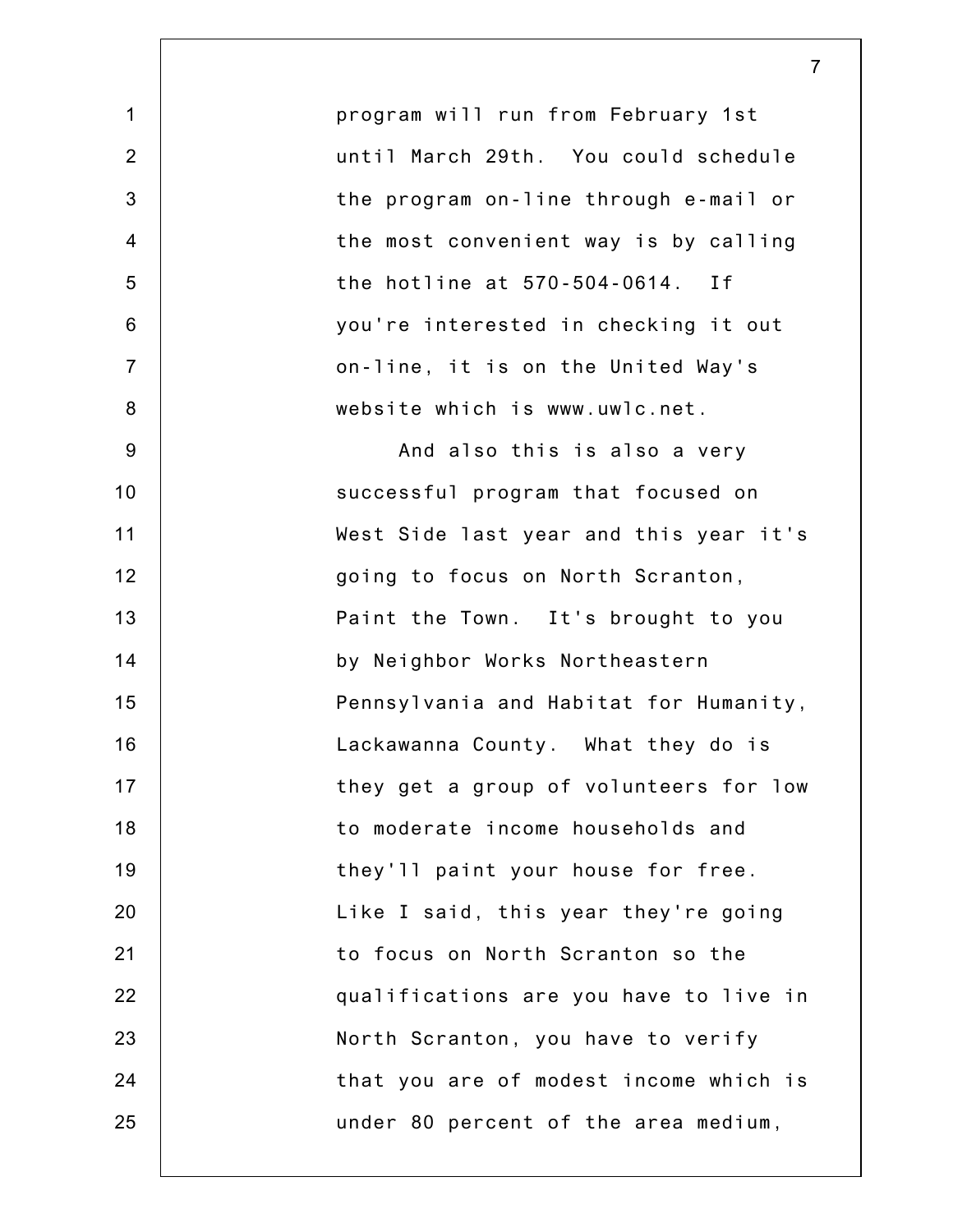| $\mathbf 1$     | own the home that you live in and      |
|-----------------|----------------------------------------|
| $\overline{2}$  | legitimate difficulty maintaining your |
| 3               | home, whether it be financial or       |
| $\overline{4}$  | physical. To learn more, you can       |
| 5               | visit www.wnnepa.org or call Ellen at  |
| $6\phantom{1}6$ | 570-558-2490. And these are two great  |
| $\overline{7}$  | programs that I would encourage you to |
| 8               | take advantage of. Thank you.          |
| $9\,$           | MR. MCGOFF: Anyone else?               |
| 10              | MR. GAUGHAN: Yes, I just have          |
| 11              | one. There will be a benefit for Pat   |
| 12              | Walsh of Minooka on Friday, February   |
| 13              | 13th, at the Divine Mercy Parish Hall  |
| 14              | in Minooka from 5 to 11 p.m. Tickets   |
| 15              | are \$10 and can be purchased at the   |
| 16              | door. All donations will help the      |
| 17              | Walsh family offset hospital expenses  |
| 18              | due to a recent illness. There will    |
| 19              | be beverages, light fair, basket       |
| 20              | raffles and entertainment. If you      |
| 21              | would like to make a donation to help  |
| 22              | Pat, checks can be sent to the Minooka |
| 23              | Lions Club, P.O. Box 4071, Scranton,   |
| 24              | PA, 18505. Thank you.                  |
| 25              | MR. MCGOFF: Anyone else?               |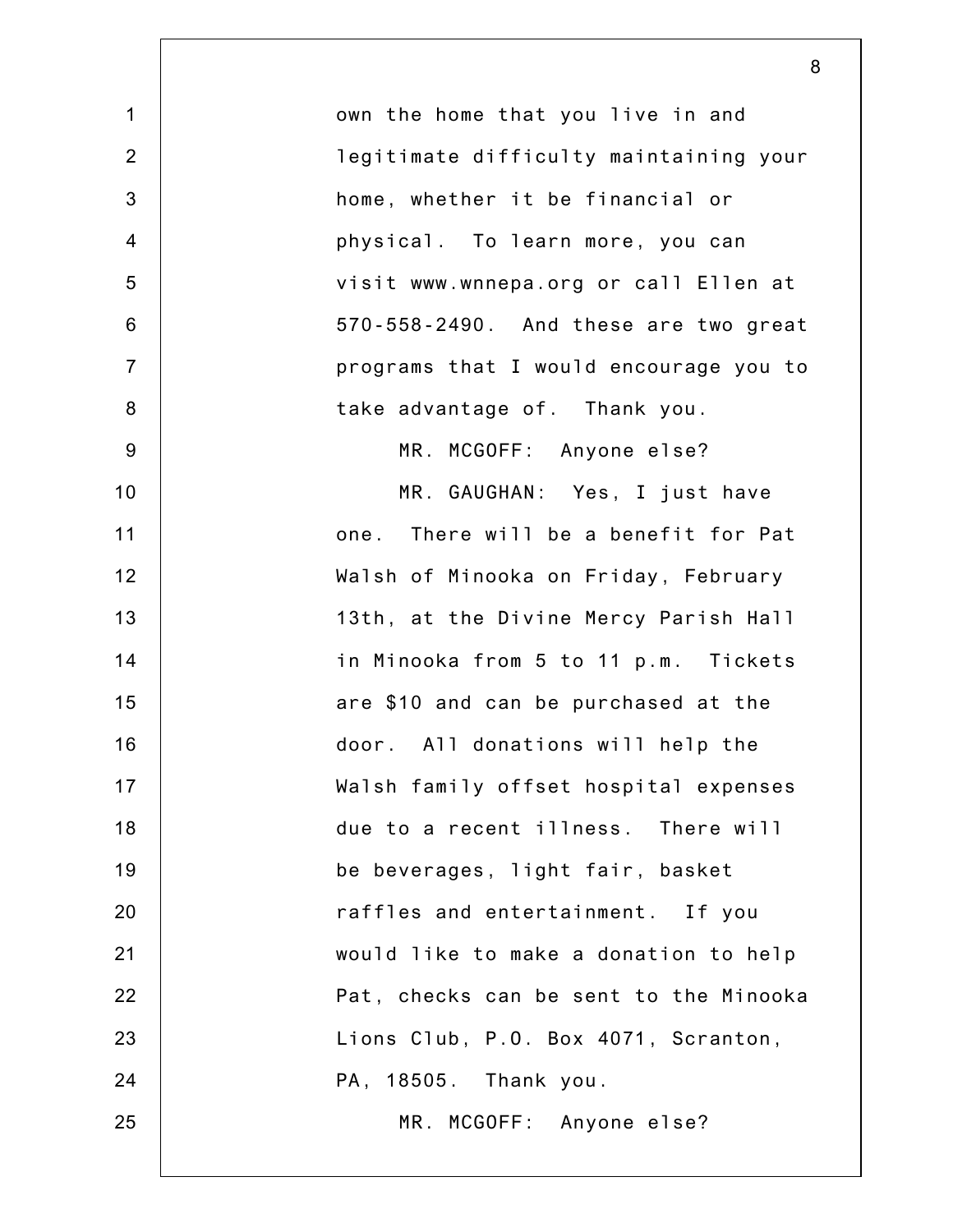|                | 9                                      |
|----------------|----------------------------------------|
| $\mathbf{1}$   | (No response.)                         |
| $\overline{2}$ | MR. MCGOFF: Thank you.                 |
| 3              | MS. REED: 4TH ORDER. CITIZENS          |
| $\overline{4}$ | PARTICIPATION.                         |
| 5              | MR. MCGOFF: Marie Schumacher.          |
| $6\phantom{1}$ | MS. SCHUMACHER: Good evening,          |
| $\overline{7}$ | council. Marie Schumacher, taxpayer.   |
| 8              | Agenda item 7M. The gifts are          |
| $9\,$          | guaranteed but not one of the gifts is |
| 10             | guaranteed. If it works, it may be     |
| 11             | okay. But if it doesn't work, oh,      |
| 12             | well. Do you really believe that the   |
| 13             | taxpayers have sufficient or most      |
| 14             | taxpayers at least have sufficient     |
| 15             | funds to cover the oh, why; oh, well.  |
| 16             | If the question is do the potential    |
| 17             | benefits outweigh the risk, I say no.  |
| 18             | They may not even be sufficient. Why?  |
| 19             | Because not enough backup information  |
| 20             | has been provided to the public to     |
| 21             | make a valid determination. To do so   |
| 22             | would require filing right to know     |
| 23             | requests, waiting for the data which   |
| 24             | could take up to 30 days and then      |
| 25             | analyzing the data. Obviously that     |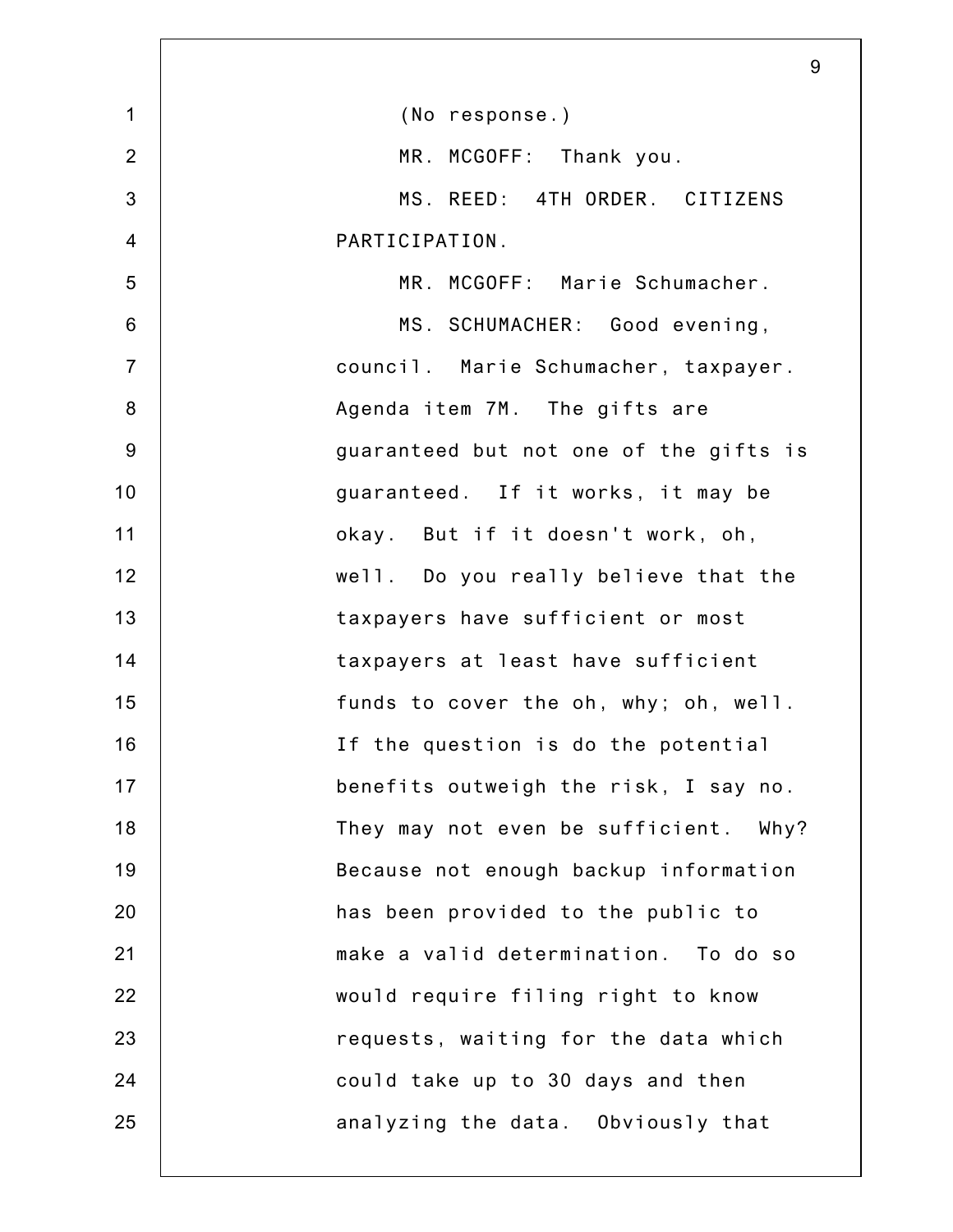1 2 3 4 5 6 7 8 9 10 11 12 13 14 15 16 17 18 19 20 21 22 23 24 25 can't happen in two weeks. Why the urgency to ram this through in one week? Further, we do not know how this fits into the revised recovery plan. The constitutional issue is huge for the taxpayers' pockets. Not one of you is willing to even take a stab of how we will be able to achieve a truly balanced budget by the time the Act 199 alarm goes off in August of next year. Proponents make this sound wonderful by stating the seven digit potential savings for the entire seven year life of the contract rather than the potential savings for each of the seven years of the contract. Yet it's entirely possible that the Act 47 coordinator could recommend receivership within the next two years. It seems ludicrous that you would enact a contract that not only extends seven years into the future but guarantees the gives for those seven years even if the gets don't turn out as anticipated and we are in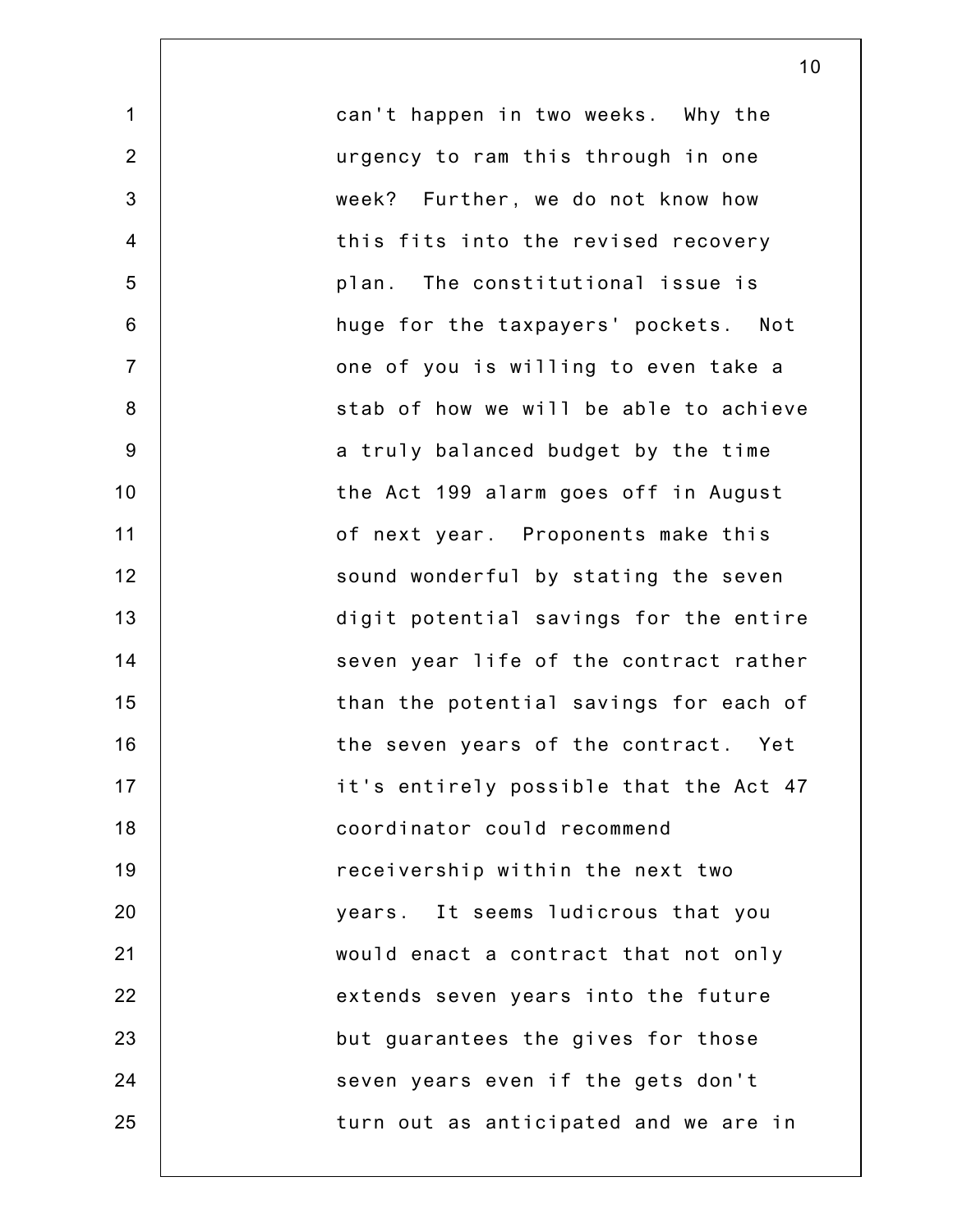1 2 3 4 5 6 7 8 9 10 11 12 13 14 15 16 17 18 19 20 21 22 23 24 25 receivership. Is there anyone of you willing to state even the 2015 savings. I am extremely concerned you are not acting in the best interest of the taxpayers by setting one of largest components of the budget expense in concrete through 2021. My recommendation is to give Mayor Courtright the authority to amend the MOL only if the termination date is 2018 instead of 2021 and specifies the names of the six officers and spouses affected by the health care payment by the taxpayers. This would eliminate the unresolved issue of past practices, give almost three years of actuals to show the hard statistics on gives and gets and allow the mayor to negotiate a contract in 2017 based on facts and not assumptions. This would also reduce taxpayer's vulnerability should receivership be recommended after the Act 199 alarm goes off. You are putting a great deal of stress on a lot of residents some of whom are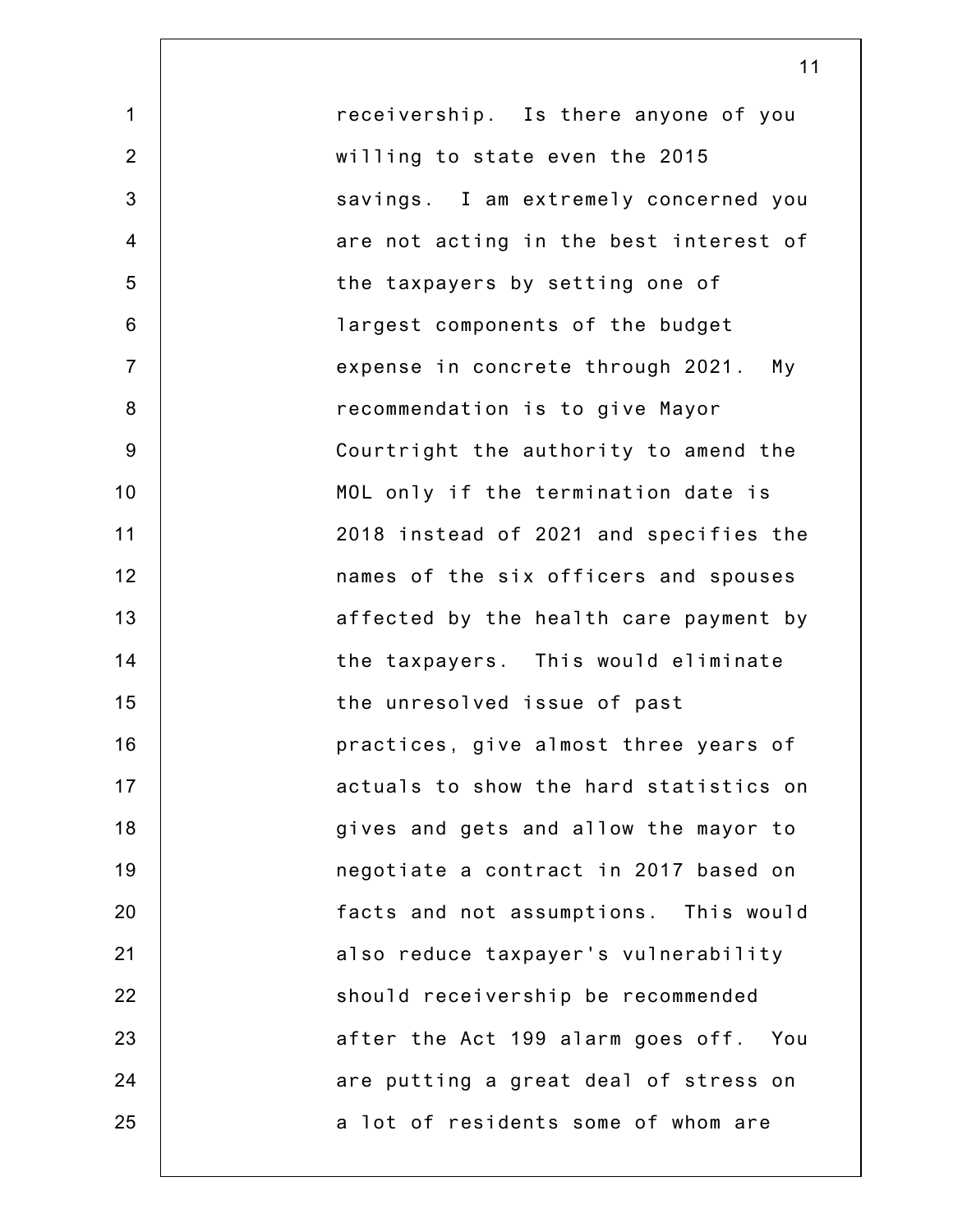1 2 3 4 5 6 7 8 9 10 11 12 13 14 15 16 17 18 19 20 21 22 23 24 25 elderly and trying to live to fixed incomes. Residents who work long and hard to buy their homes, who contributed in working lifetime and now they find they can lose their homes because they are no longer afford the government rent. They are stressed. And let's not forget the young people trying to pay a mortgage and a raise a family. May I suggest that anyone of you that votes in favor of passage tonight pledge to resign from whatever political job you hold at the time verification that the gets have been overstated is validated. Thank you. MR. MCGOFF: Thank you. Joan Hodowanitz. MS. HODOWANITZ: Joan Hodowantiz, taxpayer. I'm happy to see that the administration's Information Technology Department has put on the city website the published version of the 2015 operating budget. This is the one that was sent to the printer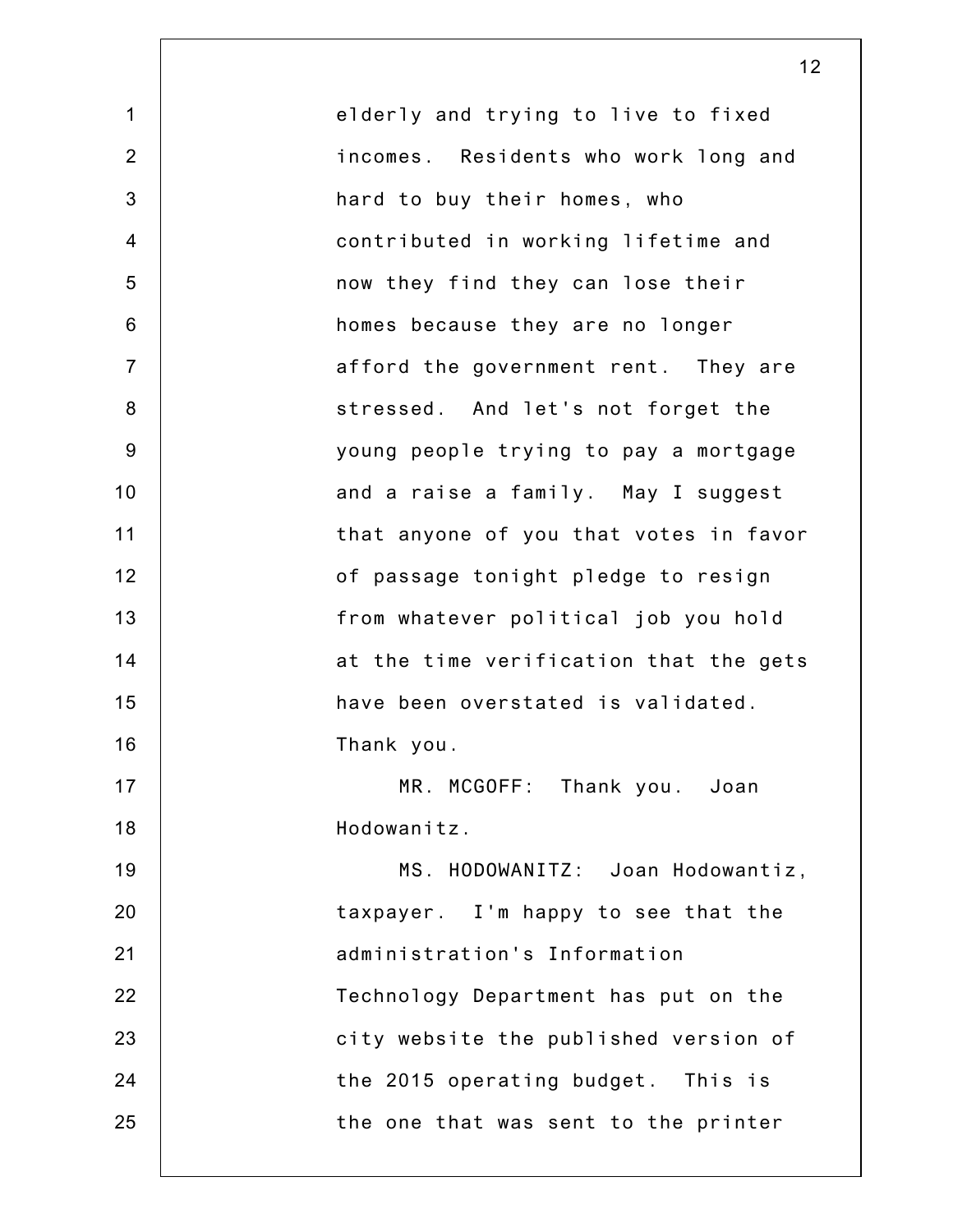1 2 3 4 5 6 7 8 9 10 11 12 13 14 15 16 17 18 19 20 21 22 23 24 25 and the one that is available in the City Clerk's Office. I don't know when it was posted. I saw it sometime this morning so either last night or this morning it was posted. I would hope that if the budget is amended, that any amendments to it would also be posted on the website so that citizens do not have to go to the City Clerk's Office to view it or have to make copies. I did not want to wait until it was finally posted so I paid \$14.50 for the Excell spreadsheets. And I can afford to do that. Most citizens can't come down here and be throwing money away like that so let's hope that in the future all documents like operating budgets, audits amendments and things of that nature are ultimately posted on the website as soon as they become available because the public has a need to know. Yesterday I attended three of the four pension board meetings, the police, the clerical union and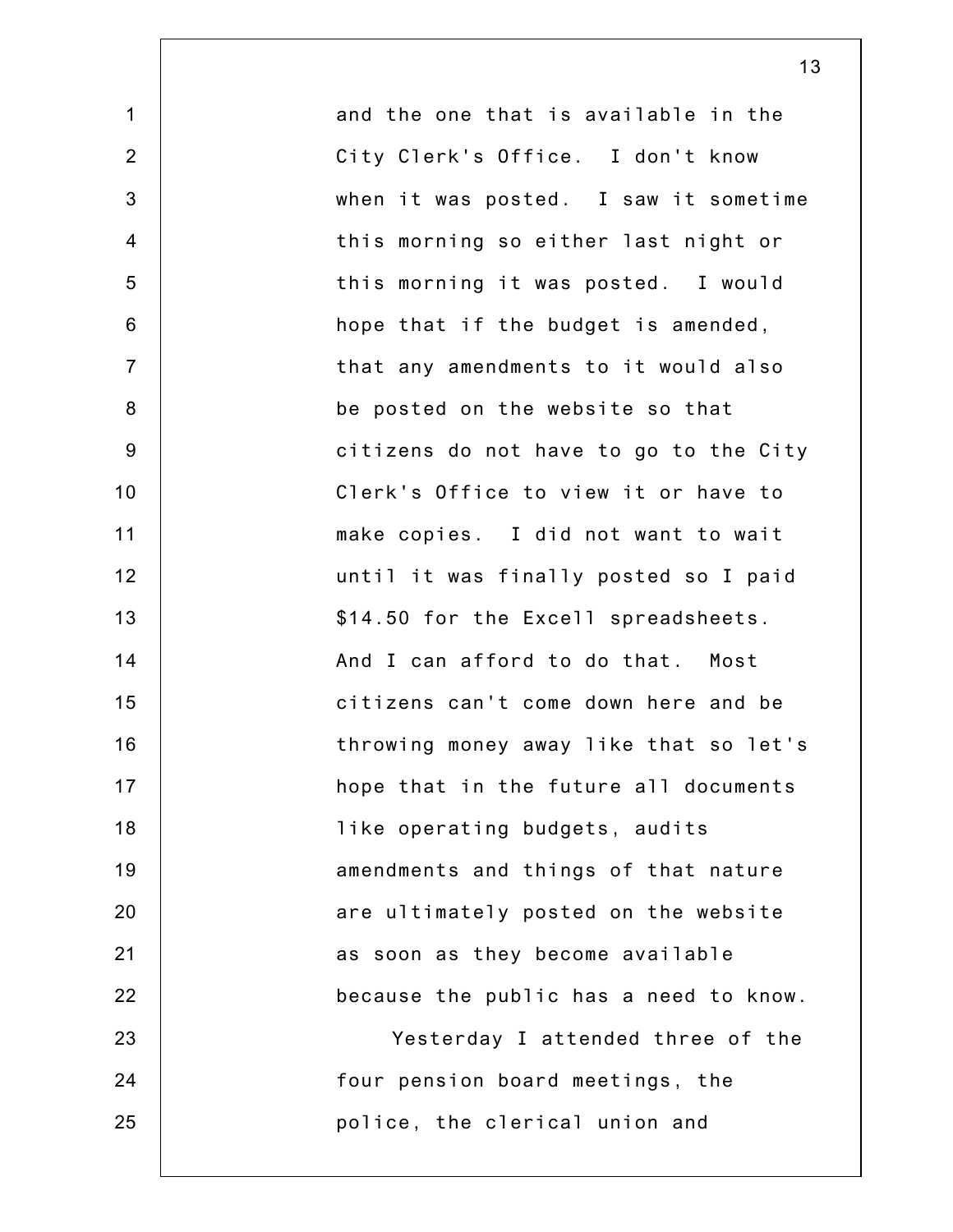1 2 3 4 5 6 7 8 9 10 11 12 13 14 15 16 17 18 19 20 21 22 23 24 25 composite board and once again I was the only citizen here, and we know that the distressed pension plans are the 800 pound gorilla in the room. And it would be nice to see more citizen interests in those meetings. I understand a lot of people can't go because it's in the middle of the day. But also now as a retiree who lives downtown that there are a lot of other retirees that live downtown that could easily come and listen to what goes on. One question came up in my mind. I asked Attorney Durkin this question and wasn't able to get much of an answer so I would like to ask you council members and perhaps Attorney Minora would have the answer. What happens to the municipal pension plans in the event of receivership, bankruptcy or dissolution of the city, do they go into limbo, are they null and void or are they sacrosanct and to honored until the end of time. Does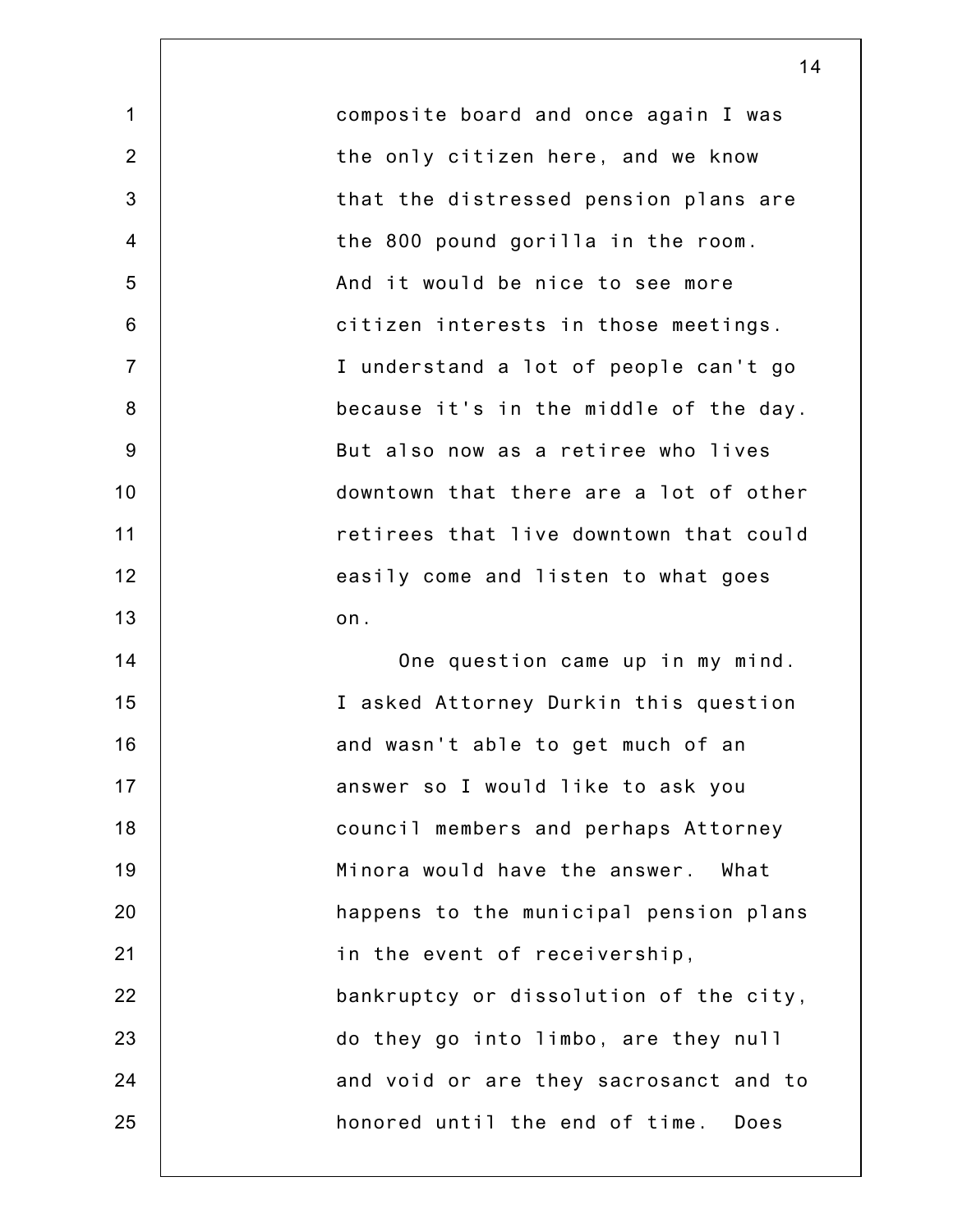|                 | 15                                   |
|-----------------|--------------------------------------|
| $\mathbf 1$     | anybody know?                        |
| $\overline{2}$  | MR. MCGOFF: I do not have that       |
| 3               | information at this time.            |
| $\overline{4}$  | MS. HODOWANITZ: Attorney Minora,     |
| 5               | would you know?                      |
| $6\phantom{1}6$ | MR. MINORA: If you're asking the     |
| $\overline{7}$  | pensions going receivership or the   |
| $\bf 8$         | city going into receivership?        |
| $9$             | MS. HODOWANITZ: If the city goes     |
| 10              | into receivership, what happens to   |
| 11              | municipal pensions.                  |
| 12              | I guess he wants you to turn on      |
| 13              | your microphone.                     |
| 14              | MR. MINORA: I'll be glad to look     |
| 15              | into it for you. My recollection in  |
| 16              | Harrisburg when it went into         |
| 17              | receivership was that the pensions   |
| 18              | were not interfered with, the        |
| 19              | receivership. But that may have been |
| 20              | just the result of that plan rather  |
| 21              | than the receiver's authority to do  |
| 22              | that or not do that.                 |
| 23              | MS. HODOWANITZ: Yeah. It seems       |
| 24              | some people have the impression that |
| 25              | they're automatically null and void  |
|                 |                                      |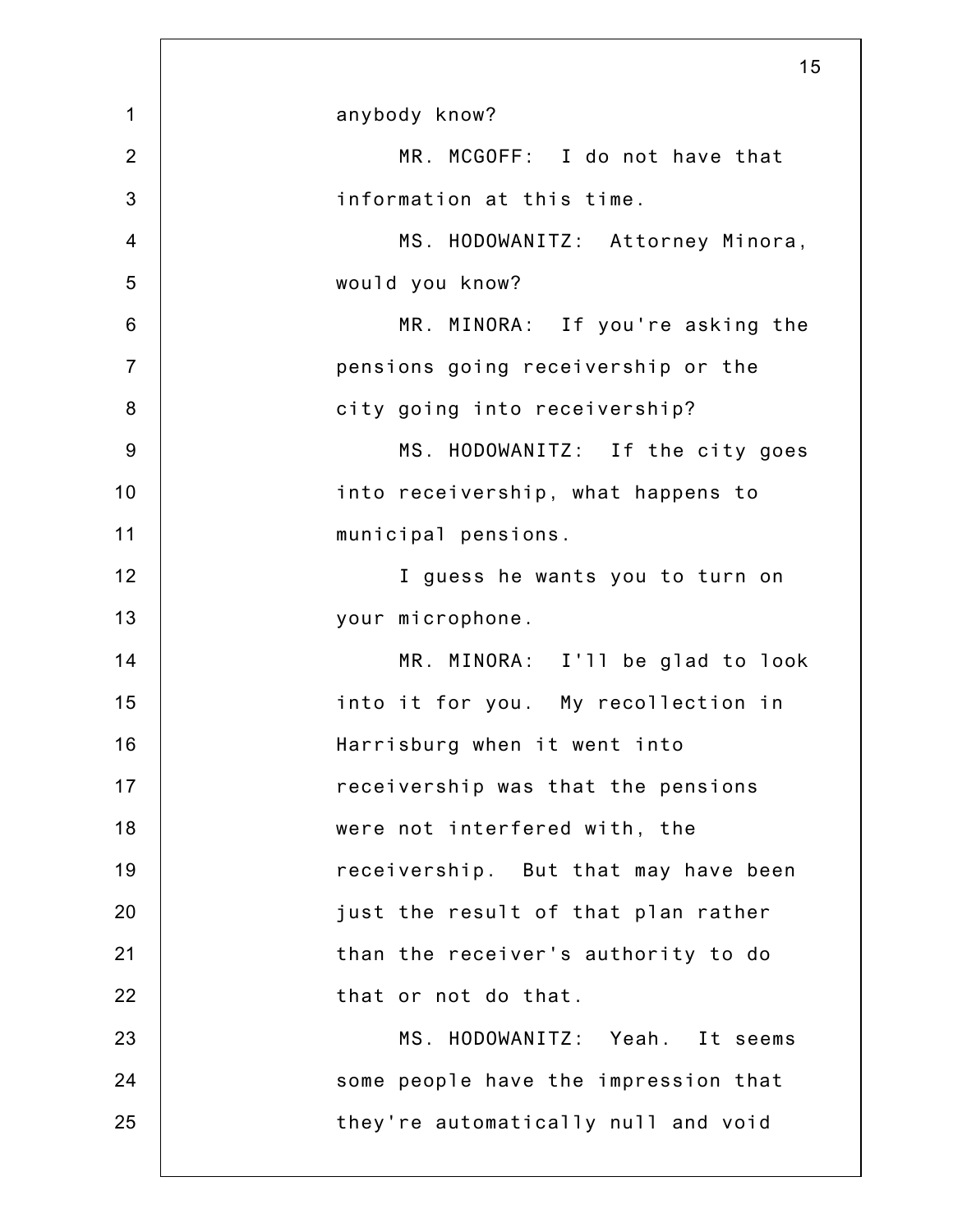| 16                                     |
|----------------------------------------|
| and I don't think that we need to      |
| assume that at all. I think that       |
| whatever happens with the city,        |
| whatever contracts we have, whatever   |
| pension plans we have, I think, you    |
| know, we're probably going to be held  |
| to them. So I would like to know that  |
| answer because like --                 |
| MS. EVANS: I'd like to make a          |
| brief comment, Joan, that that is my   |
| understanding is that debt payment,    |
| it's always going to have to be made.  |
| MS. HODOWANITZ: Yeah. As Marie         |
| said, you know, we have to think long  |
| term in terms of the citizens or what  |
| kind of tax burden they can look for   |
| to five, ten years down the road.      |
| I was happy to see in the latest       |
| status of the audit from Rossi that    |
| we're down to nine outstanding items.  |
| However, two of those items are from   |
| the Scranton Parking Authority and I'm |
| still amazed that, you know, that they |
| come and ask the city for help with    |
| four million dollars and yet they      |
|                                        |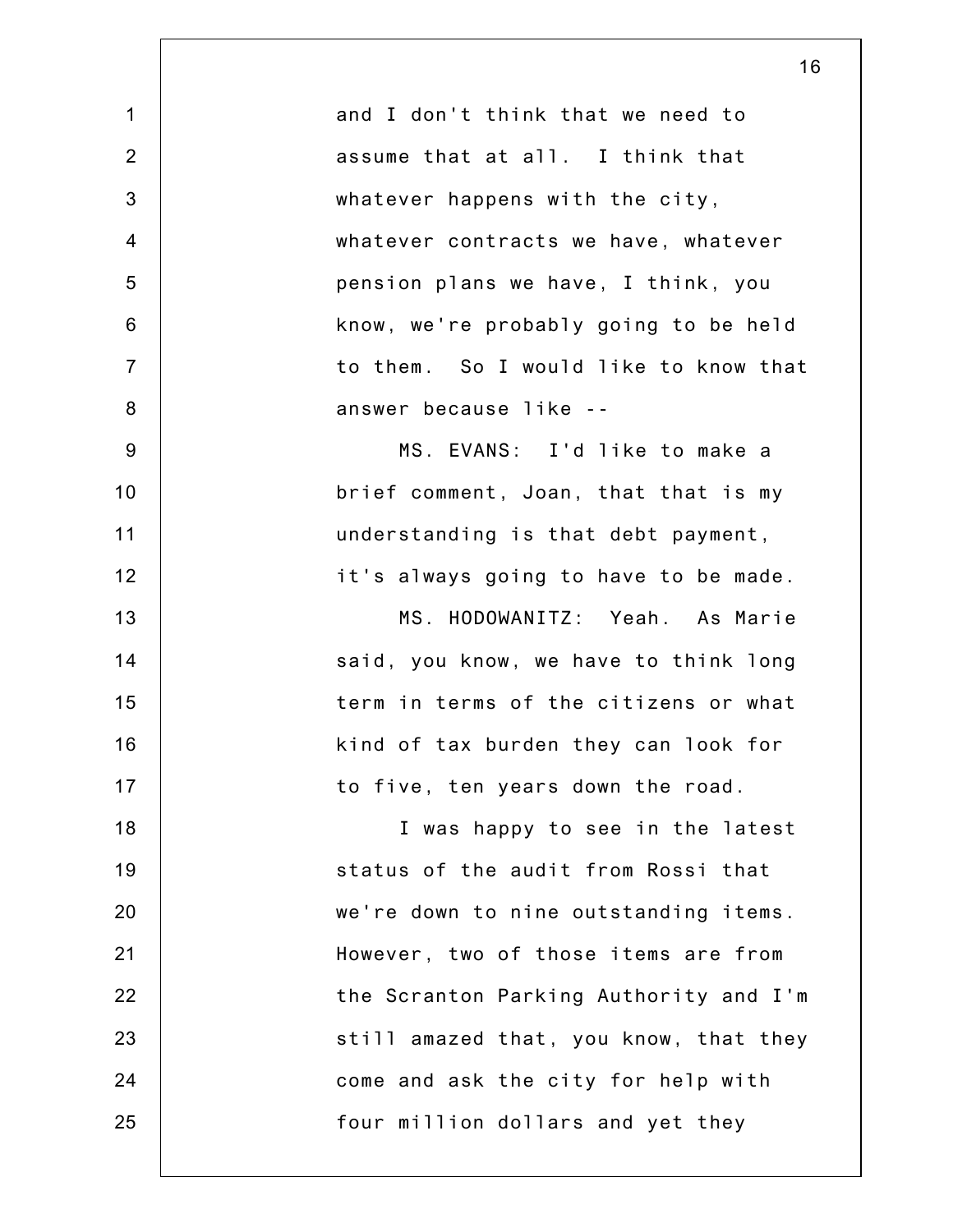|                | 17                                     |
|----------------|----------------------------------------|
| $\mathbf{1}$   | cannot reconcile their accounts for    |
| $\overline{2}$ | 2013, nor can they give us any audited |
| 3              | financial statements. I know that Mr.  |
| $\overline{4}$ | Walsh is acting as receiver but maybe  |
| 5              | he should ask for help and maybe we're |
| $6\phantom{1}$ | seeing the light at the end of the     |
| $\overline{7}$ | tunnel, maybe we'll have this by April |
| 8              | 1st. But that would be ironic. That    |
| 9              | would be April Fool's Day so who       |
| 10             | knows.                                 |
| 11             | The last thing I have is -- well,      |
| 12             | I'll come with that next week. Thank   |
| 13             | you.                                   |
| 14             | MR. GAUGHAN: Thank you.                |
| 15             | MR. MCGOFF: Thank you, Ms.             |
| 16             | Hodowanitz.                            |
| 17             | MR. MCGOFF: Gerard Hetman.             |
| 18             | MR. HETMAN: Good evening,              |
| 19             | council. Gerard Hetman from            |
| 20             | Lackawanna County's Community          |
| 21             | Relations Department. Good to see you  |
| 22             | again this week. To begin this         |
| 23             | evening I'd like to followup on an     |
| 24             | item that Mr. McGoff and Mr. Evans     |
| 25             | asked about at last week's meeting,    |
|                |                                        |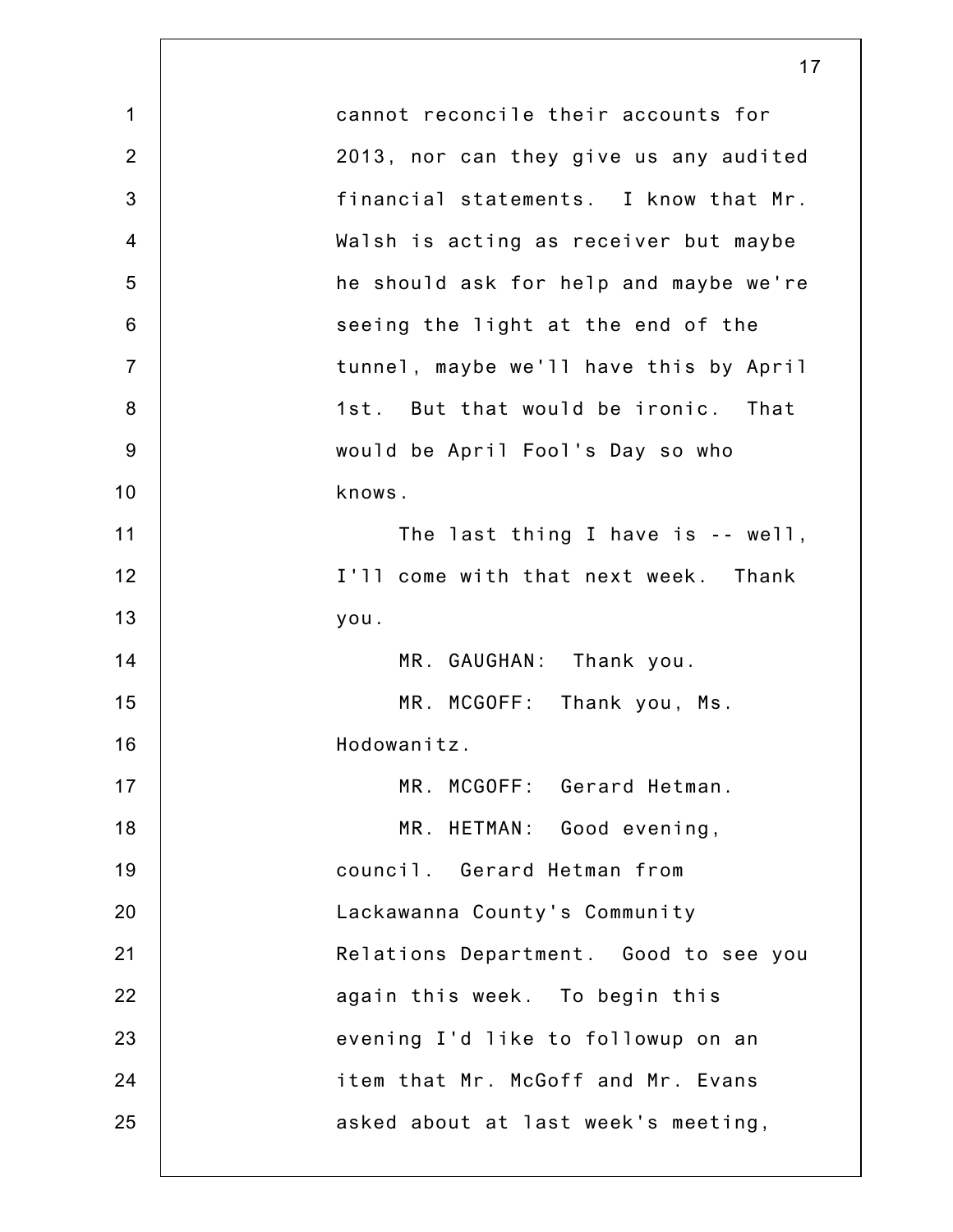1 2 3 4 5 6 7 8 9 10 11 12 13 14 15 16 17 18 19 20 21 22 23 24 25 that being the idea of a Lackawanna County Fair. I should note that before I get to the most recent developments, this is an idea that has been discussed by all three commissioners and by members of my department since I've been on the job which will be three years as of March 6th. And it has always been kicked around. It's never been off the table but it's never had the momentum behind it to really take off and have a serious look. But as many of you may be aware at yesterday's commissioner's meeting, Wednesday, January 28th, Lackawanna County Commissioners by a vote of three to zero passed a resolution to form a committee to study the idea of starting a Lackawanna County Fair. I believe I speak for the commissioners when I say it doesn't hurt to at least take a look at the idea to study maybe with some other county fairs do and how they operate and to see if it would be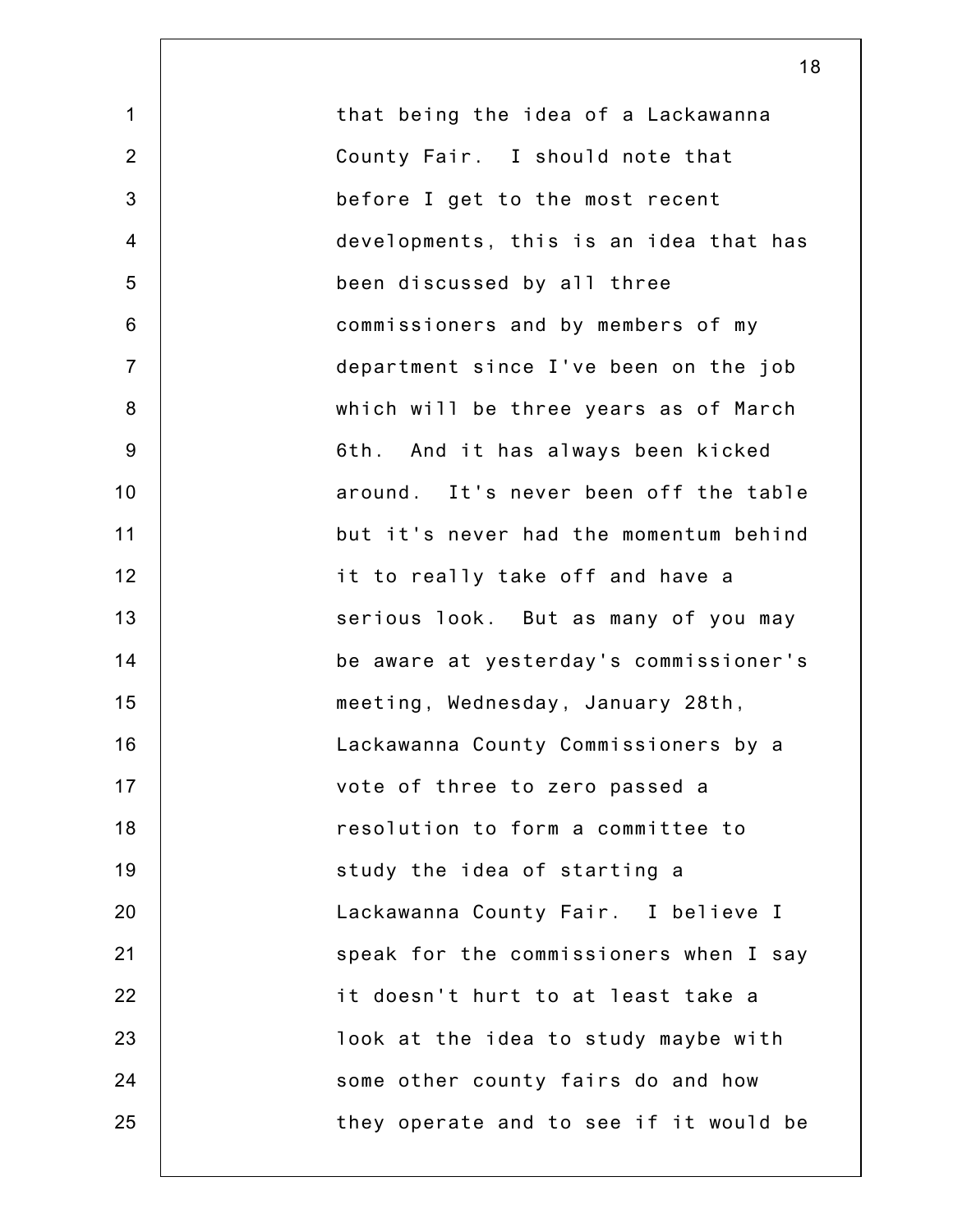1 2 3 4 5 6 7 8 9 10 11 12 13 14 15 16 17 18 19 20 21 22 23 24 25 feasible to start such an event here in the Lackawanna County. I should also note that this is the very beginning of the process. It's the most basic step that can be taken. So as the concept develops and as the committee develops, we'll certainly keep council and the public informed of how that's progressing and certainly I'm sure there will be opportunities for citizens as well as elected official and municipal governments to give input and possibly explore ways to partner to evaluate the possibility of a county fair. So we will be in touch and we will keep you abreast of the developments. The second item is we would just like to remind folks of, we get a lot of questions about this program at the end of the year as we go through the budget process so we just wanted to discuss it with all of our municipal governments. That is, the county's Community Reinvest Grant Program.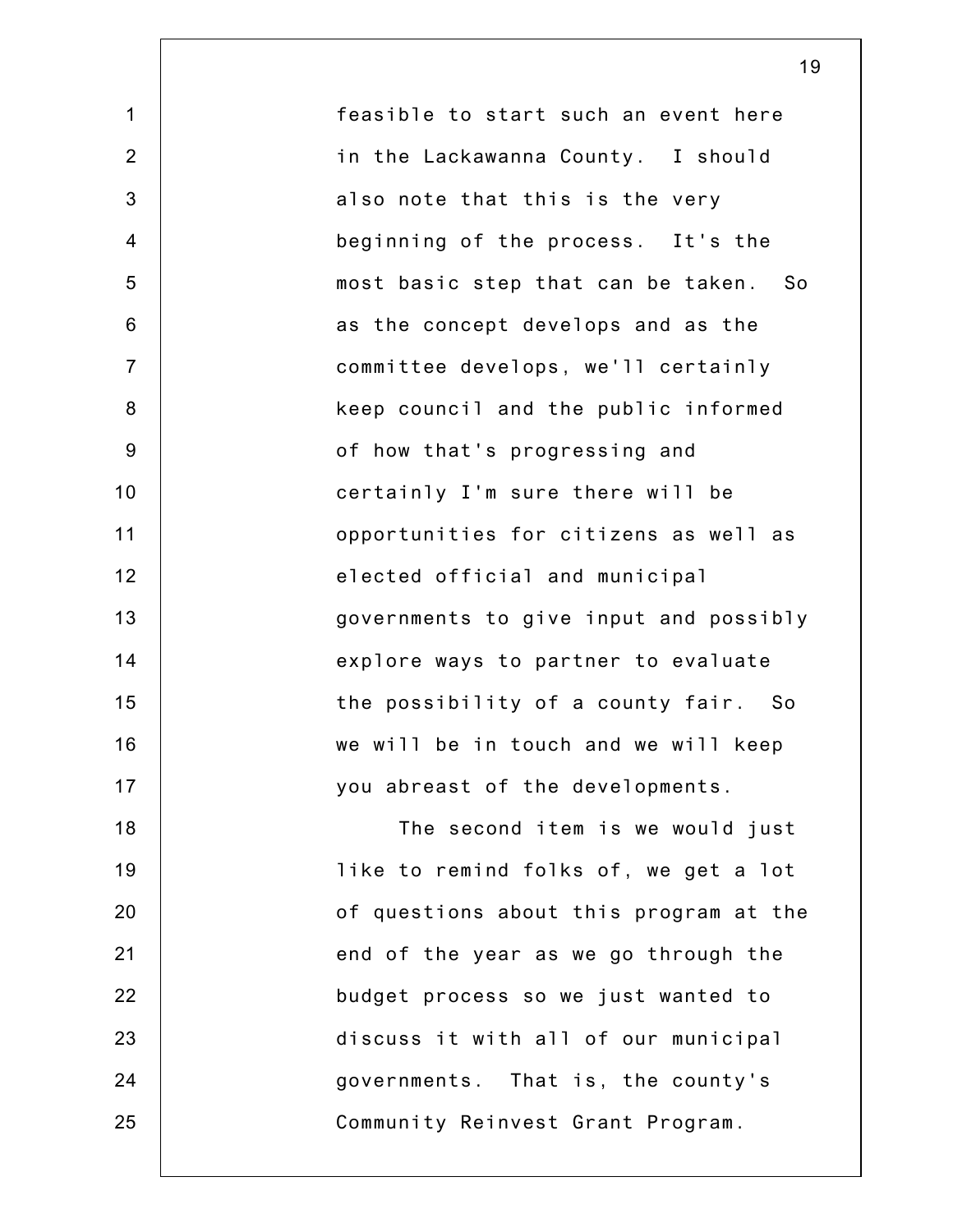| $\mathbf 1$      | And, again, this is a program that's    |
|------------------|-----------------------------------------|
| $\overline{2}$   | funded now for 2015 for the third       |
| 3                | straight budget cycle. To date we       |
| $\overline{4}$   | have see 57 projects around Lackawanna  |
| 5                | County receive reinvest funding, 14 of  |
| $6\phantom{1}$   | those have been located within the      |
| $\overline{7}$   | City of Scranton. The projects that I   |
| 8                | have seen among the 57 projects,        |
| $\boldsymbol{9}$ | approximately \$905,000 in county funds |
| 10               | distributed. This has been used by      |
| 11               | the community groups that use that      |
| 12               | funding. So we believe it's             |
| 13               | approximately four million dollars in   |
| 14               | additional funds through matching       |
| 15               | grants, loans and other fund that have  |
| 16               | been secured after we have awarded the  |
| 17               | reinvest funding to those projects      |
| 18               | from Lackawanna County. And, again,     |
| 19               | the project span a wide gamut of        |
| 20               | applications, playground restorations,  |
| 21               | particularly sometimes upgrades to      |
| 22               | restaurant facilities to ADA            |
| 23               | assessment standards, updates to Missy  |
| 24               | League, Little League fields, as well   |
| 25               | as outdoor recreations such as          |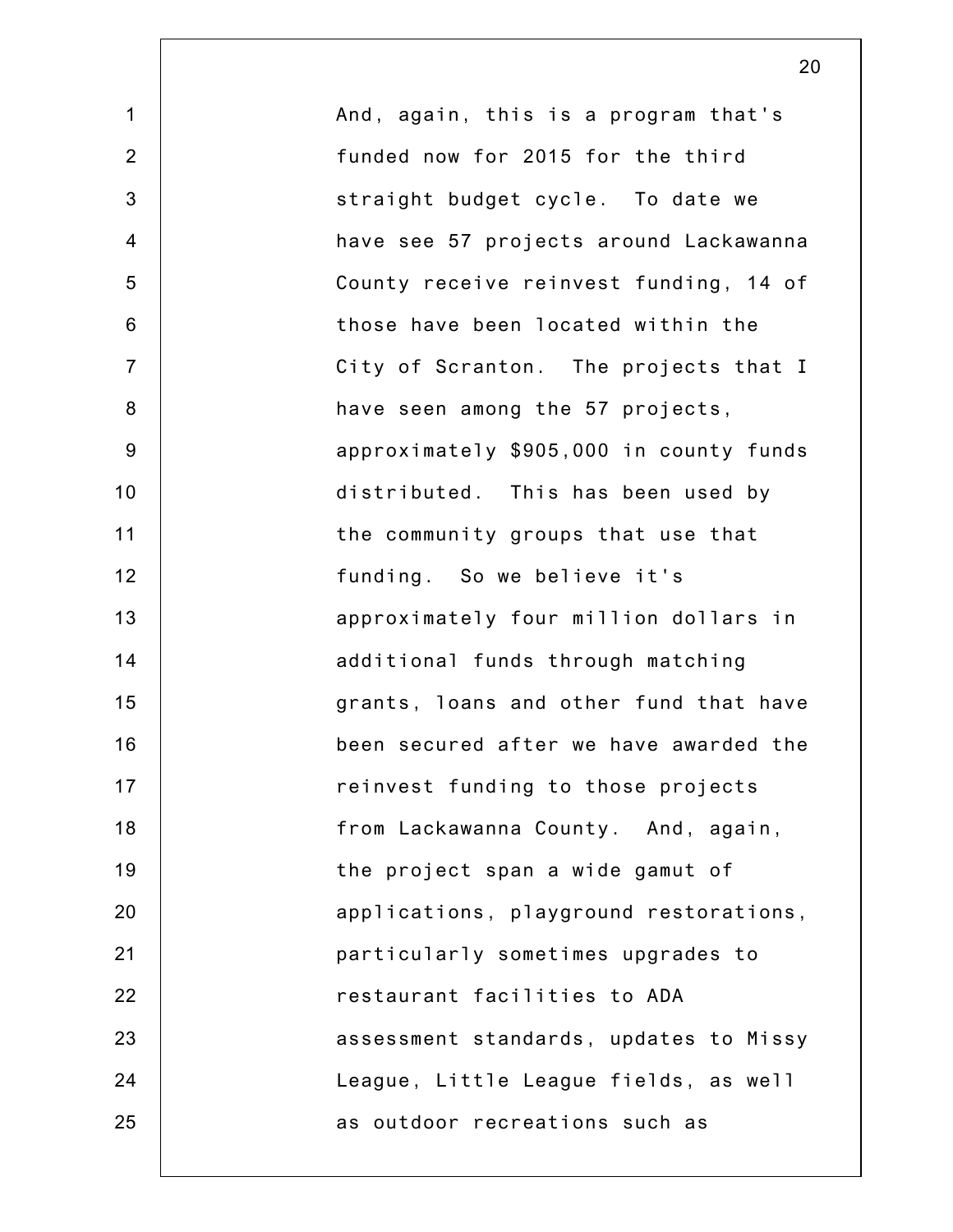1 2 3 4 5 6 7 8 9 10 11 12 13 14 15 16 17 18 19 20 21 22 23 24 25 playgrounds and trailer upgrades. I know we have a host of good community groups here the city that we invite them, some of them, many of them have already applied for that funding in past cycles or have ongoing applications and we would welcome applications from them in the future for any projects that they deem feasible. And again we believe while \$500,000 of the program is funded at is an expense under county government of significant size, the commissioners believe in this investment in the community. We've been able to fund this while again keeping the fund balanced in county government, in our Economic Development Department which administers this has been able to do this at a very basic level of staffing which, again, keeps the county staffing at a whole level, through it the lowest since 1999. So any groups in the community that would wish to explore applying for the Reinvest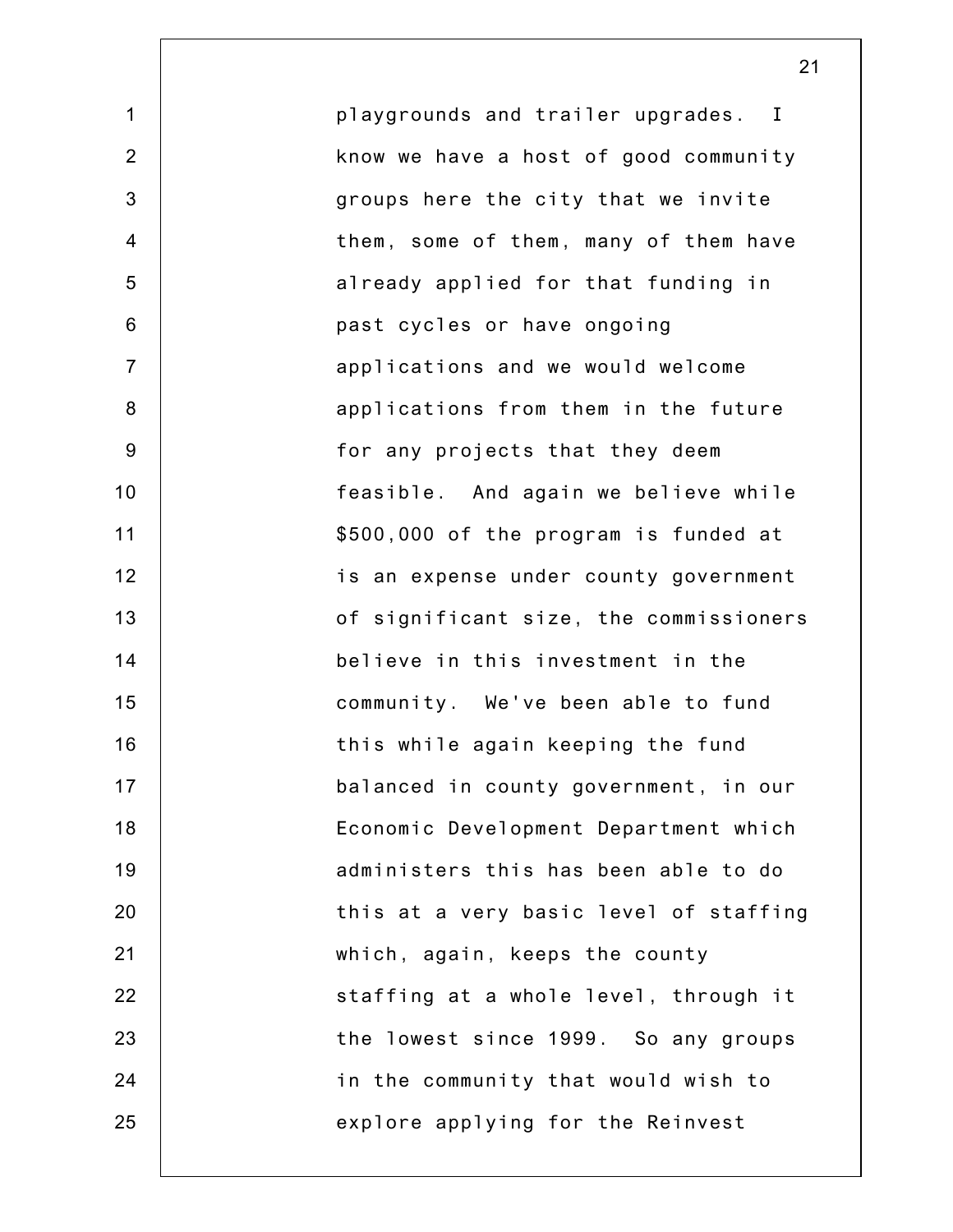| Grant can do so by contacting         |
|---------------------------------------|
| Lackawanna County's Economic          |
| Development Department at             |
| $570 - 963 - 6830$ .                  |
| And then just two very brief          |
| items regarding the ongoing weather.  |
| First, our Code Blue Cold Weather     |
| Awareness Initiative is back in force |
| for the 2014-2015 winter season. We   |
| do have Cold Blue Alert active as of  |
| this moment which at any time the     |
| temperature is below 20 degrees, I    |
| mean, the wind chill, for instance,   |
| any period of time, we issue one of   |
| those advisory and folks can visit    |
| Lackawannacounty.org, the county      |
| website. We have a host of links and  |
| information on there for many         |
| different agencies and organizations  |
| around our community that help people |
| to deal with the cold in terms of     |
| their personal health as well as the  |
| health of their pets and also         |
| personal, things such as taking care  |
| of your automobile and your home      |
|                                       |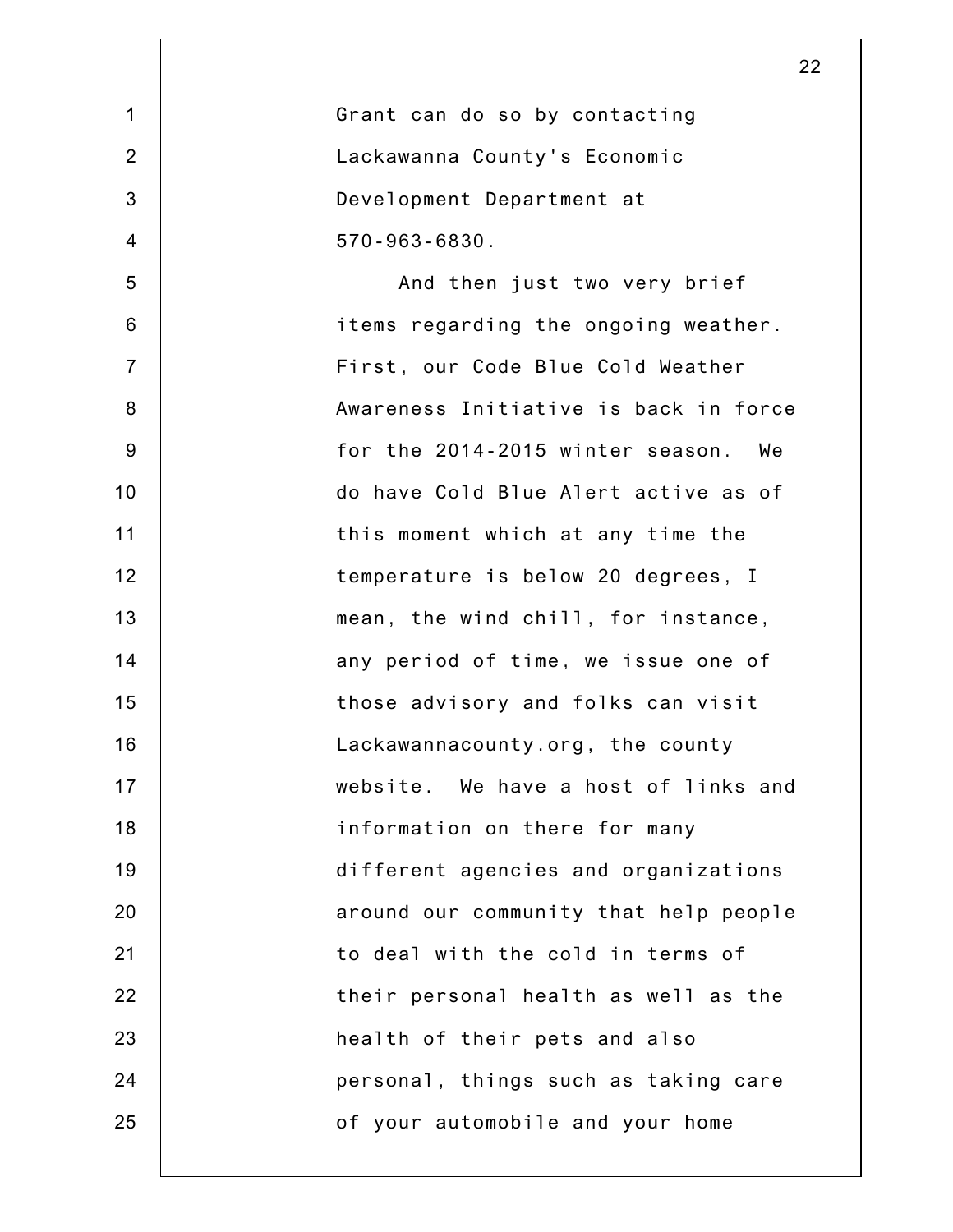|                | 23                                     |
|----------------|----------------------------------------|
| $\mathbf 1$    | plumbing during extreme cold.          |
| $\overline{2}$ | Last but not least McDade Park         |
| 3              | for many, many years we know folks     |
| $\overline{4}$ | have gone sledding there, was          |
| 5              | technically against the rules. But     |
| $6\,$          | now for the second year the park's     |
| $\overline{7}$ | recreation staff have built a          |
| 8              | designated sledding and sled riding    |
| 9              | area at McDade Park. It is open        |
| 10             | during normal park hours from dawn to  |
| 11             | dusk. There is no charge to use the    |
| 12             | sledding hill and just the folks abide |
| 13             | by all of the normal parks and         |
| 14             | recommend regulations at the park when |
| 15             | they come to use the sledding          |
| 16             | facility. So that's all I have for     |
| 17             | this evening. And thank you, ladies    |
| 18             | and gentlemen.                         |
| 19             | MR. MCGOFF: Thank you very much.       |
| 20             | Les Spindler.                          |
| 21             | MR. SPINDLER: Good evening, Les        |
| 22             | Spindler, city resident, homeowner and |
| 23             | taxpayer. I'm going to talk about 7M.  |
| 24             | Now, two councilmen up there are very  |
| 25             | vocal against 7M and they said they    |
|                |                                        |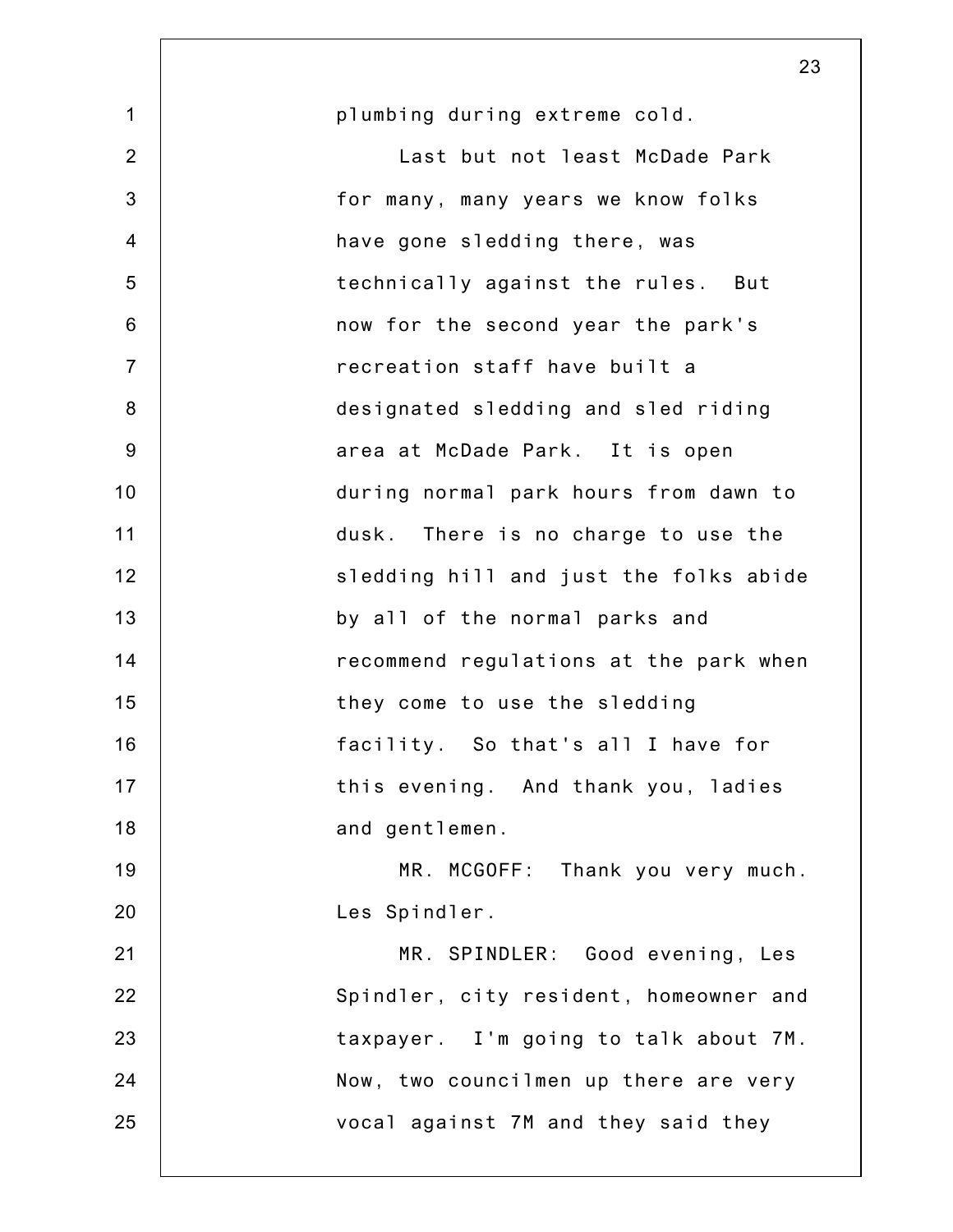1 2 3 4 5 6 7 8 9 10 11 12 13 14 15 16 17 18 19 20 21 22 23 24 25 wonder what's going to happen in the future. Well, as Councilmen Wechsler said last week, we can't worry about the future. We have to worry about right not. If 7M doesn't pass now, you might as well put a fence up around the city and close it off because the union is making concessions. And if this isn't passed, the mayor wants to sit down with the firefighters union. If this isn't passed, I don't think the mayor has a chance to sit down with the firefighters' union. This is what happened in the previous administration. Where were your voices during previous administration, Councilmen Gaughan and Evans? Well, Councilman Gaughan, I don't know about you but I know Councilman Evans was a support or of the previous administration so you're partially at fault for this problem because it's Chris Doherty that put us in this situation. If he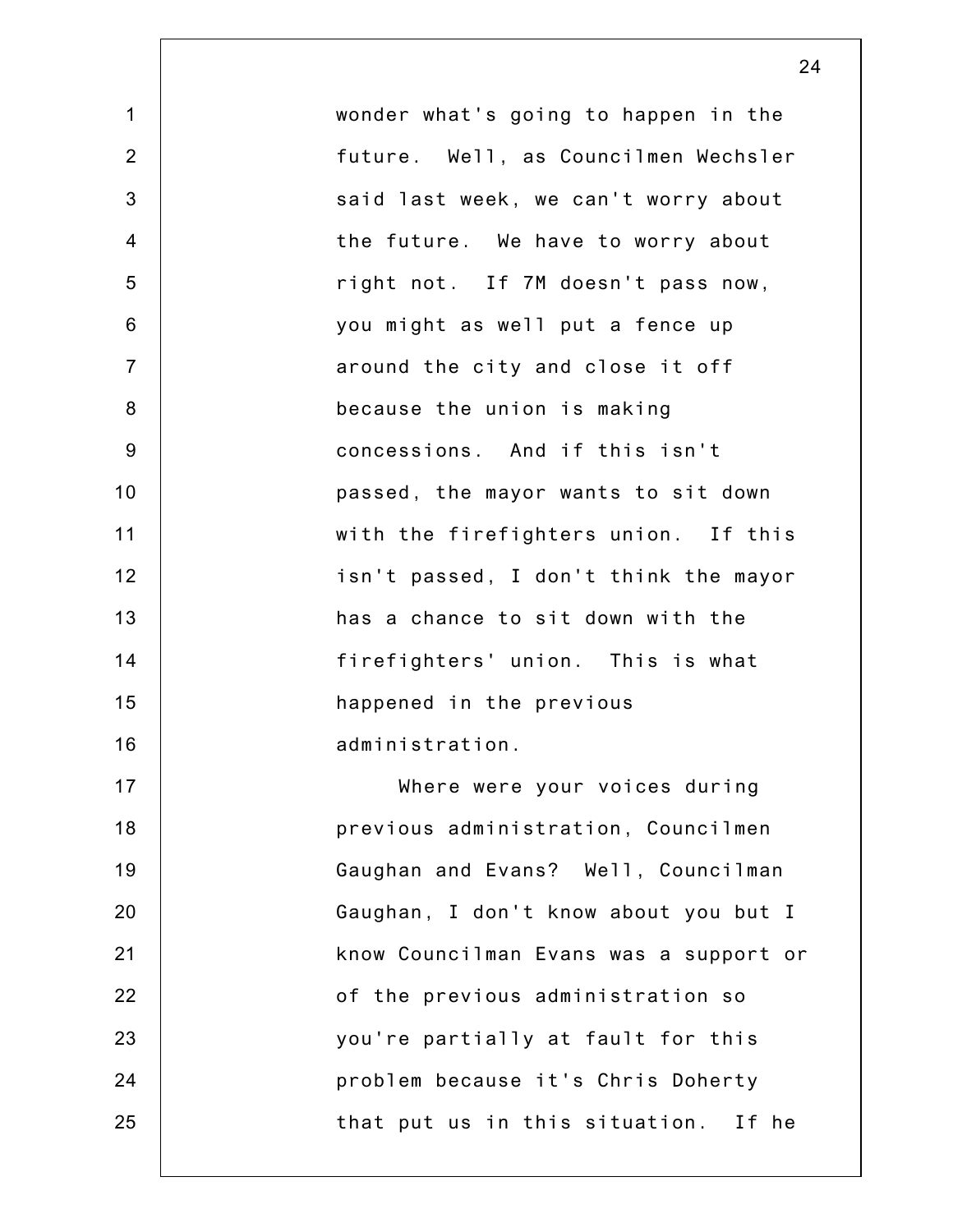| $\mathbf 1$    | did what Mayor Courtright did and sat |
|----------------|---------------------------------------|
| $\overline{2}$ | down with the police union, we        |
| $\mathbf{3}$   | wouldn't be here right now. But he    |
| 4              | tried to break the unions and it      |
| $\sqrt{5}$     | backfired. We lost every arbitration  |
| $\,6$          | and that's where we are right now.    |
| $\overline{7}$ | Councilman Evans, you brought up      |
| $\bf 8$        | 22 million dollars it could cost the  |
| $9\,$          | city in the future. That's funny you  |
| 10             | brought up 22 million because that's  |
| 11             | because what we owe the firefighters  |
| 12             | and the police because of Chris       |
| 13             | Doherty and it was 44 million. They   |
| 14             | cut it in half. So that was a         |
| 15             | concession right there. So maybe if   |
| 16             | you spoke up the last previous 12     |
| 17             | years, we wouldn't be here right now. |
| 18             | Oh, another thing. You said since     |
| 19             | 2010 city tax has gone up over a 100  |
| 20             | percent. Again, who was the mayor     |
| 21             | when this all happened? Chris         |
| 22             | Doherty.                              |
| 23             | So, again, I will finish in           |
| 24             | saying that they should be passed     |
| 25             | tonight. We can't worry about what's  |
|                |                                       |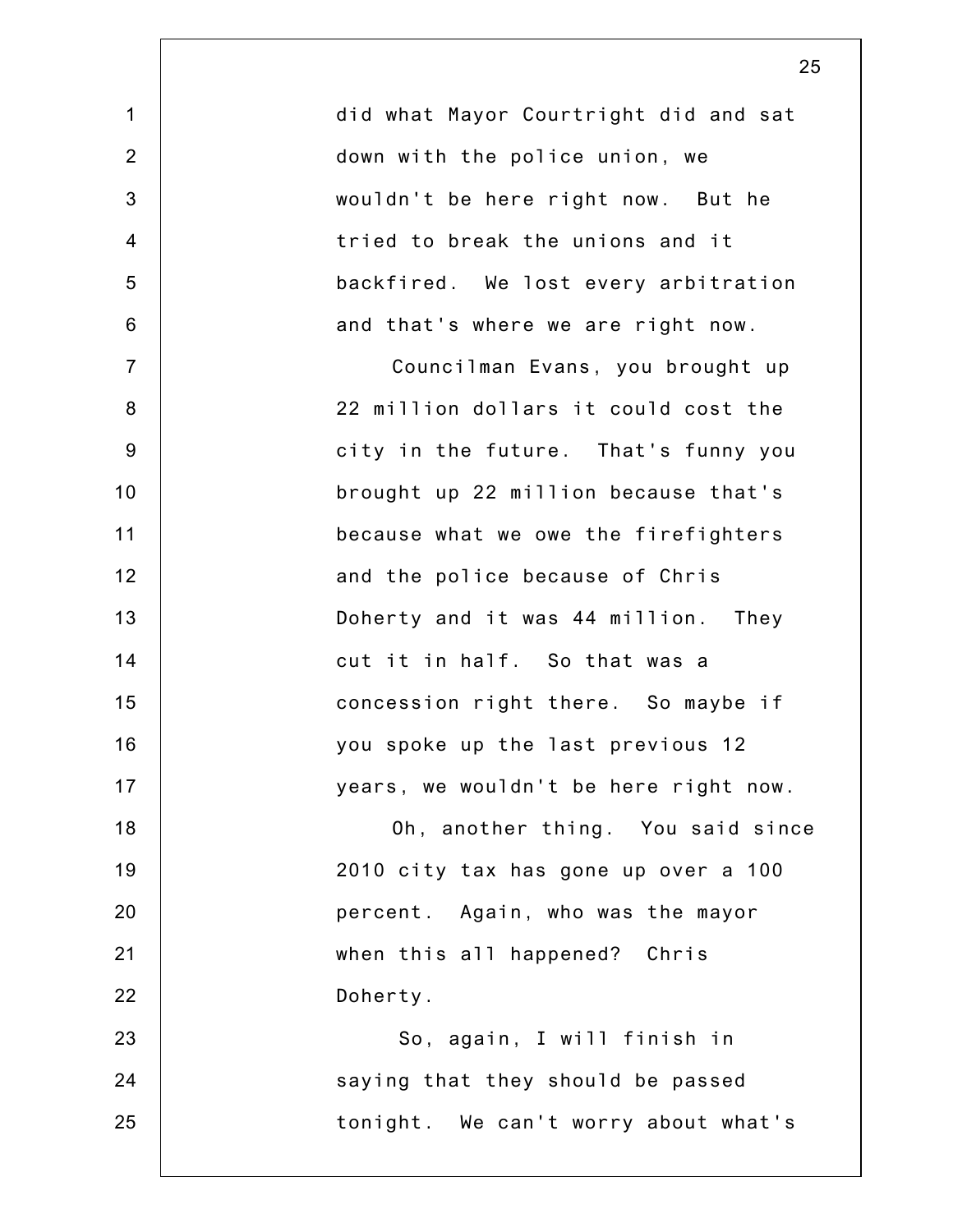1 2 3 4 5 6 7 8 9 10 11 12 13 14 15 16 17 18 19 20 21 22 23 24 25 going to be happen in 2021. The city needs a fix right now and I think this is a good start. If this is passed, I think that the firefighters will go along with it and whatever other unions are going to negotiate. So I think this is a must thing for that to pass this tonight. That's all I'm going to say about that. Just a couple other things. There was an article in the paper tonight about Business Administration Bulzoni, not tonight. It was in the morning paper. I know there's a city ordinance or whatever that the city employees have to live in the city but I think Mr. Bulzoni is very qualified. I worked with him for many years. He's a very smart person. In past years we had people from the city in that position and I don't think they had the qualifications that Mr. Bulzoni had. As proof is when a few years ago when the city went for the commuter tax, the Business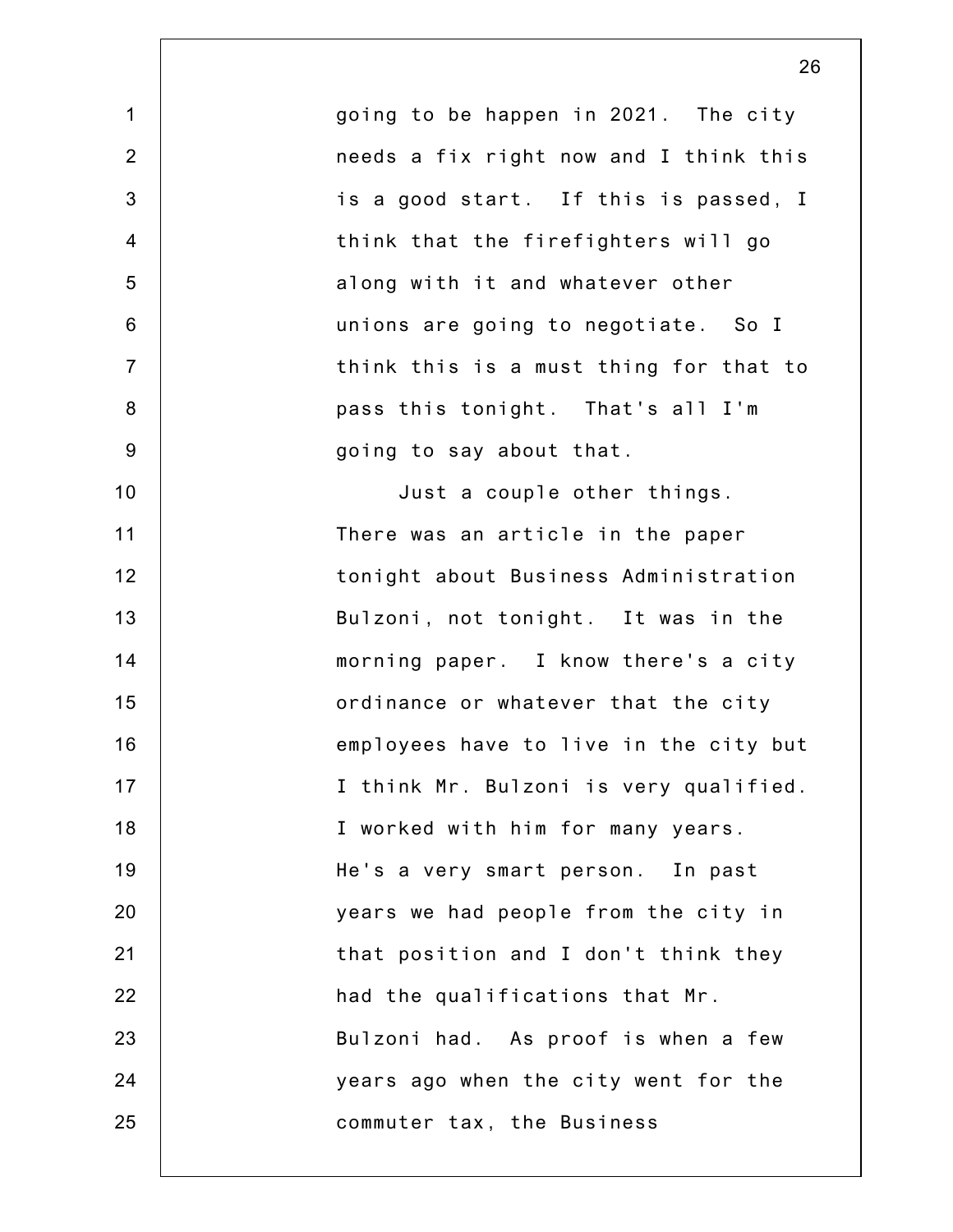| Administrator went with two different  |
|----------------------------------------|
| figures to the court system and that's |
| why it was thrown out for unqualified  |
| people. I think Mr. Bulzoni is         |
| qualified and he should get a waiver   |
| and live outside the city.             |
| Lastly, I live on the corner of        |
| Boulevard Street and North Rebecca.    |
| Two years ago the signs were stolen.   |
| They were put back up and recently a   |
| truck hit the sign and half of it fell |
| down now. If someone could get in      |
| touch with DPW and possibly get        |
| another sign up there, the corner of   |
| Boulevard Street and North Rebecca     |
| Avenue. When they put the sign up it   |
| said North Rebecca Street. It's North  |
| Rebecca Avenue. So if they can get a   |
| new sign up, correct it like that, we  |
| appreciate it. And that's all I have   |
| tonight. Thank you for your time.      |
| MR. MCGOFF: Thank you. Alex            |
| Burnell.                               |
| BURNELL: Good evening. Alex<br>MR.     |
| Burnell, taxpayer. I'm here primarily  |
|                                        |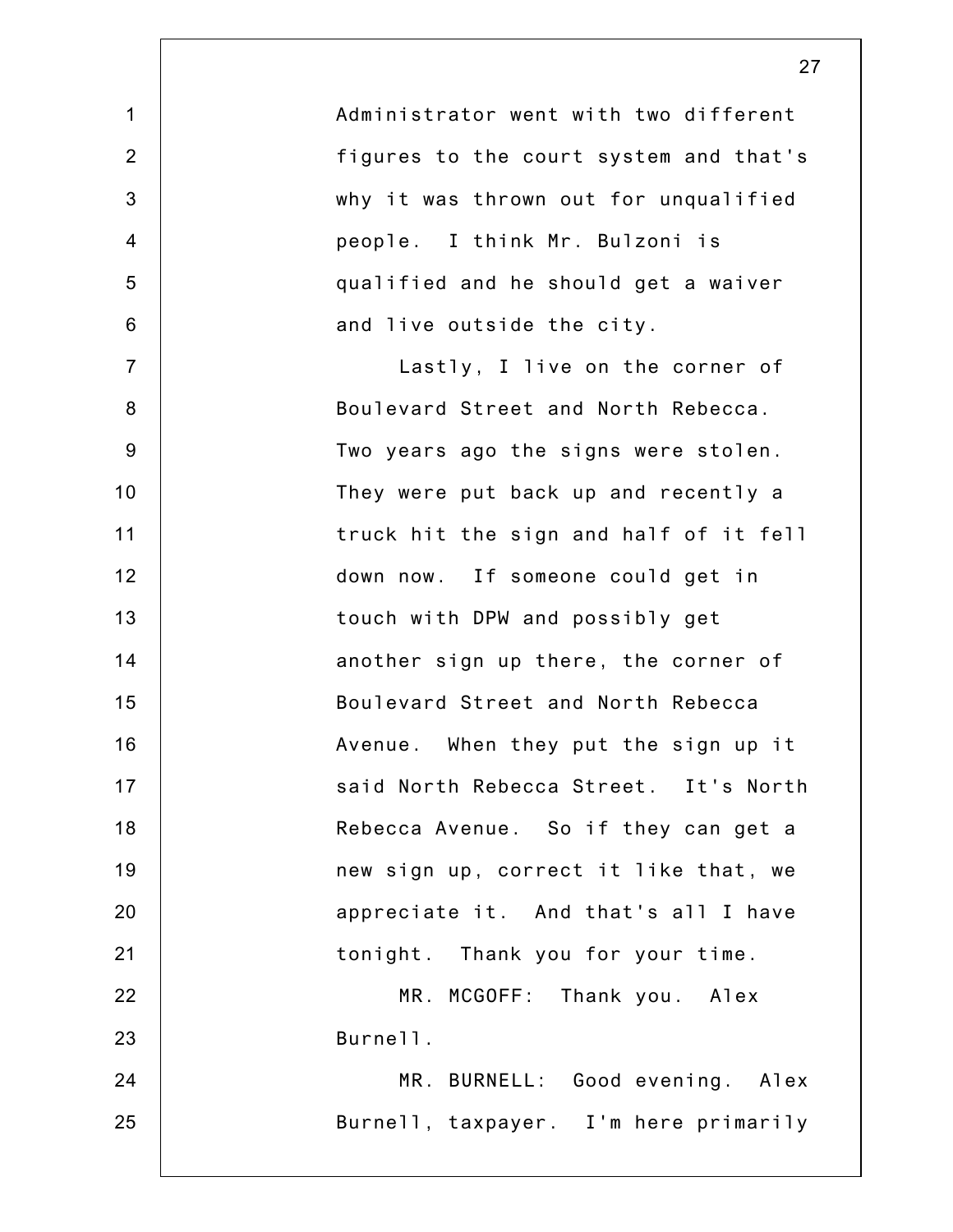1 2 3 4 5 6 7 8 9 10 11 12 13 14 15 16 17 18 19 20 21 22 23 24 25 to formally introduce myself to City Council. I've never had an opportunity per say to speak at a council meeting previous to this. But I would also like to apprise everyone of a situation, a matter that I think is of grave importance to the foregoing stability of the City of Scranton. A good city in my opinion should be run like a good business. It should foster entrepreneurship, it should welcome with open arms investors, ideas, investment capital. Los Angeles has an entire department called the Los Angeles Business Council and it does precisely that. It works through the city with businesses and with landlords. So they work together. So they're not enemies. They work in a unified collective fashion and it has done wonders for the City of Los Angeles in terms of revenue generation and tax dollar generation. And that's it. That's that. I believe the city's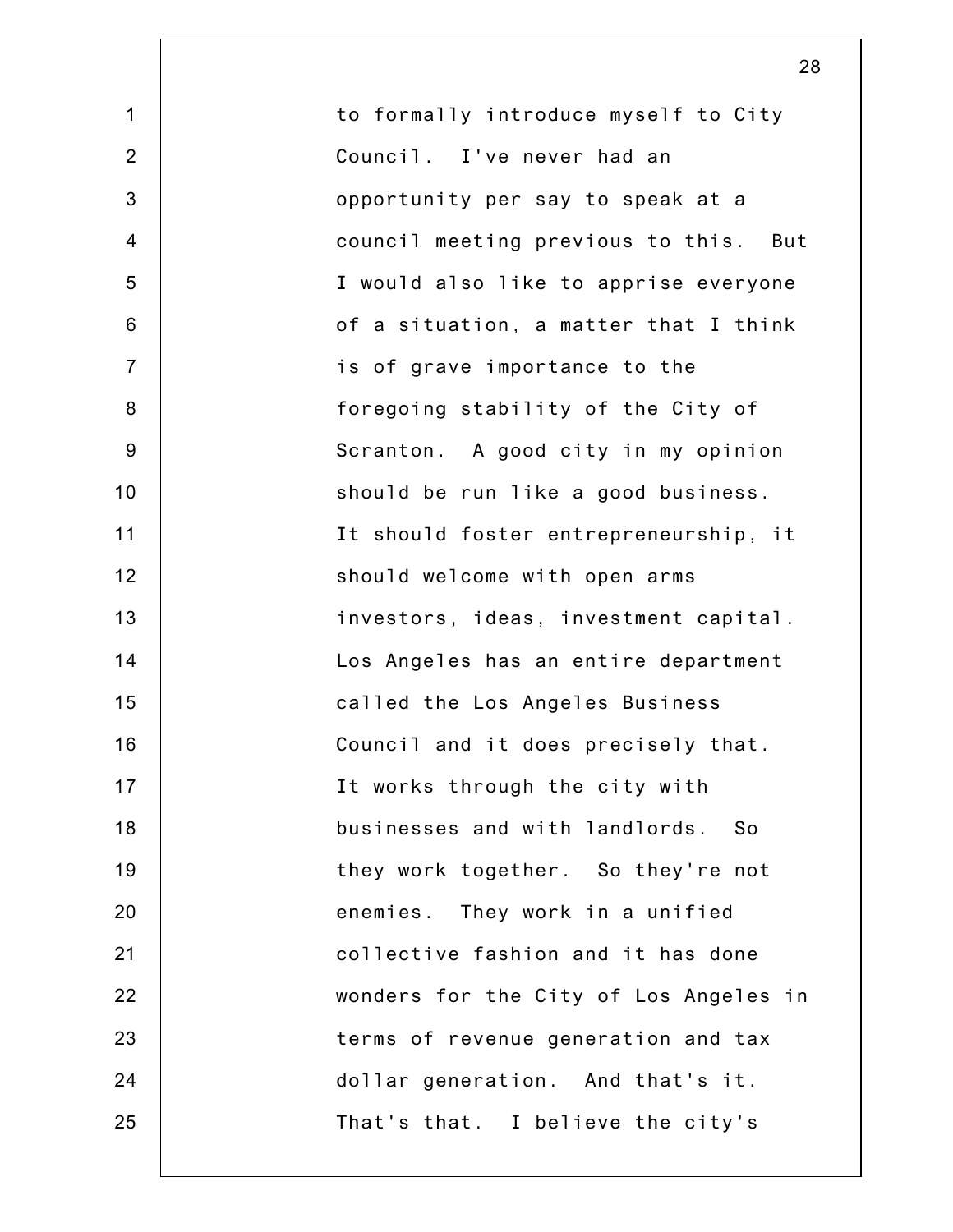1 2 3 4 5 6 7 8 9 10 11 12 13 14 15 16 17 18 19 20 21 22 23 24 25 condemnation policy specifically is written in a way which makes it capable of being used as a weapon for abuse of power and it is have a severe a ravaging effect on the city and on its ability to attract investors, even local investors and even banking capital. Most glaring there is a female housing inspector who works for City of Scranton. She has had the unilateral right for many years to arbitrarily and capriciously cite, fine and condemn any house that she personally sees as unfit including houses that absolutely unquestionably are undeserving of condemnation in my opinion. I have personally seen people in tears because of her actions. Condemnation means the person must leave their own home and they cannot return or they will be deemed a trespasser on their own property. And even if you appeal the condemnation, during the appeal process the property continues to stay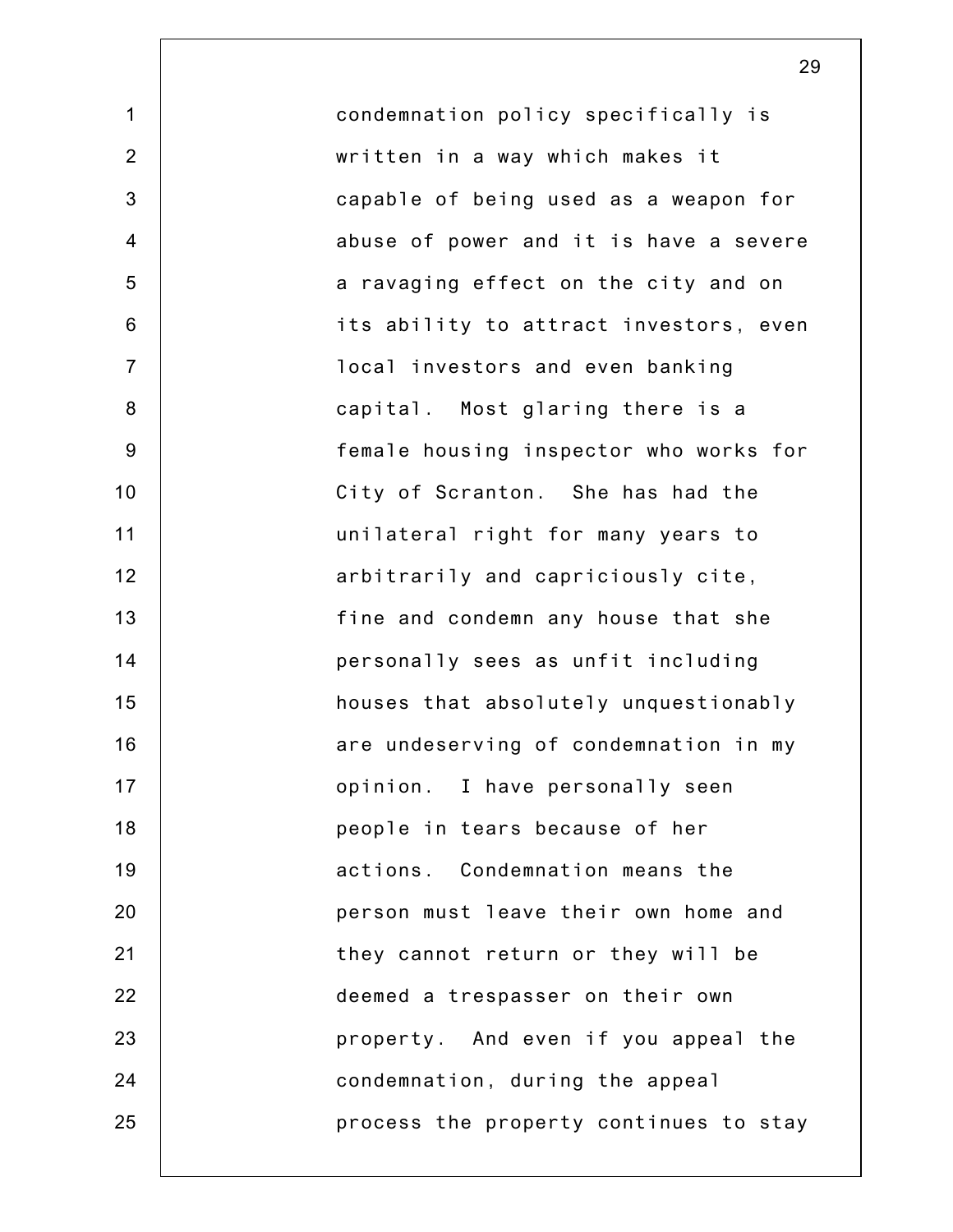1 2 3 4 5 6 7 8 9 10 11 12 13 14 15 16 17 18 19 20 21 22 23 24 25 condemned. I know many good people who work for the Department of Licensing. I'm not here to criticize them at all. But my goal here is to plant the thought, to plant the idea that we must not give oftentimes uncertified, unlicensed people the Gestapo like authority to discretionarily choose whether people can continue to live in their own homes. It is making homeowners homeless, it is killing the City of Scranton and I believe it is killing property values. I would invite council to think about the concept of permitting through a law or ordinance condemnation only as an absolute final last resort, not merely when some housing inspector decides by herself as judge, jury and executioner that our property rights should be taken away from us. Even then people deserve a reasonable opportunity to cure the problem and an opportunity for due process including a stay of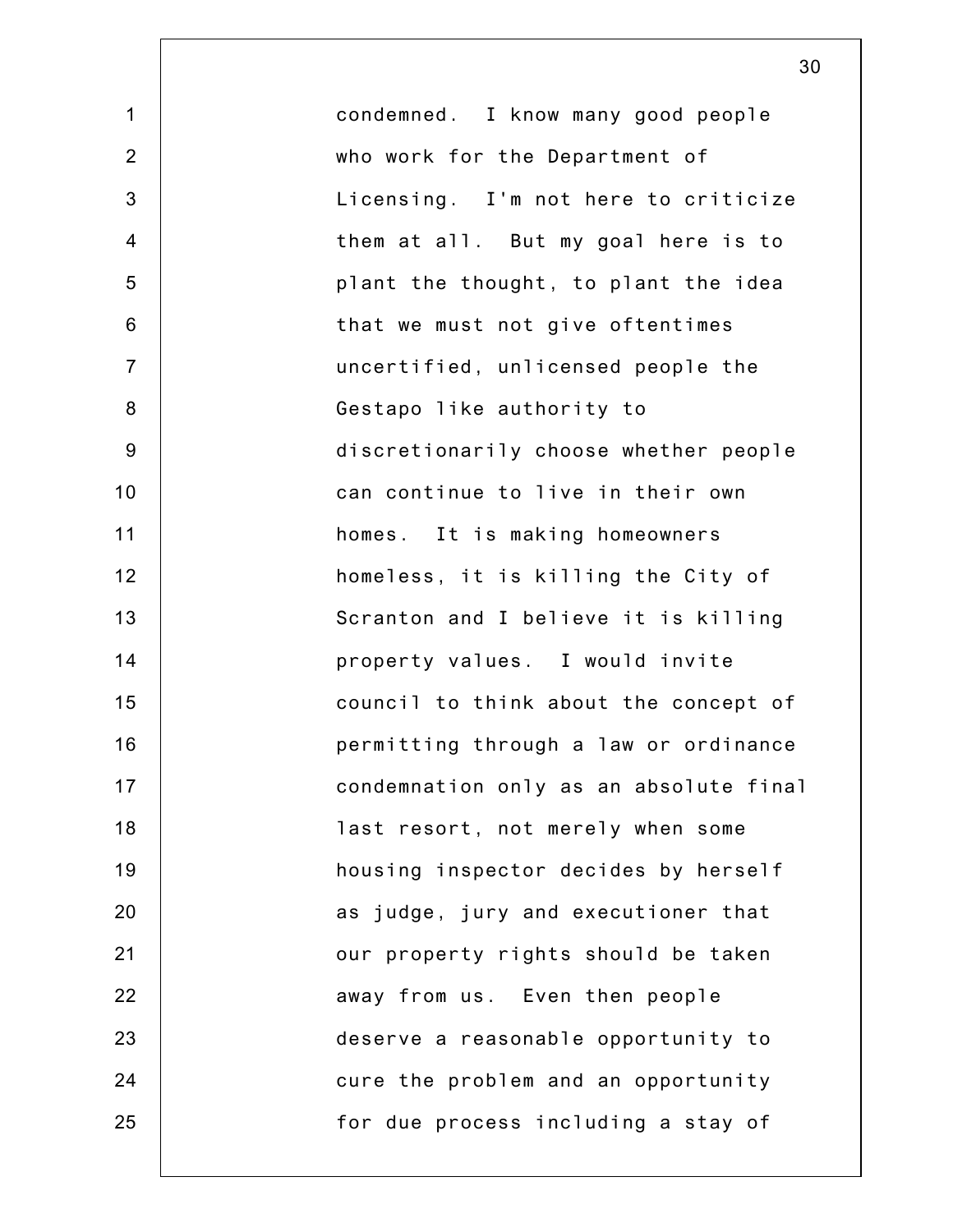|                | 31                                                                  |
|----------------|---------------------------------------------------------------------|
| $\mathbf 1$    | condemnation during that appeal                                     |
| 2              | process if they choose to appeal. I                                 |
| 3              | am honestly fearful for retaliation                                 |
| $\overline{4}$ | for even raising this concern at                                    |
| 5              | council tonight but I feel that it's                                |
| 6              | important that this situation is                                    |
| $\overline{7}$ | publicly known both to council and                                  |
| 8              | also to the public in general. If                                   |
| $9\,$          | anyone wishes to discuss this with me,                              |
| 10             | I've created an e-mail account for                                  |
| 11             | this very situation and for any other                               |
| 12             | ideas that you might have for the City                              |
| 13             | of Scranton and that is                                             |
| 14             | savescrantonpa@gmail.com,                                           |
| 15             | $S - A - V - E - S - C - R - A - N - T - O - N - P - A$ egmail.com. |
| 16             | Thank you.                                                          |
| 17             | MR. MCGOFF: Thank you, Mr.                                          |
| 18             | Burnell.                                                            |
| 19             | MS. EVANS: Mr. Burnell, if you                                      |
| 20             | have a second. Several of the                                       |
| 21             | councilmen have already discussed                                   |
| 22             | this. We definitely plan on looking                                 |
| 23             | at the rental registration ordinance                                |
| 24             | and the condemnation policy again in                                |
| 25             | the very near future so hopefully you                               |
|                |                                                                     |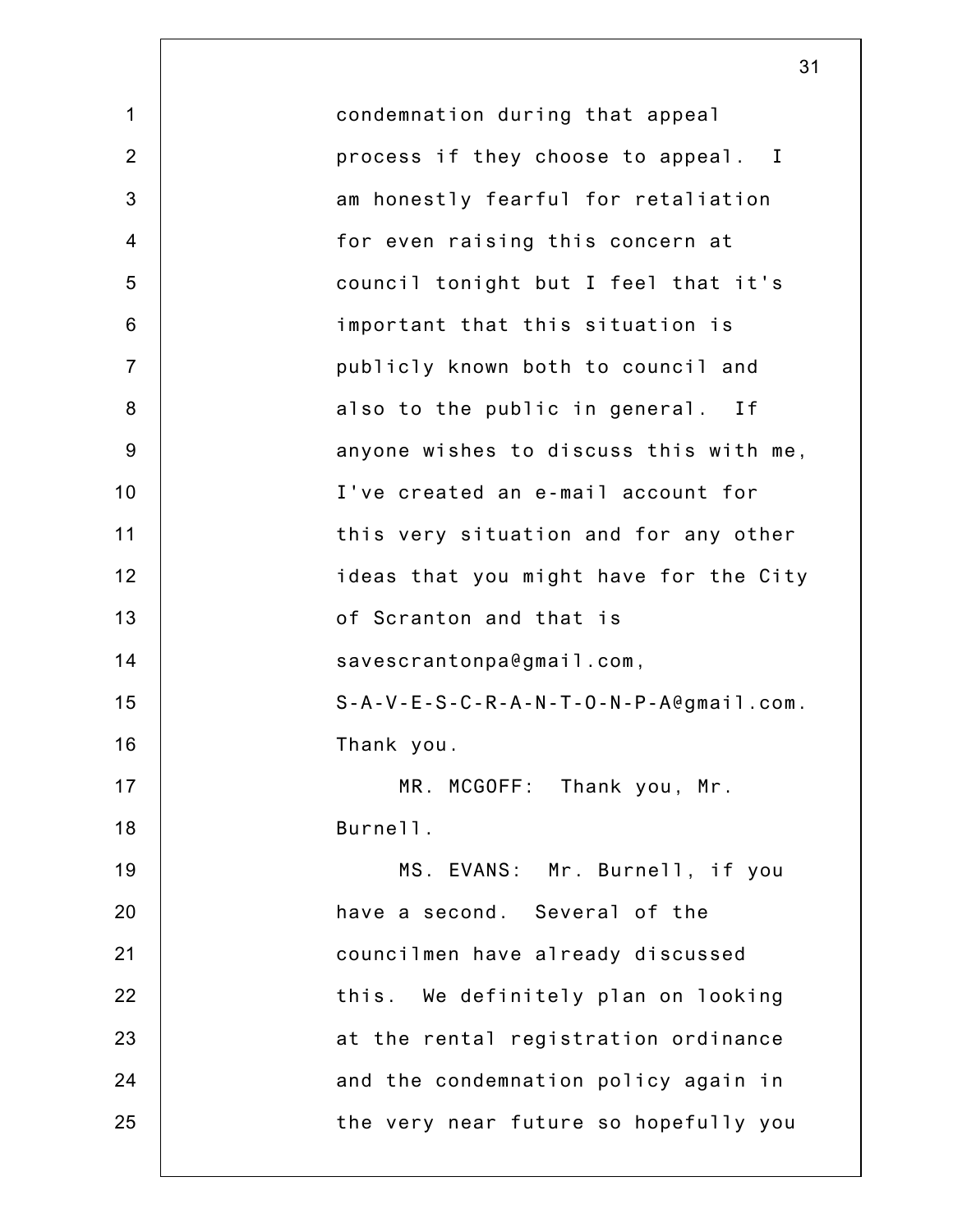|                | 32                                     |
|----------------|----------------------------------------|
| $\mathbf 1$    | can participate in that discussion.    |
| $\overline{2}$ | MR. BURNELL: I appreciate your         |
| 3              | feedback. My compliments to all of     |
| $\overline{4}$ | you. I realize this is hard job so my  |
| 5              | shout out to all of you.               |
| 6              | MR. GAUGHAN: And I would just          |
| $\overline{7}$ | comment, Mr. Burnell, that it is a     |
| 8              | major issue. In fact, I think it was   |
| 9              | yesterday I was walking out of City    |
| 10             | Hall and I ran into somebody who was   |
| 11             | having a difficult time rehabbing the  |
| 12             | property that was condemned and, you   |
| 13             | know, his feeling was the property     |
| 14             | shouldn't have been condemned. And I   |
| 15             | do think that we are condemning        |
| 16             | properties at a rate that doesn't make |
| 17             | any sense. So as Councilman Evans      |
| 18             | said, we are looking into it and we    |
| 19             | hope to take some sort of legislative  |
| 20             | action in the near future.             |
| 21             | MR. BURNELL: I appreciate the          |
| 22             | feedback. Thank you all.               |
| 23             | MS. EVANS: If I can make one           |
| 24             | more comment. I don't want to belabor  |
| 25             | the point but the condemnation policy  |
|                |                                        |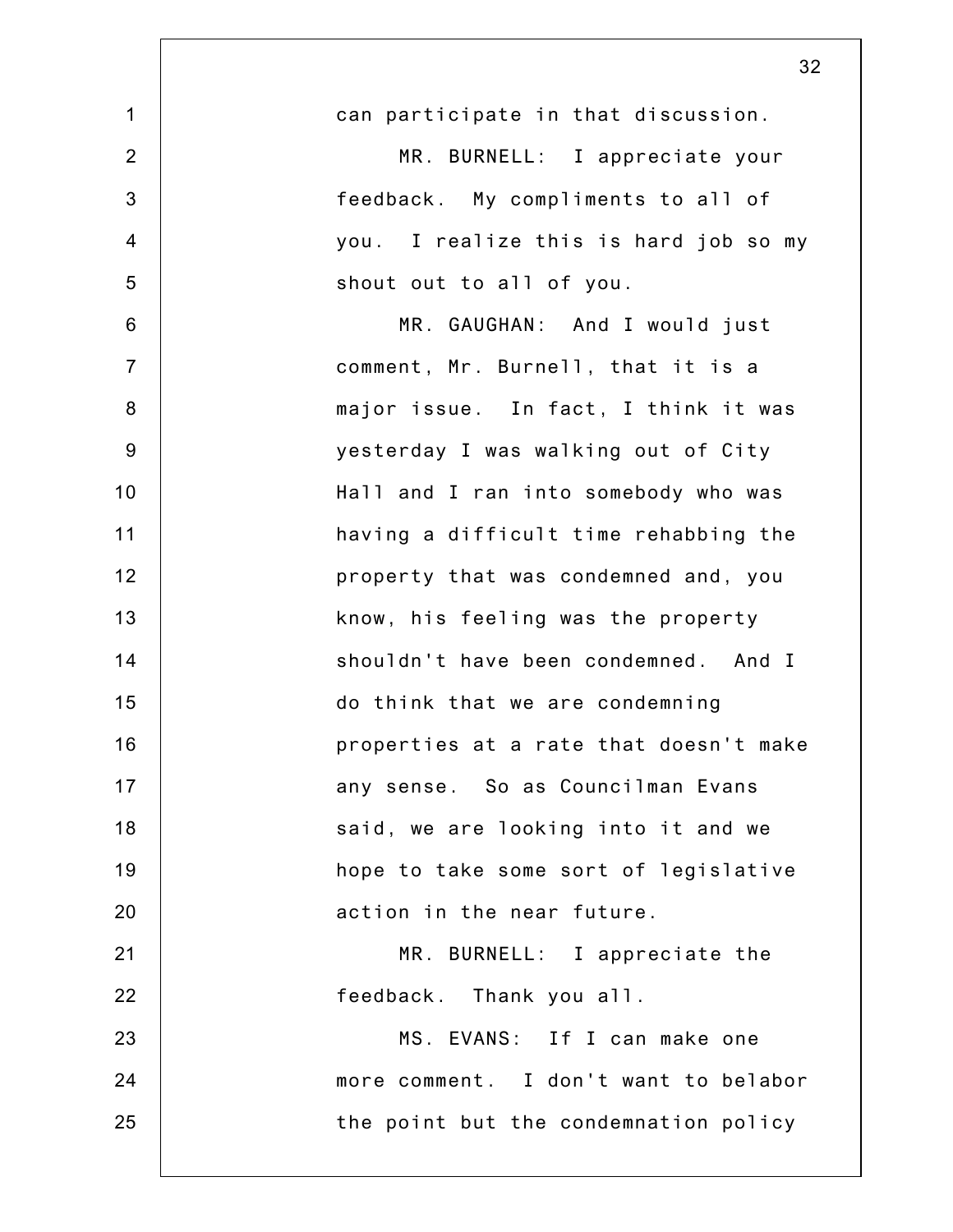|                | 33                                     |
|----------------|----------------------------------------|
| $\mathbf 1$    | as it stands now is from a realtor's   |
| $\overline{2}$ | prospective is driving down values in  |
| 3              | the $city - -$                         |
| $\overline{4}$ | MR. BURNELL: I agree completely.       |
| 5              | MR. EVANS: -- And we have to           |
| $6\phantom{1}$ | correct that soon.                     |
| $\overline{7}$ | MR. BURNELL: I completely agree        |
| $\bf 8$        | with you. I've seen it firsthand from  |
| 9              | banks, realtors and investors.         |
| 10             | MR. EVANS: Thank you.                  |
| 11             | MR. MCGOFF: Thank you, Mr.             |
| 12             | Burnell. Lee Morgan?                   |
| 13             | MR. MORGAN: Good evening,              |
| 14             | council. The first thing I have here   |
| 15             | is the last gentleman that spoke here, |
| 16             | absolute truth, big problem,           |
| 17             | condemnation problem just is out of    |
| 18             | control. Now, the person they're       |
| 19             | talking about, I want to keep          |
| 20             | personalities out of it but, you know, |
| 21             | we're just destroying our own city and |
| 22             | then we're having the feds and anybody |
| 23             | else give us money to tear everything  |
| 24             | down and everybody is trying to get    |
| 25             | out of here.                           |
|                |                                        |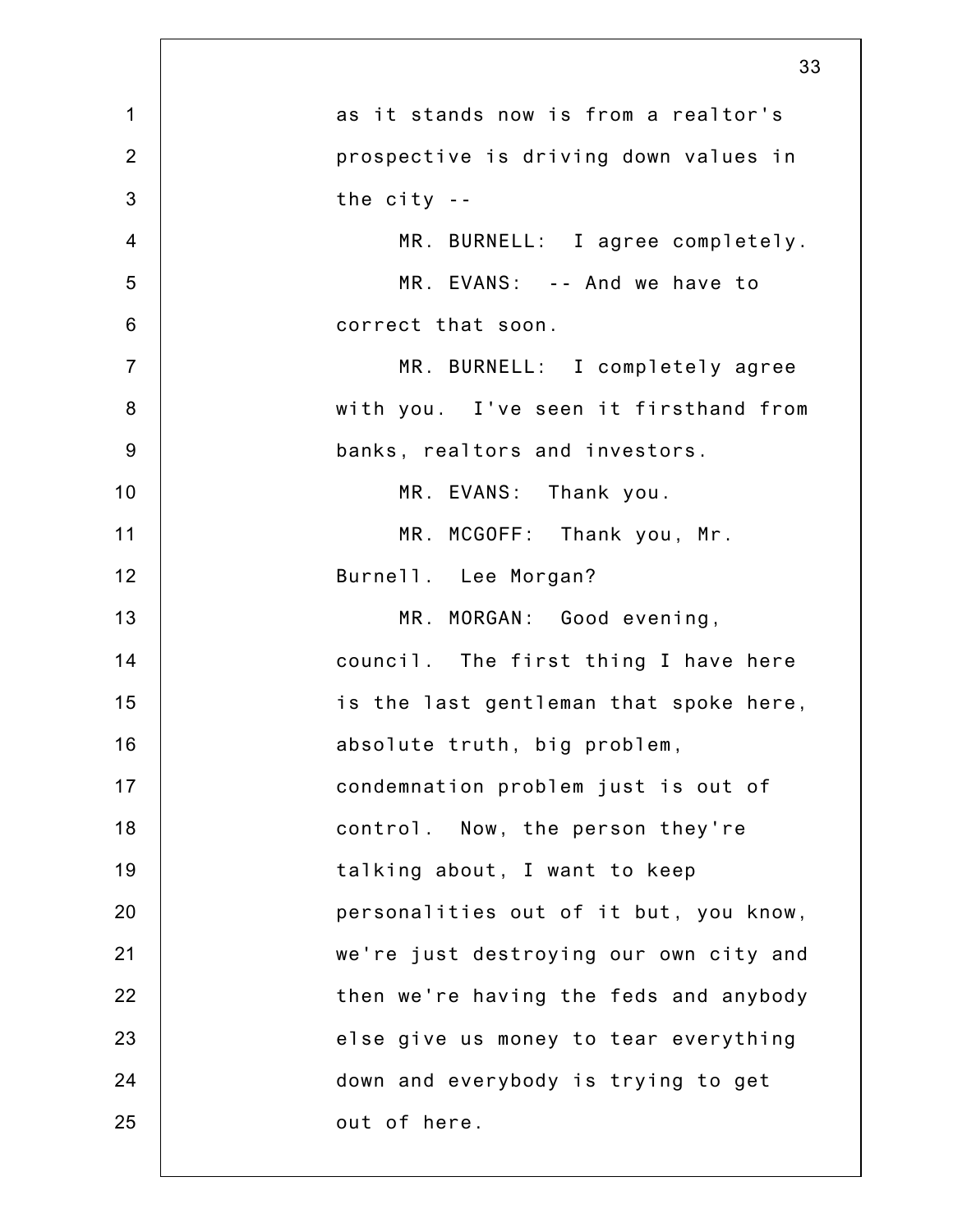| $\mathbf 1$    | You know, I read this contract --      |
|----------------|----------------------------------------|
| $\overline{2}$ | well, not this, just the memorandum    |
| 3              | here. You know, and I have to ask one  |
| $\overline{4}$ | question, does Scranton really have a  |
| 5              | legitimate government. I mean, you     |
| 6              | know, you may have been elected but to |
| $\overline{7}$ | even bring this up for a vote, it just |
| 8              | proves how seriously flawed our        |
| $9\,$          | government really is. It's just --     |
| 10             | it's beyond belief. I mean, we're      |
| 11             | going to tie the hands of the next     |
| 12             | mayor if Mr. Courtright doesn't win.   |
| 13             | So he's going to get stuck with a      |
| 14             | contract that he may not want, okay.   |
| 15             | You know, we're talking about rates    |
| 16             | for new hires here. It's my opinion    |
| 17             | that if you're a policeman and you get |
| 18             | appointed by the City of Scranton, why |
| 19             | should you wait all these years to     |
| 20             | come up to rate. I think that once     |
| 21             | you prove you're competent, you know,  |
| 22             | I just can't see how rank and file     |
| 23             | members of the union would have ever   |
| 24             | even agreed to something like that     |
| 25             | because if I'm doing the same job      |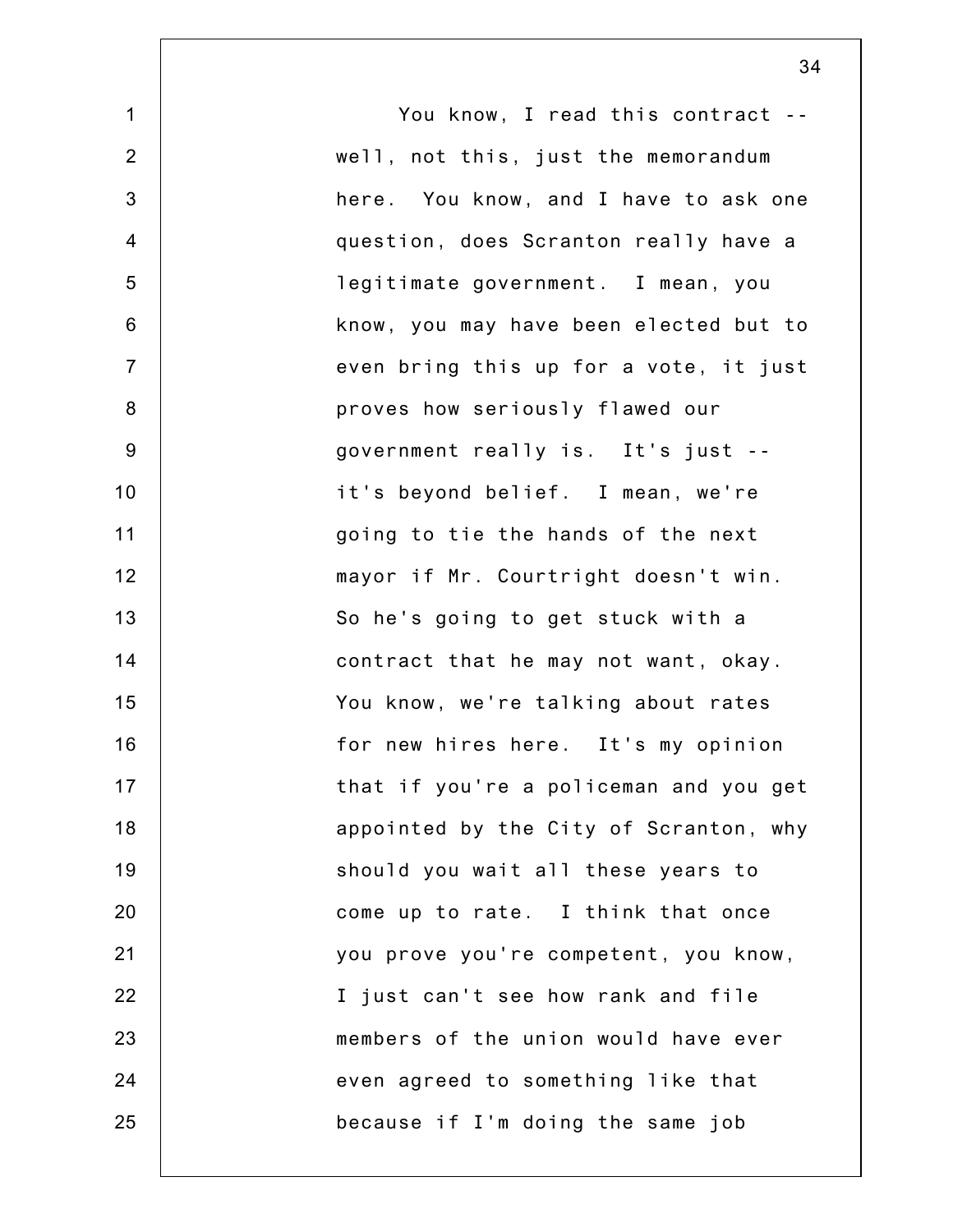|                | 35                                     |
|----------------|----------------------------------------|
| $\mathbf 1$    | everybody else is doing and I'm taking |
| $\overline{2}$ | the same chances everybody else is     |
| 3              | taking, I'm wondering why I'm not      |
| $\overline{4}$ | getting paid.                          |
| 5              | MR. ROGAN: Well, Mr. Morgan,           |
| $6\phantom{1}$ | that's why it's a union concession.    |
| $\overline{7}$ | MR. MORGAN: Yeah, they're giving       |
| $\bf 8$        | a new hiree, they're feeding him.      |
| $9\,$          | He's the one taking the concession,    |
| 10             | nobody else, Mr. Rogan.                |
| 11             | MR. ROGAN: The current hirees          |
| 12             | are paying more to the pensions and    |
| 13             | there would be drastic reductions in   |
| 14             | overtime.                              |
| 15             | MR. MORGAN: Look it, I just            |
| 16             | don't think it's proper to ask         |
| 17             | somebody who is coming on the force to |
| 18             | take elongate the amount of time it    |
| 19             | takes them to get the rate. Okay?      |
| 20             | You know, the city that's in           |
| 21             | distressed status can really afford    |
| 22             | more vacation time? I mean, can the    |
| 23             | afford any of these costs? But, you    |
| 24             | know, one of most troubling things     |
| 25             | this contract is, we're going to keep  |
|                |                                        |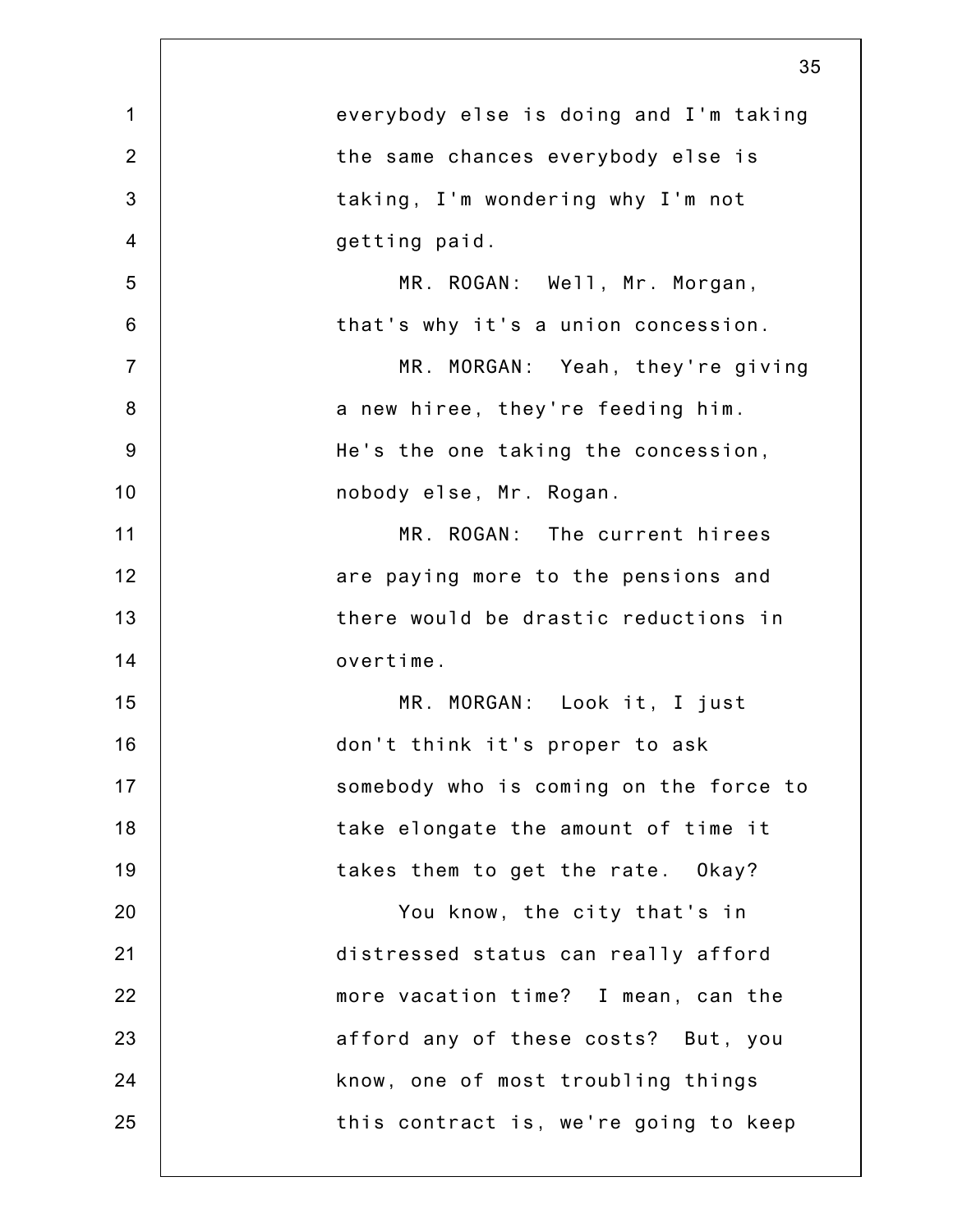1 2 3 4 5 6 7 8 9 10 11 12 13 14 15 16 17 18 19 20 21 22 23 24 25 trying to retain the failed pension system we have. Why aren't we going to a 401K. You know, when I come up here and I see you guys go pretty suits on, I really mean it, because it doesn't show me that you have any depth of understanding of the legislation that stands in front of you. You may have got elected. But, I mean, I have to ask myself, you know, does the mayor and the council owe the city's unionized work force a favor, I mean, to ram this through because this council hasn't proven to me that they have any real understanding of anything that is going to take place here but what we're going to do is, we're going to put more of a tax burden on the residents who live here and I then you know what we need to do and that's why I'm asking if we have a legitimate government here. You may have been elected here but is it legitimate? Are you capable of dispensing your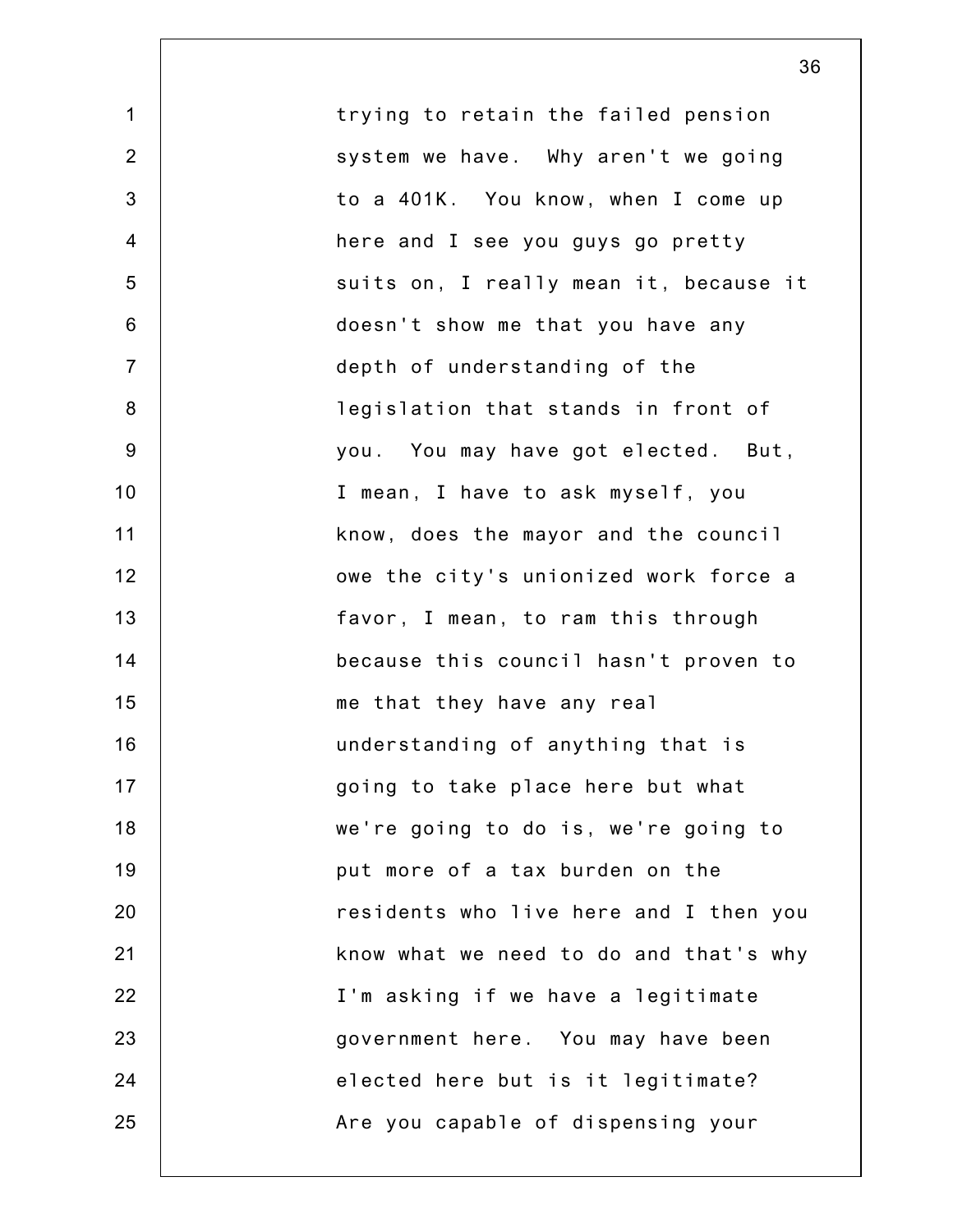1 2 3 4 5 6 7 8 9 10 11 12 13 14 15 16 17 18 19 20 21 22 23 24 25 duties? Okay. Look at the amount of people in this city on welfare, food stamps, school lunch, the amount of the deterioration of the city, okay, willingness to try another privatization of the Scranton Sewer Authority which failed the last time, privatization of parking garages. Sure, all these people are going to come forward, but you know something, they're going to make money. They're going to take tons of money out of the city. And my question is why? Why can't we put people in those positions and return that money to our treasury. How can a company come from outside the area come in here, loot the city, take all the money out of here and, you nope I like to say one more thing you know, I'd like to say one more thing, too, is that you know the last council did us a major favor. They forced the Scranton Parking Authority into receivership and stopped the city from borrowing and we've got a mayor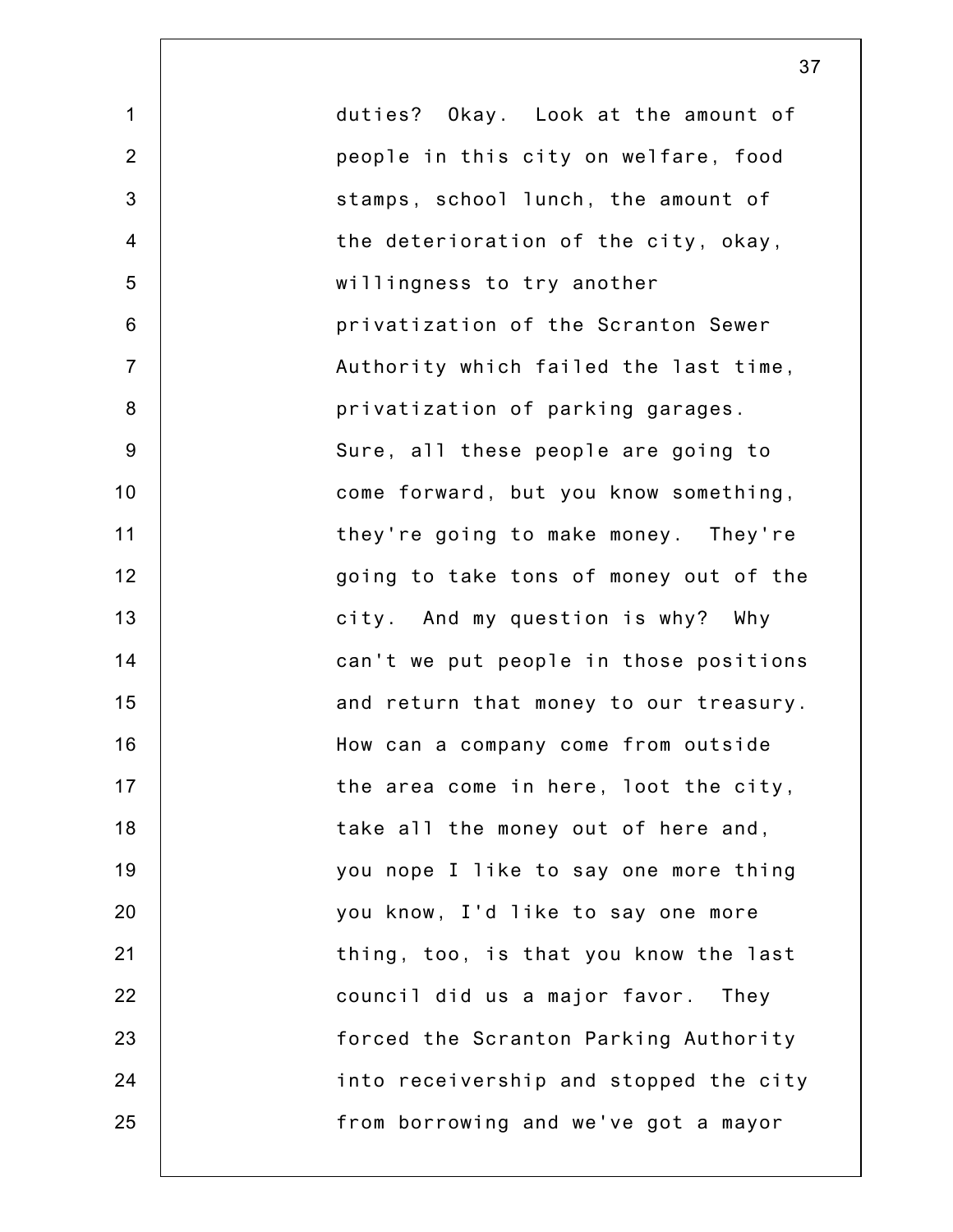1 2 3 4 5 6 7 8 9 10 11 12 13 14 15 16 17 18 19 20 21 22 23 24 25 now who seems to think he's going to fix everything, we're going to borrow all we can, we're going to go right down the same destructive force we followed before. We've got senior citizens living in the city who can't in many instances afford to live. We've got a serious problem with a city in serious decline. You know, and, you know, Mr. Wechsler, getting rentable vouchers for the North Scranton project, we've go so many vacant rental properties in the city, it's obscene. You know, we keep talking about bringing people into this city that are allegedly investors. No, they're not. They're carpetbaggers, okay, and the problem here is we keep electing people as if we have a legitimate government. But 20 plus years under Act 47 and then the legislature meets and comes up with a new plan that doesn't even address the problems. I mean, isn't our state legislature doing such a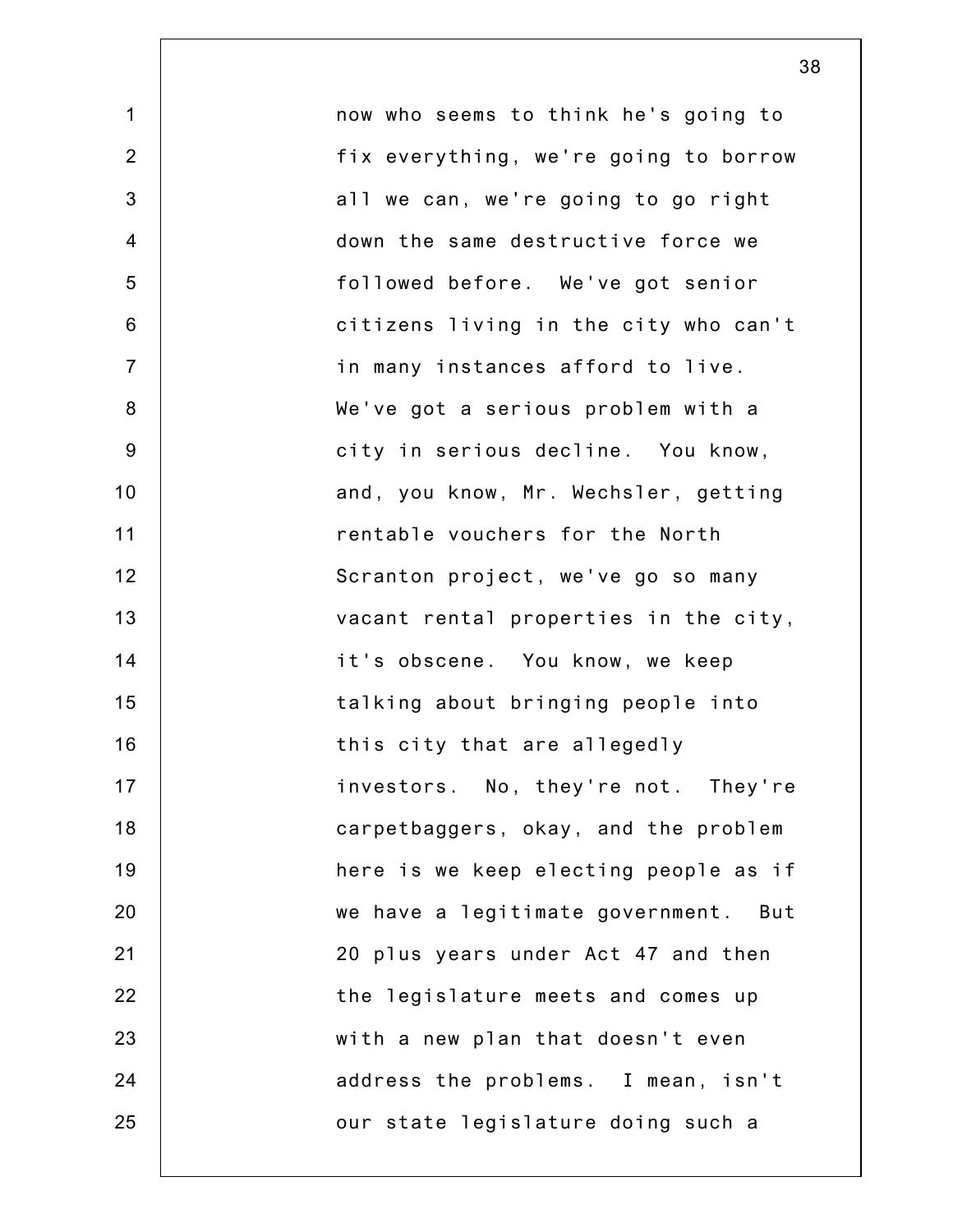|                | 39                                     |
|----------------|----------------------------------------|
| $\mathbf 1$    | wonderful job? It's ridiculous and     |
| $\overline{2}$ | this is ridiculous. I really think     |
| $\mathfrak{B}$ | that this thing needs to be voted no,  |
| $\overline{4}$ | go back to the table. Let's move to a  |
| 5              | 401K, okay, and let's get some things  |
| $6\phantom{1}$ | really done here and start turning the |
| $\overline{7}$ | city around until we've been on this   |
| $\bf 8$        | course of action and there will be     |
| $9\,$          | nothing left of the city just like     |
| 10             | there is now. Thank you.               |
| 11             | MR. MCGOFF: Thank you, Mr.             |
| 12             | Morgan. Bob Bolus?                     |
| 13             | MR. BOLUS: Good evening,               |
| 14             | council. Bob Bolus, Scranton. You      |
| 15             | know, sometimes you just think even    |
| 16             | come back here and even come before    |
| 17             | you guys. On 7H with the garbage fee,  |
| 18             | I said it's a taxation without         |
| 19             | representation. It's a fee on          |
| 20             | everybody but you didn't pass it       |
| 21             | across everyone. Let the KOZ           |
| 22             | nonprofits, all the exempt, they're    |
| 23             | not included in it. So you gave a      |
| 24             | free ride again. It should be tabled   |
| 25             | and you should look at it and look at  |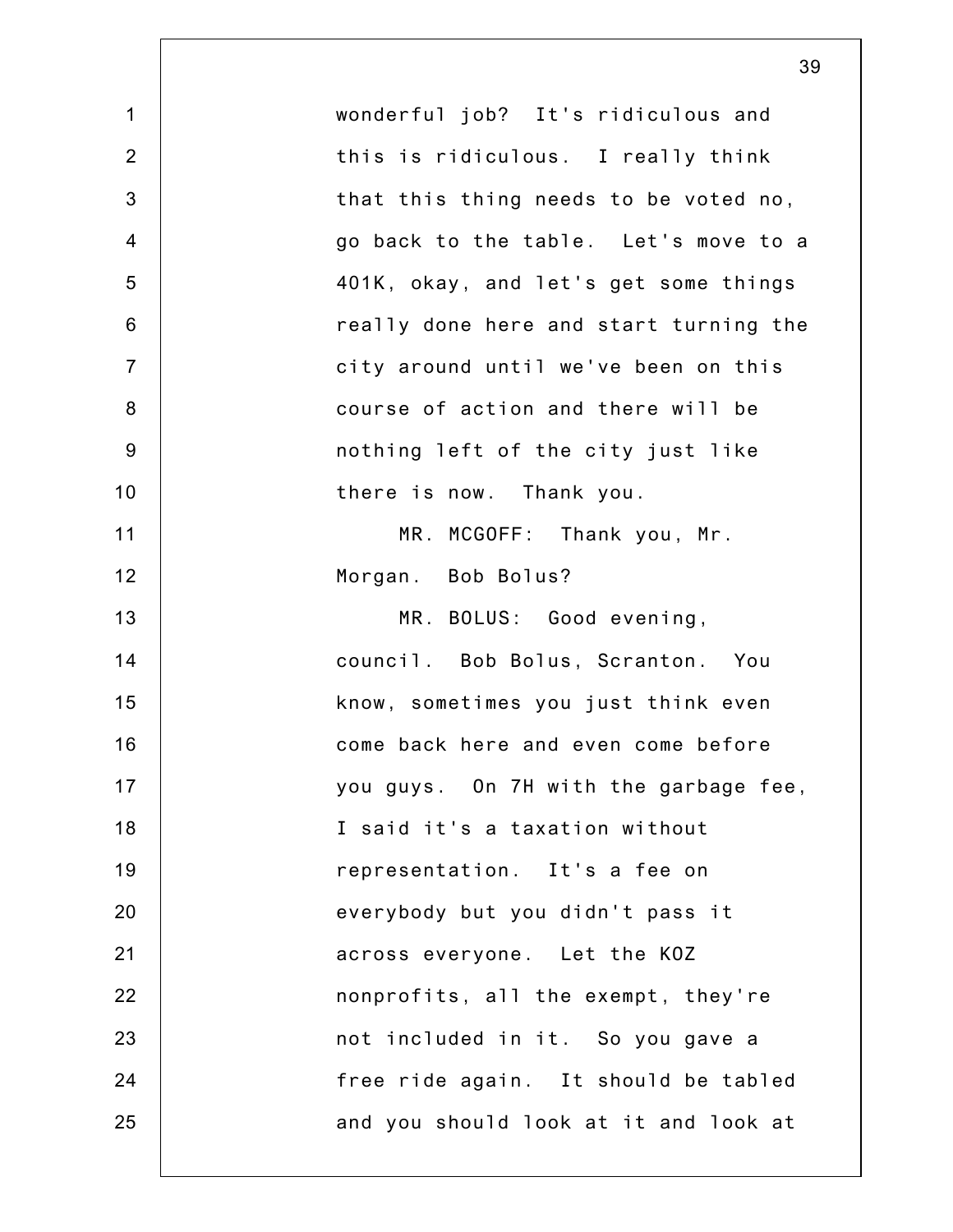1 2 3 4 5 6 7 8 9 10 11 12 13 14 15 16 17 18 19 20 21 22 23 24 25 it logically. Take the burden off some of the people in the city. 7M as I said from day one, that agreement has more holes in it than swiss cheese. It's not realistic. Mr. Evans, Mr. Gaughan, at least you used some common sense. You put it to the side. You don't need to rush to judgement in this city. Look at this pension, look at everything we're doing, look at the people on Workmans' Comp and they go out and get another job and we're still paying for that. Did you modify that? No. You didn't look at any of the issues that are costing us a fortune. So come to work, trip and fall, go out on Workmans' Comp and go get another job doing the same darn thing. That's a heck of an agreement. You're killing the city, you're killing the taxpayers and the sit here and say we're going to look all the way out where it goes rather than look at a short term with this, put it year to year. Find out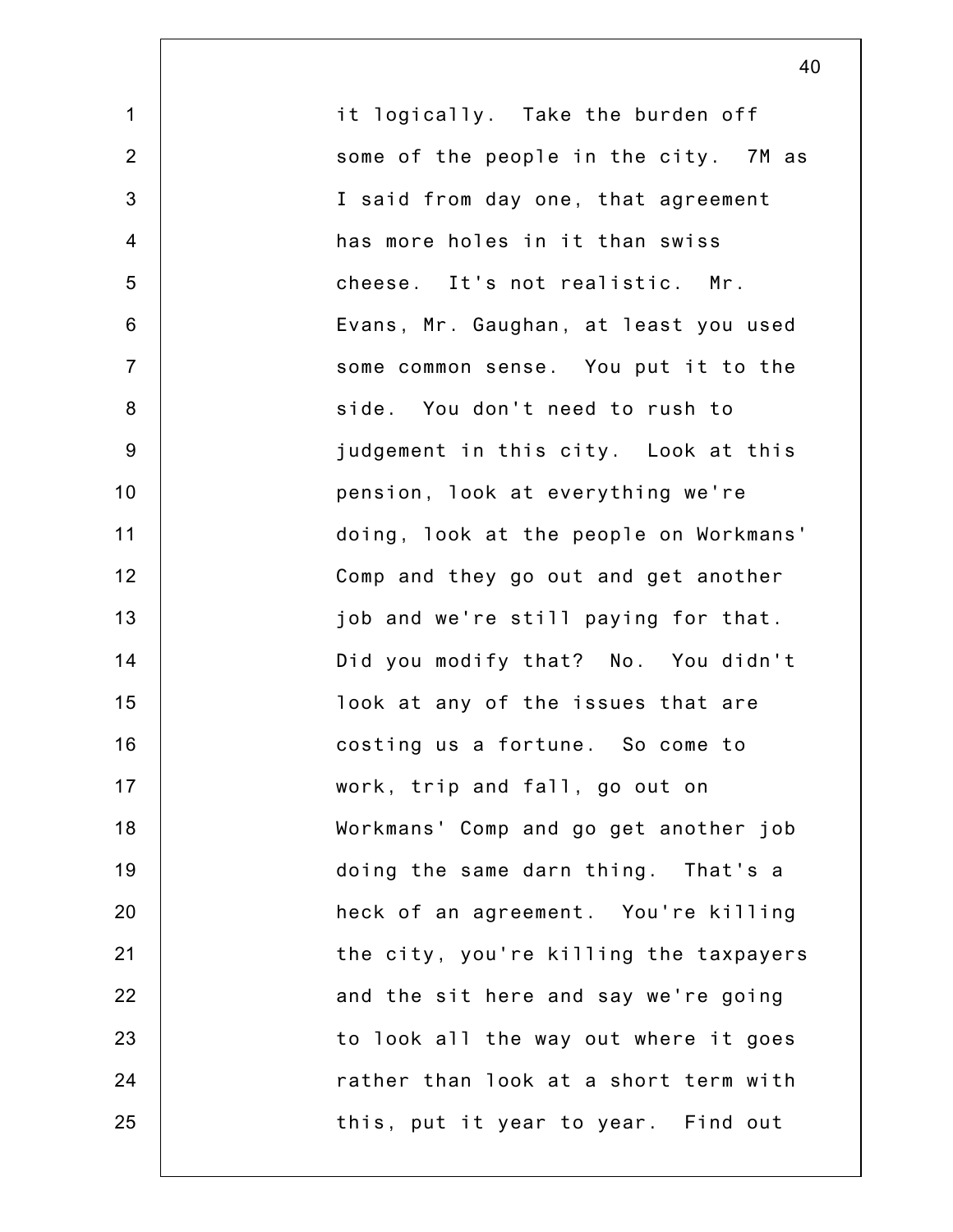1 2 3 4 5 6 7 8 9 10 11 12 13 14 15 16 17 18 19 20 21 22 23 24 25 where we're going here. What you're doing here is you haven't learned from the past. You haven't the slightest clue what the past did to this city. And remember something. Mr. McGoff, you're a knowledgeable person. Remember one thing, the past is gone, the present is now and the future belongs to no one, including you and everybody else sitting on this board, everybody sitting in the audience. Don't handicap the people of the future with something that's as poorly written and constructed on just a total waste and a haste to judgment rather than sit, modify and as I've asked you and requested, don't give us the backroom smoke and mirrors stuff in your caucus. Put it out here in front of the people, those that watch these cameras. This is your responsibility. Tell the people the truth, put it out here, not what they read superficially. That's your responsibility. Openness, honesty and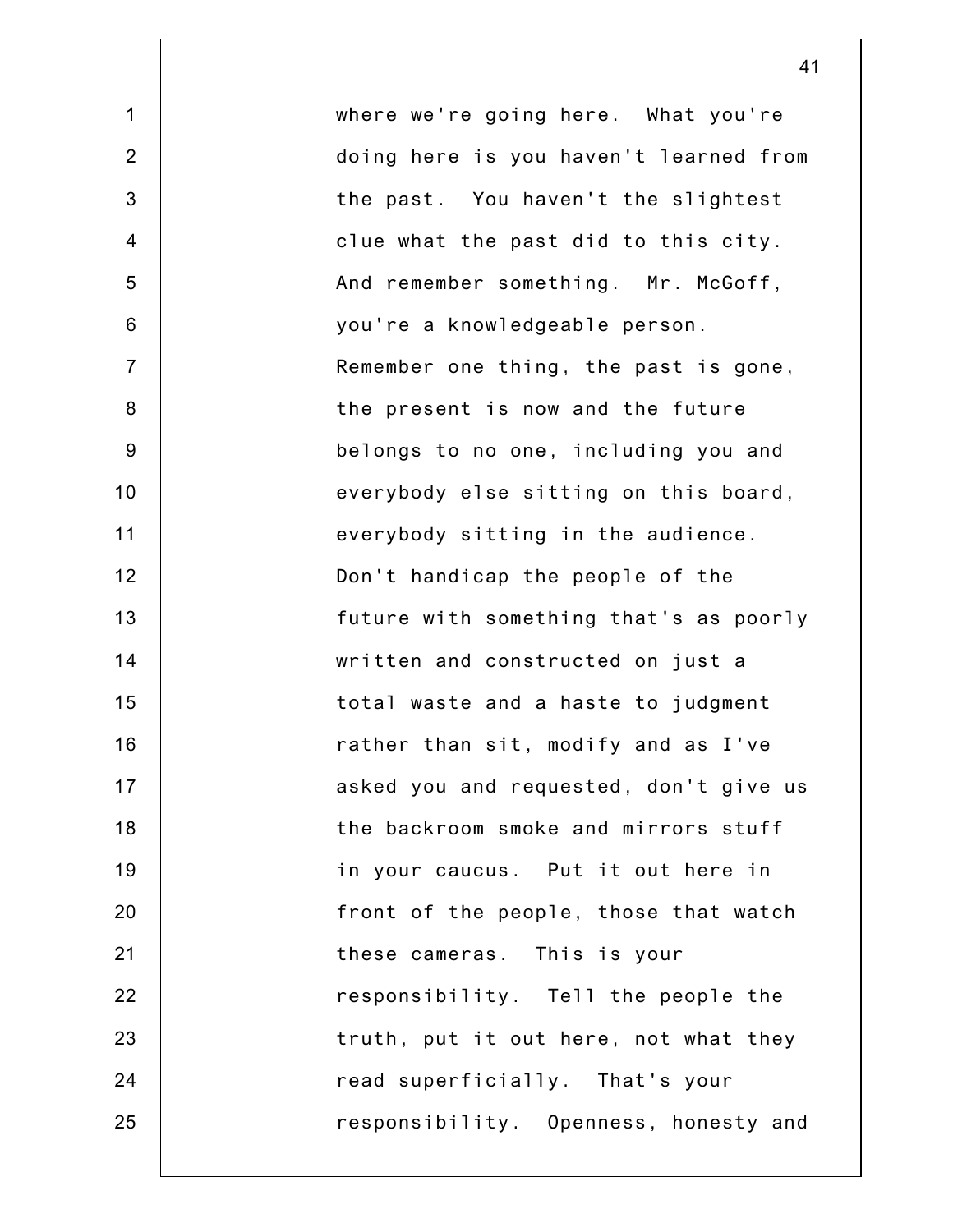| transparency and right now you're not<br>doing any of that. You're just<br>blowing smoke. You're putting the<br>cheese steaks out here without cheese<br>on it. You have too many holes.<br>Mr. Rogan, you can laugh at it,<br>put your expertise on this stuff here,<br>you looked at it superficially, you |
|--------------------------------------------------------------------------------------------------------------------------------------------------------------------------------------------------------------------------------------------------------------------------------------------------------------|
|                                                                                                                                                                                                                                                                                                              |
|                                                                                                                                                                                                                                                                                                              |
|                                                                                                                                                                                                                                                                                                              |
|                                                                                                                                                                                                                                                                                                              |
|                                                                                                                                                                                                                                                                                                              |
|                                                                                                                                                                                                                                                                                                              |
|                                                                                                                                                                                                                                                                                                              |
|                                                                                                                                                                                                                                                                                                              |
| made an opinion that was personally.                                                                                                                                                                                                                                                                         |
| You didn't make a factual one. A                                                                                                                                                                                                                                                                             |
| factual one you would not sign that                                                                                                                                                                                                                                                                          |
| agreement. You would not give the                                                                                                                                                                                                                                                                            |
| upper hand to somebody else in the                                                                                                                                                                                                                                                                           |
| unions, whatever. These guys work                                                                                                                                                                                                                                                                            |
| their butts off. Nobody is taking it                                                                                                                                                                                                                                                                         |
| from them, okay. But don't let the                                                                                                                                                                                                                                                                           |
| system be abused at everybody's                                                                                                                                                                                                                                                                              |
| expense, especially as far out into                                                                                                                                                                                                                                                                          |
| the future as you guys want to put                                                                                                                                                                                                                                                                           |
| this. It's not your responsibility to                                                                                                                                                                                                                                                                        |
| put the responsibility on someone in                                                                                                                                                                                                                                                                         |
| the future that has to live with this                                                                                                                                                                                                                                                                        |
| mistake. We've lived with mistakes                                                                                                                                                                                                                                                                           |
| for last 12 years. We've been in                                                                                                                                                                                                                                                                             |
| embarrassed over the last 12 years and                                                                                                                                                                                                                                                                       |
|                                                                                                                                                                                                                                                                                                              |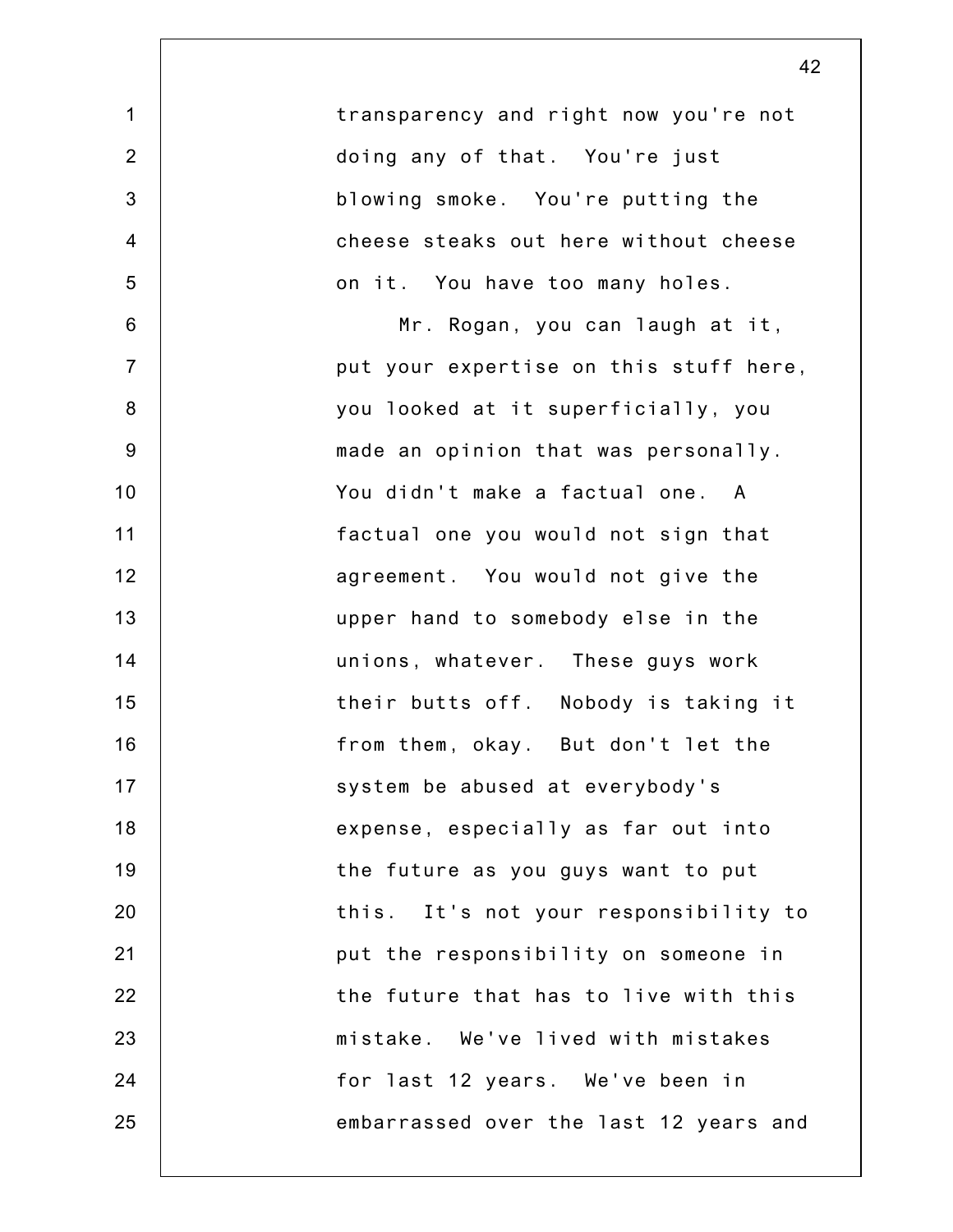|                | 43                                     |
|----------------|----------------------------------------|
| $\mathbf 1$    | you've done nothing about it. So you   |
| $\overline{2}$ | haven't learned anything.              |
| 3              | I brought up the other day, I was      |
| $\overline{4}$ | at the commissioner's meeting about    |
| 5              | the mall and Mr. Wansacz brought out,  |
| 6              | well, you know, you better study more  |
| $\overline{7}$ | about what you're doing here or there. |
| $\bf 8$        | Well, let me set it straight. We met   |
| $9\,$          | with the people that owned the wall,   |
| 10             | I've already looked at what I need to  |
| 11             | do, I already know about legislation,  |
| 12             | already know that there's only so many |
| 13             | license created, but keep in mind      |
| 14             | something, everybody can smirk,        |
| 15             | everybody could laugh but you guys are |
| 16             | killing the city. But if you do that   |
| 17             | contract, you're killing it. But if    |
| 18             | you don't pay attention, the people    |
| 19             | who want to invest their money and not |
| 20             | cost you guys one bloody cent and      |
| 21             | ignore it by the Herculon task as Mr.  |
| 22             | McGoff said and not send a letter to   |
| 23             | the legislators. We know they have to  |
| 24             | make the change. I know where they've  |
| 25             | got to go, I know where they've got to |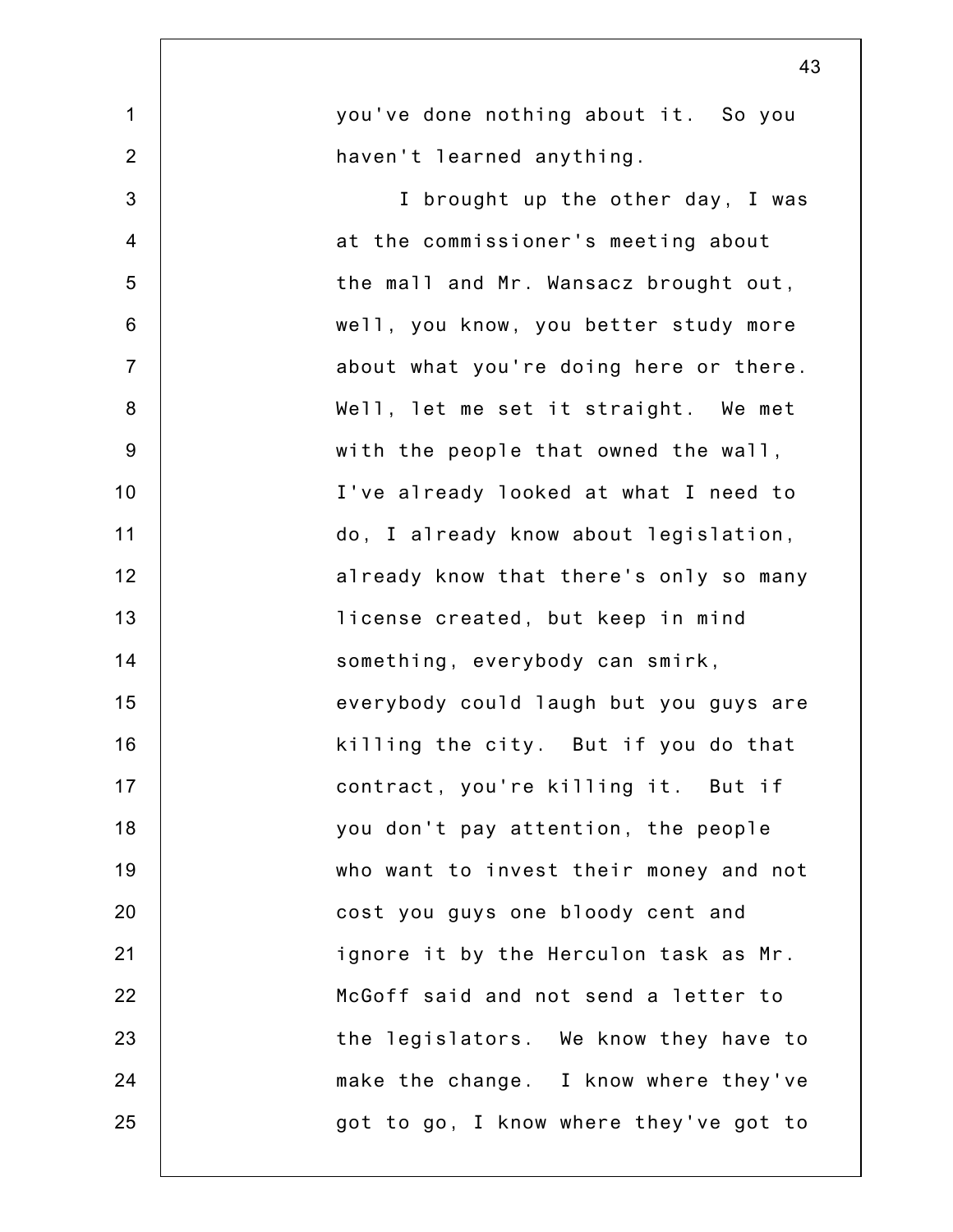1 2 3 4 5 6 7 8 9 10 11 12 13 14 15 16 17 18 19 20 21 22 23 24 25 do. But keep in mind one thing, they have the power to do anything they wanted. They created a gaming license for a felon in this state and embarrassed all of us. They can do anything they want to do if they have the support of the people or the opposition to what they're doing, they can create a license for the City of Scranton. Unless you guys got a better idea how you're going to save this city and I haven't seen it yet, this paper that you're doing right now, it's just putting another nail in the coffin. I spoke to one councilman here about the landfill and he said he had his own opinion what's going on. Well, remember something, I gave you guys lab reports and not one single one of you bothered to check it out. I want to know if you are guys are going to show up at the DEP meeting and represent us, the people of the City of Scranton and challenge this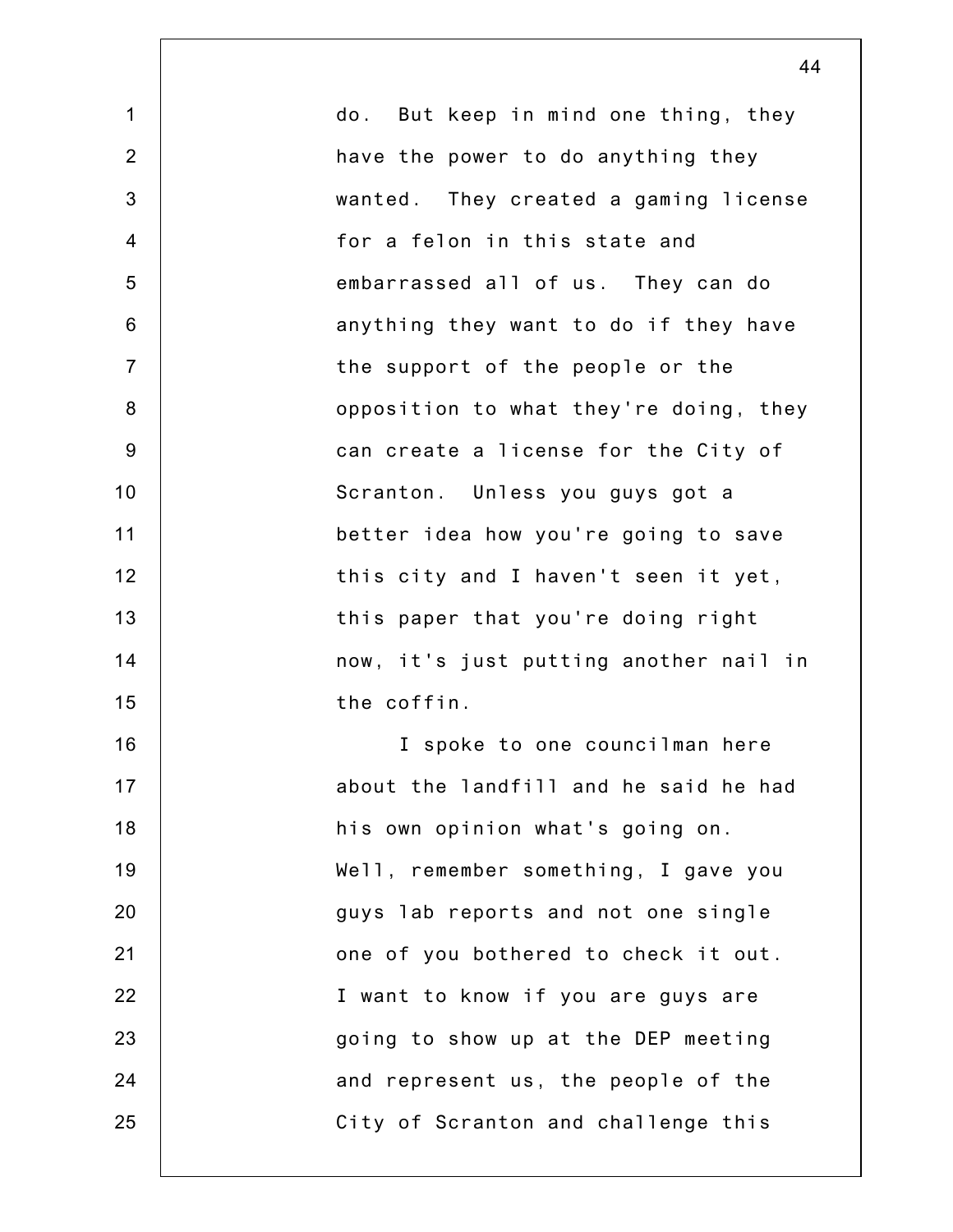|                | 45                                     |
|----------------|----------------------------------------|
| $\mathbf 1$    | landfill for many, many reasons.       |
| $\overline{2}$ | Those reports I gave you said it's     |
| 3              | chemically dangerous. Yet you haven't  |
| $\overline{4}$ | done anything to make your own         |
| 5              | personal opinions but your own         |
| $6\,$          | personal opinion means nothing. It's   |
| $\overline{7}$ | what the legislature. You're here to   |
| $\bf 8$        | represent people, each and everyone of |
| $9\,$          | you. And I'd like to poll all of       |
| 10             | you's tonight because you were voted   |
| 11             | by the people, not by your fellow      |
| 12             | councilmen here.                       |
| 13             | MR. MCGOFF: Thank you, Mr.             |
| 14             | Bolus.                                 |
| 15             | MR. BOLUS: Mr. McGoff, are you         |
| 16             | for the landfill or against it?        |
| 17             | MR. MCGOFF: Thank you, Mr.             |
| 18             | Bolus.                                 |
| 19             | MR. BOLUS: I asked you a               |
| 20             | question. I have that right. It's a    |
| 21             | public meeting and I asked you a       |
| 22             | question.                              |
| 23             | MR. MCGOFF: And I've answered          |
| 24             | this into the --                       |
| 25             | MR. BOLUS: Typically that you          |
|                |                                        |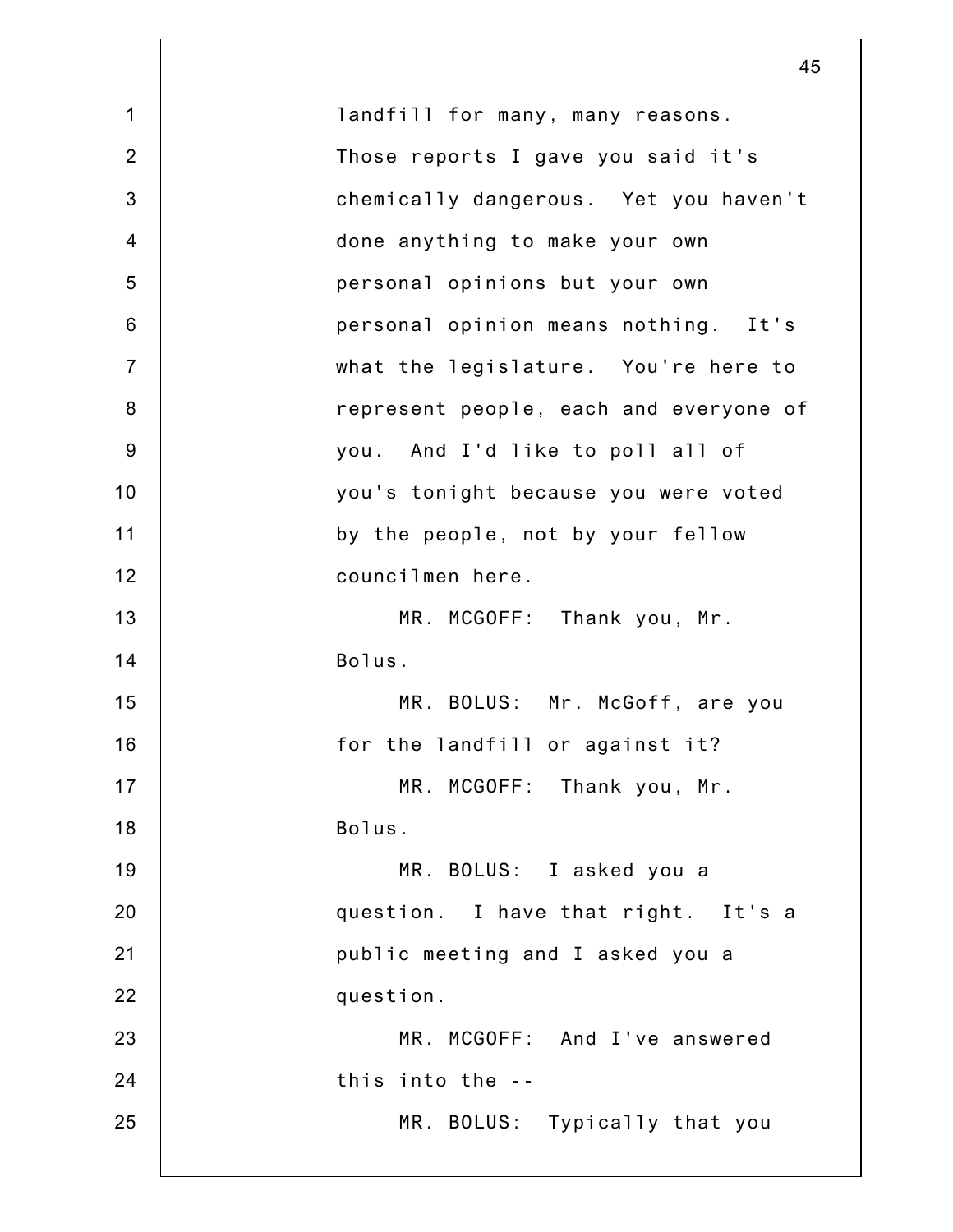|                | 46                                     |
|----------------|----------------------------------------|
| $\mathbf 1$    | have, Mr. McGoff. You don't know what  |
| $\overline{2}$ | the truth is and you don't know how to |
| 3              | represent the city.                    |
| $\overline{4}$ | MR. MCGOFF: Thank you.                 |
| 5              | MR. BOLUS: Don't thank me.             |
| $6\phantom{1}$ | Thank yourself.                        |
| $\overline{7}$ | MR. MCGOFF: Anyone else who            |
| 8              | wishes to address council?             |
| $9\,$          | MR. MILLER: Good evening. Doug         |
| 10             | Miller, Scranton. I had no intention   |
| 11             | of speaking tonight but after          |
| 12             | listening to some of the comments      |
| 13             | tonight from some of the previous      |
| 14             | speakers, I just want to kind of       |
| 15             | piggyback on some of the previous se   |
| 16             | comments. You know, I thought Miss     |
| 17             | Schumacher, Ms. Hodowanitz, Mr.        |
| 18             | Morgan, Mr. Bolus made a lot of valid  |
| 19             | points. You know, the idea, a          |
| 20             | statement was made earlier that kind   |
| 21             | of prompted me to come up here that I  |
| 22             | found quite baffling was the idea      |
| 23             | that, you know, the decisions that we  |
| 24             | make today aren't effecting the        |
| 25             | future, that we need to worry about    |
|                |                                        |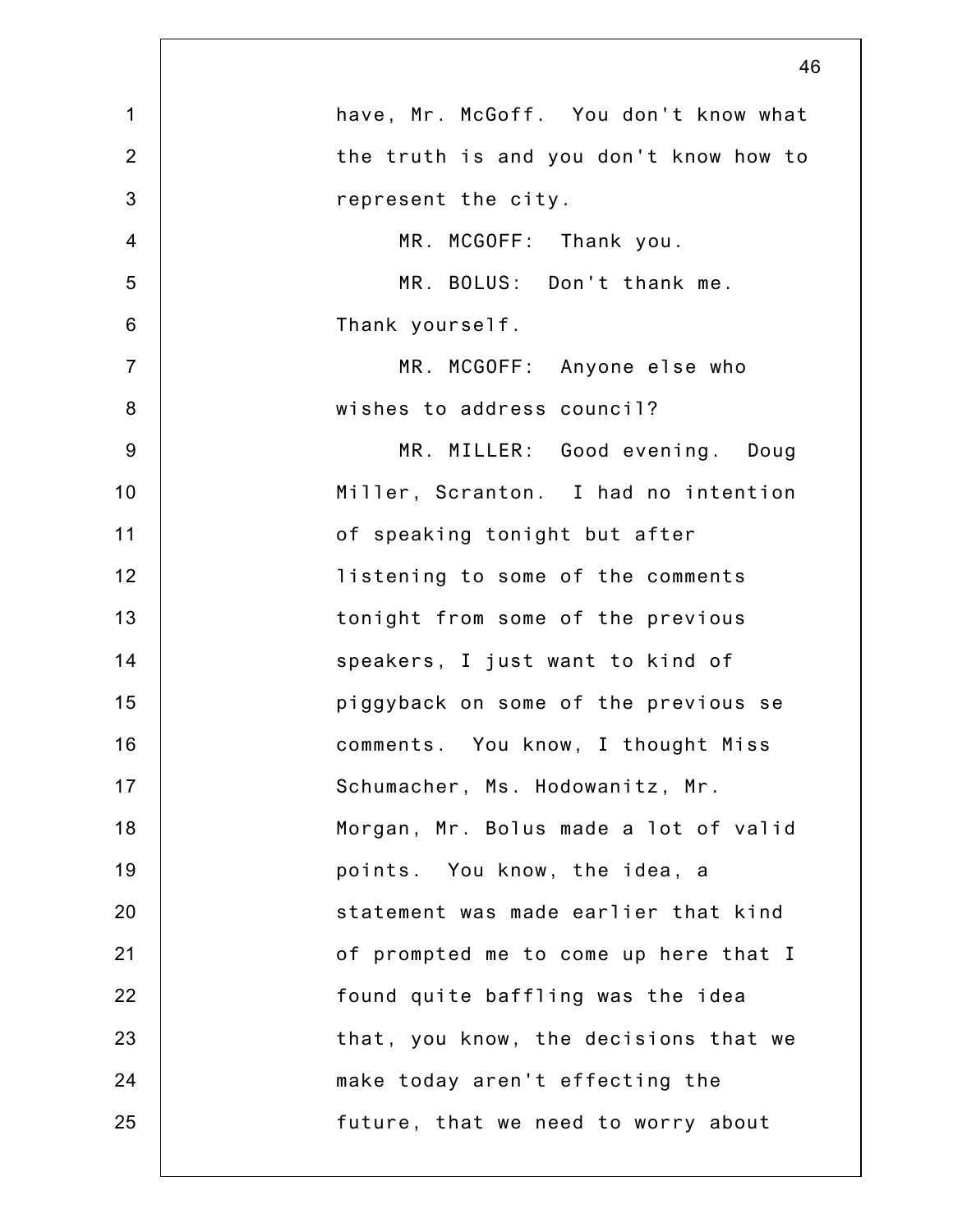|                | 47                                     |
|----------------|----------------------------------------|
| $\mathbf 1$    | today, not the future, I just find     |
| $\overline{2}$ | that to be totally absurd because      |
| 3              | everything we do today impacts the     |
| $\overline{4}$ | future. Of course, we're concerned     |
| 5              | about the task at had today but        |
| $6\phantom{1}$ | ultimately we're worried about what    |
| $\overline{7}$ | the city is going to be 10, 15, 20     |
| $\bf 8$        | years down the road and that's         |
| $9\,$          | ultimately when we make decisions,     |
| 10             | we're focused on the future because    |
| 11             | that's what it's about.                |
| 12             | The idea of criticizing Mr.            |
| 13             | Gaughan and Mr. Evans for using some   |
| 14             | common sense and realizing that this   |
| 15             | is very difficult situation and it's a |
| 16             | contract or memorandum of              |
| 17             | understanding that I think you can     |
| 18             | agree some of us aren't really in      |
| 19             | tuned with how this works and we're    |
| 20             | not all qualified to really dissect    |
| 21             | that document so it takes some time to |
| 22             | do some research and ask valid         |
| 23             | questions and I think those two        |
| 24             | gentlemen have the right to take that  |
| 25             | time to review that because they       |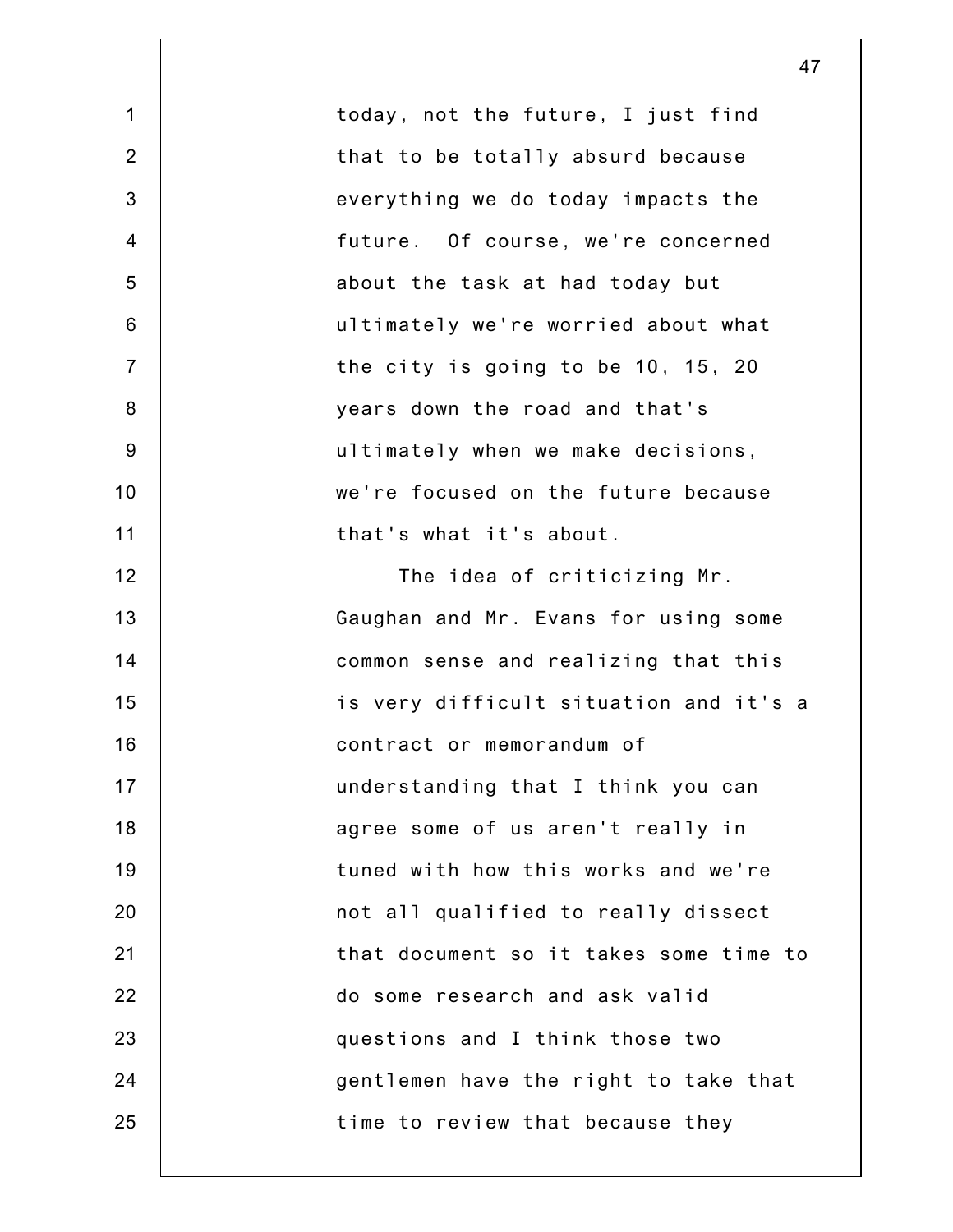1 2 3 4 5 6 7 8 9 10 11 12 13 14 15 16 17 18 19 20 21 22 23 24 25 understand it's a serious issue. I personally am not interested in rubber stamping legislation, rubber stamping contracts and memorandums of understanding because that's what get the city in trouble and that's what has gotten to where we are today. So for those two gentlemen to use some common sense I commend them for that because we really don't see that often in our government and I'm not interested in lap dogs and I'm interested in people carrying the water for an administration. I'm interested in independent people who are who are going to take the time to do their homework and they're going to admit when they don't understand something. They're not going to pretend to know, they're not going to give their opinion, they're going to get fact. I'm not interested in fairy tales, I'm not interest fictitious plans. I'm interested in fact and reality because the reality is we need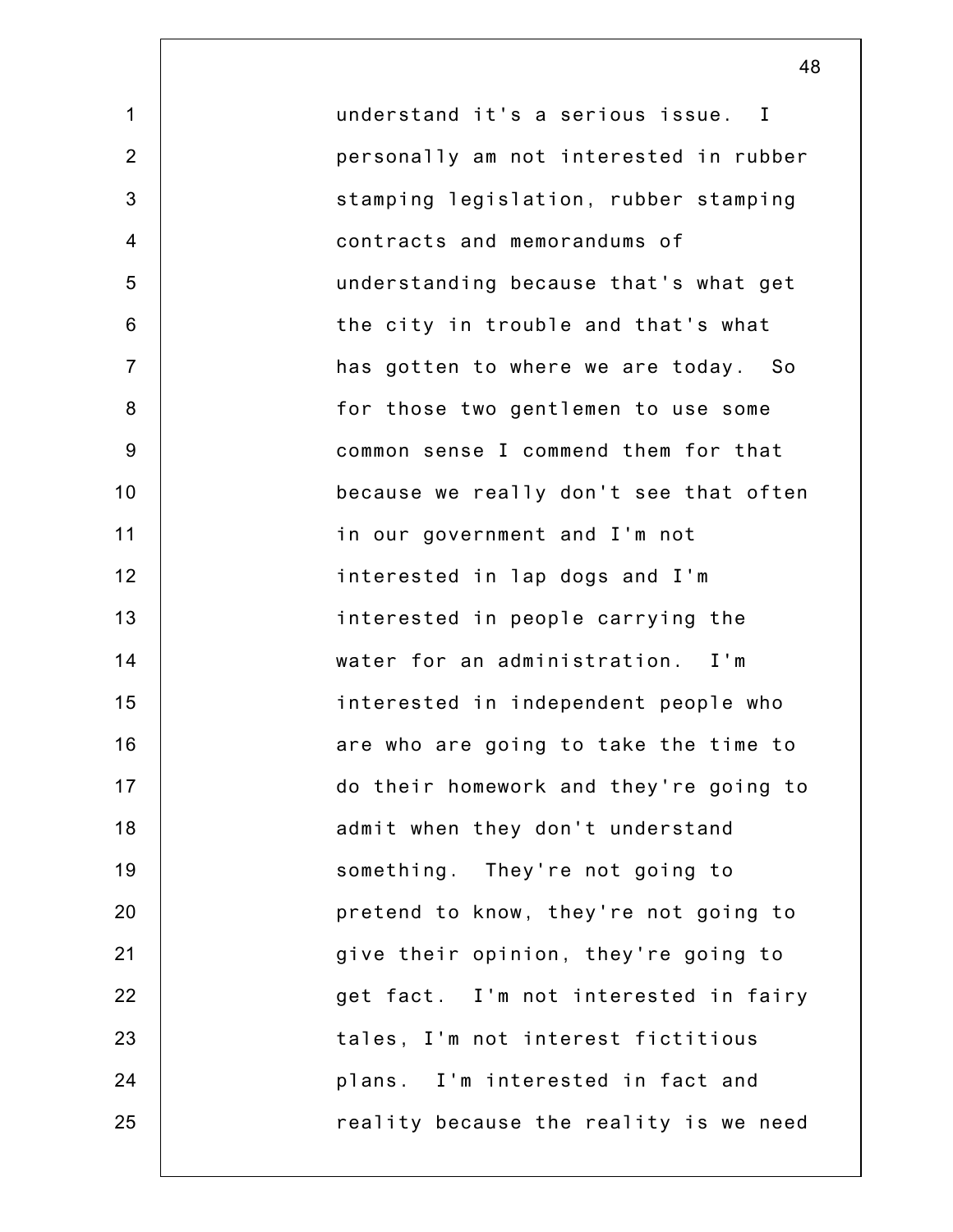1 2 3 4 5 6 7 8 9 10 11 12 13 14 15 16 17 18 19 20 21 22 23 24 25 to do something quick before this city dies. As I've said before, we're on the life support right now and we're determining when we're going to pull the plug and that's where we are right now. That's the reality. Now, in a dream world, delusional world, that's not where we need to be. We need leadership and we need it now. We don't need smoke and mirrors. You know, I've expressed my displeasure e with the idea. It's not the first time that I've talked about the idea of having caucuses in the backroom. It's not where it belongs. It belongs out here because remember one thing, that camera right there doesn't lie and these meetings caucuses, serious matters belong out here. Mr. Abrahamsen should have came forward, Mr. Courtright should be here. We've been looking for him for a long time. Mr. Bulzoni should be here. I mean, these are discussions that should take place right at this table here and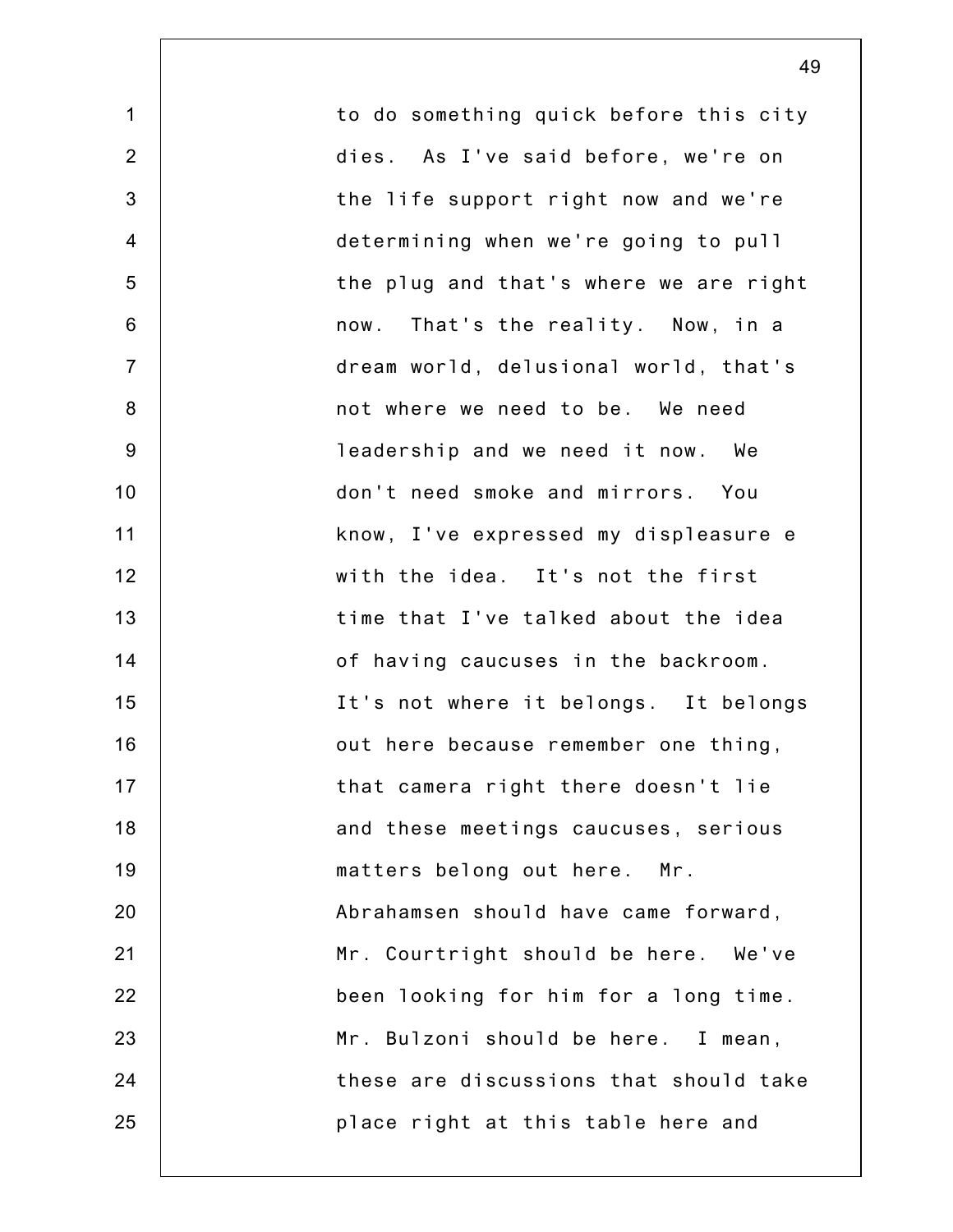| $\mathbf{1}$   | that's something that just really      |
|----------------|----------------------------------------|
| $\overline{2}$ | upsets me is where is the              |
| $\mathbf{3}$   | transparency, where is the             |
| $\overline{4}$ | accountability. We haven't seen it in  |
| 5              | over a year and really there's no sign |
| 6              | of it any time soon and that's what    |
| $\overline{7}$ | I'm very fearful of is what kind of    |
| $\bf 8$        | government do we have here. And, you   |
| $9\,$          | know, we can go back and, you know,    |
| 10             | point finger the Mr. Doherty for       |
| 11             | things that went on and, you know, I   |
| 12             | was, of course, critical of the        |
| 13             | previous administration but we've      |
| 14             | turned the page to a new chapter now.  |
| 15             | We're now moving forward. We're going  |
| 16             | into the future. We have a different   |
| 17             | administration now if we don't know    |
| 18             | that. And Mr. Courtright took on the   |
| 19             | challenge to put his name on the       |
| 20             | ballot, to be the leader of the city,  |
| 21             | he understands the financial           |
| 22             | challenges we face. He served on       |
| 23             | council for six years, he was in the   |
| 24             | Tax Office for four years. He put a    |
| 25             | plan together. He stated that he was   |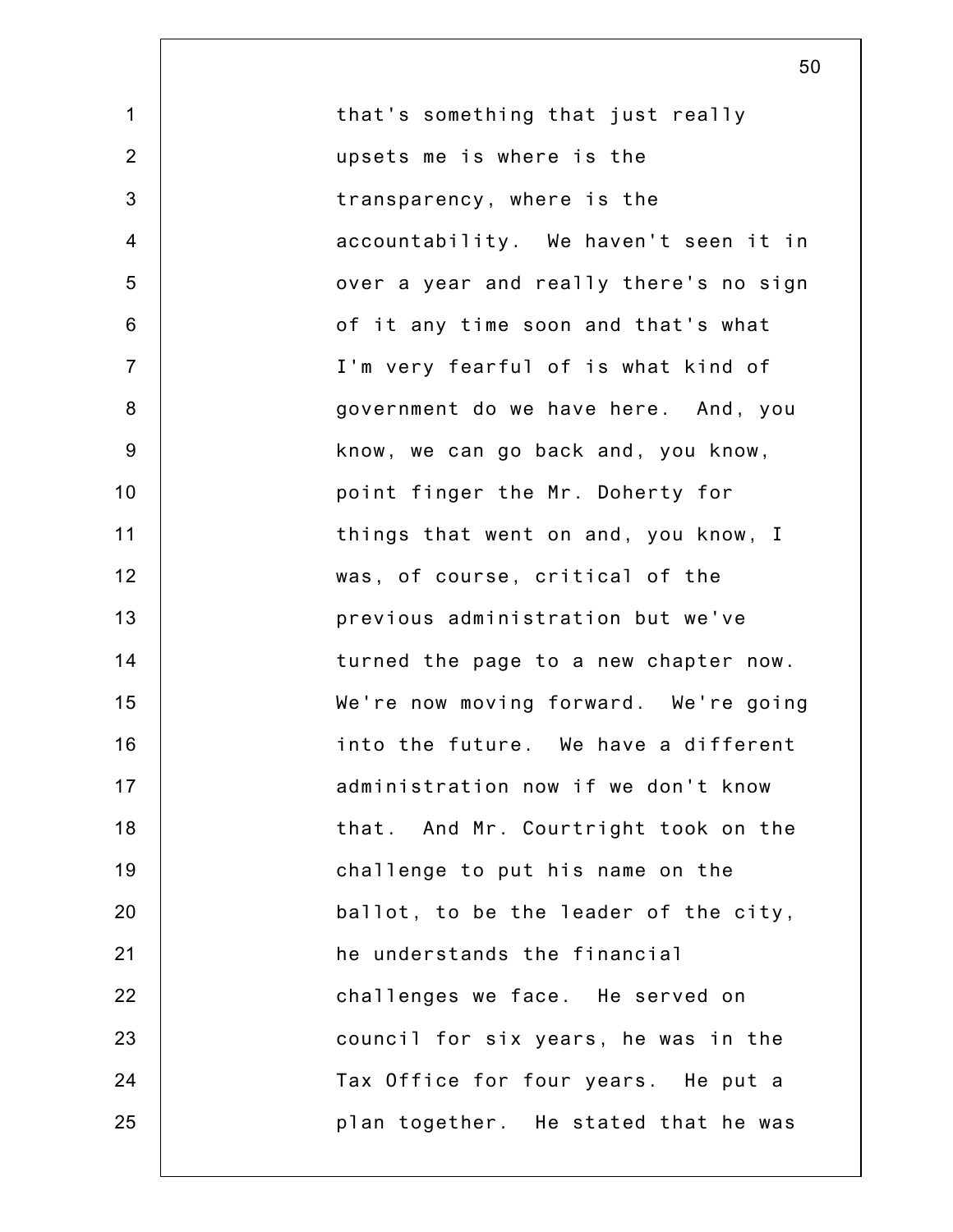going to turn the city around. This is his obligation now. Now, it's his turn to come forward and solve the problems of this city. We're not interested in what went on in the previous administration. We're worried about right now in the future and that's where we need to be and I believe that this document tonight should be tabled once again because I still feel that there's some serious questions that need to be answered and that this should not just be rubber stamped through because we have a history of doing that because we want opt to just want to carry the water for administrations and that's not leadership, that's just being a political lap dog and we've had a lot of those around here for decades. So do the right thing, follow your colleagues lead here, use some common sense for a change and do the right thing are the taxpayers, the seniors, the future generations of this city,

1

2

3

4

5

6

7

8

9

10

11

12

13

14

15

16

17

18

19

20

21

22

23

24

25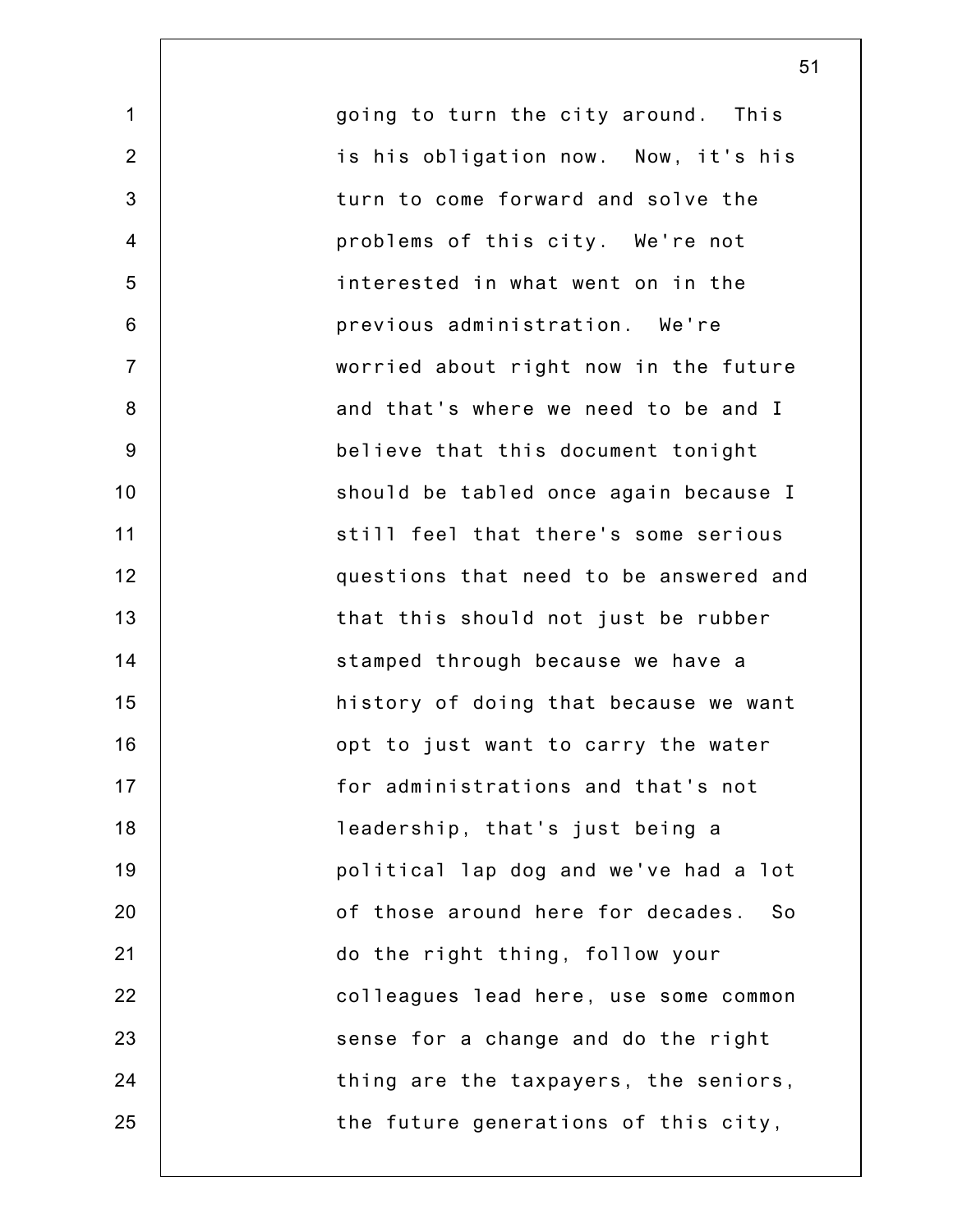| $\mathbf 1$    | those who want to have an opportunity  |
|----------------|----------------------------------------|
| $\overline{2}$ | here, that want to succeed. Look       |
| $\mathfrak{B}$ | around. There's no opportunity here.   |
| $\overline{4}$ | And when you rush to decisions and you |
| 5              | rush to judgment, that's when you're   |
| $\,6$          | just going to drive the nail in the    |
| $\overline{7}$ | coffin deeper and deeper and there     |
| $\bf 8$        | won't be a tomorrow. Do the right      |
| $9\,$          | thing.                                 |
| 10             | MR. MCGOFF: Thank you, Mr.             |
| 11             | Miller. Anyone else?                   |
| 12             | MR. DOBZYN: Good evening. Dave         |
| 13             | Dobzyn, resident of Scranton. In my    |
| 14             | neighborhood we have a blight problem  |
| 15             | caused by the City of Scranton DPW.    |
| 16             | On the east side of Crown Avenue trash |
| 17             | is getting picked up on a spotty       |
| 18             | basis. If you go up Crown Avenue or    |
| 19             | up any of the side streets like Alter, |
| 20             | Willow, all the others, the recycling  |
| 21             | was not removed. I would think with    |
| 22             | \$300 a year trash fee if we have to   |
| 23             | pay overtime, then that's what we have |
| 24             | to do because these people should not  |
| 25             | have -- the one on Willow has four     |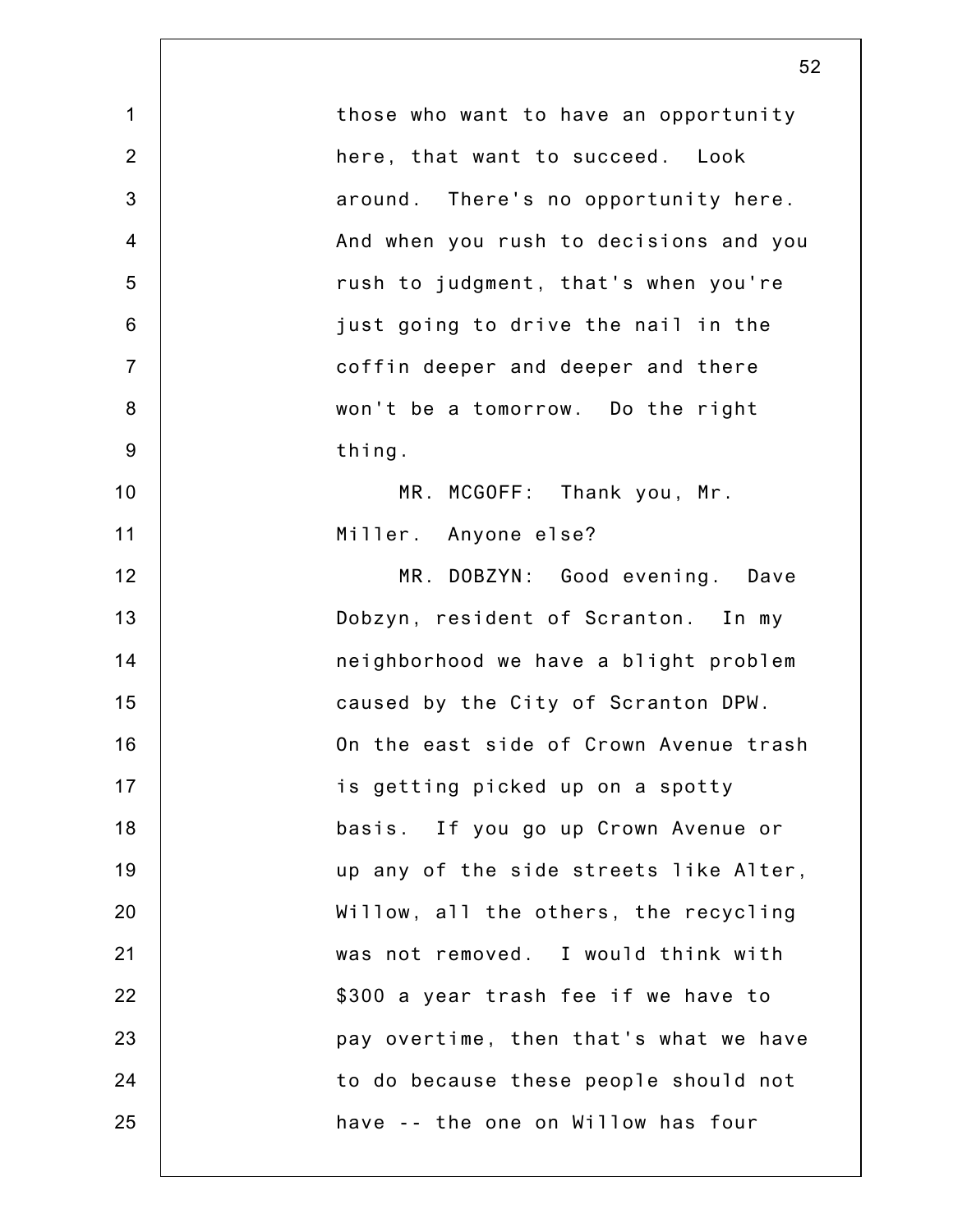|                | 53                                     |
|----------------|----------------------------------------|
| 1              | barrels of recycling sitting in front  |
| $\overline{2}$ | of it and there only problem is to     |
| 3              | haul it back in off the street and     |
| $\overline{4}$ | wait another week and a half. So       |
| 5              | that's not acceptable. And also the    |
| $6\phantom{1}$ | trash is not being picked up by        |
| $\overline{7}$ | certain -- in certain places, not      |
| $\bf 8$        | courts, places. My court was fine.     |
| $9\,$          | The place, it wasn't picked up.        |
| 10             | And I'd also once again like to        |
| 11             | mention that we have salvage towing    |
| 12             | companies and I'd like to get the city |
| 13             | to get it on a website that if you     |
| 14             | have a clunker in your yard, instead   |
| 15             | of getting a fine for it, you can get  |
| 16             | as much as -- I've gotten \$200 for    |
| 17             | literally junk, wouldn't start,        |
| 18             | wouldn't run, locked up engine, \$200. |
| 19             | So, you know, when I'm done with the   |
| 20             | car, it's done. Take my word for it.   |
| 21             | I don't like buying new cars because I |
| 22             | don't like being in debt.              |
| 23             | Also I'd like to see some kind of      |
| 24             | an attempt at getting our quality of   |
| 25             | life website regulations on the        |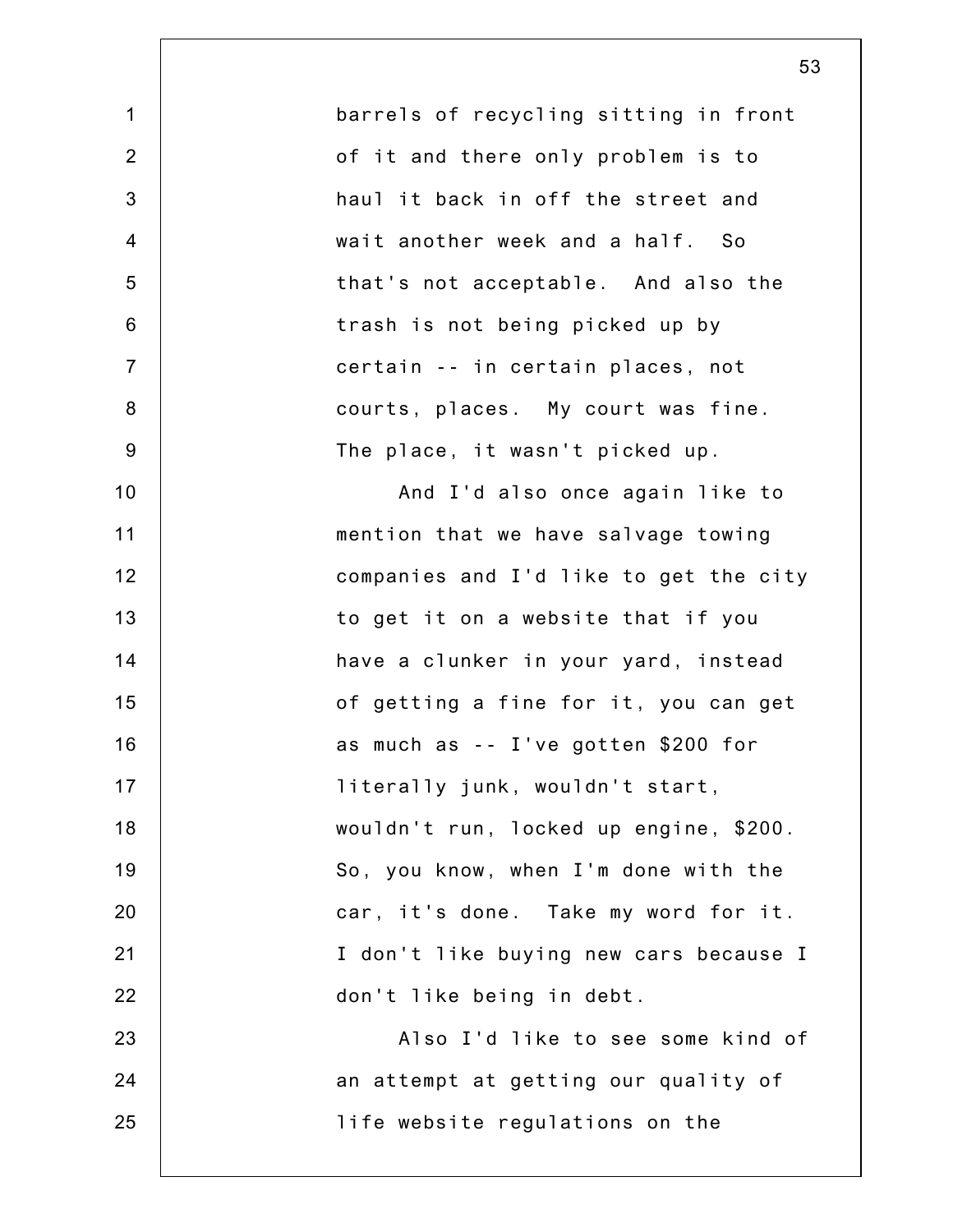| $\mathbf 1$    | website. You can't expect everybody    |
|----------------|----------------------------------------|
| $\overline{2}$ | to know everything that's on that      |
| $\mathbf{3}$   | especially if they have 15 points or   |
| $\overline{4}$ | 17 points or whatever they have. And   |
| 5              | the wrong time for them to find out is |
| $\,6$          | when they're getting a citation over   |
| $\overline{7}$ | it and I've also read in the paper     |
| $\bf 8$        | today that several -- a large number   |
| $9\,$          | of people in the Hill section do       |
| 10             | need -- have already received          |
| 11             | citations. So we need to get that on   |
| 12             | a website just like we've got for the  |
| 13             | budget on the website and I guess      |
| 14             | lieutenant colonel has a lot more rank |
| 15             | than I do but that's -- we really need |
| 16             | to have that on the website. People    |
| 17             | are asking me and I don't know so I'm  |
| 18             | going to have to go down the library,  |
| 19             | I guess, hash it all out down there.   |
| 20             | And despite the fact that the city     |
| 21             | gets money off of me every month       |
| 22             | for -- as a royalty for cable.         |
| 23             | And once again there was a person      |
| 24             | here that discussed certain issues     |
| 25             | with zoning and condemnations, well,   |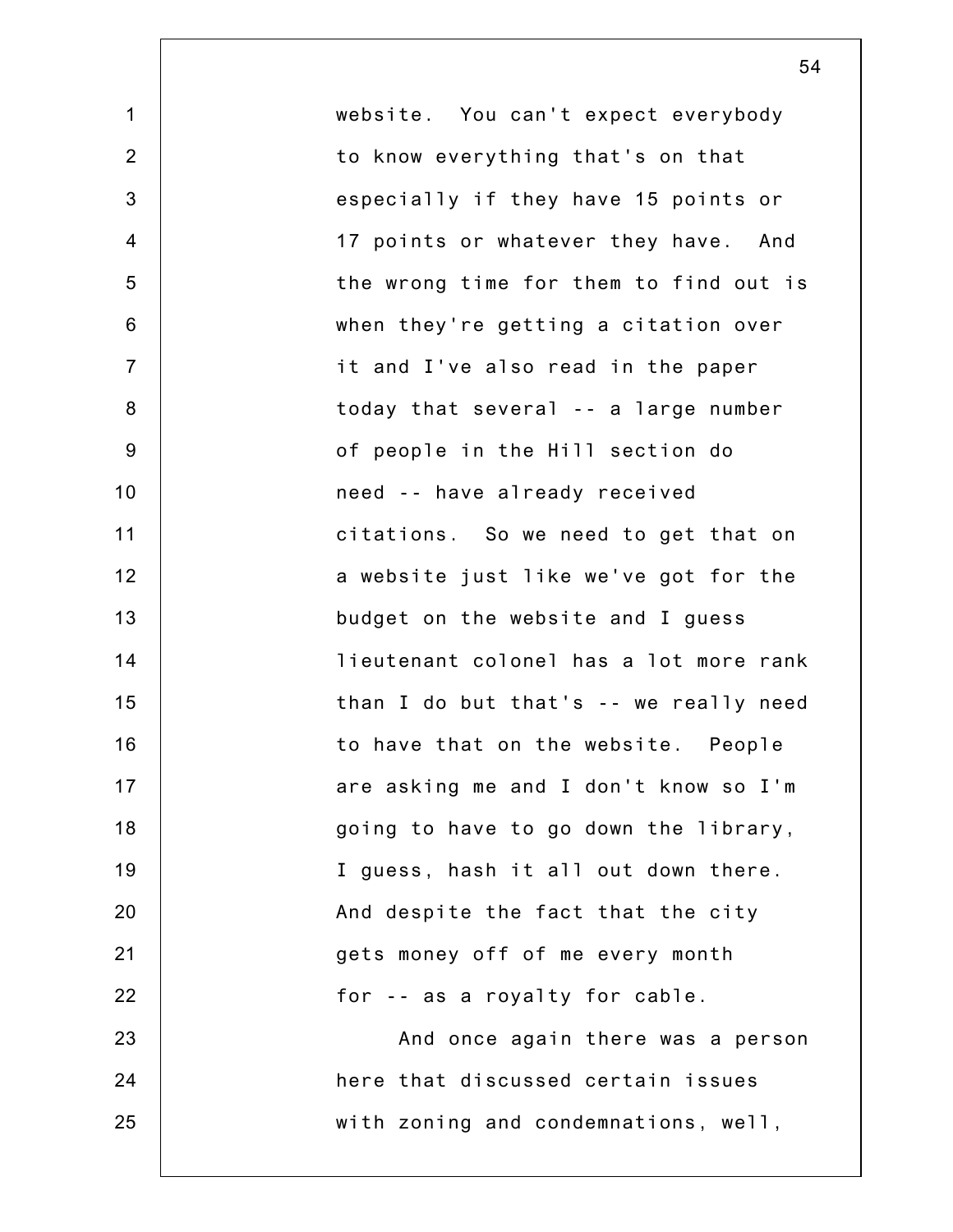| $\mathbf{1}$   | if you wonder there's a person that    |
|----------------|----------------------------------------|
| 2              | speaks here every week, he has a house |
| 3              | that's about twice the size of mine.   |
| $\overline{4}$ | I have six rooms and a few small       |
| 5              | others, a big basement and an attic.   |
| $6\phantom{1}$ | But he tried to become a landlord, a   |
| $\overline{7}$ | live in landlord and he was banned     |
| $\bf 8$        | from doing it. He lives at the end of  |
| 9              | Stafford Avenue right after you go     |
| 10             | down the hill, he just spoke here.     |
| 11             | And if you wonder why people have sour |
| 12             | attitudes at times, he and his son are |
| 13             | living in this house and it's          |
| 14             | humongous. I mean, it is a large       |
| 15             | house. And an extended family once     |
| 16             | owned and maybe a son and kids and who |
| 17             | knows maybe even the grand kids lived  |
| 18             | all under the same room. So it's a     |
| 19             | shame that a house like that because   |
| 20             | it's empty for a year or it never was  |
| 21             | is being used for that purpose because |
| 22             | it's totally unproductive.             |
| 23             | And once again call your state         |
| 24             | assemblyman and tell him to forget     |
| 25             | about playing with the state           |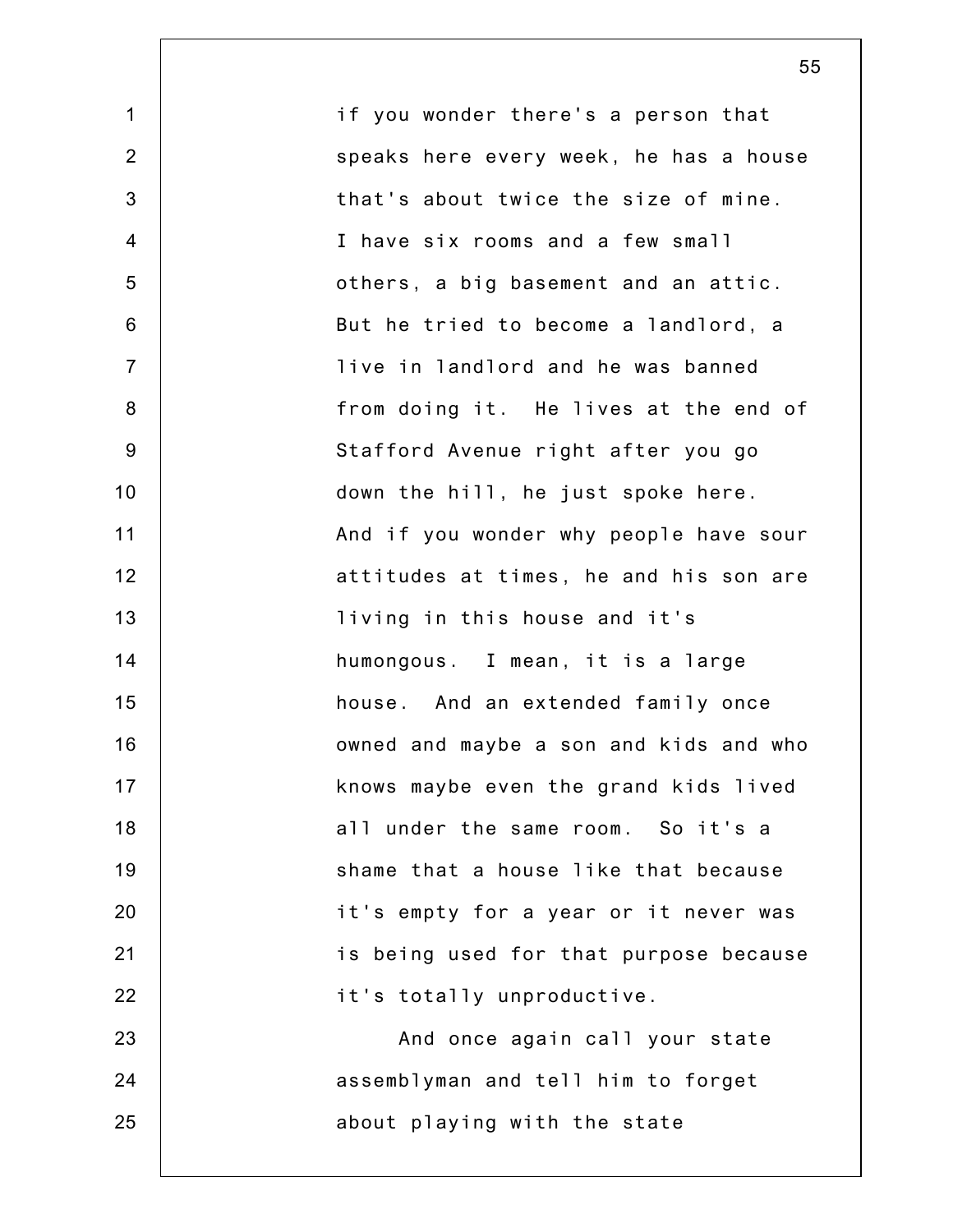1 2 3 4 5 6 7 8 9 10 11 12 13 14 15 16 17 18 19 20 21 22 23 24 25 constitution to liberalize tax exempts and especially public employees if you want to a raise. And also call the government, your federal representatives in Washington over trade pacts. Fifty percent of wage loss equals 50 percent wage tax loss and that's where we are losing big time because people have gone backwards over the years. It's a shame. On the police contract I would say sort of ouch on the raises but the insurance and stuff is a concern. It is a concern. You've got to lock that in to whoever it's going to involve or otherwise we might be headed for more trouble. Thank you and have a good night. MR. MCGOFF: Thank you, Mr. Dobzyn. Anyone's else who wishes to address council? MS. O'MALLEY: Good evening. My name is Barbara O'Malley. I'm a taxpayer and resident of the City of Scranton.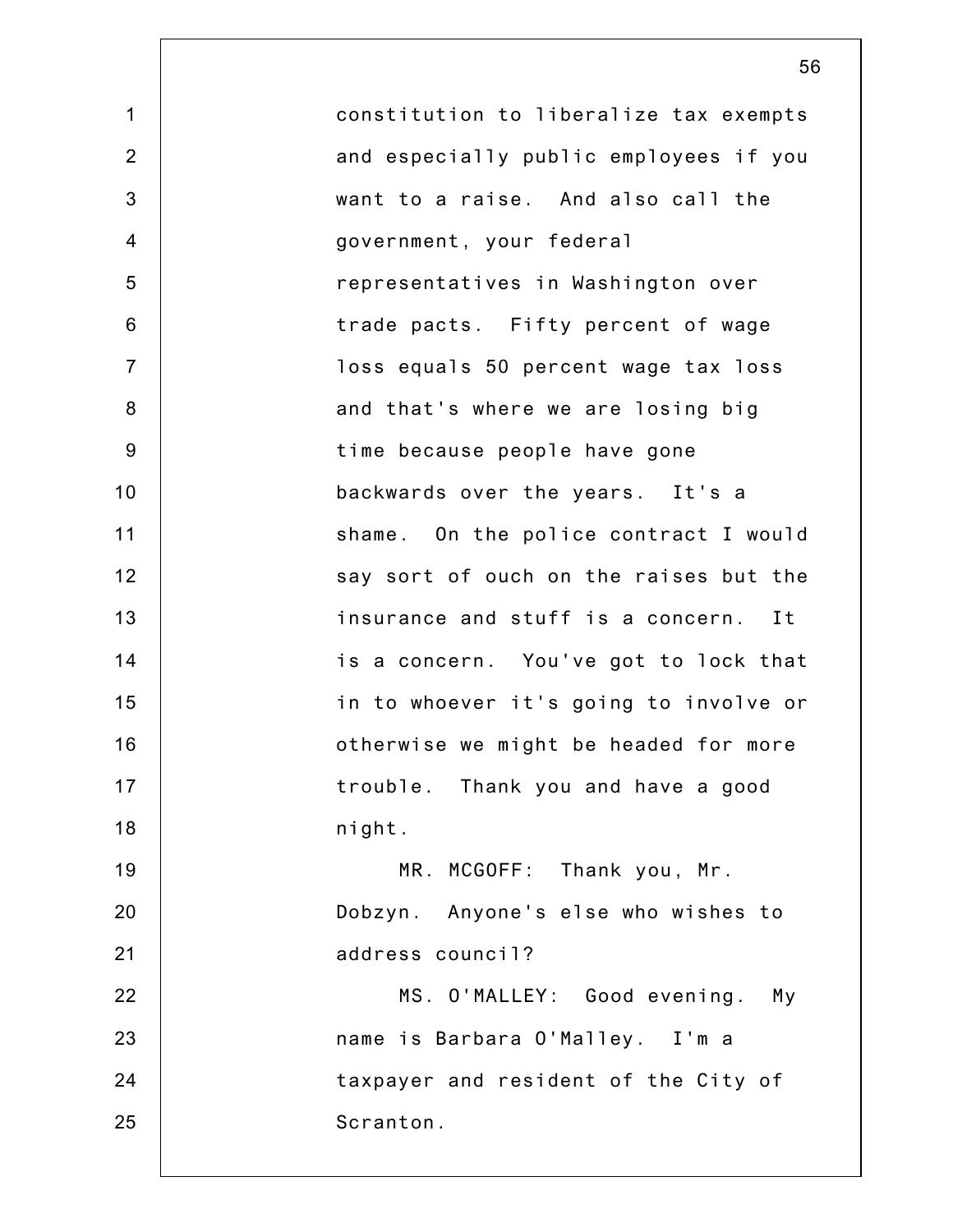|                | 57                                    |
|----------------|---------------------------------------|
| $\mathbf 1$    | MR. MCGOFF: Welcome back, Mrs.        |
| $\overline{2}$ | O'Malley.                             |
| 3              | MS. O'MALLEY: Nice to see you,        |
| $\overline{4}$ | too, Mr. McGoff.                      |
| 5              | I'm here tonight to talk about        |
| $6\phantom{1}$ | 7M, the police contract. This is      |
| $\overline{7}$ | really an extension of a conversation |
| $\bf 8$        | that I had with fellow taxpayers and  |
| $9\,$          | citizens last night at dinner when we |
| 10             | were discussing this. And overall     |
| 11             | there's concerns about the contract.  |
| 12             | But the biggest concern that's been   |
| 13             | expressed is related to the extension |
| 14             | of health care benefits for employees |
| 15             | hired after January 1st, 1994, who    |
| 16             | have 25 years of service. And our     |
| 17             | question is really simple. Why can't  |
| 18             | those employees be named in this      |
| 19             | contract so that it's not open ended? |
| 20             | That would afford protection to the   |
| 21             | citizens and the taxpayers of         |
| 22             | Scranton. Without that, without that  |
| 23             | language in the contract from what I  |
| 24             | read in the newspaper and projections |
| 25             | and I understand that there are       |
|                |                                       |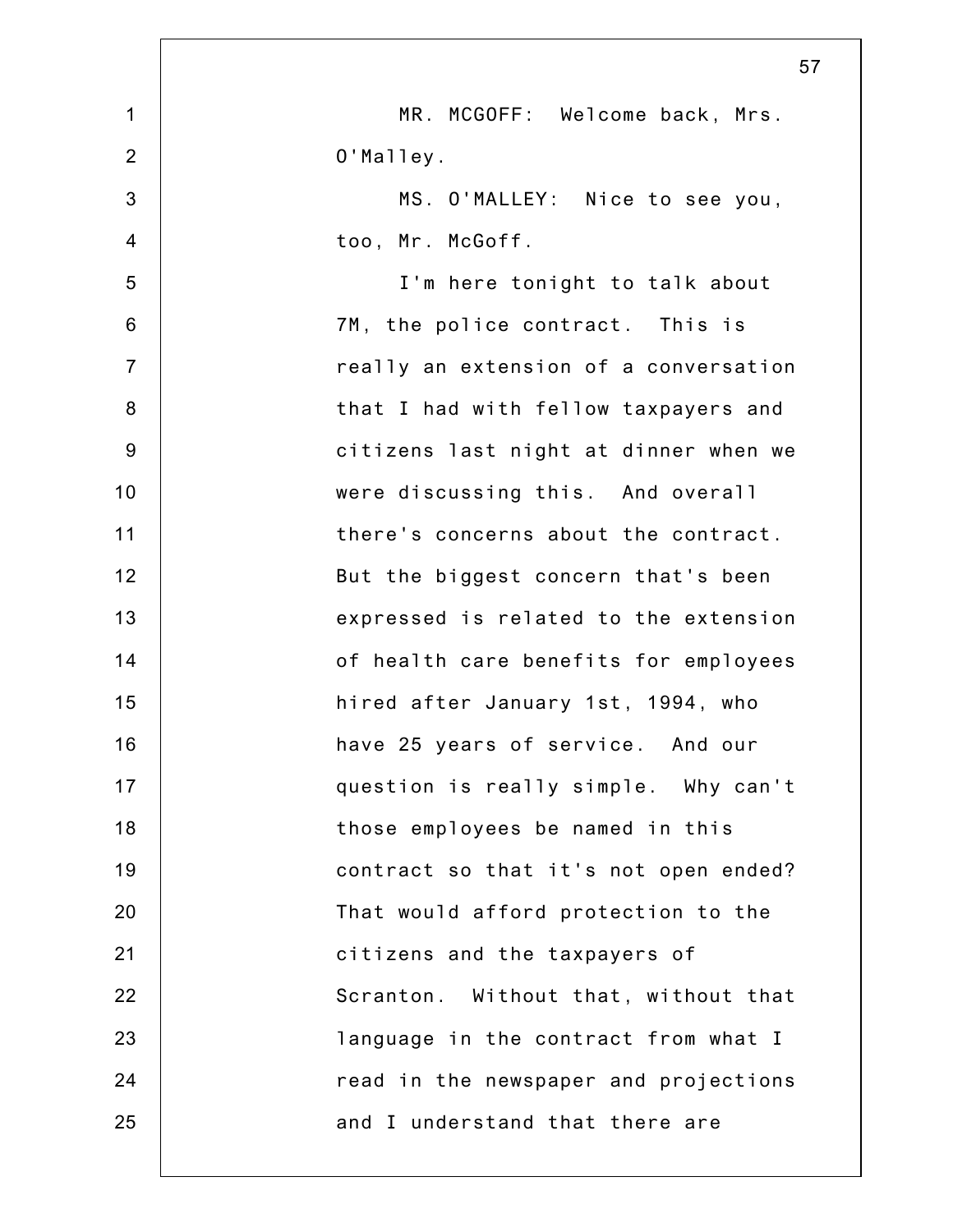| $\mathbf 1$    | projections, it's not set in concrete, |
|----------------|----------------------------------------|
| $\overline{2}$ | but it could open the door to          |
| 3              | tremendous expense in 2012 and going   |
| $\overline{4}$ | forward. And it seems to me that it    |
| 5              | would be reasonable to include that.   |
| 6              | And I don't understand why. I don't    |
| $\overline{7}$ | understand what the issue is, why that |
| 8              | can't be in there. And I have read     |
| 9              | the newspaper and I haven't seen -- I  |
| 10             | haven't seen an explanation for and I  |
| 11             | was hoping that one could be offered   |
| 12             | tonight.                               |
| 13             | Mr. McGoff, you and I both have        |
| 14             | worked with children and when you work |
| 15             | with children. Investing in the        |
| 16             | future. I know that it's -- you know,  |
| 17             | I'm a teacher of a preschool children  |
| 18             | so 2012 are or 2021 doesn't seem that  |
| 19             | far off to me. And when I work with    |
| 20             | them everyday, I'm thinking about      |
| 21             | them, I'm thinking about their future. |
| 22             | I'm thinking about where they're going |
| 23             | to be. So it is unconscionable for me  |
| 24             | to say I'm worried about today and not |
| 25             | what's going to be happen in five or   |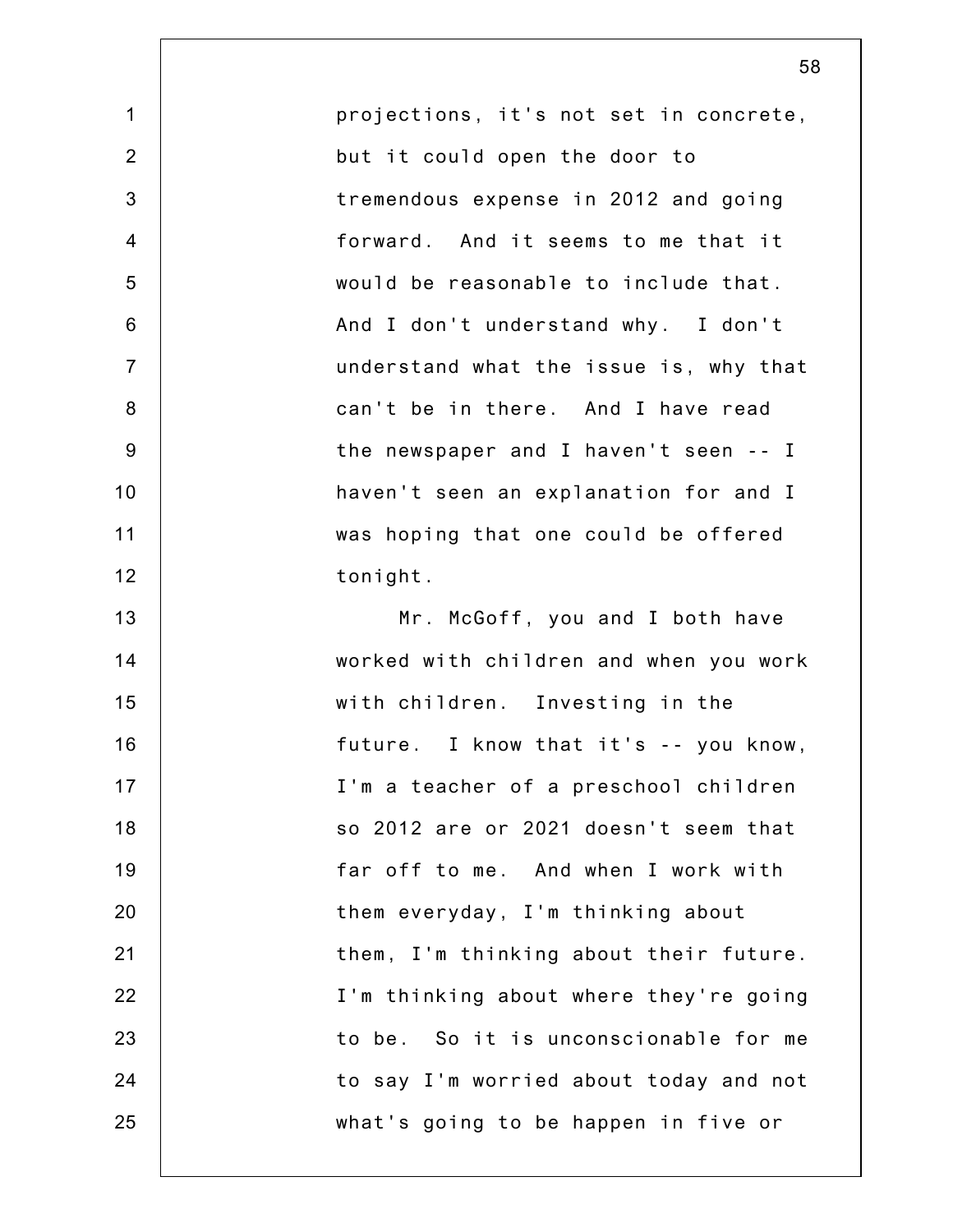|                | 59                                     |
|----------------|----------------------------------------|
| $\mathbf 1$    | six or seven years. And I think as an  |
| $\overline{2}$ | educator that has to be in your DNA as |
| 3              | well. So I am asking, one, why this    |
| $\overline{4}$ | language can't be included in it and   |
| 5              | protect the citizens of this city. I   |
| $6\,$          | think that's your responsibility and   |
| $\overline{7}$ | to do that I would assume that this    |
| 8              | would have to be tabled until such     |
| $9\,$          | revisions and I would appreciate an    |
| 10             | explanation and I would hope that it   |
| 11             | could be tabled. Good evening.         |
| 12             | MR. MCGOFF: Thank you, Mrs.            |
| 13             | O'Malley. Anyone else who wishes to    |
| 14             | address council?                       |
| 15             | (No response.)                         |
| 16             | MS. REED: 5th ORDER.<br>5A             |
| 17             | MOTIONS.                               |
| 18             | MR. MCGOFF: Mr. Wechsler.              |
| 19             | MR. WECHSLER: Thank you, Mr.           |
| 20             | McGoff. Last night I was able to       |
| 21             | attend two neighborhood meetings, one  |
| 22             | ins West Scranton and I made it to the |
| 23             | end of the Hill Neighborhood           |
| 24             | Association meeting. The West          |
| 25             | Scranton meeting was quite interesting |
|                |                                        |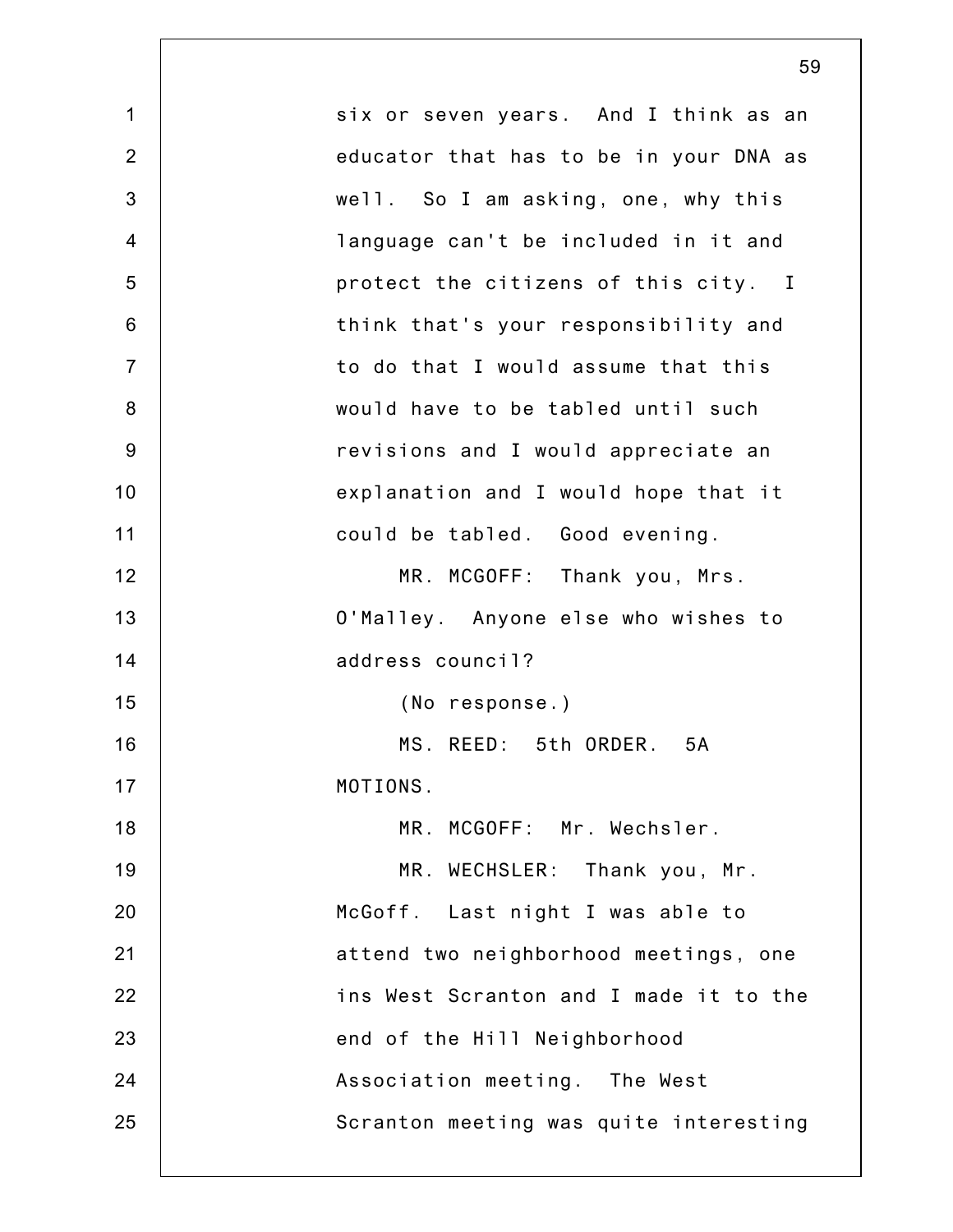because there was a new beat patrol officer there whose been on patrol for about 17 -- I think 20 days he's been on there. I think he represents what we're looking for in our beat patrol officers. To date he's written several warnings to homeowners. He's issued several parking citations and also made one drug arrest and this is the focus of what we like to see from our beat patrol officers. I did not have an opportunity to hear what was discussed at the Hill Neighborhood Association meeting but I was quite impressed by the crowd that was there. I got there around 8:30. I think there was still about 100 people at the meeting. Once again these are people that are interested in their neighborhood and are working independently to make the City of Scranton a better place and I just want to tell them how much I appreciate their efforts. My other comments will be shared

1

2

3

4

5

6

7

8

9

10

11

12

13

14

15

16

17

18

19

20

21

22

23

24

25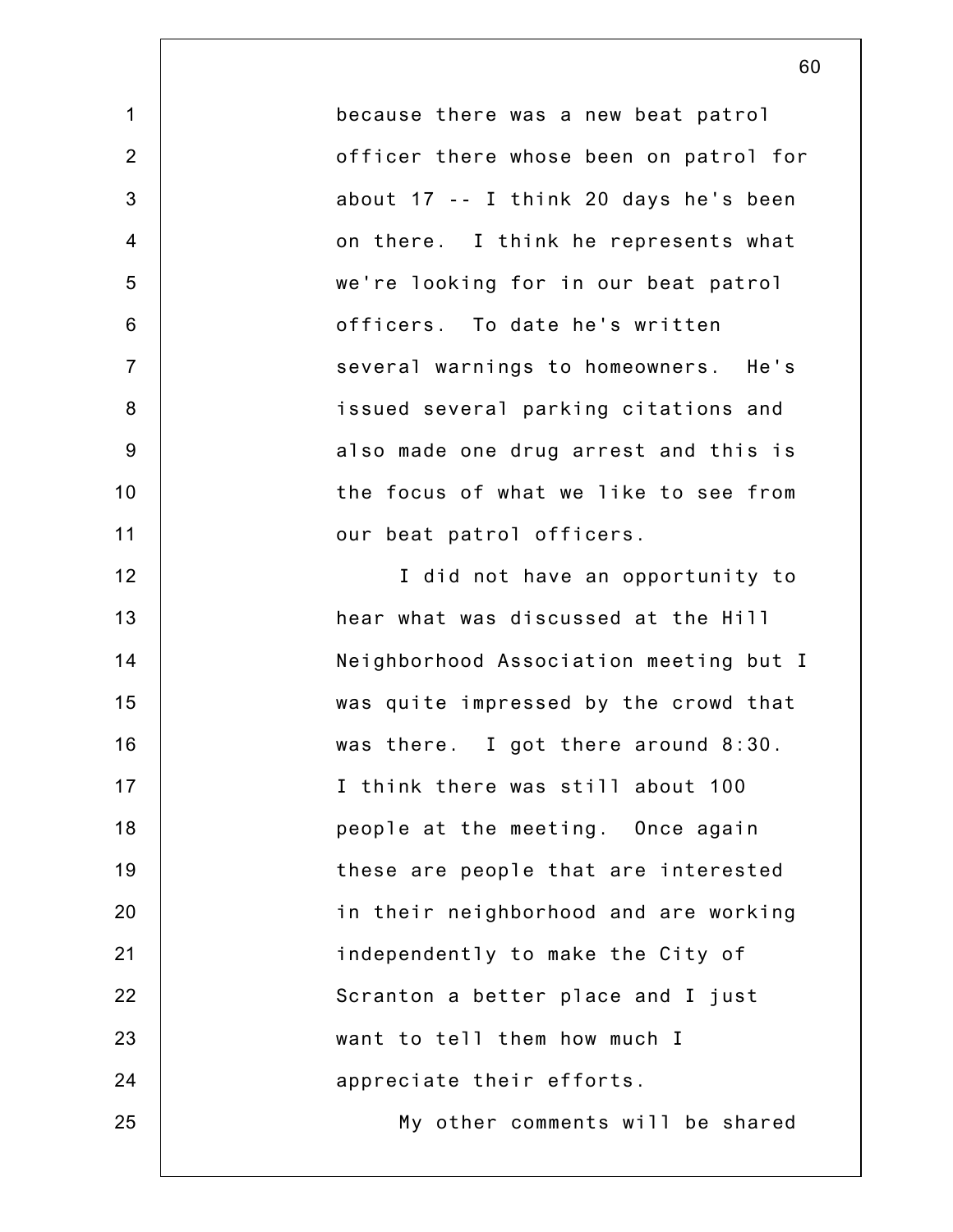|                | 61                                     |
|----------------|----------------------------------------|
| $\mathbf 1$    | later on. Thank you.                   |
| $\overline{2}$ | MR. ROGAN: Thank you. Just a           |
| $\mathbf{3}$   | few brief comments and I will hold     |
| $\overline{4}$ | most of my comments as well for when   |
| 5              | the votes come up.                     |
| $6\phantom{1}$ | Two items. We did receive two          |
| $\overline{7}$ | letters, one from Commissioner Patrick |
| $\bf 8$        | O'Malley regarding the city            |
| $9\,$          | revitalization improvement zone and    |
| 10             | this was well publicized in the paper. |
| 11             | This is something that Senator Blake   |
| 12             | has been working on and although me    |
| 13             | and Senator Blake don't see eye to eye |
| 14             | on many things this is one we do.      |
| 15             | With the problem with why Scranton     |
| 16             | can't take advantage of this           |
| 17             | opportunities is our classification,   |
| 18             | that Scranton is still considered a    |
| 19             | Class 2A city, the one in the state    |
| 20             | which at the time everyone thought it  |
| 21             | would be a benefit because Scranton    |
| 22             | only legislation could be passed. But  |
| 23             | in this scenario Scranton is being     |
| 24             | left out of a program that really      |
| 25             | can't help the city. So with my        |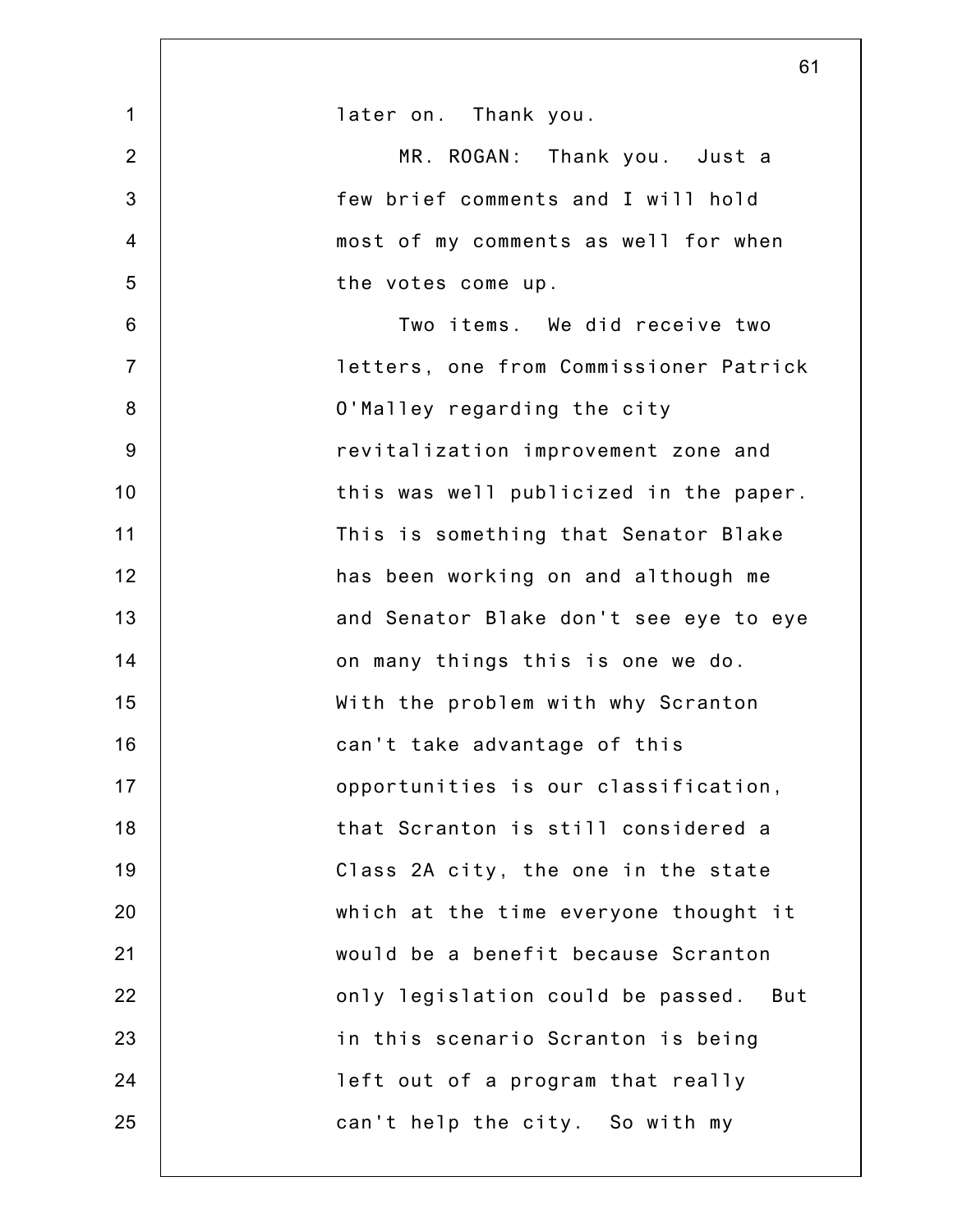| $\mathbf 1$    | colleagues agreement if we can send a |
|----------------|---------------------------------------|
| $\overline{2}$ | letter to Senator Blake and also to   |
| 3              | the state asking that the city be     |
| $\overline{4}$ | included, Class 2A cities be included |
| 5              | in this program. Is that agreeable?   |
| 6              | MR. MCGOFF: Fine.                     |
| $\overline{7}$ | MR. ROGAN: Great. And secondly        |
| 8              | we received a letter from Colt's      |
| $9\,$          | regarding an issue where there's a no |
| 10             | parking sign that's missing at a bus  |
| 11             | stop at the corner of Spruce Street   |
| 12             | and North Washington. I know there is |
| 13             | a shortage of signs, of no parking    |
| 14             | signs going out to different areas of |
| 15             | city but this is an area that I       |
| 16             | certainly believe needs to be         |
| 17             | addressed quickly. So if we can pass  |
| 18             | this along as well. I do see that     |
| 19             | it's from the Executive Director of   |
| 20             | Colt's. So this is a pressing need if |
| 21             | cars are parking in front of this bus |
| 22             | stop, they can't legally tow them     |
| 23             | without a sign. So just one other     |
| 24             | issue to bring up and I will hold the |
| 25             | rest of my comments for this evening. |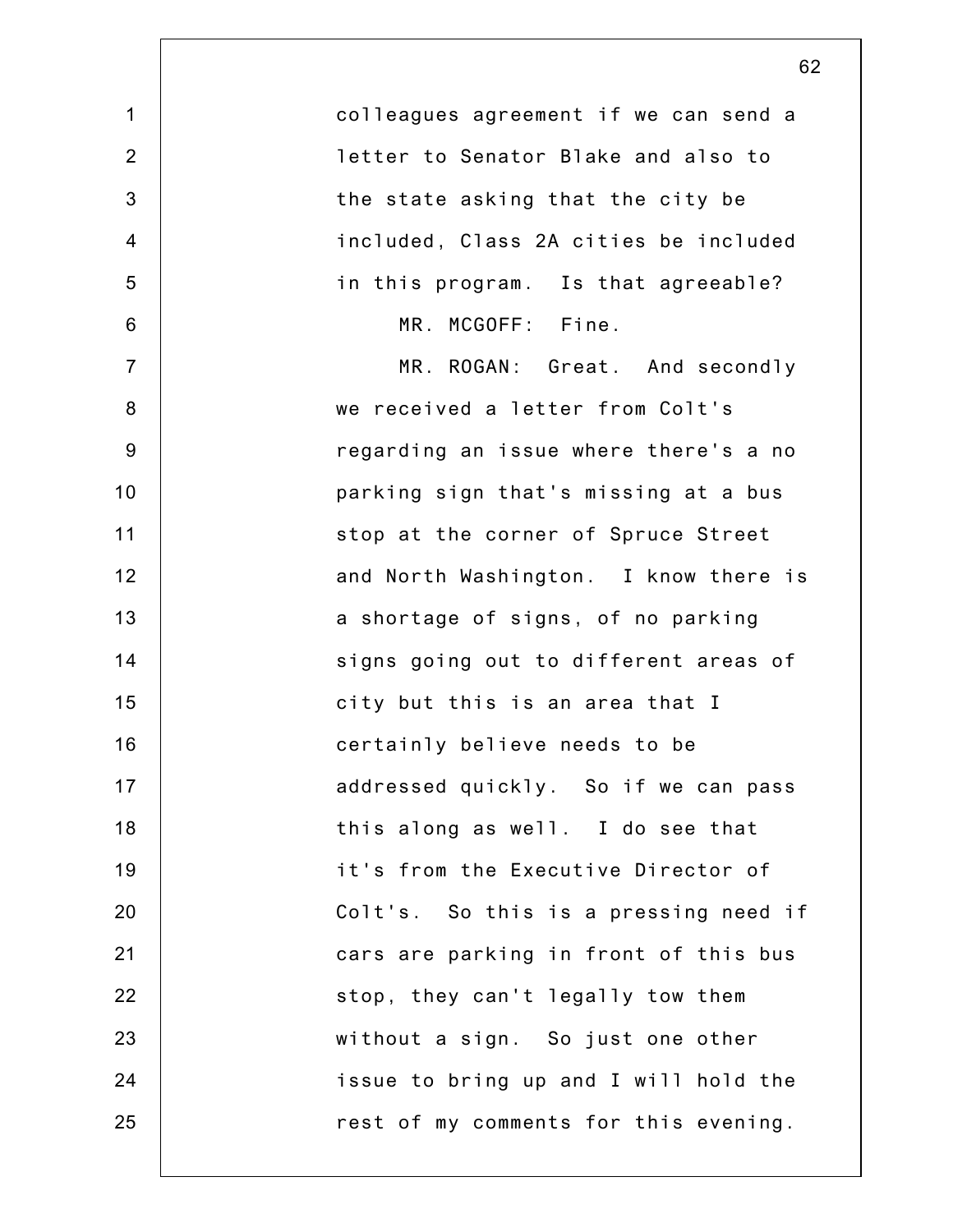| Thank you.                              |
|-----------------------------------------|
| MR. ROGAN: Mr. Evans?                   |
| MS. EVANS: Nothing at this time.        |
| I'm going to reserve comment till       |
| agenda items.                           |
| MR. ROGAN: Mr. Gaughan.                 |
| MR. GAUGHAN: Thank you. I would         |
| like to make a motion that we table     |
| agenda Item 7M, the memorandum of       |
| understanding between the Fraternal     |
| Order of Police and the city of         |
| Scranton until the adoption of the      |
| city's 2015 revised recovery plan.      |
| MR. EVANS: Second.                      |
| MR. MCGOFF: On the question?            |
| MR. GAUGHAN: Yes, on the                |
| question. I'm making this motion        |
| tonight in light of our receipt of a    |
| draft copy of 2015 revised recovery     |
| plan from PEL that we received this     |
| The revised recovery plan will<br>week. |
| appear in our agenda next week and      |
| representatives from PEL, our recovery  |
| coordinator will attend a public        |
| caucus here in council chambers.<br>In  |
|                                         |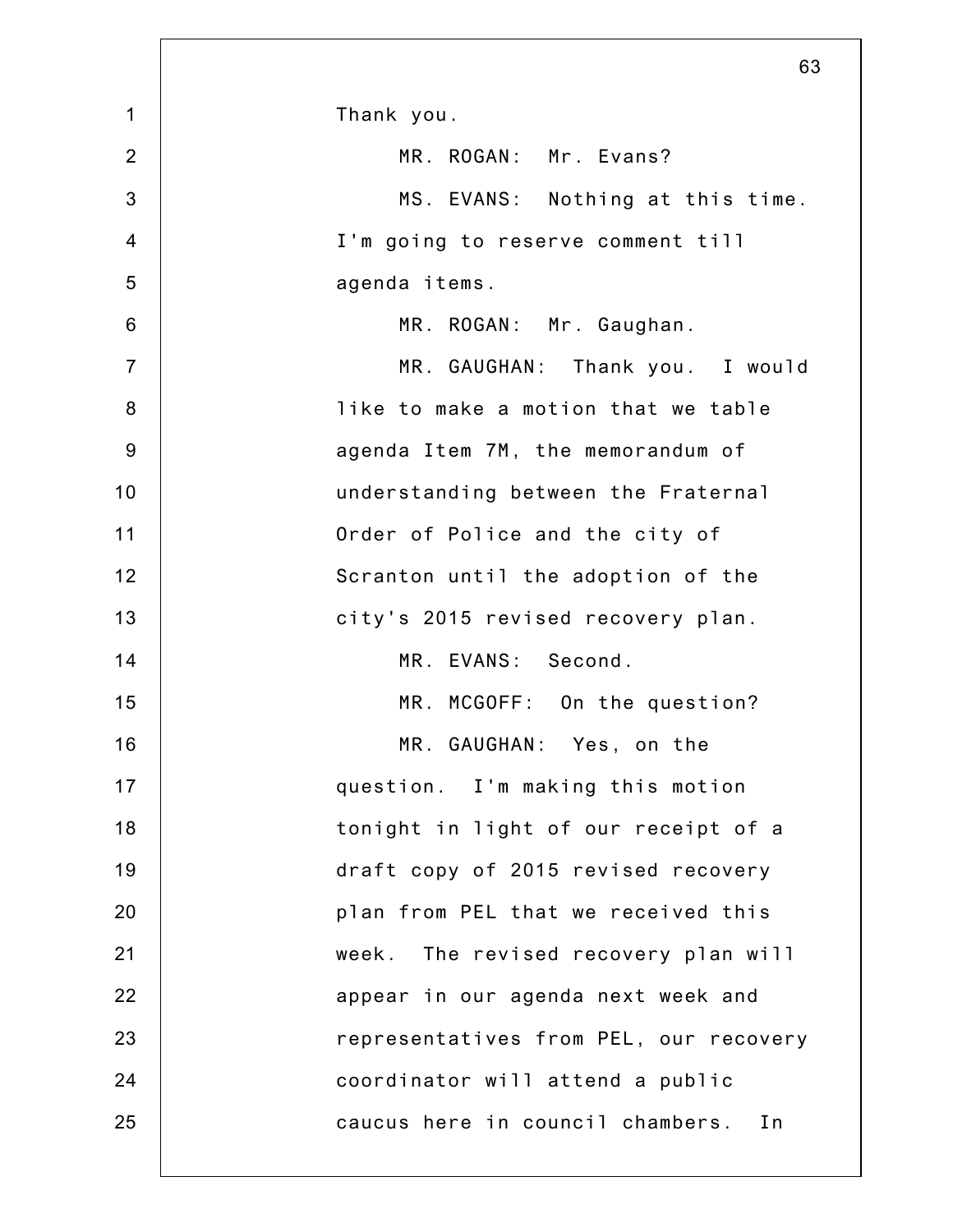1 2 3 4 5 6 7 8 9 10 11 12 13 14 15 16 17 18 19 20 21 22 23 24 25 the revised recovery plan there are a number of workforce mandates or costs containment mandates as it relates to collective bargaining. Some of these mandates include the sick day policy, retiree health care, elimination of minimum manning, longevity pay, elimination of past practices, among other things. The recovery plan explicitly states that the work force provisions shall only be applicable to collective bargaining agreements executed after the adoption of the revised recovery plan. I believe it would be extremely irresponsible to pass this contract tonight in advance of the adoption of the revised recovery plan. If we do this, we would essentially be circumventing our own recovery plan and binding ourselves to a contract for the next six years guaranteeing that we would not be able to implement any of the workforce mandates that are afforded to the city in the revised recovery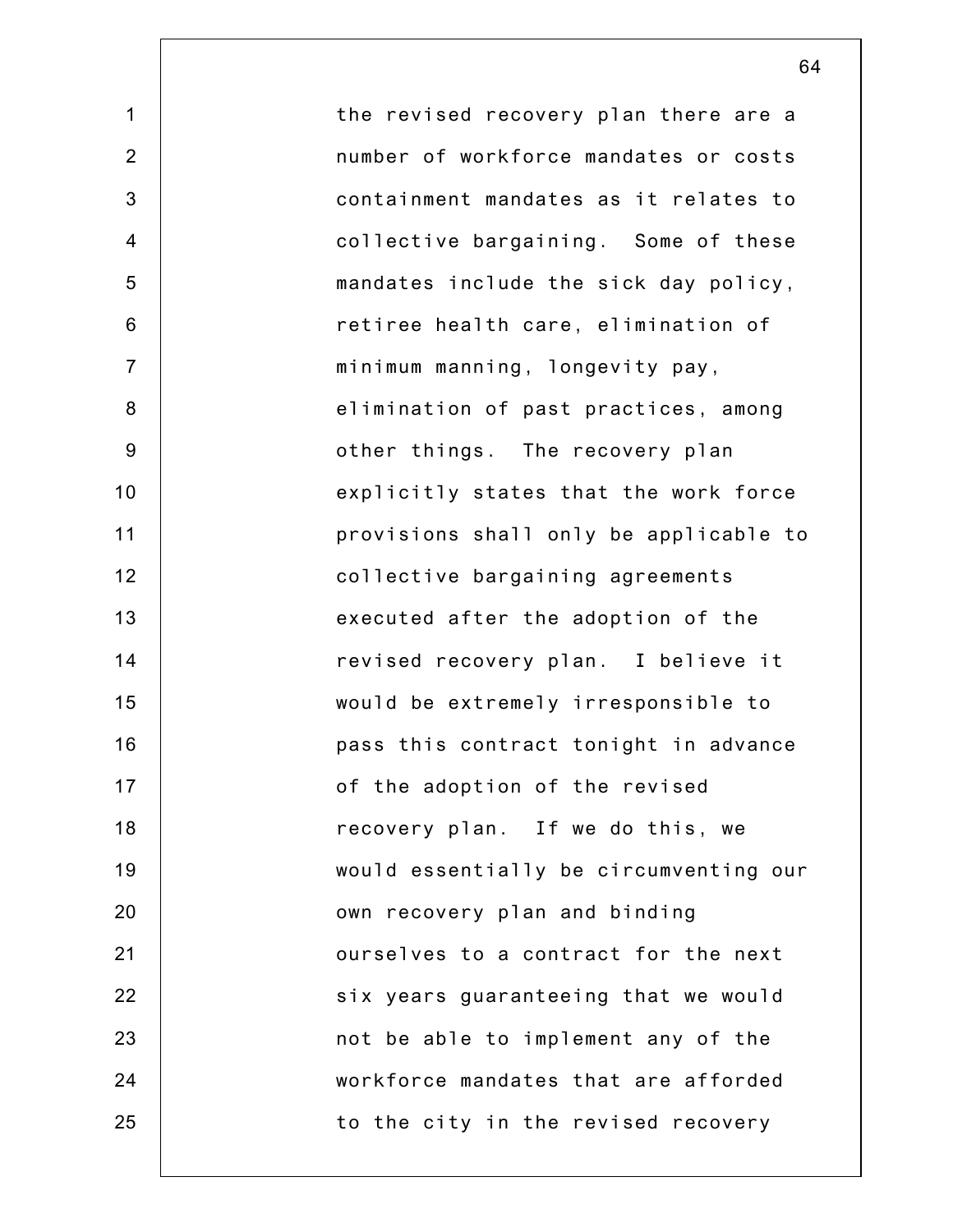|                | 65                                     |
|----------------|----------------------------------------|
| $\mathbf 1$    | plan. I would urge my colleagues to    |
| $\overline{2}$ | table this legislation until after we  |
| 3              | have adopted 2015 revised recovery     |
| $\overline{4}$ | plan and had a chance to have a public |
| 5              | caucus with our recovery coordinator,  |
| 6              | PEL. And my question would be to       |
| $\overline{7}$ | everyone, how can we bargain a         |
| $\bf 8$        | contract against our own recovery      |
| $9\,$          | plan. Thank you.                       |
| 10             | MR. ROGAN: I would just respond.       |
| 11             | We are -- this contract wasn't         |
| 12             | negotiated outside of our own recovery |
| 13             | plan. The plan you're referring to is  |
| 14             | only proposed. We will be having a     |
| 15             | caucus next week and maybe it will     |
| 16             | pass, maybe it won't. If we don't act  |
| 17             | prior to this plan, the current        |
| 18             | contract will go on for three years.   |
| 19             | So it will be three years where        |
| 20             | basically we'll be under the old       |
| 21             | contract without the increased pension |
| 22             | contributions, without the lower       |
| 23             | starting salaries, without the manning |
| 24             | changes to reduce overtime. So I       |
| 25             | think these actions need to be taken   |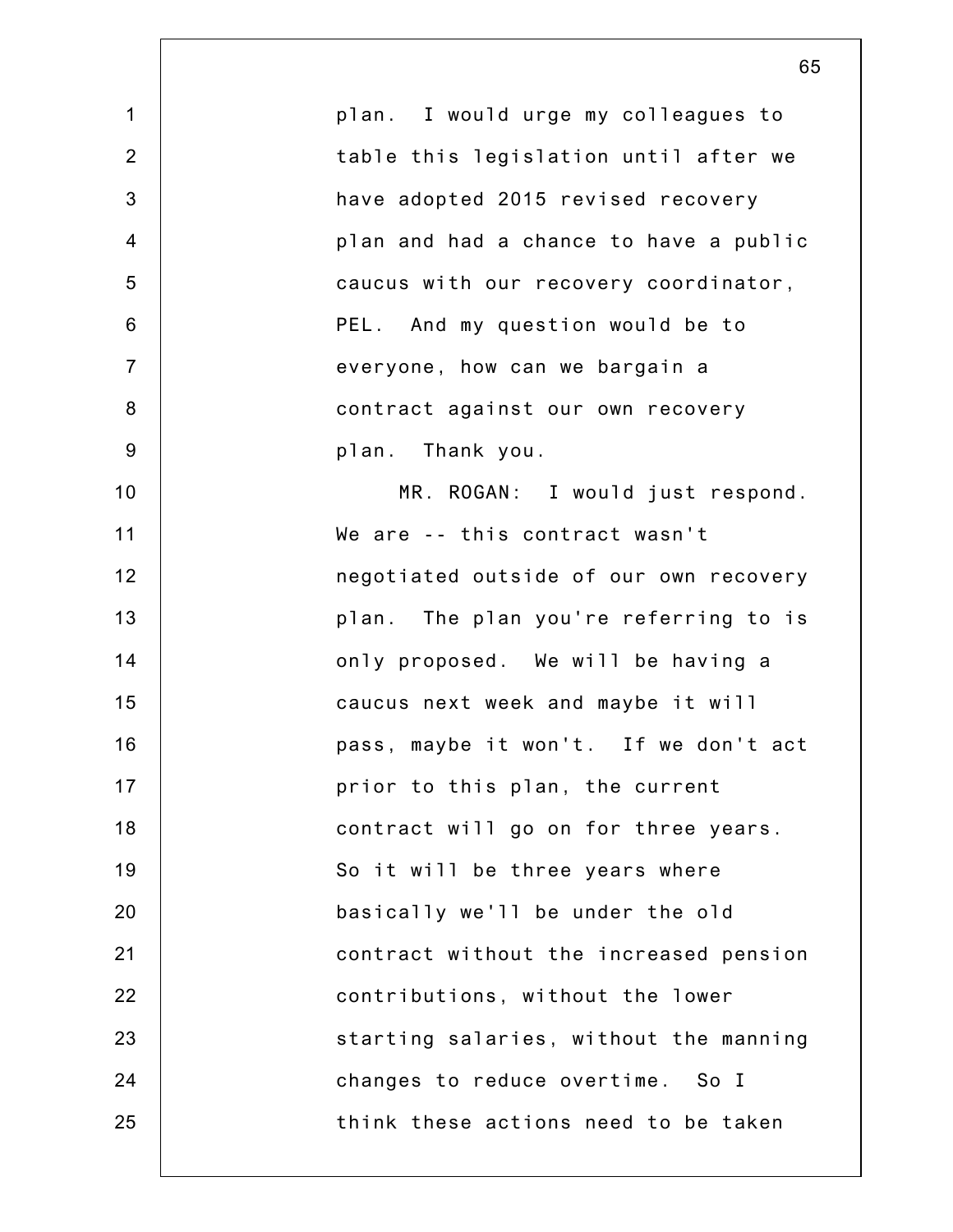|                | 66                                     |
|----------------|----------------------------------------|
| $\mathbf 1$    | now to save us money. I think we do    |
| $\overline{2}$ | need to move forward with the vote.    |
| 3              | MR. MCGOFF: I would just like to       |
| $\overline{4}$ | also comment on the mandates that are  |
| 5              | in the recovery plan are for estimated |
| 6              | savings that could be achieved during  |
| $\overline{7}$ | the course of the recovery plan. It    |
| 8              | was stated by the recovery plan        |
| $9\,$          | coordinator that the estimated savings |
| 10             | in this proposed contract would be     |
| 11             | within the parameters of their         |
| 12             | mandates. And if that were true, then  |
| 13             | it would be perfectly acceptable. In   |
| 14             | both cases we're looking at estimates. |
| 15             | PEL is estimating what could be saved  |
| 16             | through their mandates. We're          |
| 17             | estimating the contract and if there   |
| 18             | are estimates for what could be        |
| 19             | achieved in savings through the        |
| 20             | contract changes. Again, it comes      |
| 21             | down to, you know, which estimates do  |
| 22             | you feel comfortable with. So --       |
| 23             | MR. WECHSLER: Mr. McGoff, I'd          |
| 24             | like to just echo a little bit of what |
| 25             | you're saying. The problem with the    |
|                |                                        |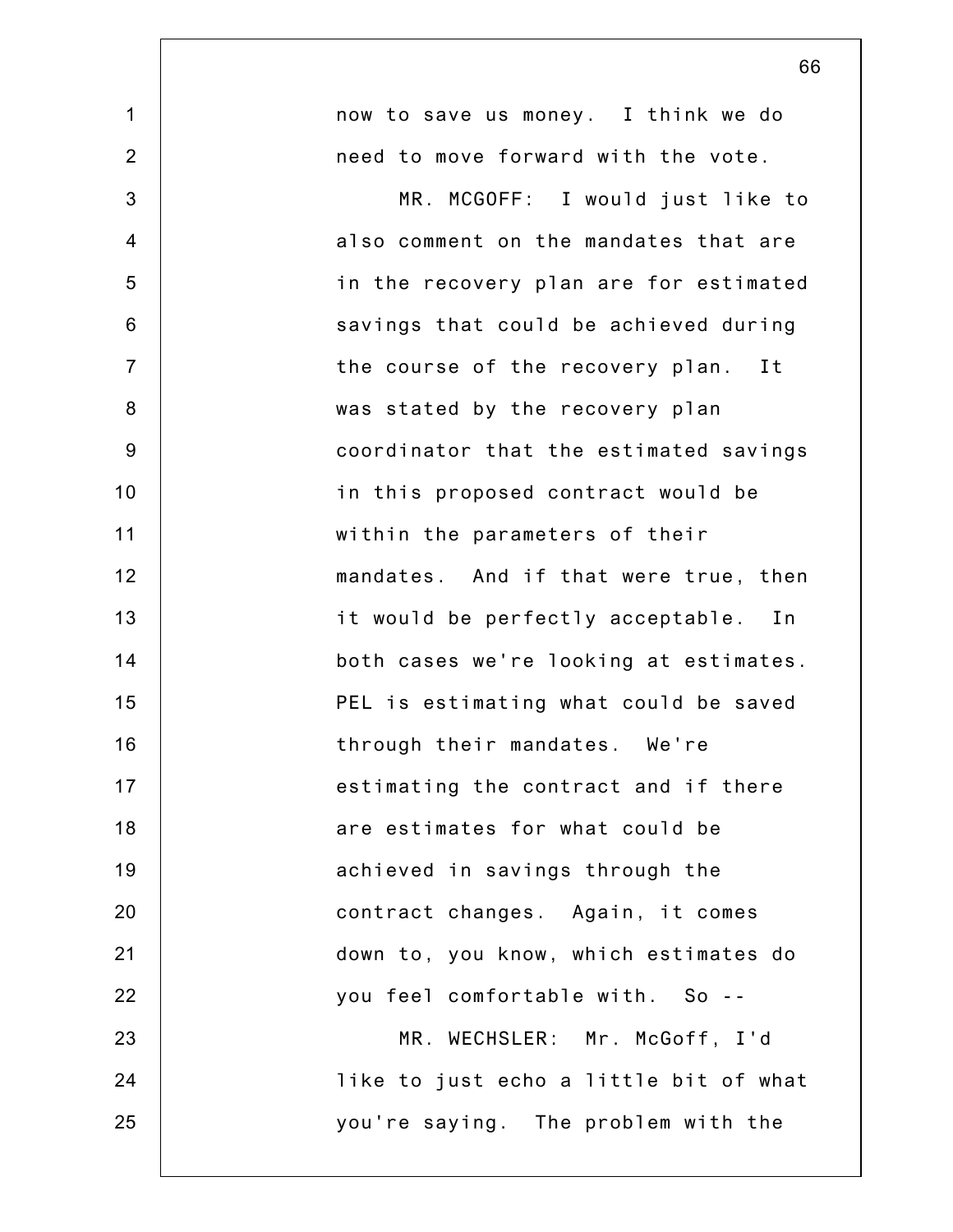|                 | 67                                     |
|-----------------|----------------------------------------|
| $\mathbf 1$     | PEL plan is that there's mandates but  |
| $\overline{2}$  | there's no plan to meet the mandates.  |
| 3               | The contract that's in front of us is  |
| $\overline{4}$  | a plan to meet those mandates prior to |
| 5               | the plan being issued.                 |
| $6\phantom{1}6$ | MR. GAUGHAN: Just to respond. I        |
| $\overline{7}$  | don't understand this whole thing.     |
| 8               | We're going to pass a contract that    |
| $9\,$           | violates our own recovery plan --      |
| 10              | MR. ROGAN: It does not.                |
| 11              | MR. EVANS: It violates the             |
| 12              | current recovery plan --               |
| 13              | MR. GAUGHAN: It violates the           |
| 14              | current recovery plan and -- I mean,   |
| 15              | next week we're going to introduce a   |
| 16              | revised recovery plan with specific    |
| 17              | mandates, we're going to be going      |
| 18              | against our own recovery plan. I       |
| 19              | mean, this is the point, then why do   |
| 20              | we have a recovery coordinator, why do |
| 21              | we have a plan? Let's just throw       |
| 22              | everything out the window. To me it    |
| 23              | doesn't make any sense. Let's wait     |
| 24              | until we get PEL in front of us, the   |
| 25              | recovery coordinator and until the     |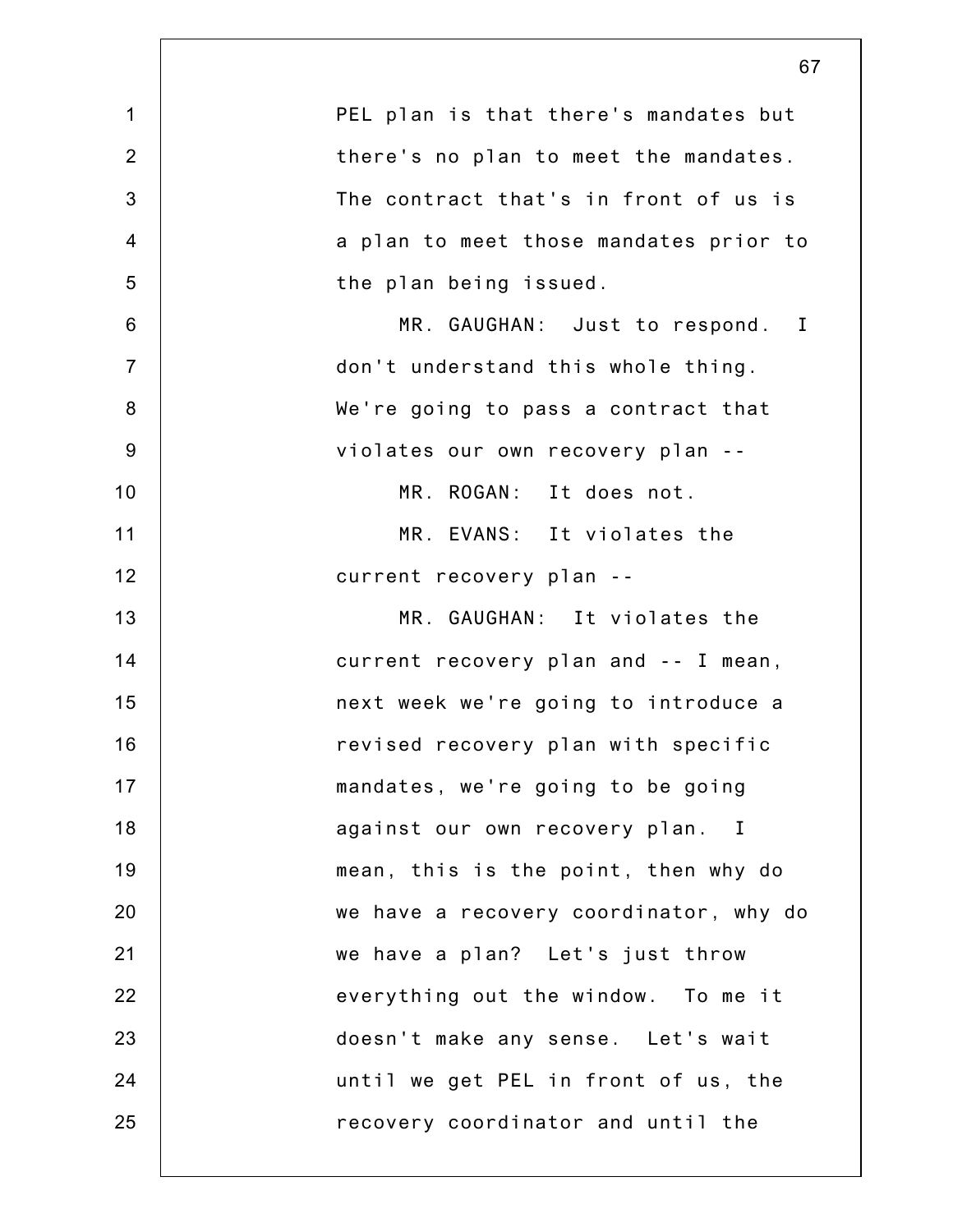|                | 68                                     |
|----------------|----------------------------------------|
| $\mathbf 1$    | public can see what's in this revised  |
| $\overline{2}$ | recovery plan.                         |
| 3              | MR. ROGAN: The city can pass           |
| $\overline{4}$ | whatever they want in a recovery plan. |
| 5              | It's just a piece of paper. A          |
| $6\,$          | contract --                            |
| $\overline{7}$ | MR. GAUGHAN: Well, obviously           |
| $\bf 8$        | because we never -- it just seems that |
| $9\,$          | we never follow it.                    |
| 10             | MR. ROGAN: And that's why we           |
| 11             | have a 20 plus million judgement       |
| 12             | against the city. To that point it's   |
| 13             | already been ruled that Act 111 is     |
| 14             | superior to Act 47 unfortunately. So   |
| 15             | if the city does move forward with the |
| 16             | recovery plan and we can put in there  |
| 17             | to save 50 percent from union          |
| 18             | concessions, it doesn't mean it's      |
| 19             | going to happen. It has to be          |
| 20             | negotiated between the administration  |
| 21             | and union and ratified by council. So  |
| 22             | you can put whatever you want in a     |
| 23             | recovery plan. It doesn't mean it's    |
| 24             | realistic to receive that concession   |
| 25             | from the union. This plan is in front  |
|                |                                        |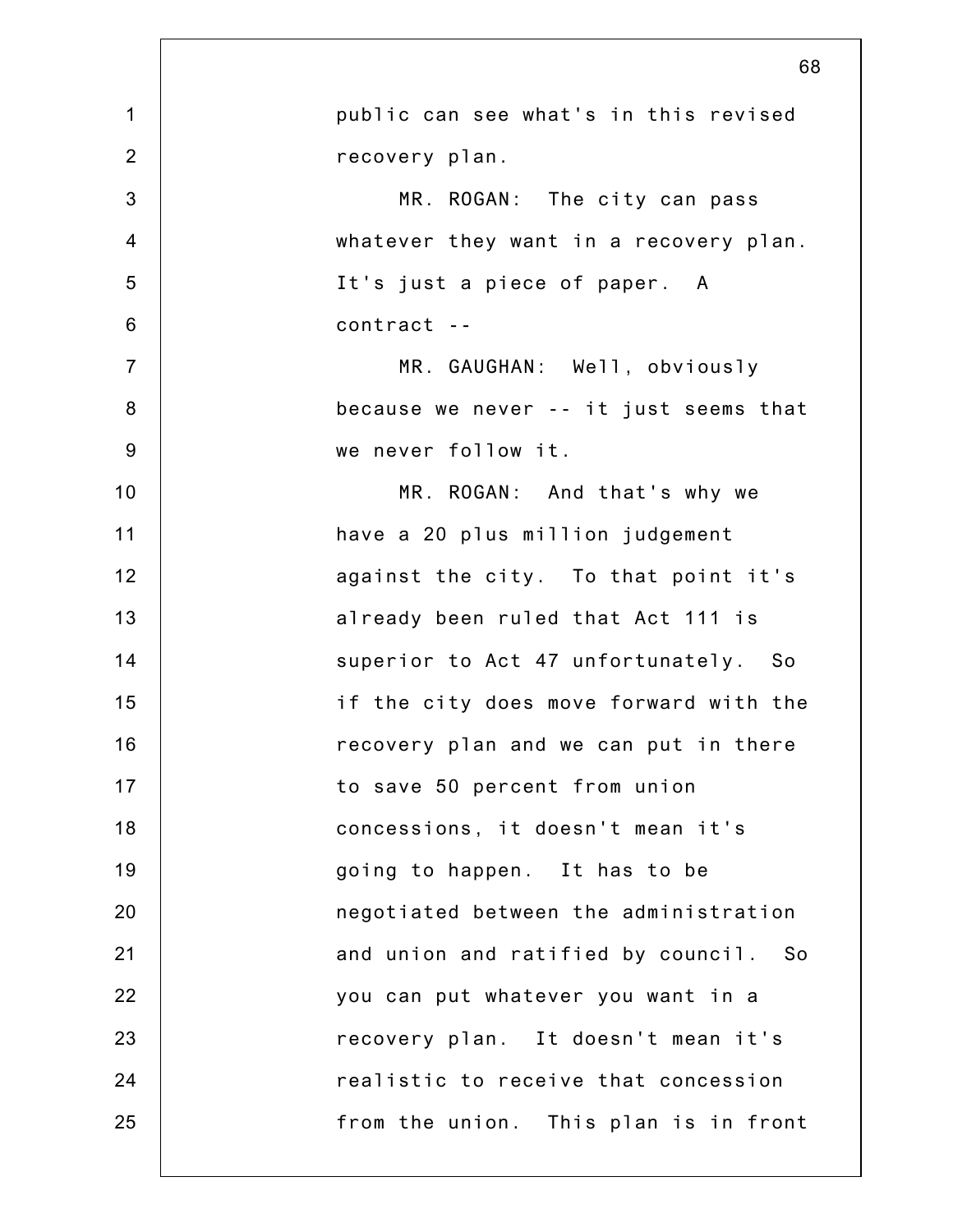1 2 3 4 5 6 7 8 9 10 11 12 13 14 15 16 17 18 19 20 21 22 23 24 25 of us. The items in the recovery plan, the unions may say they don't want to do that, the administration may say they don't want to move forward with those. And then we wine up in arbitration and then we would be stuck holding the bag with another 40 million dollar tab like we did in the past and actually still owe that bill from the last time we went down the same path. MS. EVANS: I would say that in my opinion the contract language and the recovery plan should at least be in sync. History has told US in the past that when we try to implement bits and pieces of recovery plan and not there have been others, that's when we fail. Listen, our financial situation is fragile and so is our recovery so at this point I concur with Councilman Gaughan we should delay on the contract, any contract approval until our plan has been present and voted on.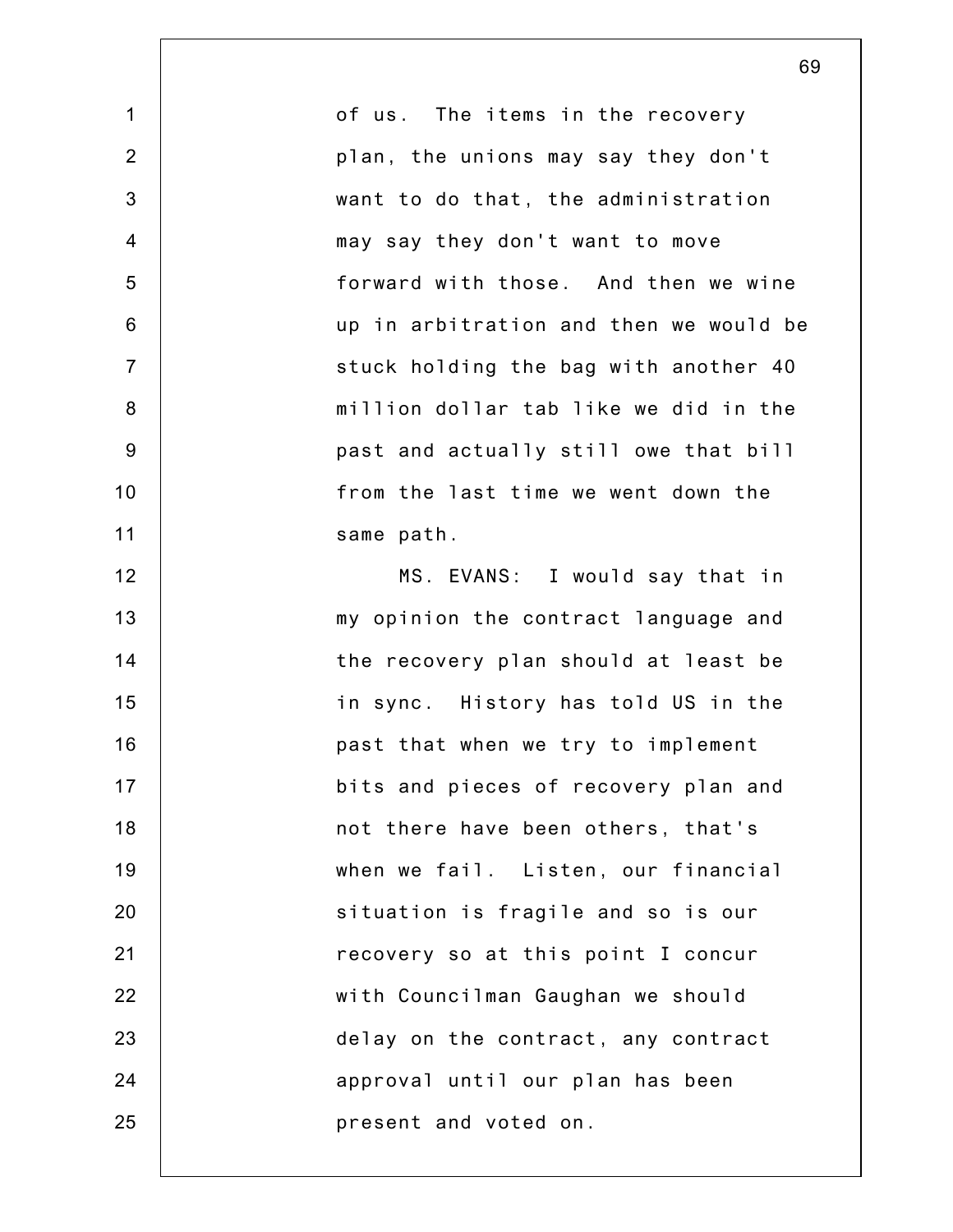|                | 70                                     |
|----------------|----------------------------------------|
| $\mathbf 1$    | MR. MCGOFF: Anyone else?               |
| $\overline{2}$ | (No response.)                         |
| 3              | MR. MCGOFF: All in favor of            |
| $\overline{4}$ | tabling Item 7M signify by saying aye. |
| 5              | MR. GAUGHAN: Aye.                      |
| $6\,$          | MR. EVANS: Aye.                        |
| $\overline{7}$ | MR. MCGOFF: Opposed?                   |
| $\bf 8$        | MR. ROGAN: No.                         |
| $9$            | MR. WECHSLER: No.                      |
| 10             | MR. MCGOFF: No. Motion is              |
| 11             | defeated.                              |
| 12             | MR. GAUGHAN: And that's all I          |
| 13             | have until agenda items. Thank you.    |
| 14             | MR. MCGOFF: Thank you, Mr.             |
| 15             | Gaughan. A couple of just very quick   |
| 16             | comments. First of all, as far as Mr.  |
| 17             | Bulzoni and the resident's requirement |
| 18             | is concerned, that is at this point in |
| 19             | time an administration initiative as   |
| 20             | to whether they will put a waiver      |
| 21             | forward or, you know, ask for his      |
| 22             | change of residence or ask for his,    |
| 23             | you know, resignation. That is their   |
| 24             | decision. I would say that we would    |
| 25             | comment when appropriate legislation   |
|                |                                        |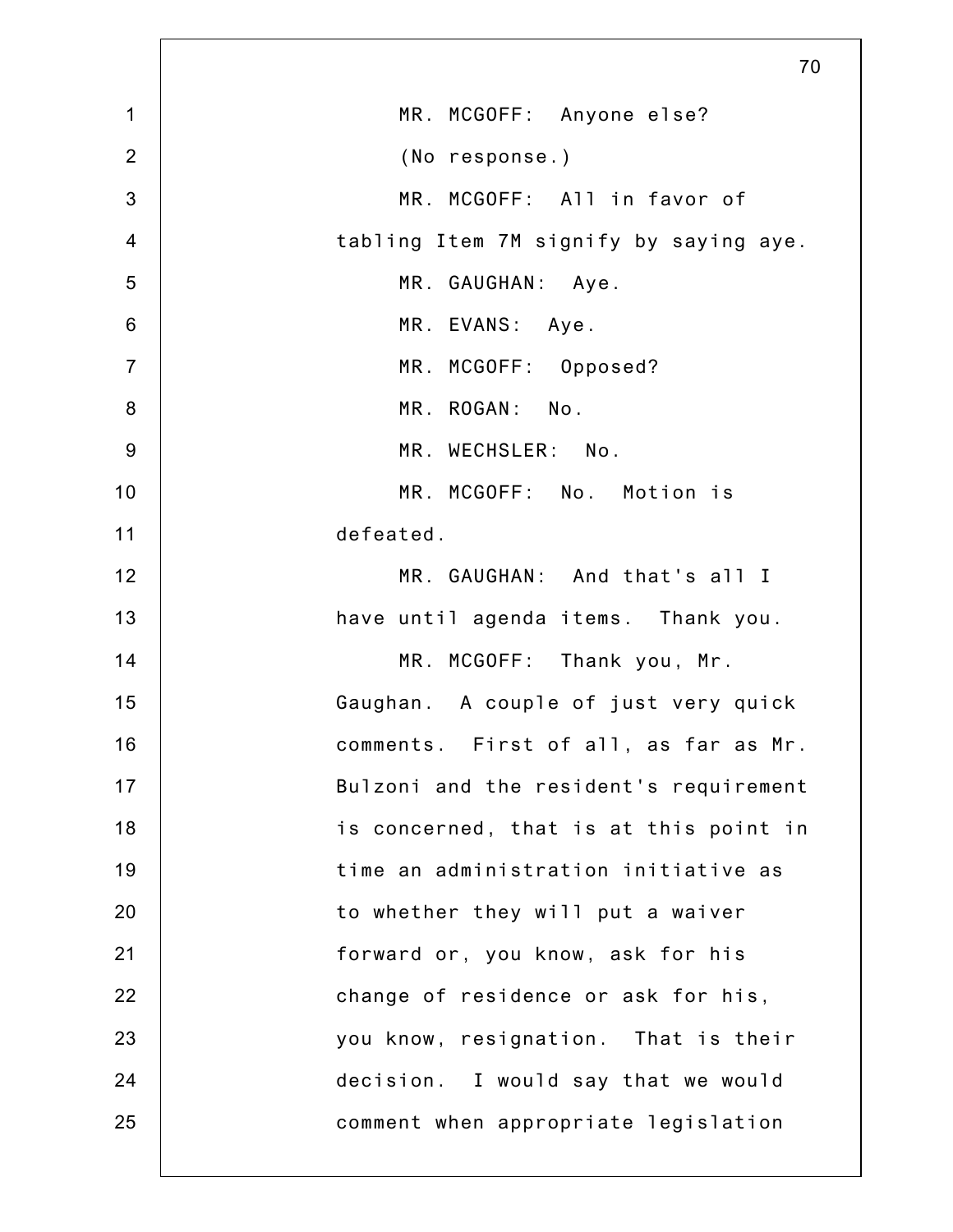1 2 3 4 5 6 7 8 9 10 11 12 13 14 15 16 17 18 19 20 21 22 23 24 25 71 is before us. I think it would be preemptive to make any comments before a decision is made by the administration. As far as one of the comments about salary schedules for the new hires, it doesn't really have to do with the contract as such but there are many professions as Mr. Gaughan knows, you know, teacher contracts all have salary schedules based on longevity. That's not an uncommon thing to do. Many professions do that. You know, the more years you serve or the higher, you know, the more experience you gain, your salary increases. So to say that that's something that's, you know, inappropriate I think is a little bit off base. And as far as the landfill question that's concerned, every council member has already stated what their position is on the landfill. And as a matter of fact, council has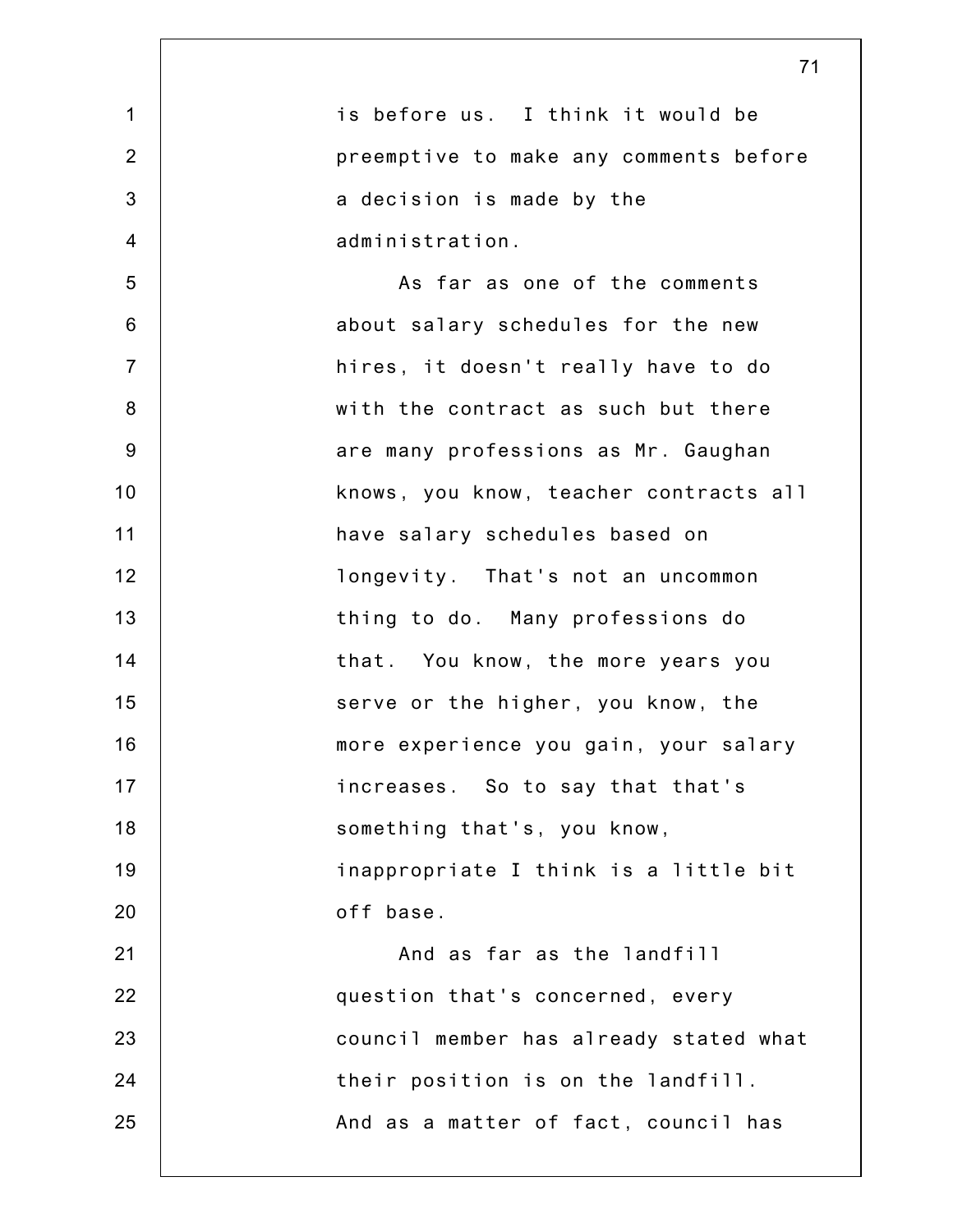| 1              | sent a letter to DEP voicing their     |
|----------------|----------------------------------------|
| $\overline{2}$ | opinion on the landfill. So the        |
| 3              | comments that council has done nothing |
| $\overline{4}$ | on that are again somewhat             |
| 5              | inappropriate. We have taken action    |
| 6              | as is appropriate to our duties.       |
| $\overline{7}$ | And the last thing, a number of        |
| 8              | people have commented about road       |
| 9              | conditions, especially concerning pave |
| 10             | cuts where maybe work has been done on |
| 11             | a street and one of the problems that  |
| 12             | occurs during the winter is a          |
| 13             | subsidence, you know, of those         |
| 14             | patches. If, in fact -- and I know     |
| 15             | that they have been working to take    |
| 16             | care of some of these situations but   |
| 17             | if there is a severe case of a         |
| 18             | subsidence and pave cut somewhere in   |
| 19             | your neighborhood, please, you know,   |
| 20             | make a call to DPW and make them aware |
| 21             | of that so that they can contact the   |
| 22             | appropriate people to take care of the |
| 23             | situation. I don't believe that the    |
| 24             | city is responsible for all of those.  |
| 25             | That sometimes it's the responsibility |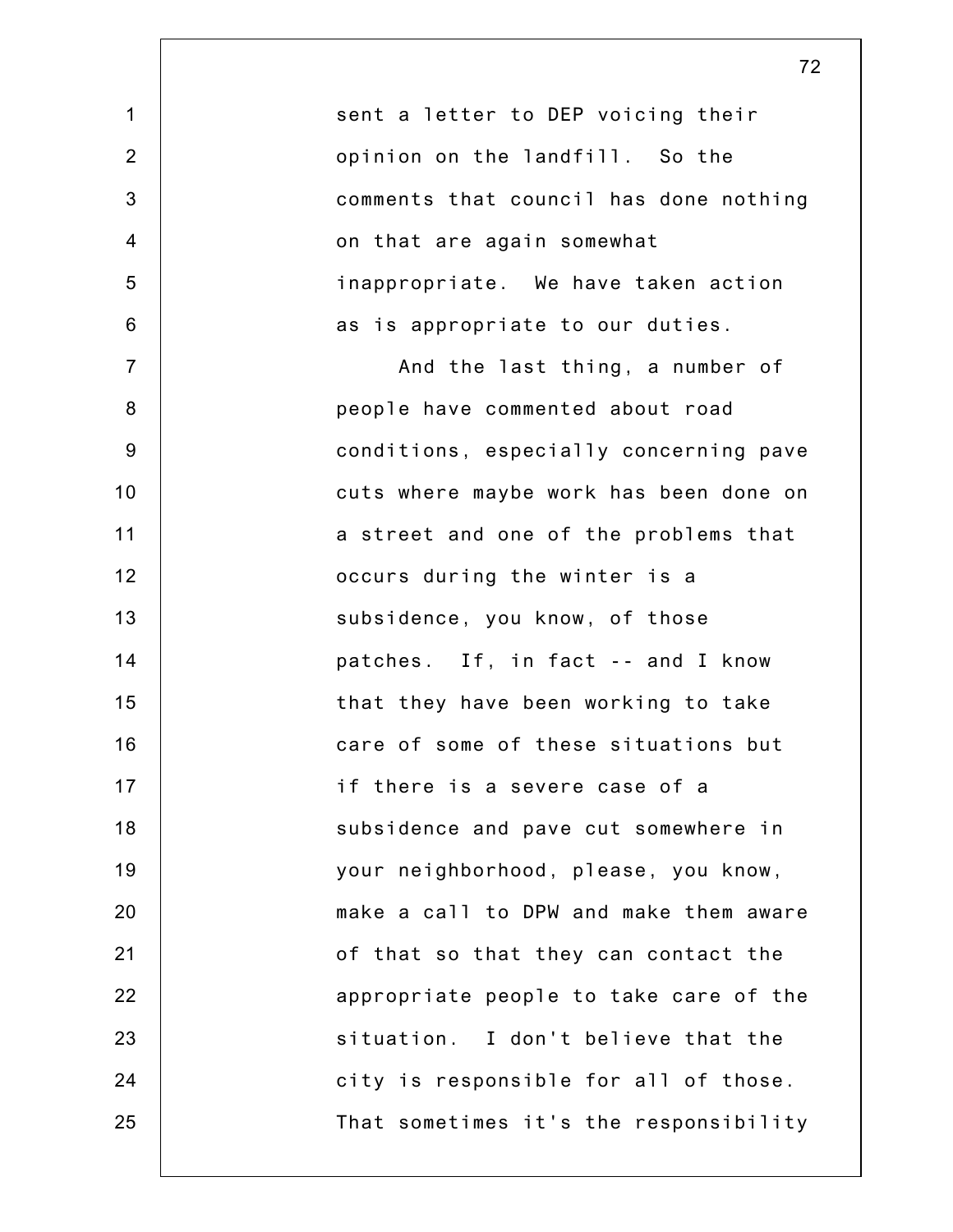| $\mathbf{1}$   | of the -- whatever entity it has that  |
|----------------|----------------------------------------|
| $\overline{2}$ | actually did the work on that street   |
| 3              | so they would be made aware of it so   |
| $\overline{4}$ | they can rectify the situation. And    |
| 5              | that's all I have for now other        |
| 6              | comments for the legislation.          |
| $\overline{7}$ | MS. REED: 5B. FOR INTRODUCTION         |
| 8              | AN ORDINANCE AMENDING FILE OF THE      |
| 9              | COUNCIL NO. 58, 2014, AN ORDINANCE     |
| 10             | ENTITLED "GENERAL CITY OPERATING       |
| 11             | BUDGET 2015" BY CREATING A NEW         |
| 12             | EXPENDITURE ACCOUNT NO.                |
| 13             | 01.401.15333.4299 ENTITLED             |
| 14             | NON-DEPARTMENTAL EXPENDITURES OPR TSF  |
| 15             | TO DEBT SVC LANDMARK RESERVE ACCOUNT   |
| 16             | AND TRANSFERRING FUNDS FROM ACCOUNT    |
| 17             | NO. 01.401.15319.4299 NON-DEPARTMENTAL |
| 18             | EXPENDITURES OPER TSF TO DEBT SVC      |
| 19             | SCRANTON PARKING AUTHORITY TO PROVIDE  |
| 20             | FOR MONTHLY DEBT SERVICE PAYMENTS TO   |
| 21             | LANDMARK BANK.                         |
| 22             | MR. MCGOFF: At this time I'll          |
| 23             | entertain a motion that Item 5B be     |
| 24             | introduced into its proper committee.  |
| 25             | MR. ROGAN: So moved.                   |
|                |                                        |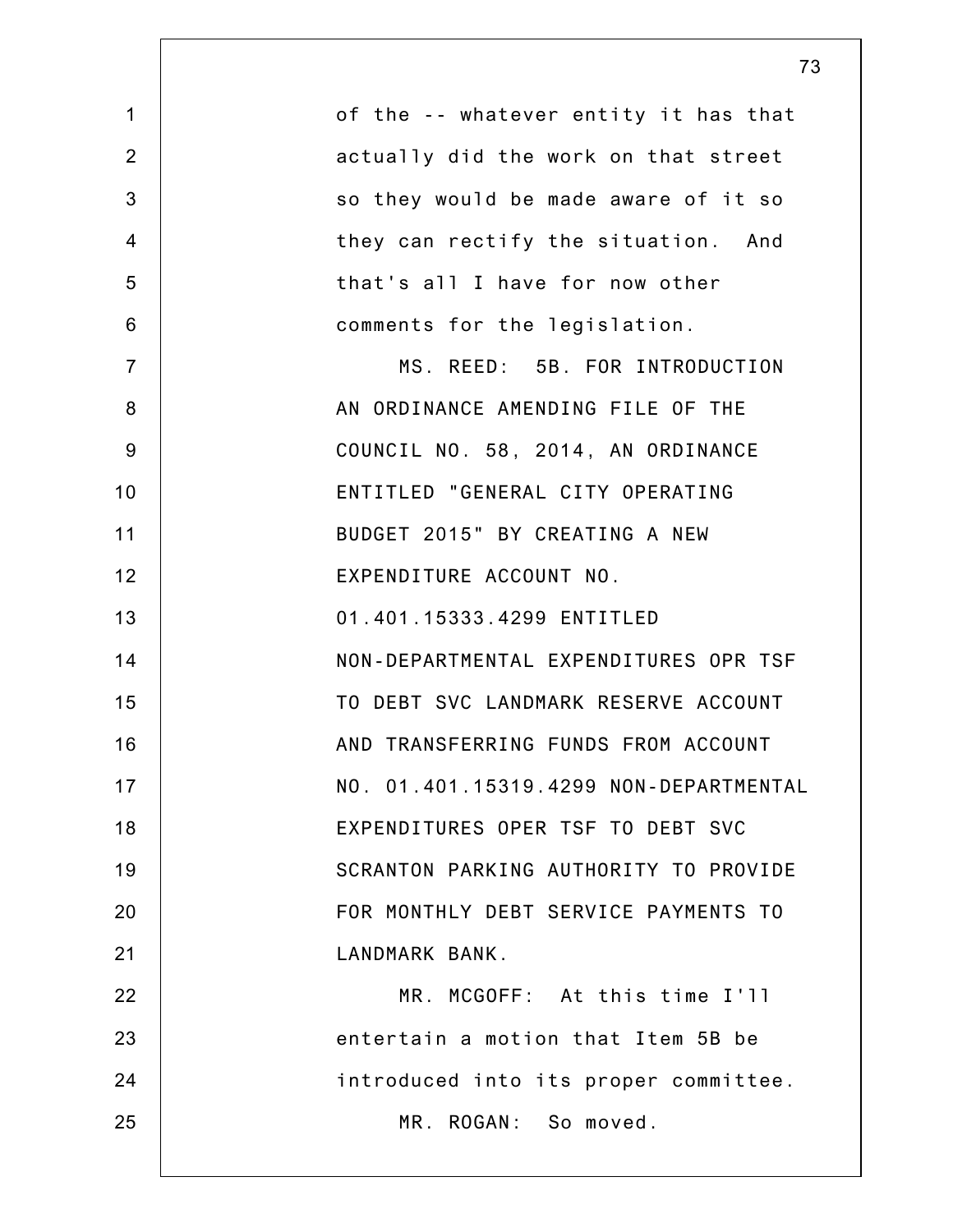|                 | 74                                     |
|-----------------|----------------------------------------|
| $\mathbf 1$     | MR. WECHSLER: Second.                  |
| $\overline{2}$  | MR. MCGOFF: On the question?           |
| 3               | (No response.)                         |
| $\overline{4}$  | MR. MCGOFF: All those in favor         |
| 5               | of introduction signify by saying aye. |
| $6\phantom{1}6$ | MR. ROGAN: Aye.                        |
| $\overline{7}$  | MR. GAUGHAN: Aye.                      |
| $\bf 8$         | MR. WECHSLER: Aye.                     |
| $9$             | MR. EVANS: Aye.                        |
| 10              | MR. MCGOFF: Aye. Opposed?              |
| 11              | (No response.)                         |
| 12              | MR. MCGOFF: Ayes have it and so        |
| 13              | moved.                                 |
| 14              | MS. REED: 5C. FOR INTRODUCTION         |
| 15              | AN ORDINANCE AUTHORIZING THE MAYOR AND |
| 16              | OTHER APPROPRIATE CITY OFFICIALS TO    |
| 17              | EXECUTE AND ENTER INTO A LEASE         |
| 18              | AGREEMENT WITH NORTHEAST INSPECTION    |
| 19              | CONSULTANTS ("NEIC") FOR THE FORMER    |
| 20              | SUPPLY ROOM IN THE LICENSING,          |
| 21              | INSPECTIONS AND PERMITS DEPARTMENT     |
| 22              | (LIPS), FOURTH FLOOR, CITY HALL TO BE  |
| 23              | USED FOR THIRD-PARTY INSPECTIONS.      |
| 24              | MR. MCGOFF: At this time I'll          |
| 25              | entertain a motion that Item 5C be     |
|                 |                                        |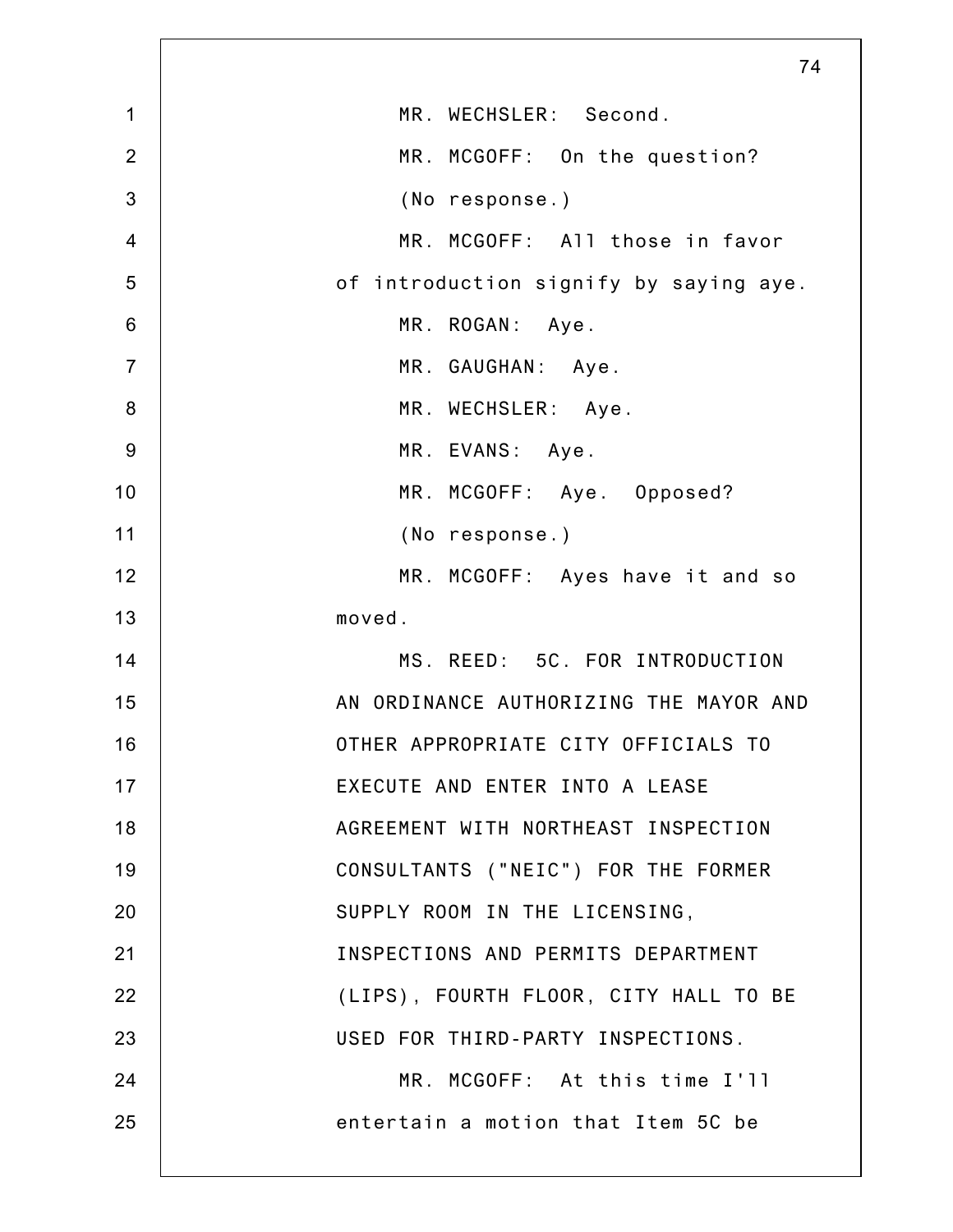|                | 75                                    |
|----------------|---------------------------------------|
| $\mathbf 1$    | introduced into its proper committee. |
| $\overline{2}$ | MR. ROGAN: So moved.                  |
| $\mathbf{3}$   | MR. WECHSLER: Second.                 |
| $\overline{4}$ | MR. MCGOFF: On the question?          |
| 5              | (No response.)                        |
| $\,6$          | MR. MCGOFF: All those in favor        |
| $\overline{7}$ | signify by saying aye.                |
| $\bf 8$        | MR. ROGAN: Aye.                       |
| $9\,$          | MR. GAUGHAN: Aye.                     |
| 10             | MR. WECHSLER: Aye.                    |
| 11             | MR. EVANS: Aye.                       |
| 12             | MR. MCGOFF: Aye. Opposed?             |
| 13             | (No response.)                        |
| 14             | MR. MCGOFF: Ayes have it and so       |
| 15             | moved.                                |
| 16             | MS. REED: 5D. FOR INTRODUCTION        |
| 17             | A RESOLUTION - AUTHORIZING THE MAYOR  |
| 18             | AND OTHER APPROPRIATE CITY OFFICIALS  |
| 19             | TO EXECUTE AND ENTER INTO A CONTRACT  |
| 20             | WITH NORTHEAST INSPECTION CONSULTANTS |
| 21             | (NEIC) TO PROVIDE THIRD PARTY UCC     |
| 22             | ENFORCEMENT FOR THE CITY OF SCRANTON  |
| 23             | FOR A PERIOD OF THREE (3) YEARS FROM  |
| 24             | FEBRUARY 6, 2015 THROUGH FEBRUARY 6,  |
| 25             | 2018.                                 |
|                |                                       |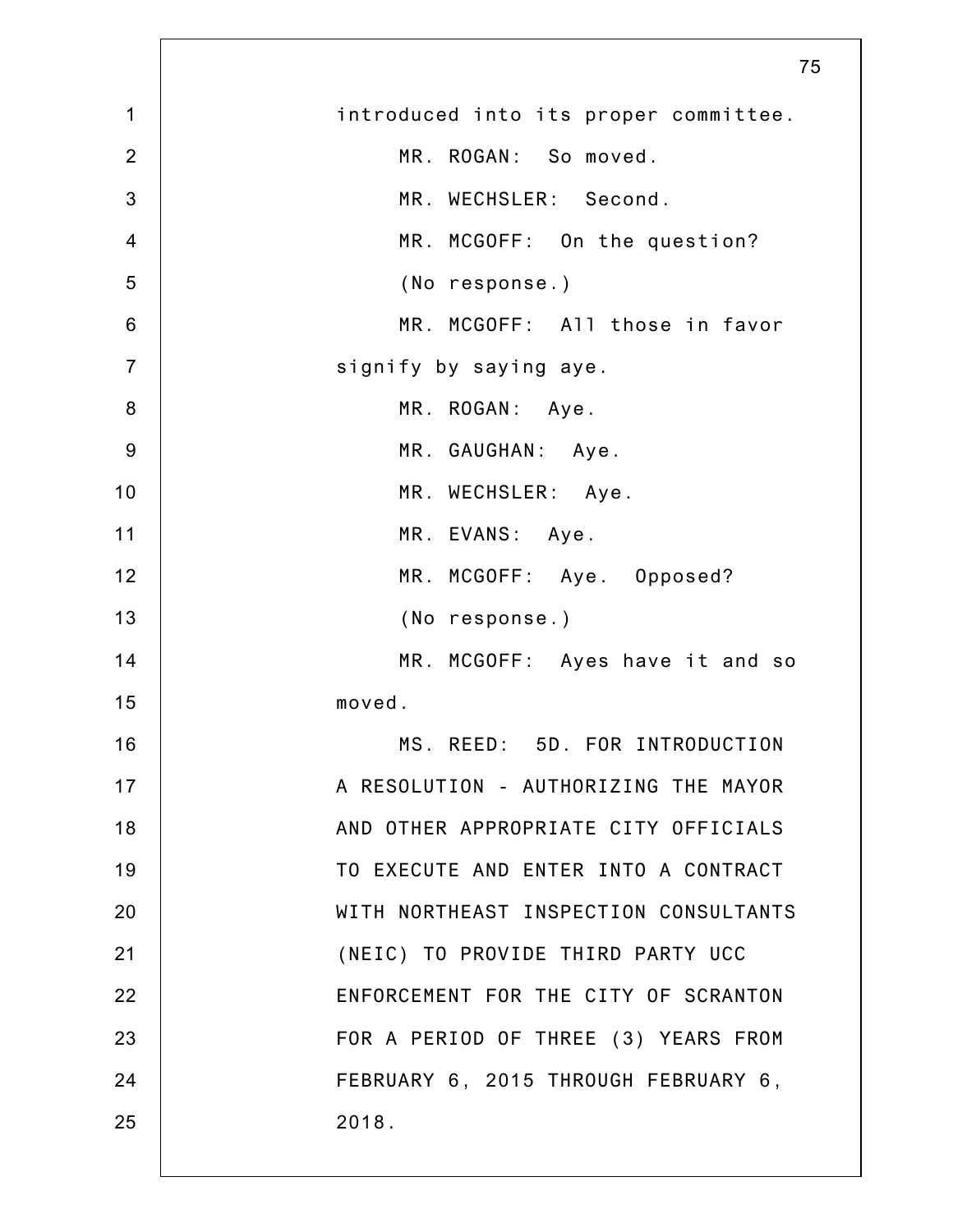|                | 76                                     |
|----------------|----------------------------------------|
| $\mathbf 1$    | MR. MCGOFF: At this time I'll          |
| $\overline{2}$ | entertain a motion that Item 5D be     |
| $\mathbf{3}$   | introduced into its proper committee.  |
| $\overline{4}$ | MR. ROGAN: So moved.                   |
| 5              | MR. WECHSLER: Second.                  |
| $6\,$          | MR. MCGOFF: On the question?           |
| $\overline{7}$ | (No response.)                         |
| $\bf 8$        | MR. MCGOFF: All those in favor         |
| $9\,$          | signify by saying aye.                 |
| 10             | MR. ROGAN: Aye.                        |
| 11             | MR. GAUGHAN: Aye.                      |
| 12             | MR. WECHSLER: Aye.                     |
| 13             | MR. EVANS: Aye.                        |
| 14             | MR. MCGOFF: Aye. Opposed?              |
| 15             | (No response.)                         |
| 16             | MR. MCGOFF: Ayes have it and so        |
| 17             | moved.                                 |
| 18             | MS. REED: 5E. FOR INTRODUCTION         |
| 19             | A RESOLUTION - AUTHORIZING THE MAYOR   |
| 20             | AND OTHER APPROPRIATE CITY OFFICIALS   |
| 21             | TO EXECUTE AND ENTER INTO A            |
| 22             | RIGHT-OF-WAY AGREEMENT WITH PPL        |
| 23             | ELECTRIC UTILITIES CORPORATION ("PPL") |
| 24             | IN ORDER TO ROUTE POWER TO THE COLTS   |
| 25             | INTERMODAL TRANSPORTATION CENTER ALONG |
|                |                                        |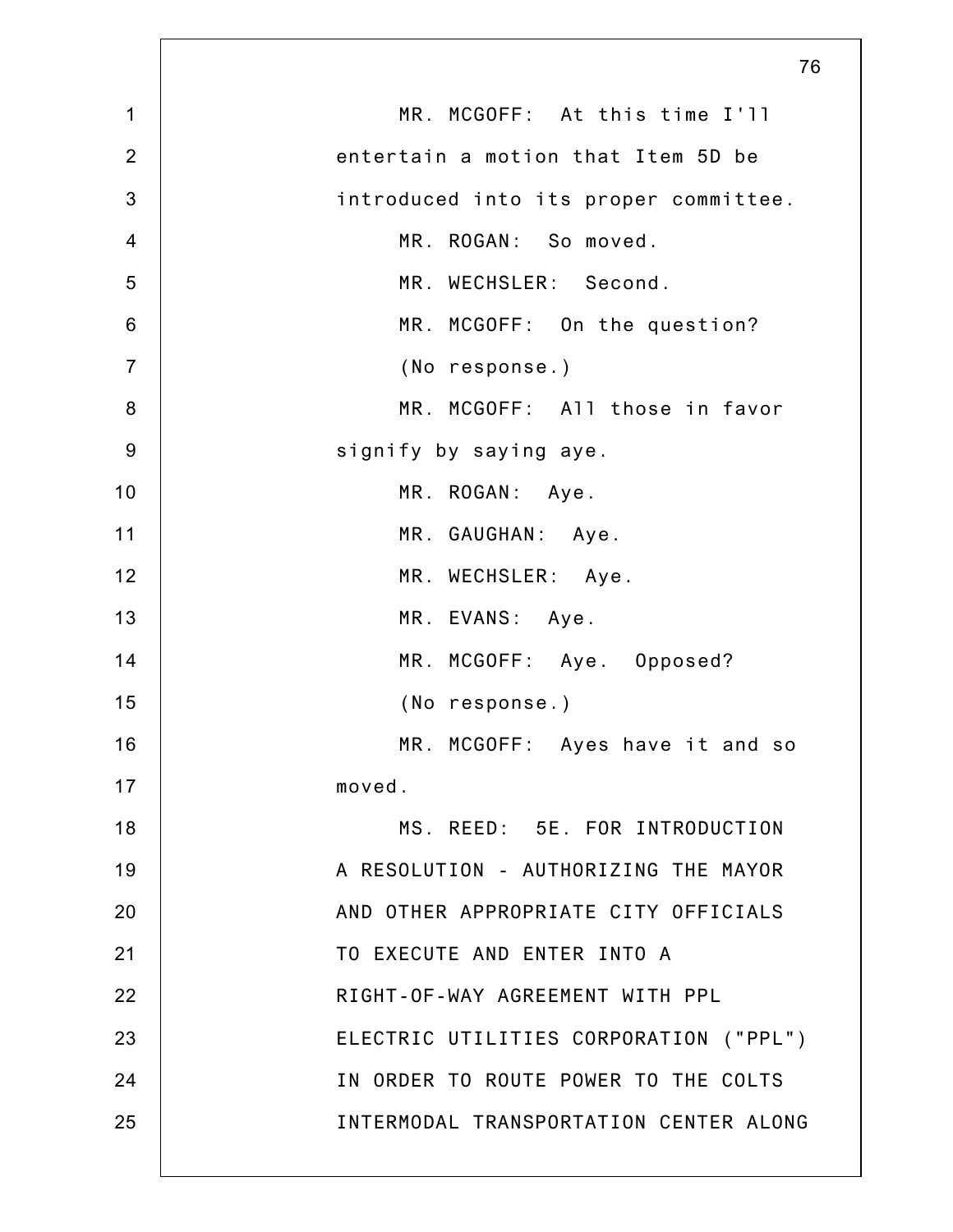|                  | $\prime\prime$                         |
|------------------|----------------------------------------|
| $\mathbf 1$      | LACKAWANNA AVENUE AND CLIFF STREET IN  |
| $\overline{2}$   | THE CITY OF SCRANTON.                  |
| 3                | MR. MCGOFF: At this time I'll          |
| $\overline{4}$   | entertain a motion that Item 5E be     |
| 5                | introduced into its proper committee.  |
| $6\phantom{1}6$  | MR. ROGAN: So moved.                   |
| $\overline{7}$   | MR. WECHSLER: Second.                  |
| $\boldsymbol{8}$ | MR. MCGOFF: On the question?           |
| 9                | (No response.)                         |
| 10               | MR. MCGOFF: All those in favor         |
| 11               | signify by saying aye.                 |
| 12               | MR. ROGAN: Aye.                        |
| 13               | MR. GAUGHAN: Aye.                      |
| 14               | MR. WECHSLER: Aye.                     |
| 15               | MR. EVANS: Aye.                        |
| 16               | MR. MCGOFF: Aye. Opposed?              |
| 17               | (No response.)                         |
| 18               | MR. MCGOFF: Ayes have it and so        |
| 19               | moved.                                 |
| 20               | MS. REED: 6TH ORDER. 6A. NO            |
| 21               | BUSINESS AT THIS TIME.                 |
| 22               | 7TH ORDER. 7A. FOR CONSIDERATION       |
| 23               | BY THE COMMITTEE ON RULES FOR ADOPTION |
| 24               | FILE OF THE COUNCIL NO. 71, 2015       |
| 25               | REPEALING FILE OF THE COUNCIL NO. 50,  |
|                  |                                        |

 $\rightarrow$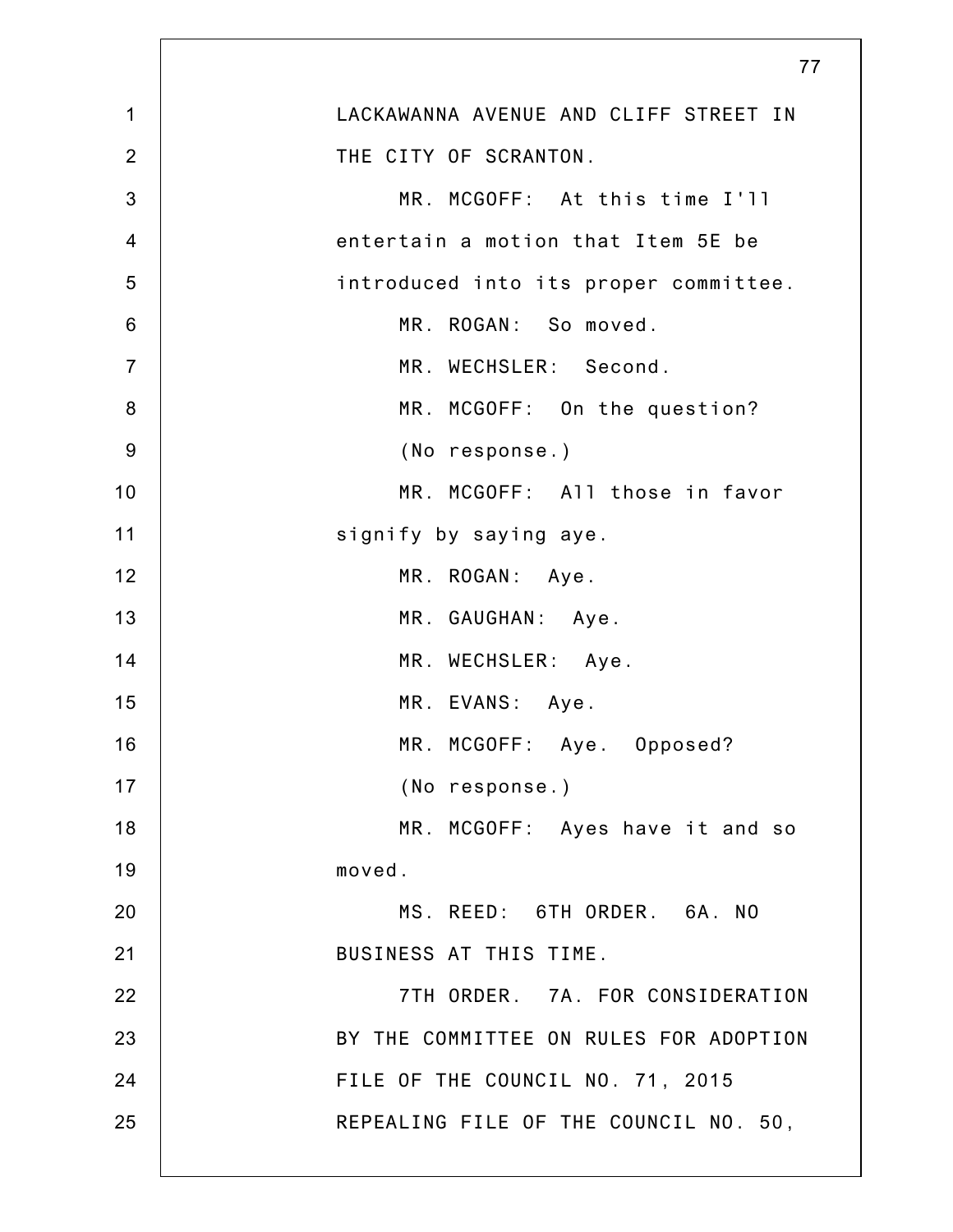|                | 78                                    |
|----------------|---------------------------------------|
| $\mathbf 1$    | 2014 ENTITLED "CREATING AND           |
| $\overline{2}$ | ESTABLISHING SPECIAL CITY ACCOUNT NO. |
| 3              | 02.229613 ENTITLED "LIQUID FUELS" FOR |
| $\overline{4}$ | THE RECEIPT AND DISBURSEMENT OF THOSE |
| 5              | FUNDS RECEIVED FOR THIS PURPOSE".     |
| 6              | MR. MCGOFF: As Chair for the          |
| $\overline{7}$ | Committee on Rules, I recommend final |
| 8              | passage of Item 7A.                   |
| 9              | MR. ROGAN: Second.                    |
| 10             | MR. MCGOFF: On the question?          |
| 11             | (No response.)                        |
| 12             | MR. MCGOFF: Roll call, please.        |
| 13             | MS. CARRERA: Mr. Wechsler.            |
| 14             | MR. WECHSLER: Yes.                    |
| 15             | MS. CARRERA: Mr. Rogan.               |
| 16             | MR. ROGAN: Yes.                       |
| 17             | MS. CARRERA: Mr. Evans.               |
| 18             | MR. EVANS: Yes.                       |
| 19             | MS. CARRERA: Mr. Gaughan.             |
| 20             | MR. GAUGHAN: Yes.                     |
| 21             | MS. CARRERA: Mr. McGoff.              |
| 22             | MR. MCGOFF: Yes. I hereby             |
| 23             | declare Item 7A legally and lawfully  |
| 24             | adopted.                              |
| 25             | MS. REED: 7B. FOR CONSIDERATION       |
|                |                                       |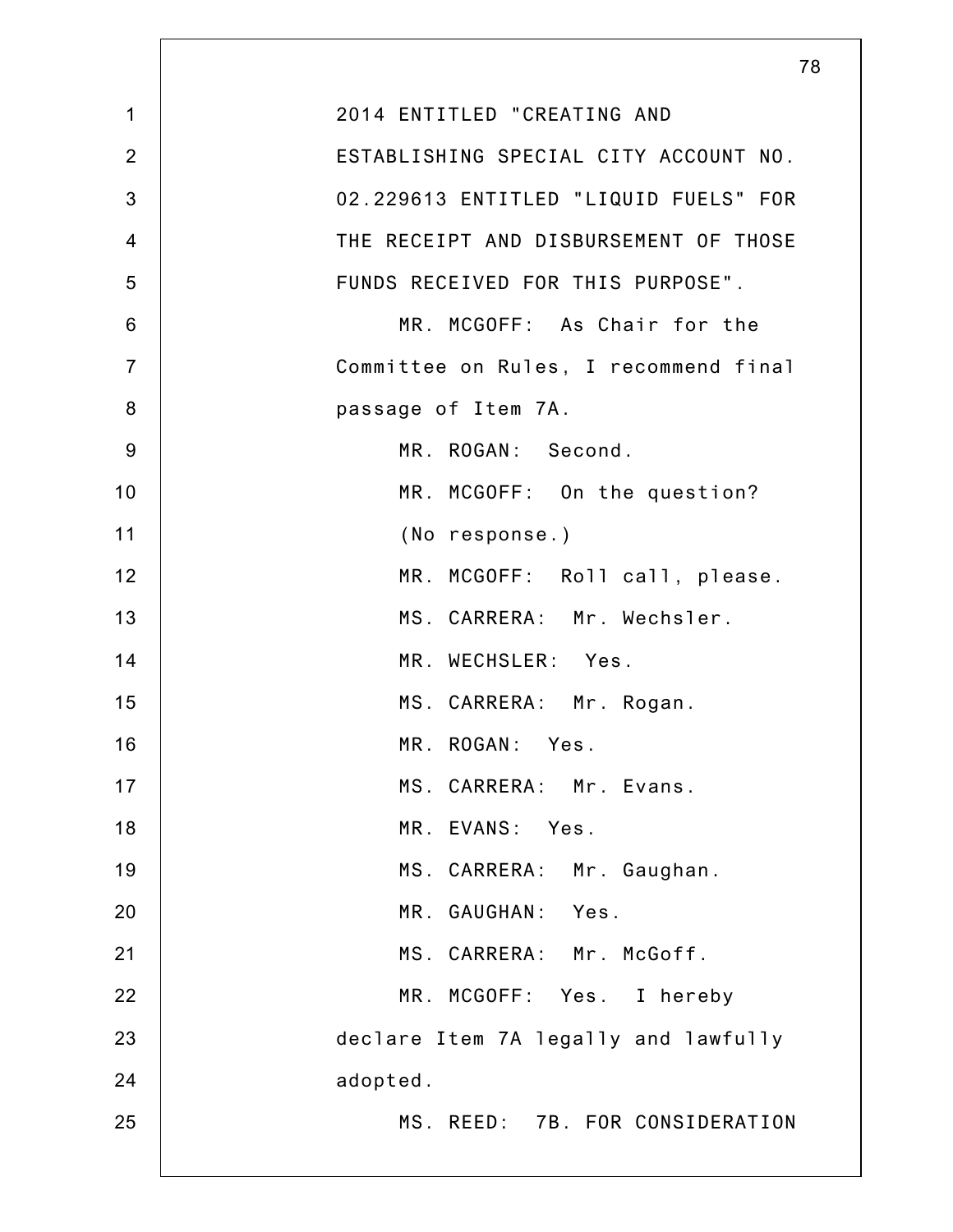|                | 79                                     |
|----------------|----------------------------------------|
| $\mathbf{1}$   | BY THE COMMITTEE ON FINANCE - FOR      |
| $\overline{2}$ | ADOPTION FILE OF THE COUNCIL NO. 72,   |
| 3              | 2015 AMENDING FILE OF THE COUNCIL NO.  |
| $\overline{4}$ | 58, 2014, AN ORDINANCE ENTITLED        |
| 5              | "GENERAL CITY OPERATING BUDGET 2015"   |
| 6              | BY ESTABLISHING SEPARATE "03" FUND     |
| $\overline{7}$ | ACCOUNTS TO DEFINE ACTUAL LIQUID FUEL  |
| 8              | EXPENDITURES THROUGH THE "03" FUND     |
| 9              | DESIGNATION; BY REDESIGNATING FUNDS    |
| 10             | FROM CERTAIN DEPARTMENT OF PUBLIC      |
| 11             | WORKS AND DEPARTMENT OF LICENSING,     |
| 12             | INSPECTIONS AND PERMITS ACCOUNTS       |
| 13             | LISTED BELOW TO THE "03" ACCOUNTS; THE |
| 14             | DEPARTMENT, BUREAU AND LINE ITEM       |
| 15             | DESCRIPTION WILL REMAIN THE SAME.      |
| 16             | MR. MCGOFF: What is the                |
| 17             | recommendation of the Chair for the    |
| 18             | Committee on Finance?                  |
| 19             | MS. EVANS: As Chairperson for          |
| 20             | the Committee on Finance, I recommend  |
| 21             | final passage of Item 7B.              |
| 22             | MR. ROGAN: Second.                     |
| 23             | MR. MCGOFF: On the question?           |
| 24             | (No response.)                         |
| 25             | MR. MCGOFF: Roll call, please.         |
|                |                                        |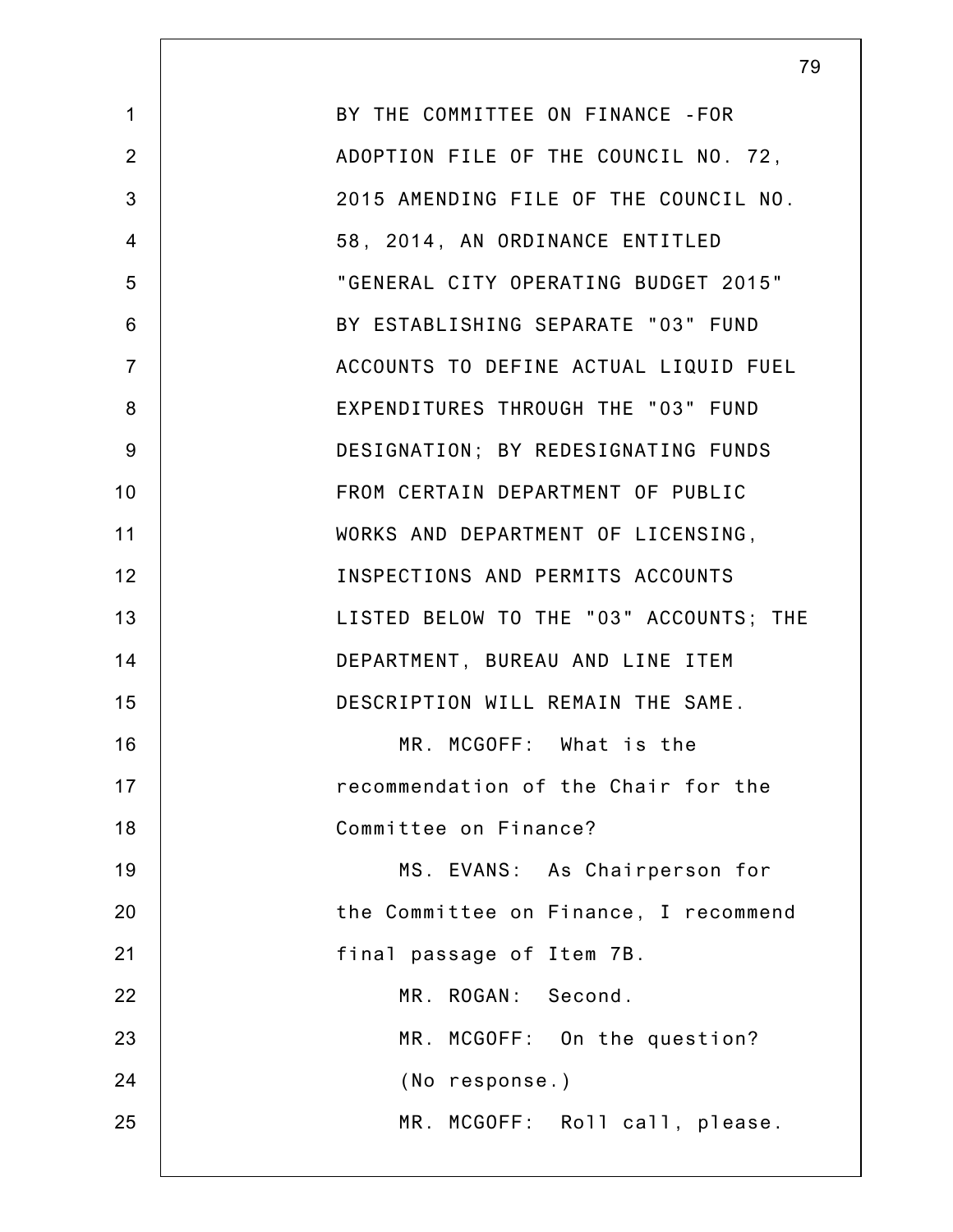|                 | 80                                     |
|-----------------|----------------------------------------|
| $\mathbf 1$     | MS. CARRERA: Mr. Wechsler.             |
| $\overline{2}$  | MR. WECHSLER: Yes.                     |
| 3               | MS. CARRERA: Mr. Rogan.                |
| $\overline{4}$  | MR. ROGAN: Yes.                        |
| 5               | MS. CARRERA: Mr. Evans.                |
| $6\phantom{1}6$ | MR. EVANS: Yes.                        |
| $\overline{7}$  | MS. CARRERA: Mr. Gaughan.              |
| $\bf 8$         | MR. GAUGHAN: Yes.                      |
| $9$             | MS. CARRERA: Mr. McGoff.               |
| 10              | MR. MCGOFF: Yes. I hereby              |
| 11              | declare Item 7B legally and lawfully   |
| 12              | adopted.                               |
| 13              | MS. REED: 7C PREVIOUSLY TABLED.        |
| 14              | 7D. FOR CONSIDERATION BY THE COMMITTEE |
| 15              | ON FINANCE FOR ADOPTION FILE OF THE    |
| 16              | COUNCIL NO. 74, 2015 AMENDING FILE OF  |
| 17              | THE COUNCIL NO. 6, 1976 ENTITLED "AN   |
| 18              | ORDINANCE (AS AMENDED) IMPOSING A TAX  |
| 19              | FOR GENERAL REVENUE PURPOSES ON THE    |
| 20              | TRANSFER OF REAL PROPERTY SITUATE      |
| 21              | WITHIN THE CITY OF SCRANTON;           |
| 22              | PRESCRIBING AND REGULATING THE METHOD  |
| 23              | OF EVIDENCING THE PAYMENT OF SUCH TAX; |
| 24              | CONFERRING POWERS AND IMPOSING DUTIES  |
| 25              | UPON CERTAIN PERSONS, AND PROVIDING    |
|                 |                                        |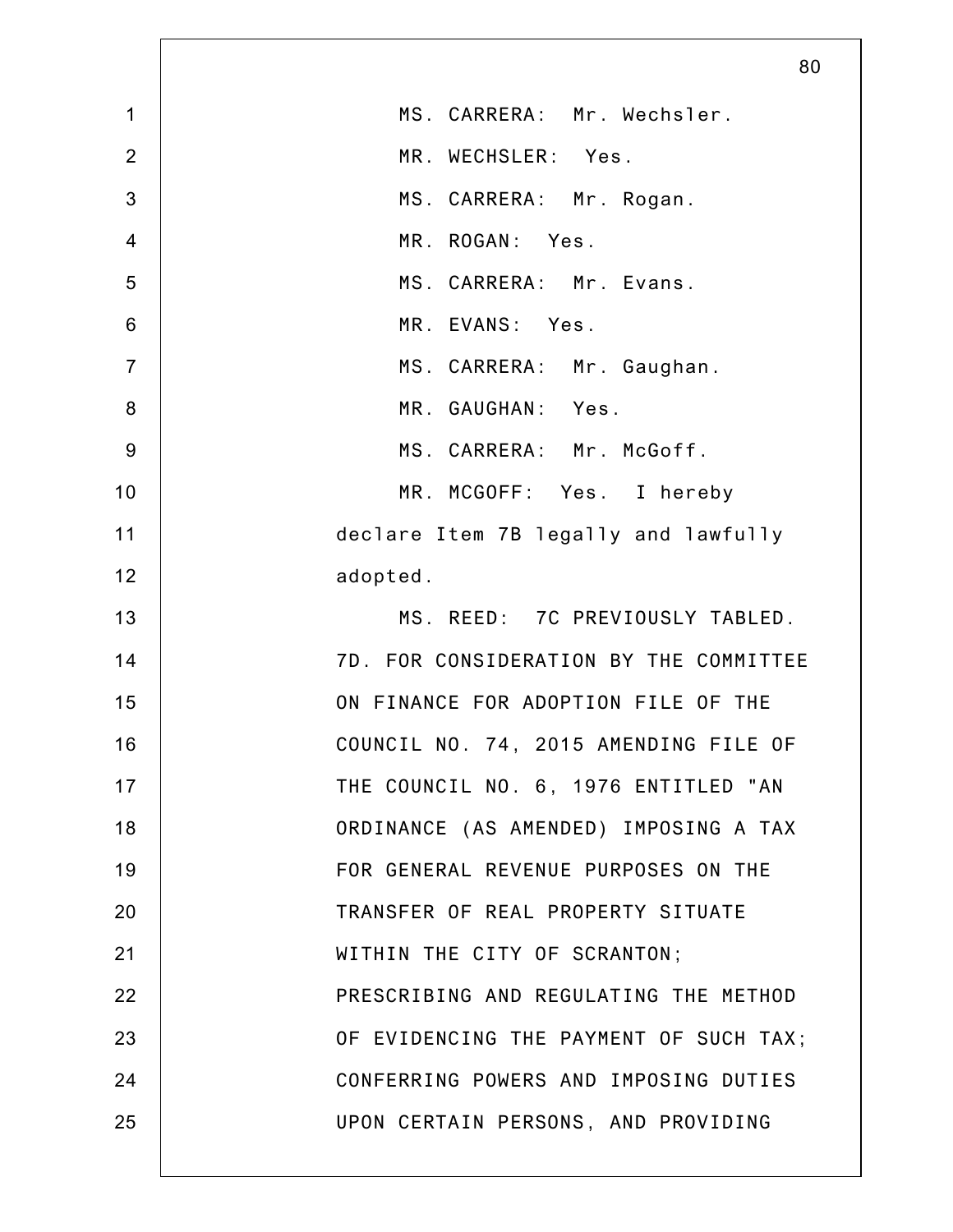|                | 81                                    |
|----------------|---------------------------------------|
| $\mathbf 1$    | PENALTIES", BY IMPOSING THE RATE OF   |
| $\overline{2}$ | THE REALTY TRANSFER TAX AT TWO AND    |
| 3              | NINE TENTHS PERCENT (2.9%) FOR        |
| $\overline{4}$ | CALENDAR YEAR 2015 AND THE SAME SHALL |
| 5              | REMAIN IN FULL FORCE AND EFFECT       |
| 6              | ANNUALLY THEREAFTER.                  |
| $\overline{7}$ | MR. MCGOFF: What is the               |
| 8              | recommendation with the Chair for the |
| 9              | Committee on Finance?                 |
| 10             | MS. EVANS: As Chairperson for         |
| 11             | the Committee on Finance, I recommend |
| 12             | final passage of Item 7D.             |
| 13             | MR. ROGAN: Second.                    |
| 14             | MR. MCGOFF: On the question?          |
| 15             | (No response.)                        |
| 16             | MR. MCGOFF: Roll call, please.        |
| 17             | MS. CARRERA: Mr. Wechsler.            |
| 18             | MR. WECHSLER: Yes.                    |
| 19             | MS. CARRERA: Mr. Rogan.               |
| 20             | MR. ROGAN: Yes.                       |
| 21             | MS. CARRERA: Mr. Evans.               |
| 22             | MR. EVANS: Yes.                       |
| 23             | MS. CARRERA: Mr. Gaughan.             |
| 24             | MR. GAUGHAN: Yes.                     |
| 25             | MS. CARRERA: Mr. McGoff.              |
|                |                                       |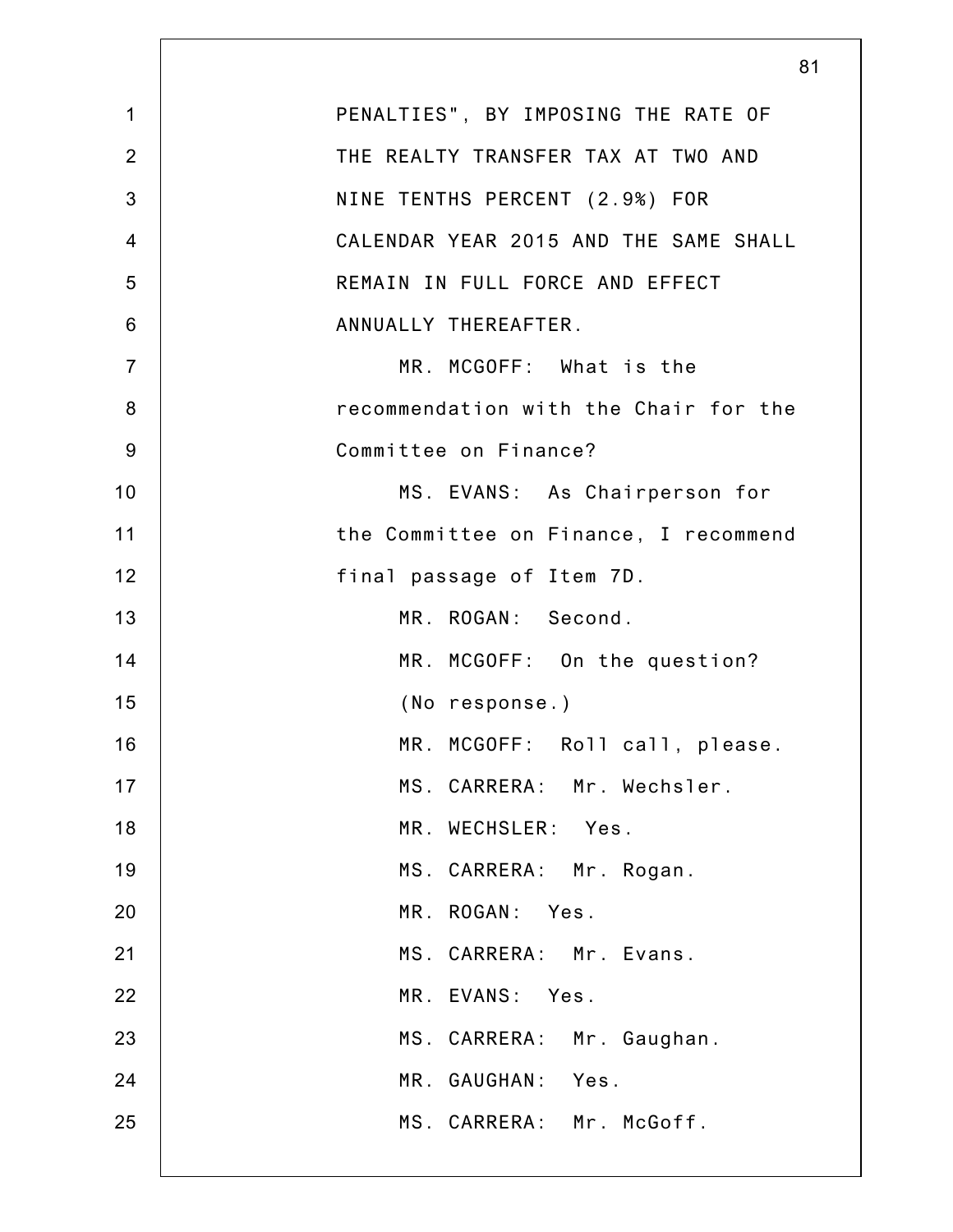|                | 82                                     |
|----------------|----------------------------------------|
| $\mathbf 1$    | MR. MCGOFF: Yes. I hereby              |
| $\overline{2}$ | declare Item 7D legally and lawfully   |
| 3              | adopted.                               |
| $\overline{4}$ | MS. REED: 7E. FOR CONSIDERATION        |
| 5              | BY THE COMMITTEE ON FINANCE - FOR      |
| 6              | ADOPTION FILE OF THE COUNCIL NO. 75,   |
| $\overline{7}$ | 2015 AMENDING FILE OF THE COUNCIL NO.  |
| 8              | 7, 1976, ENTITLED "AN ORDINANCE (AS    |
| $9$            | AMENDED) IMPOSING A MERCANTILE LICENSE |
| 10             | TAX OF 2 MILLS FOR THE YEAR 1976 AND   |
| 11             | ANNUALLY THEREAFTER UPON PERSONS       |
| 12             | ENGAGING IN CERTAIN OCCUPATIONS AND    |
| 13             | BUSINESSES THEREIN; PROVIDING FOR ITS  |
| 14             | LEVY AND COLLECTION AND FOR THE        |
| 15             | ISSUANCE OF MERCANTILE LICENSES;       |
| 16             | CONFERRING AND IMPOSING POWERS AND     |
| 17             | DUTIES UPON THE TAX COLLECTOR OF THE   |
| 18             | CITY OF SCRANTON; AND IMPOSING         |
| 19             | PENALTIES", BY IMPOSING THE MERCANTILE |
| 20             | LICENSE TAX AT ONE (1) MILL (.001) FOR |
| 21             | CALENDAR YEAR 2015 AND THE SAME SHALL  |
| 22             | REMAIN IN FULL FORCE AND EFFECT        |
| 23             | ANNUALLY THEREAFTER.                   |
| 24             | MR. MCGOFF: What is the                |
| 25             | recommendation of the Chair for the    |
|                |                                        |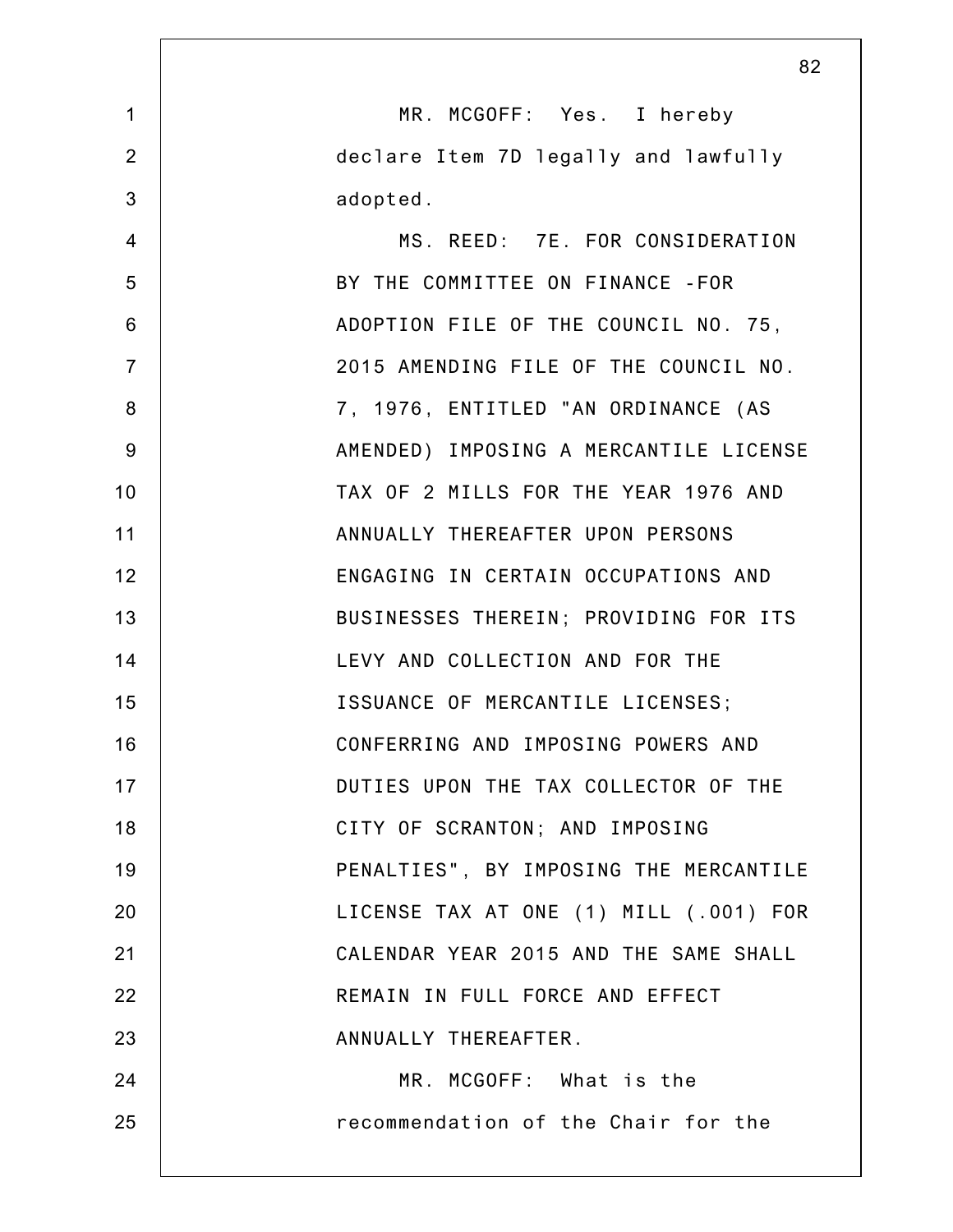|                | 83                                    |
|----------------|---------------------------------------|
| $\mathbf 1$    | Committee on Finance?                 |
| $\overline{2}$ | MS. EVANS: As Chairperson for         |
| 3              | the Committee on Finance, I recommend |
| $\overline{4}$ | final passage of Item 7E.             |
| 5              | MR. ROGAN: Second.                    |
| 6              | MR. MCGOFF: On the question?          |
| $\overline{7}$ | (No response.)                        |
| 8              | MR. MCGOFF: Roll call, please.        |
| 9              | MS. CARRERA: Mr. Wechsler.            |
| 10             | MR. WECHSLER: Yes.                    |
| 11             | MS. CARRERA: Mr. Rogan.               |
| 12             | MR. ROGAN: Yes.                       |
| 13             | MS. CARRERA: Mr. Evans.               |
| 14             | MR. EVANS: Yes.                       |
| 15             | MS. CARRERA: Mr. Gaughan.             |
| 16             | MR. GAUGHAN: Yes.                     |
| 17             | MS. CARRERA: Mr. McGoff.              |
| 18             | MR. MCGOFF: Yes. I hereby             |
| 19             | declare Item 7E legally and lawfully  |
| 20             | adopted.                              |
| 21             | MS. REED: 7F. FOR CONSIDERATION       |
| 22             | BY THE COMMITTEE ON FINANCE -FOR      |
| 23             | ADOPTION FILE OF THE COUNCIL NO. 76,  |
| 24             | 2015 AMENDING FILE OF THE COUNCIL NO. |
| 25             | 8, 1976, ENTITLED "AN ORDINANCE (AS   |
|                |                                       |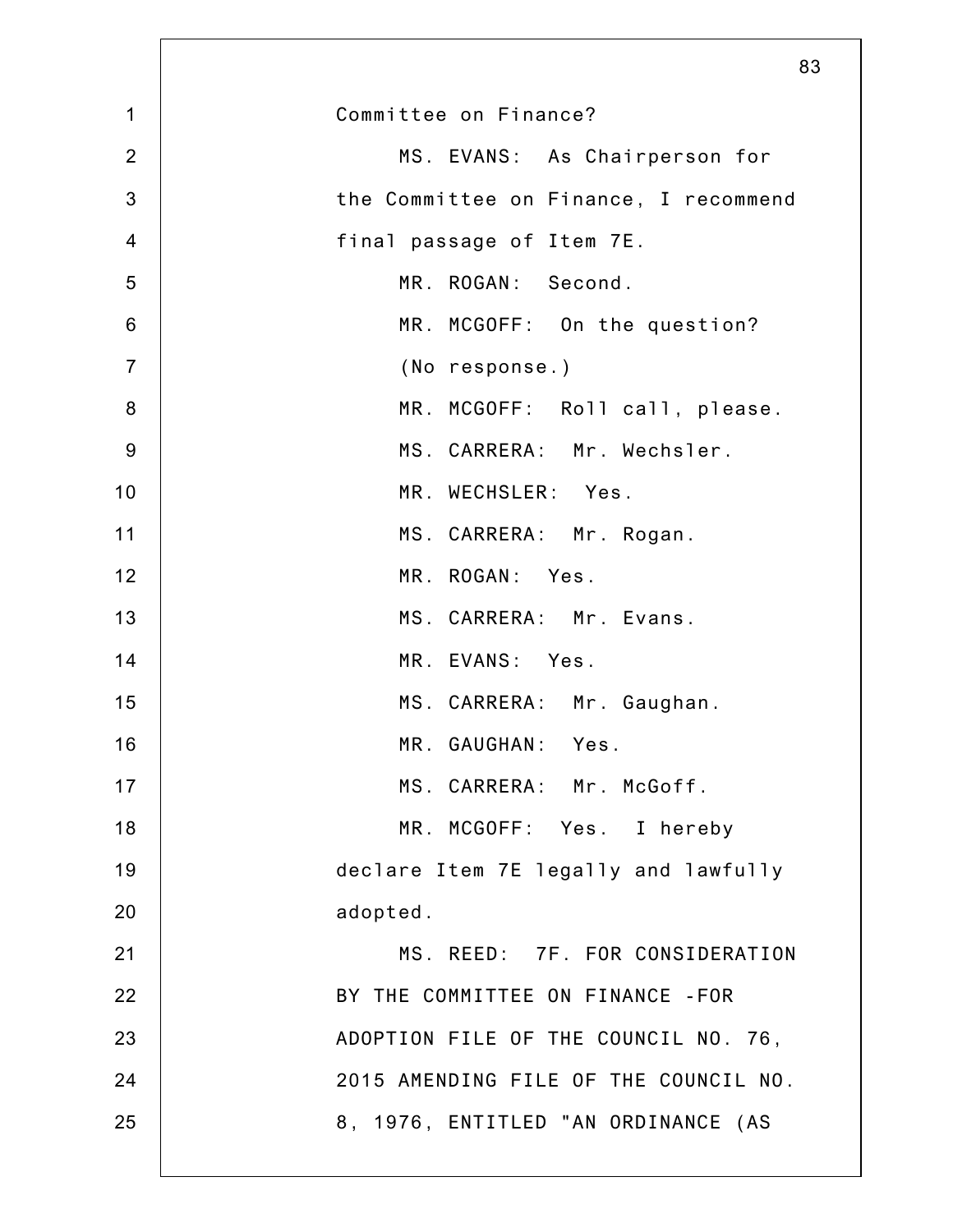|                | 84                                     |
|----------------|----------------------------------------|
| $\mathbf{1}$   | AMENDED) PROVIDING FOR THE GENERAL     |
| $\overline{2}$ | REVENUE BY IMPOSING A TAX AT THE RATE  |
| 3              | OF TWO (2) MILLS UPON THE PRIVILEGE OF |
| $\overline{4}$ | OPERATING OR CONDUCTING BUSINESS IN    |
| 5              | THE CITY OF SCRANTON AS MEASURED BY    |
| 6              | THE GROSS RECEIPTS THEREFROM;          |
| $\overline{7}$ | REQUIRING REGISTRATION AND PAYMENT OF  |
| 8              | THE TAX AS CONDITION TO THE CONDUCTING |
| 9              | OF SUCH BUSINESS; PROVIDING FOR THE    |
| 10             | LEVY AND COLLECTION OF SUCH TAX;       |
| 11             | PRESCRIBING SUCH REQUIREMENTS FOR      |
| 12             | RETURNS AND RECORDS; CONFERRING POWERS |
| 13             | AND DUTIES UPON THE TAX COLLECTOR; AND |
| 14             | IMPOSING PENALTIES", BY IMPOSING THE   |
| 15             | BUSINESS PRIVILEGE TAX AT THE RATE OF  |
| 16             | ONE (1) MILL (.001) FOR CALENDAR YEAR  |
| 17             | 2015 AND THE SAME SHALL REMAIN IN FULL |
| 18             | FORCE AND EFFECT ANNUALLY THEREAFTER.  |
| 19             | MR. MCGOFF: What is the                |
| 20             | recommendation of the Chair for the    |
| 21             | Committee on Finance?                  |
| 22             | MS. EVANS: As Chairperson for          |
| 23             | the Committee on Finance, I recommend  |
| 24             | final passage of Item 7F.              |
| 25             | MR. ROGAN: Second.                     |
|                |                                        |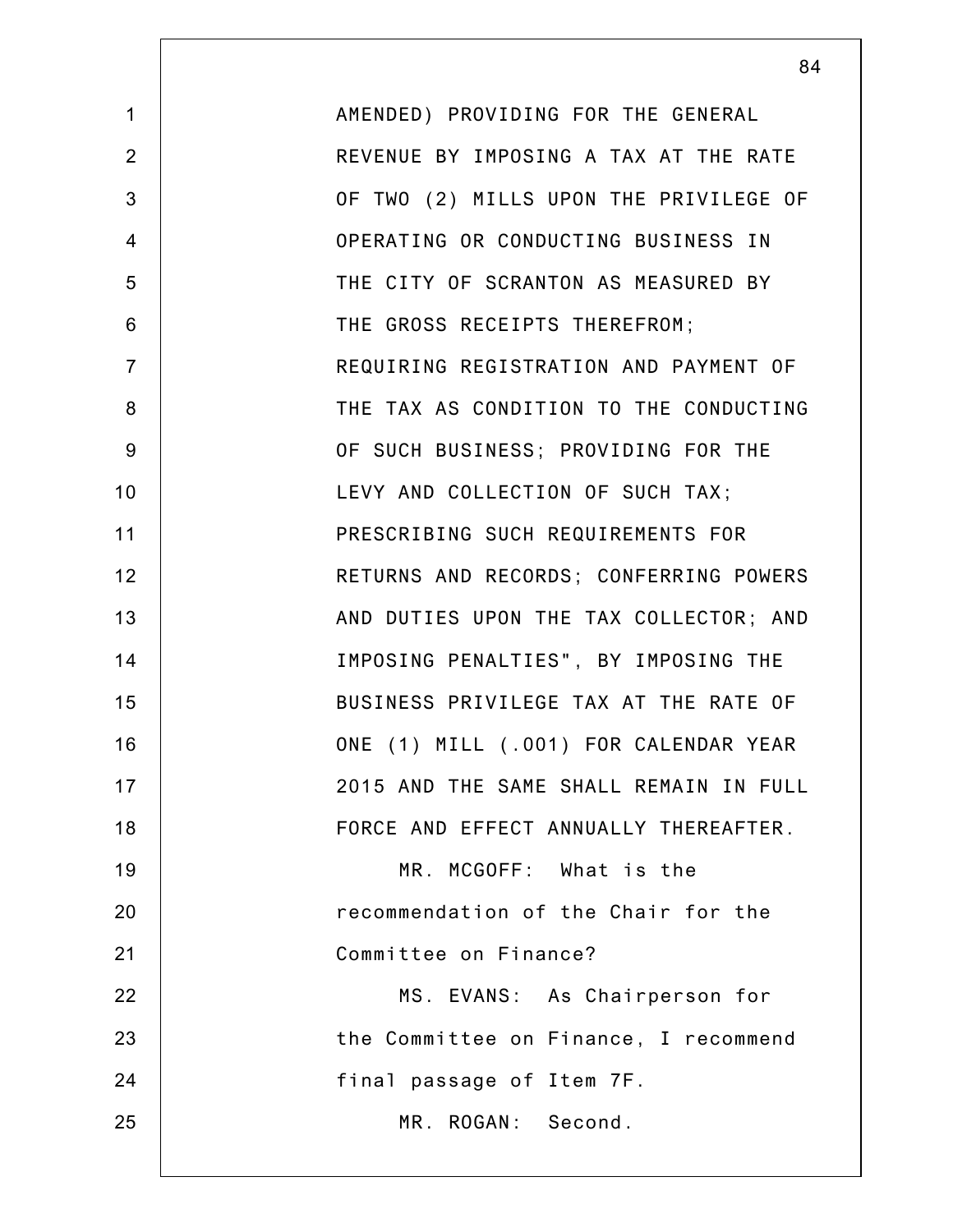|                | 85                                     |
|----------------|----------------------------------------|
| $\mathbf{1}$   | MR. MCGOFF: On the question?           |
| $\overline{2}$ | (No response.)                         |
| $\mathbf{3}$   | MR. MCGOFF: Roll call, please.         |
| $\overline{4}$ | MS. CARRERA: Mr. Wechsler.             |
| 5              | MR. WECHSLER: Yes.                     |
| $\,6$          | MS. CARRERA: Mr. Rogan.                |
| $\overline{7}$ | MR. ROGAN: Yes.                        |
| $\bf 8$        | MS. CARRERA: Mr. Evans.                |
| $9\,$          | MR. EVANS: Yes.                        |
| 10             | MS. CARRERA: Mr. Gaughan.              |
| 11             | MR. GAUGHAN: Yes.                      |
| 12             | MS. CARRERA: Mr. McGoff.               |
| 13             | MR. MCGOFF: Yes. I hereby              |
| 14             | declare Item 7F legally and lawfully   |
| 15             | adopted.                               |
| 16             | MS. REED: 7G. FOR CONSIDERATION        |
| 17             | BY THE COMMITTEE ON FINANCE - FOR      |
| 18             | ADOPTION FILE OF THE COUNCIL NO. 77,   |
| 19             | 2015 AMENDING FILE OF THE COUNCIL NO.  |
| 20             | 11, 1976, ENTITLED "AN ORDINANCE (AS   |
| 21             | AMENDED) ENACTING, IMPOSING A TAX FOR  |
| 22             | GENERAL REVENUE PURPOSES IN THE AMOUNT |
| 23             | OF TWO PERCENT (2%) ON EARNED INCOME   |
| 24             | AND NET PROFITS ON PERSONS,            |
| 25             | INDIVIDUALS, ASSOCIATIONS AND          |
|                |                                        |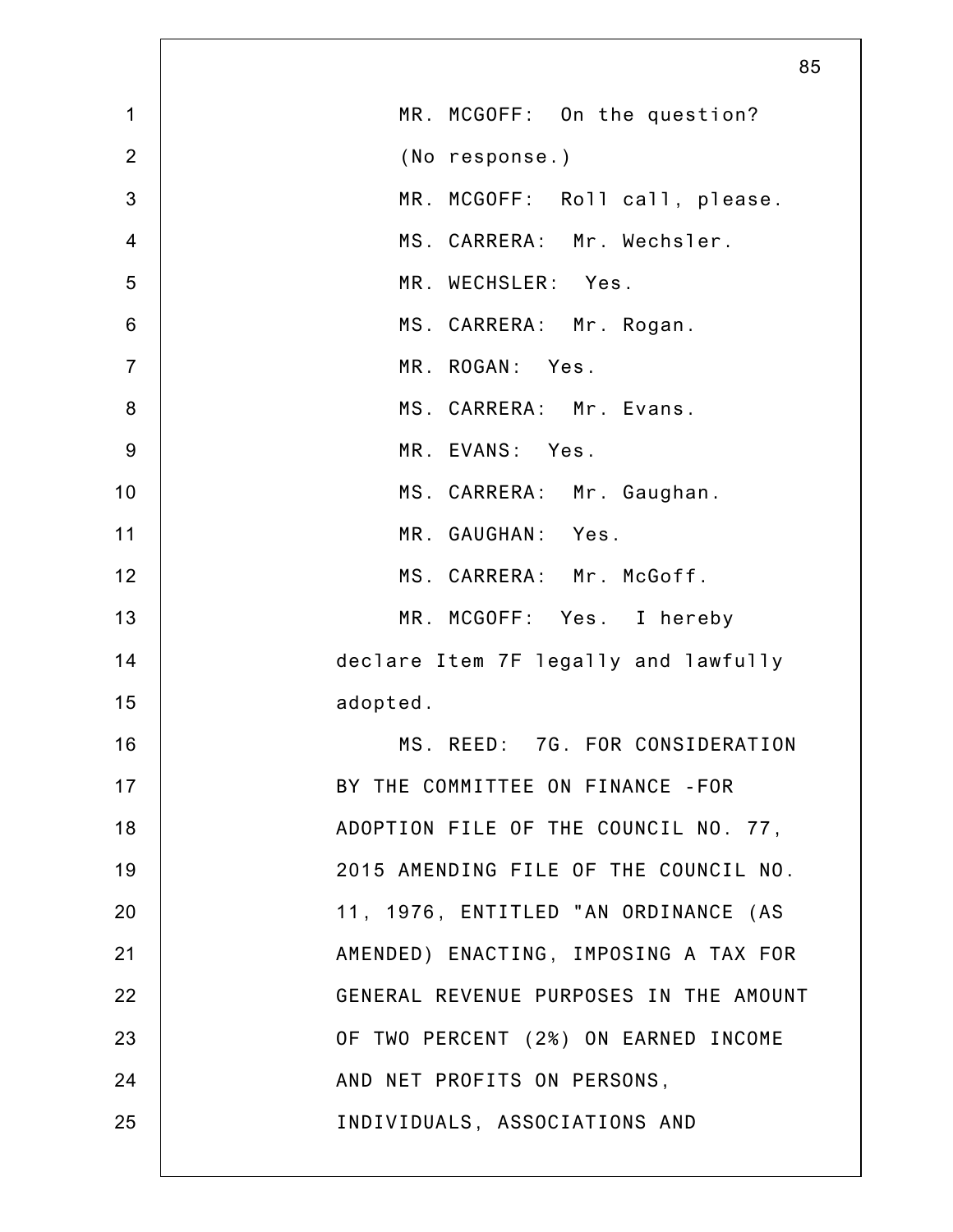|                | 86                                     |
|----------------|----------------------------------------|
| $\mathbf{1}$   | BUSINESSES WHO ARE RESIDENTS OF THE    |
| $\overline{2}$ | CITY OF SCRANTON, OR NON-RESIDENTS OF  |
| 3              | THE CITY OF SCRANTON, FOR WORK DONE,   |
| $\overline{4}$ | SERVICES PERFORMED OR BUSINESS         |
| 5              | CONDUCTED WITHIN THE CITY OF SCRANTON, |
| 6              | REQUIRING THE FILING OF RETURNS BY     |
| $\overline{7}$ | TAXPAYERS SUBJECT TO THE TAX;          |
| 8              | REQUIRING EMPLOYERS TO COLLECT THE TAX |
| 9              | AT SOURCE; PROVIDING FOR THE           |
| 10             | ADMINISTRATION, COLLECTION AND         |
| 11             | ENFORCEMENT OF THE SAID TAX; AND       |
| 12             | IMPOSING PENALTIES FOR THE             |
| 13             | VIOLATIONS", BY REENACTING THE         |
| 14             | IMPOSITION OF THE WAGE TAX AT TWO AND  |
| 15             | FOUR TENTHS (2.4%) PERCENT ON EARNED   |
| 16             | INCOME FOR RESIDENTS AND ONE (1%)      |
| 17             | PERCENT ON EARNED INCOME FOR           |
| 18             | NON-RESIDENTS OF THE CITY OF SCRANTON, |
| 19             | FOR WORK DONE, SERVICES PERFORMED OR   |
| 20             | BUSINESS CONDUCTED WITHIN THE CITY OF  |
| 21             | SCRANTON FOR THE YEAR 2015 AND THE     |
| 22             | SAME SHALL REMAIN IN FULL FORCE AND    |
| 23             | EFFECT ANNUALLY THEREAFTER.            |
| 24             | MR. MCGOFF: What is the                |
| 25             | recommendation of the Chair for the    |
|                |                                        |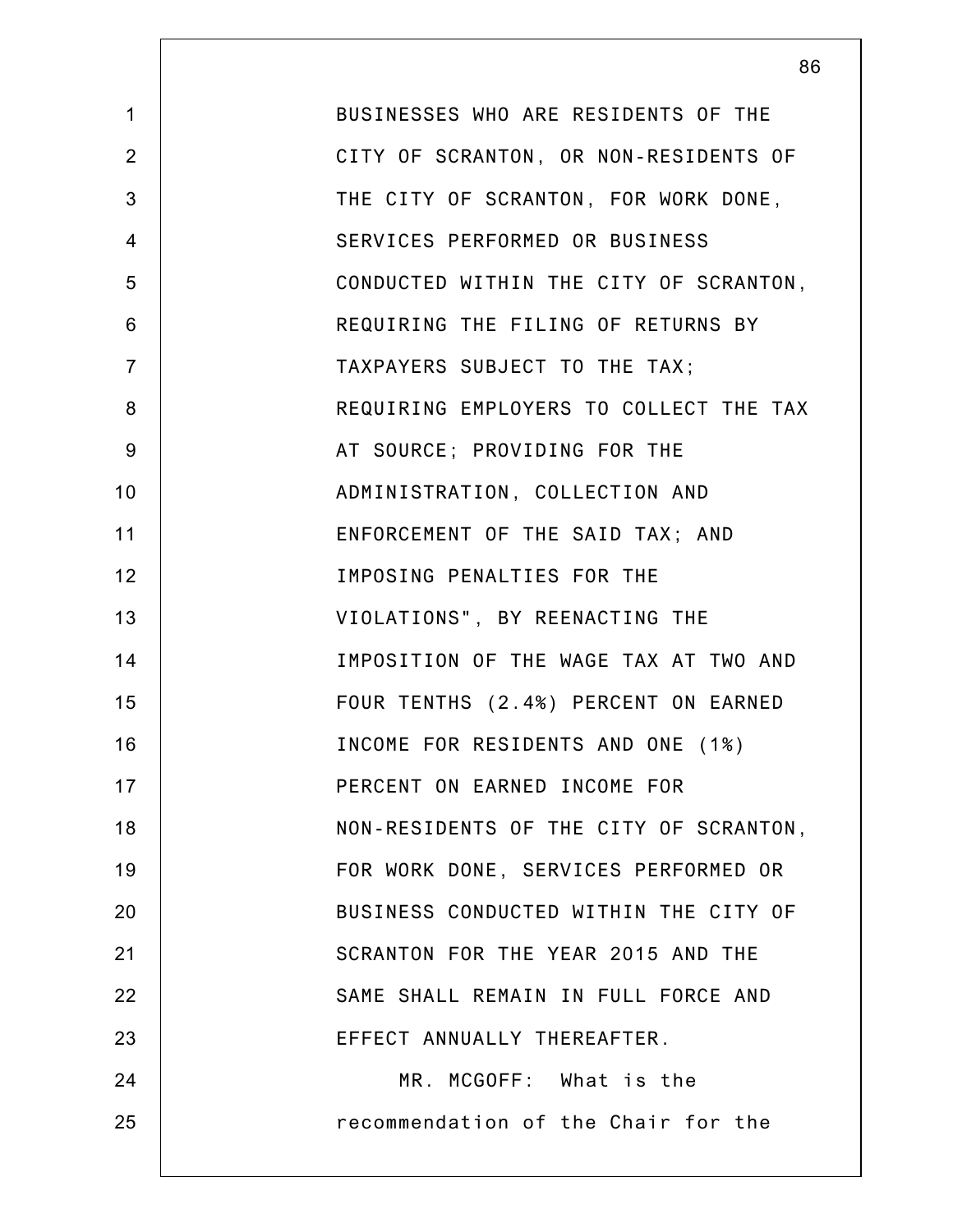|                | 87                                    |
|----------------|---------------------------------------|
| $\mathbf 1$    | Committee on Finance?                 |
| $\overline{2}$ | MS. EVANS: As Chairperson for         |
| $\mathbf{3}$   | the Committee on Finance, I recommend |
| $\overline{4}$ | final passage of Item 7G.             |
| 5              | MR. ROGAN: Second.                    |
| 6              | MR. MCGOFF: On the question?          |
| $\overline{7}$ | (No response.)                        |
| 8              | MR. MCGOFF: Roll call, please.        |
| 9              | MS. CARRERA: Mr. Wechsler.            |
| 10             | MR. WECHSLER: Yes.                    |
| 11             | MS. CARRERA: Mr. Rogan.               |
| 12             | MR. ROGAN: Yes.                       |
| 13             | MS. CARRERA: Mr. Evans.               |
| 14             | MR. EVANS: Yes.                       |
| 15             | MS. CARRERA: Mr. Gaughan.             |
| 16             | MR. GAUGHAN: Yes.                     |
| 17             | MS. CARRERA: Mr. McGoff.              |
| 18             | MR. MCGOFF: Yes. I hereby             |
| 19             | declare Item 7G legally and lawfully  |
| 20             | adopted.                              |
| 21             | MS. REED: 7H. FOR CONSIDERATION       |
| 22             | BY THE COMMITTEE ON FINANCE -FOR      |
| 23             | ADOPTION FILE OF THE COUNCIL NO. 78,  |
| 24             | 2015 AMENDING FILE OF THE COUNCIL NO. |
| 25             | 17, 1994 ENTITLED "AN ORDINANCE (AS   |
|                |                                       |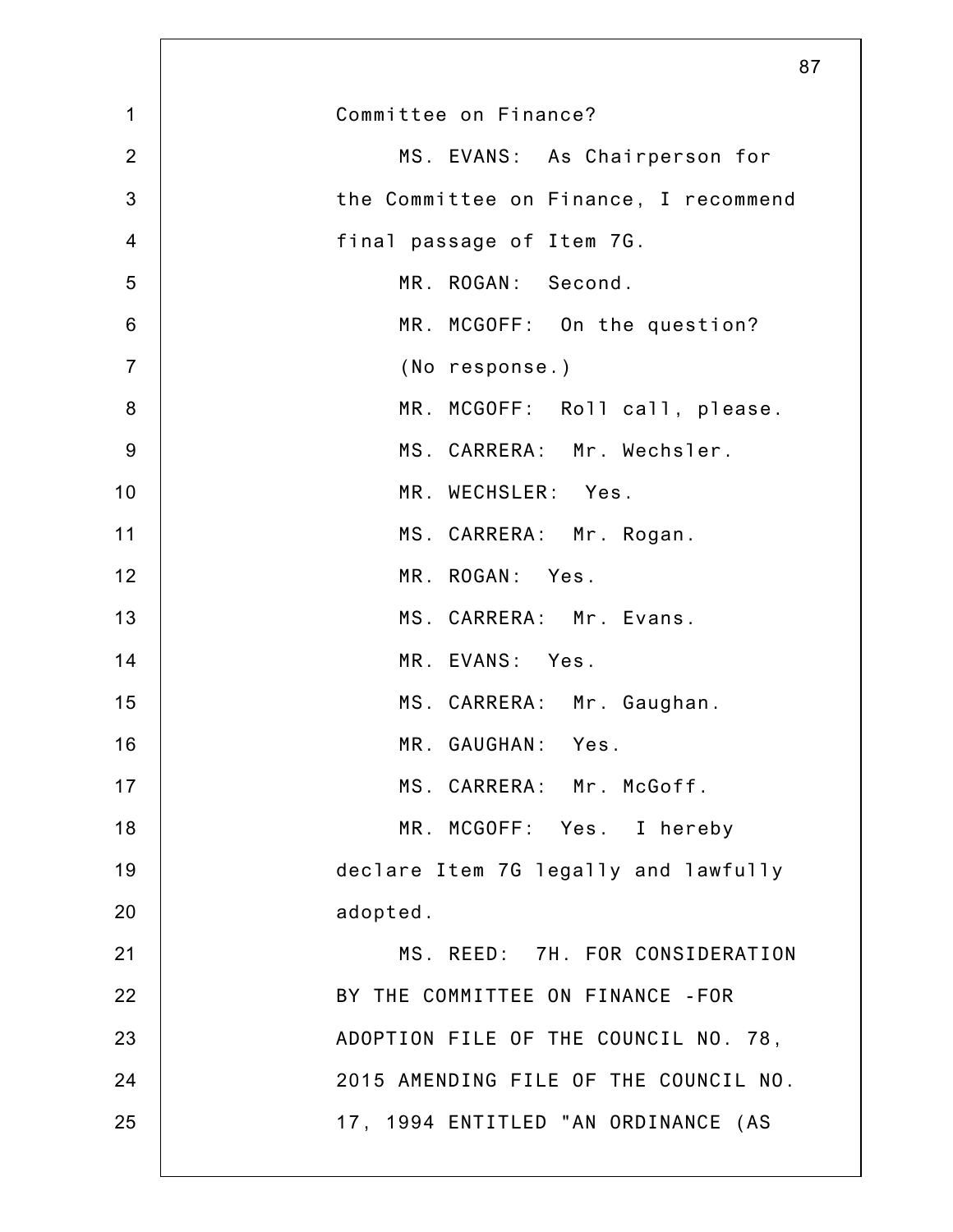|                | 88                                    |
|----------------|---------------------------------------|
| $\mathbf 1$    | AMENDED) AUTHORIZING THE GOVERNING    |
| $\overline{2}$ | BODY OF THE CITY OF SCRANTON TO ENACT |
| 3              | 'A WASTE DISPOSAL AND COLLECTION FEE' |
| 4              | FOR THE PURPOSE OF RAISING REVENUE TO |
| 5              | COVER THE WASTE DISPOSAL AND          |
| 6              | COLLECTION COSTS INCURRED BY THE CITY |
| $\overline{7}$ | OF SCRANTON FOR THE DISPOSAL OF       |
| 8              | REFUSE", BY IMPOSING A WASTE DISPOSAL |
| 9              | AND COLLECTION FEE OF \$300.00 FOR    |
| 10             | CALENDAR YEAR 2015 AND THE SAME SHALL |
| 11             | REMAIN IN FULL FORCE AND EFFECT       |
| 12             | ANNUALLY THEREAFTER.                  |
| 13             | MR. MCGOFF: What is the               |
| 14             | recommendation of the Chair for the   |
| 15             | Committee on Finance?                 |
| 16             | MS. EVANS: As Chairperson for         |
| 17             | the Committee on Finance, I recommend |
| 18             | final passage of Item 7H.             |
| 19             | MR. ROGAN: Second.                    |
| 20             | MR. MCGOFF: On the question?          |
| 21             | (No response.)                        |
| 22             | MR. MCGOFF: Roll call, please.        |
| 23             | MS. CARRERA: Mr. Wechsler.            |
| 24             | MR. WECHSLER: Yes.                    |
| 25             | MS. CARRERA: Mr. Rogan.               |
|                |                                       |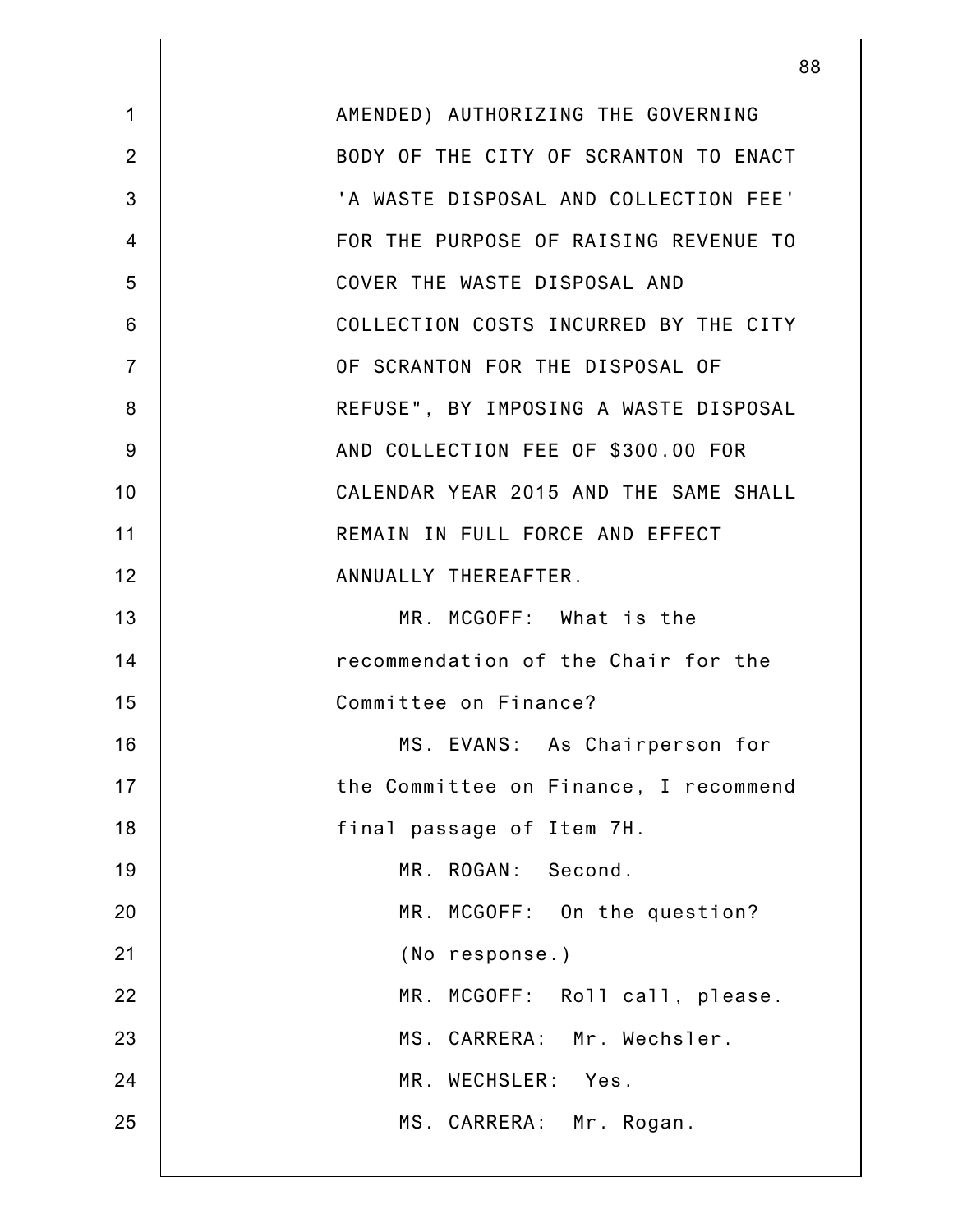|                | 89                                      |
|----------------|-----------------------------------------|
| $\mathbf 1$    | MR. ROGAN: Yes.                         |
| $\overline{2}$ | MS. CARRERA: Mr. Evans.                 |
| 3              | MR. EVANS: Yes.                         |
| $\overline{4}$ | MS. CARRERA: Mr. Gaughan.               |
| 5              | MR. GAUGHAN: Yes.                       |
| 6              | MS. CARRERA: Mr. McGoff.                |
| $\overline{7}$ | MR. MCGOFF: Yes. I hereby               |
| 8              | declare Item 7H legally and lawfully    |
| $9\,$          | adopted.                                |
| 10             | MS. REED: 7I. FOR CONSIDERATION         |
| 11             | BY THE COMMITTEE ON FINANCE - FOR       |
| 12             | ADOPTION FILE OF THE COUNCIL NO. 79,    |
| 13             | 2015 AMENDING FILE OF THE COUNCIL NO.   |
| 14             | 145 OF 2007 ENTITLED "AN ORDINANCE      |
| 15             | RENAMING THE EMERGENCY AND MUNICIPAL    |
| 16             | SERVICES TAX ("EMST") TO LOCAL SERVICE  |
| 17             | TAX ("LST")" AND BY IMPOSING A          |
| 18             | WITHHOLDING OF \$52.00 FOR THE CALENDAR |
| 19             | YEAR 2015 AND THE SAME SHALL REMAIN IN  |
| 20             | FULL FORCE AND EFFECT ANNUALLY          |
| 21             | THEREAFTER.                             |
| 22             | MR. MCGOFF: What is the                 |
| 23             | recommendation of the Chair for the     |
| 24             | Committee on Finance?                   |
| 25             | MS. EVANS: As Chairperson for           |
|                |                                         |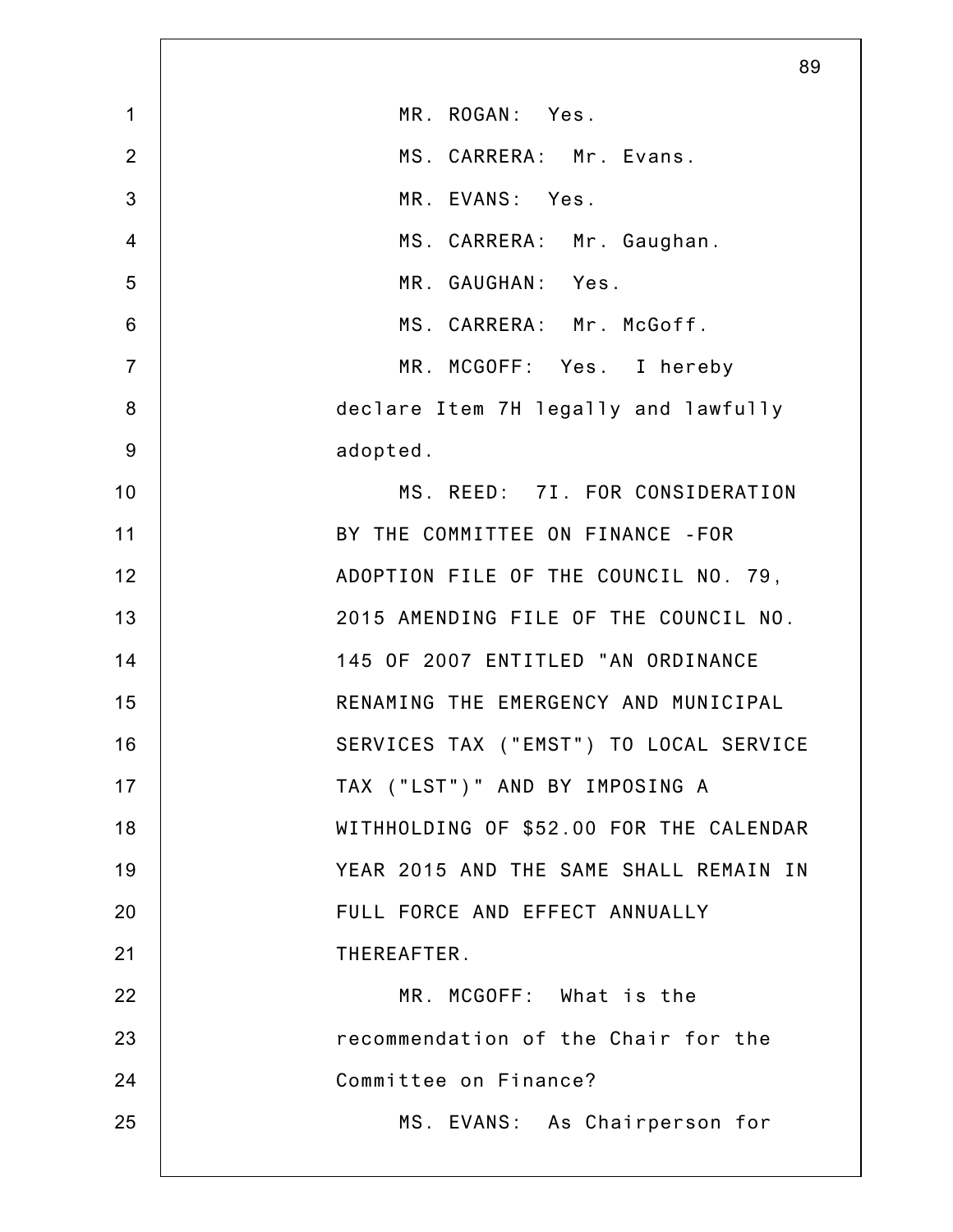|                | 90                                     |
|----------------|----------------------------------------|
| $\mathbf 1$    | the Committee on Finance, I recommend  |
| $\overline{2}$ | final passage of Item 7I.              |
| 3              | MR. ROGAN: Second.                     |
| $\overline{4}$ | MR. MCGOFF: On the question?           |
| 5              | (No response.)                         |
| $\,6$          | MR. MCGOFF: Roll call, please.         |
| $\overline{7}$ | MS. CARRERA: Mr. Wechsler.             |
| $\bf 8$        | MR. WECHSLER: Yes.                     |
| $9$            | MS. CARRERA: Mr. Rogan.                |
| 10             | MR. ROGAN: Yes.                        |
| 11             | MS. CARRERA: Mr. Evans.                |
| 12             | MR. EVANS: Yes.                        |
| 13             | MS. CARRERA: Mr. Gaughan.              |
| 14             | MR. GAUGHAN: Yes.                      |
| 15             | MS. CARRERA: Mr. McGoff.               |
| 16             | MR. MCGOFF: Yes. I hereby              |
| 17             | declare Item 7I legally and lawfully   |
| 18             | adopted.                               |
| 19             | MS. REED: 7J. FOR CONSIDERATION        |
| 20             | BY THE COMMITTEE ON RULES FOR ADOPTION |
| 21             | RESOLUTION NO. 115, 2015 REPEALING     |
| 22             | RESOLUTION NO. 103, 2014 APPOINTMENT   |
| 23             | OF KRISTIN JENKINS, 818 CAPOUSE        |
| 24             | AVENUE, SCRANTON, PENNSYLVANIA, 18509  |
| 25             | AS A MEMBER OF THE SCRANTON MUNICIPAL  |
|                |                                        |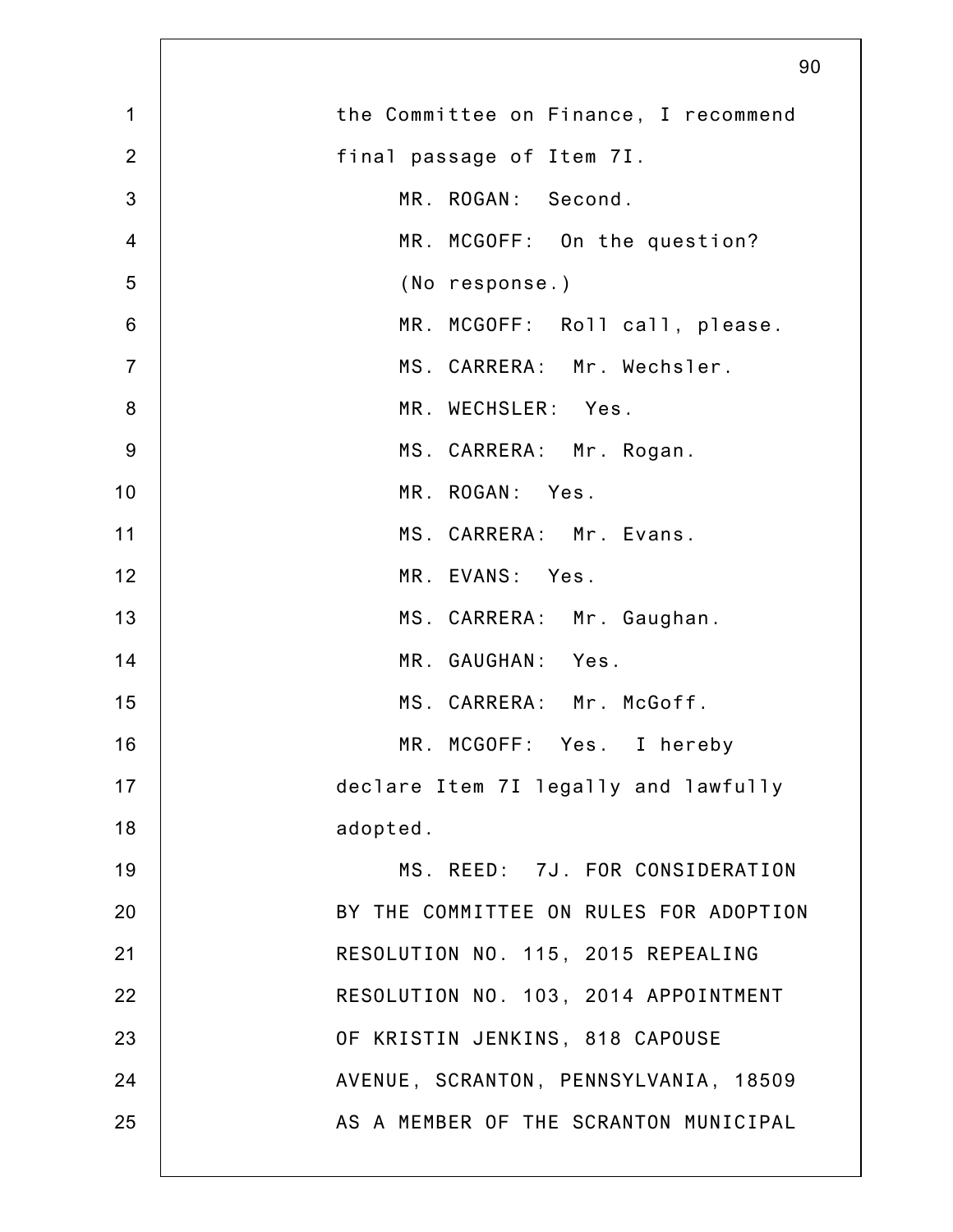|                | 91                                    |
|----------------|---------------------------------------|
| $\mathbf 1$    | RECREATION AUTHORITY. MS. JENKINS     |
| $\overline{2}$ | WILL BE REPLACING ANTHONY MARINUCCI   |
| 3              | WHO RESIGNED EFFECTIVE DECEMBER 2,    |
| $\overline{4}$ | 2014. MS. JENKINS WILL FULFILL THE    |
| 5              | UNEXPIRED TERM OF MR. MARINUCCI WHICH |
| 6              | WILL EXPIRE ON JUNE 17, 2015. MR.     |
| $\overline{7}$ | MARINUCCI RESCINDED HIS RESIGNATION.  |
| 8              | MR. MCGOFF: As Chair for the          |
| 9              | Committee on Rules, I recommend final |
| 10             | passage of Item 7J.                   |
| 11             | MR. ROGAN: Second.                    |
| 12             | MR. MCGOFF: On the question?          |
| 13             | (No response.)                        |
| 14             | MR. MCGOFF: Roll call, please.        |
| 15             | MS. CARRERA: Mr. Wechsler.            |
| 16             | MR. WECHSLER: Yes.                    |
| 17             | MS. CARRERA: Mr. Rogan.               |
| 18             | MR. ROGAN: Yes.                       |
| 19             | MS. CARRERA: Mr. Evans.               |
| 20             | MR. EVANS: Yes.                       |
| 21             | MS. CARRERA: Mr. Gaughan.             |
| 22             | MR. GAUGHAN: Yes.                     |
| 23             | MS. CARRERA: Mr. McGoff.              |
| 24             | MR. MCGOFF: Yes. I hereby             |
| 25             | declare Item 7J legally and lawfully  |
|                |                                       |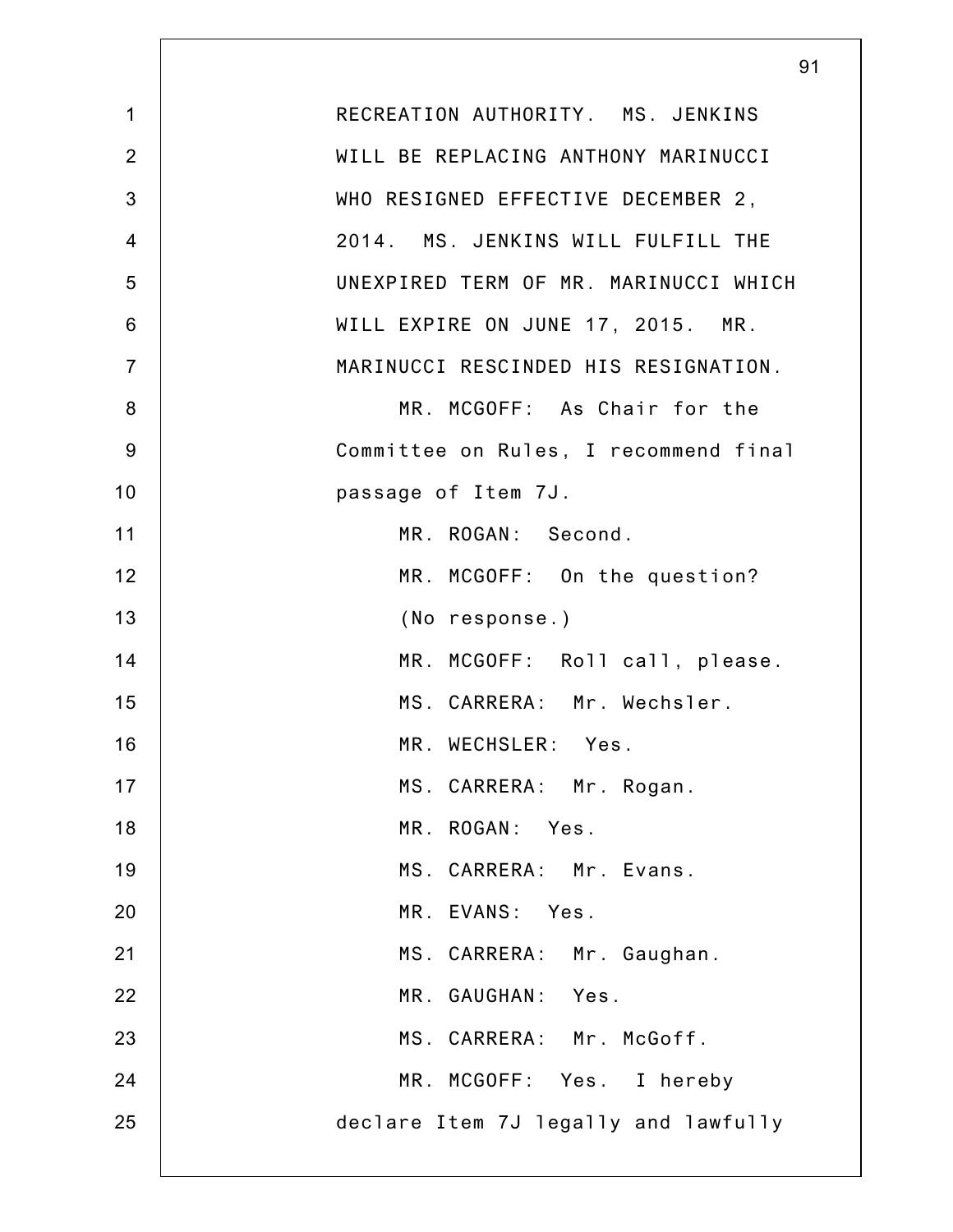| $\mathbf 1$    | adopted.                               |
|----------------|----------------------------------------|
| $\overline{2}$ | MS. REED: 7K. FOR CONSIDERATION        |
| 3              | BY THE COMMITTEE ON RULES FOR ADOPTION |
| $\overline{4}$ | RESOLUTION NO. 116, 2015 APPOINTMENT   |
| 5              | OF KRISTIN JENKINS, 818 CAPOUSE        |
| 6              | AVENUE, SCRANTON, PENNSYLVANIA, 18509, |
| $\overline{7}$ | AS A MEMBER OF THE SCRANTON MUNICIPAL  |
| 8              | RECREATION AUTHORITY. MS. JENKINS      |
| 9              | WILL FULFILL THE UNEXPIRED TERM OF     |
| 10             | MARCIE RIEBE WHOSE TERM IS SCHEDULED   |
| 11             | TO EXPIRE ON MARCH 1, 2016.            |
| 12             | MR. MCGOFF: As chair for the           |
| 13             | Committee on Rules, I recommend final  |
| 14             | passage of Item 7K.                    |
| 15             | MR. ROGAN: Second.                     |
| 16             | MR. MCGOFF: On the question.           |
| 17             | (No response.)                         |
| 18             | MR. MCGOFF: Roll call, please.         |
| 19             | MS. CARRERA: Mr. Wechsler.             |
| 20             | MR. WECHSLER: Yes.                     |
| 21             | MS. CARRERA: Mr. Rogan.                |
| 22             | MR. ROGAN: Yes.                        |
| 23             | MS. CARRERA: Mr. Evans.                |
| 24             | MR. EVANS: Yes.                        |
| 25             | MS. CARRERA: Mr. Gaughan.              |
|                |                                        |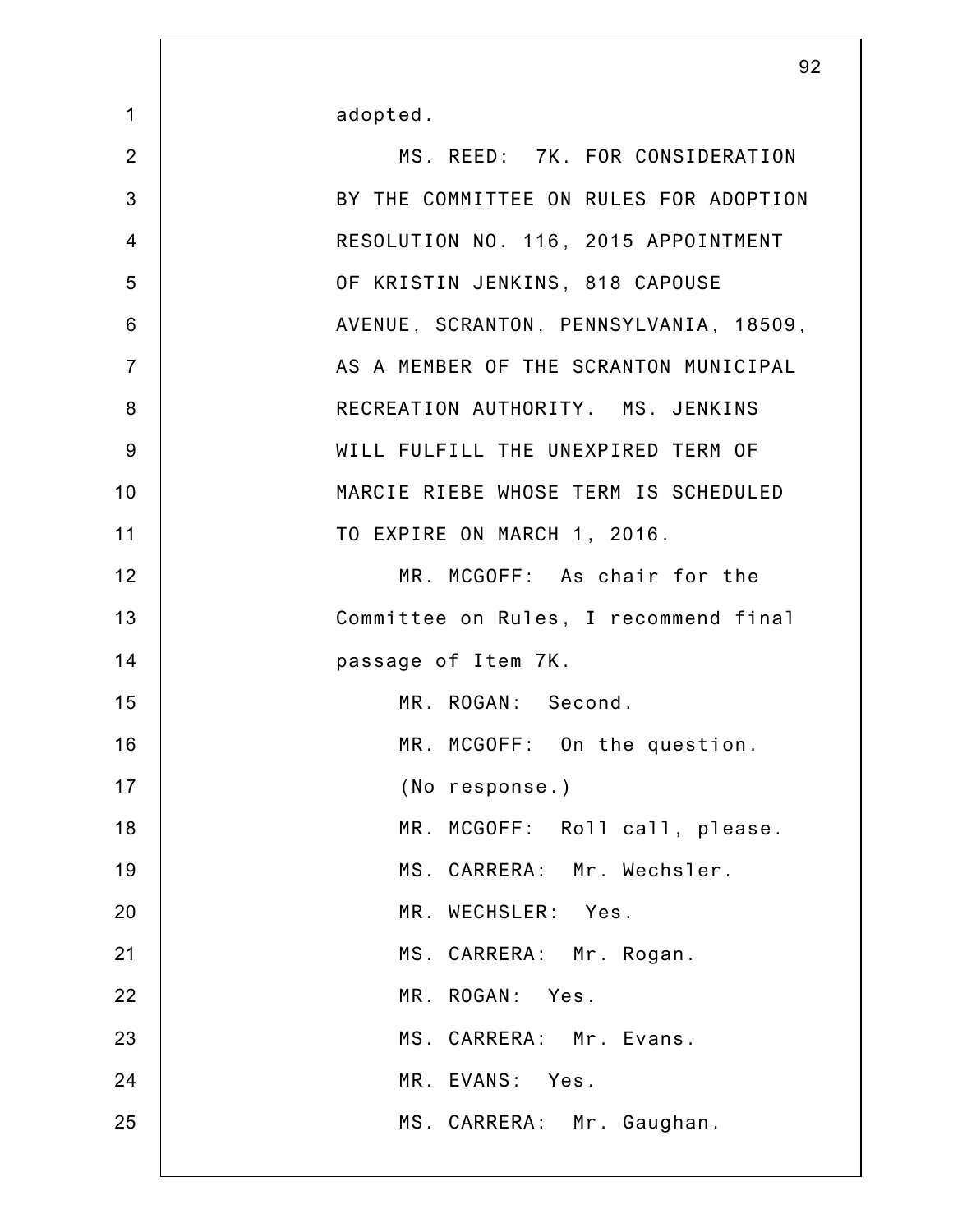|                | 93                                     |
|----------------|----------------------------------------|
| $\mathbf 1$    | MR. GAUGHAN: Yes.                      |
| $\overline{2}$ | MS. CARRERA: Mr. McGoff.               |
| 3              | MR. MCGOFF: Yes. I hereby              |
| $\overline{4}$ | declare Item 7K legally and lawfully   |
| 5              | adopted.                               |
| 6              | MS. REED: 7L. FOR CONSIDERATION        |
| $\overline{7}$ | BY THE COMMITTEE ON RULES FOR ADOPTION |
| 8              | RESOLUTION NO. 117, 2015 APPOINTMENT   |
| 9              | OF JUDE J. MCANDREW, 745 NORTH BROMLEY |
| 10             | AVENUE, SCRANTON, PENNSYLVANIA, 18504, |
| 11             | AS A MEMBER OF THE SCRANTON MUNICIPAL  |
| 12             | RECREATION AUTHORITY. MR. MCANDREW     |
| 13             | WILL BE REPLACING JACK DELEO WHO       |
| 14             | RESIGNED JANUARY 6, 2015. MR.          |
| 15             | MCANDREW WILL FULFILL THE UNEXPIRED    |
| 16             | TERM OF MR. DELEO WHOSE TERM IS        |
| 17             | SCHEDULED TO EXPIRE ON DECEMBER 31,    |
| 18             | 2017.                                  |
| 19             | MR. MCGOFF: As Chair for the           |
| 20             | Committee on Rules, I recommend final  |
| 21             | passage of Item 7L.                    |
| 22             | MR. ROGAN: Second.                     |
| 23             | MR. MCGOFF: On the question?           |
| 24             | Just one question. Have we received a  |
| 25             | resume from --                         |
|                |                                        |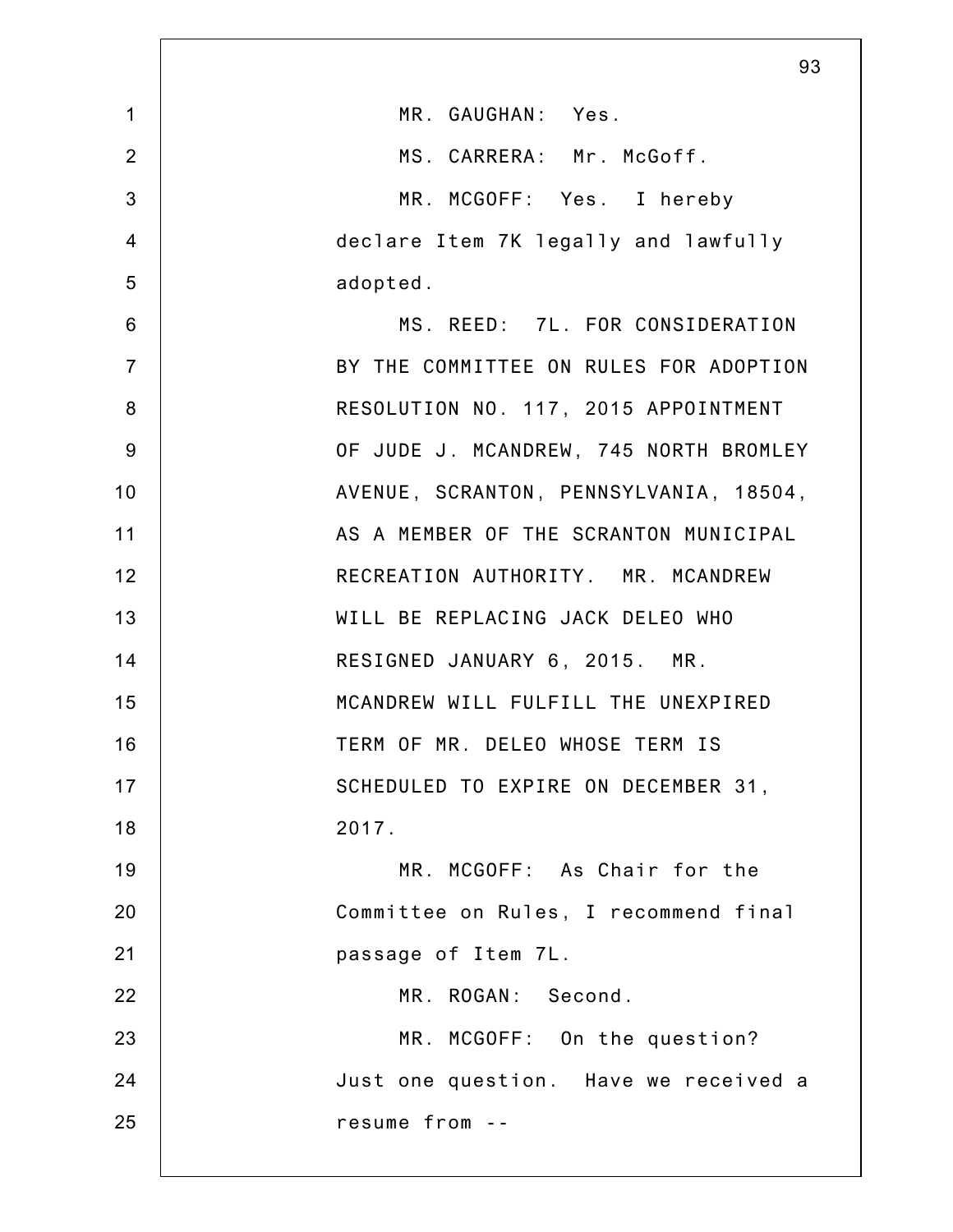|                | 94                                     |
|----------------|----------------------------------------|
| $\mathbf 1$    | MS. REED: Yes, Mr. McGoff.             |
| $\overline{2}$ | MR. MCGOFF:<br>Thank you. Roll         |
| 3              | call, please.                          |
| $\overline{4}$ | MS. CARRERA: Mr. Wechsler.             |
| 5              | MR. WECHSLER: Yes.                     |
| $6\phantom{1}$ | MS. CARRERA: Mr. Rogan.                |
| $\overline{7}$ | MR. ROGAN: Yes.                        |
| $\bf 8$        | MS. CARRERA: Mr. Evans.                |
| $9\,$          | MR. EVANS: Yes.                        |
| 10             | MS. CARRERA: Mr. Gaughan.              |
| 11             | MR. GAUGHAN: Yes.                      |
| 12             | MS. CARRERA: Mr. McGoff.               |
| 13             | MR. MCGOFF: Yes. I hereby              |
| 14             | declare Item 7L legally and lawfully   |
| 15             | adopted.                               |
| 16             | MS. REED:<br>7M. FOR CONSIDERATION     |
| 17             | BY THE COMMITTEE ON RULES FOR ADOPTION |
| 18             | RESOLUTION NO. 118, 2015 AUTHORIZING   |
| 19             | THE MAYOR AND OTHER APPROPRIATE CITY   |
| 20             | OFFICIALS TO EXECUTE AND ENTER INTO A  |
| 21             | MEMORANDUM OF UNDERSTANDING BY AND     |
| 22             | BETWEEN THE CITY OF SCRANTON AND LODGE |
| 23             | NO.2 OF THE FRATERNAL ORDER OF POLICE. |
| 24             | MR. MCGOFF: As Chair for the           |
| 25             | Committee on Rules, I recommend final  |
|                |                                        |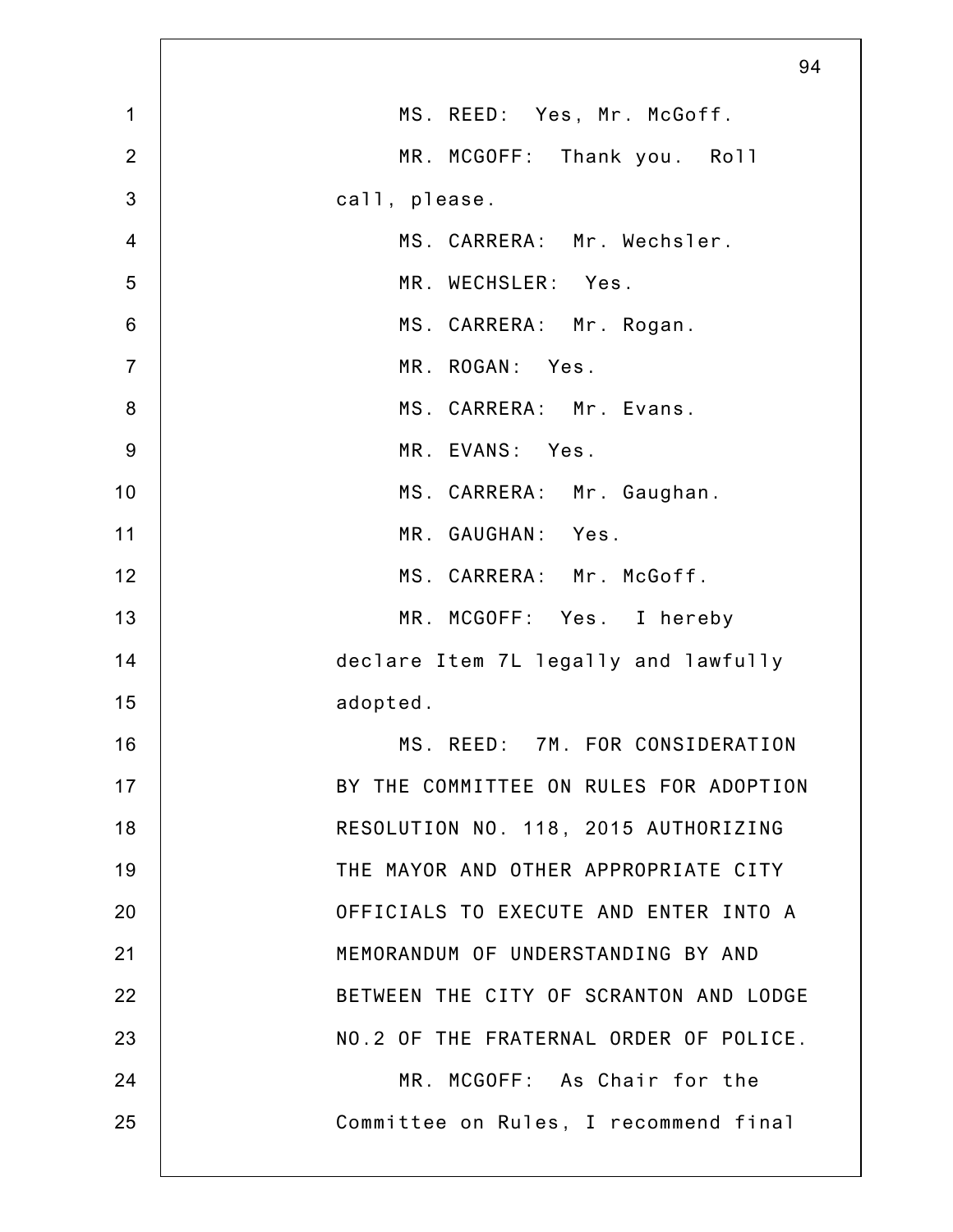|                | 95                                     |
|----------------|----------------------------------------|
| $\mathbf 1$    | passage of Item 7M.                    |
| $\overline{2}$ | MR. ROGAN: Second.                     |
| 3              | MR. MCGOFF: On the question?           |
| $\overline{4}$ | MR. GAUGHAN: Yes, on the               |
| 5              | question. I will voting against this   |
| $6\,$          | legislation tonight for several        |
| $\overline{7}$ | reasons. When I first heard the news   |
| $\bf 8$        | that the police union had opened their |
| $9\,$          | contract, I was genuinely encouraged   |
| 10             | as I think everyone on council was and |
| 11             | realize that it is very rare for any   |
| 12             | union to open up their contract. My    |
| 13             | initial encouragement solely turned to |
| 14             | doubt and confusion. The               |
| 15             | administration's lack of transparency  |
| 16             | after it held its press conference     |
| 17             | January 7th touting savings was simply |
| 18             | ridiculous. Trying to get information  |
| 19             | and backup documentation was pulling   |
| 20             | teeth and became very frustrated.      |
| 21             | Over the past two weeks I've submitted |
| 22             | numerous specific questions to the     |
| 23             | administration concerning the          |
| 24             | revisions to this contract. I asked    |
| 25             | their responses to be provided in      |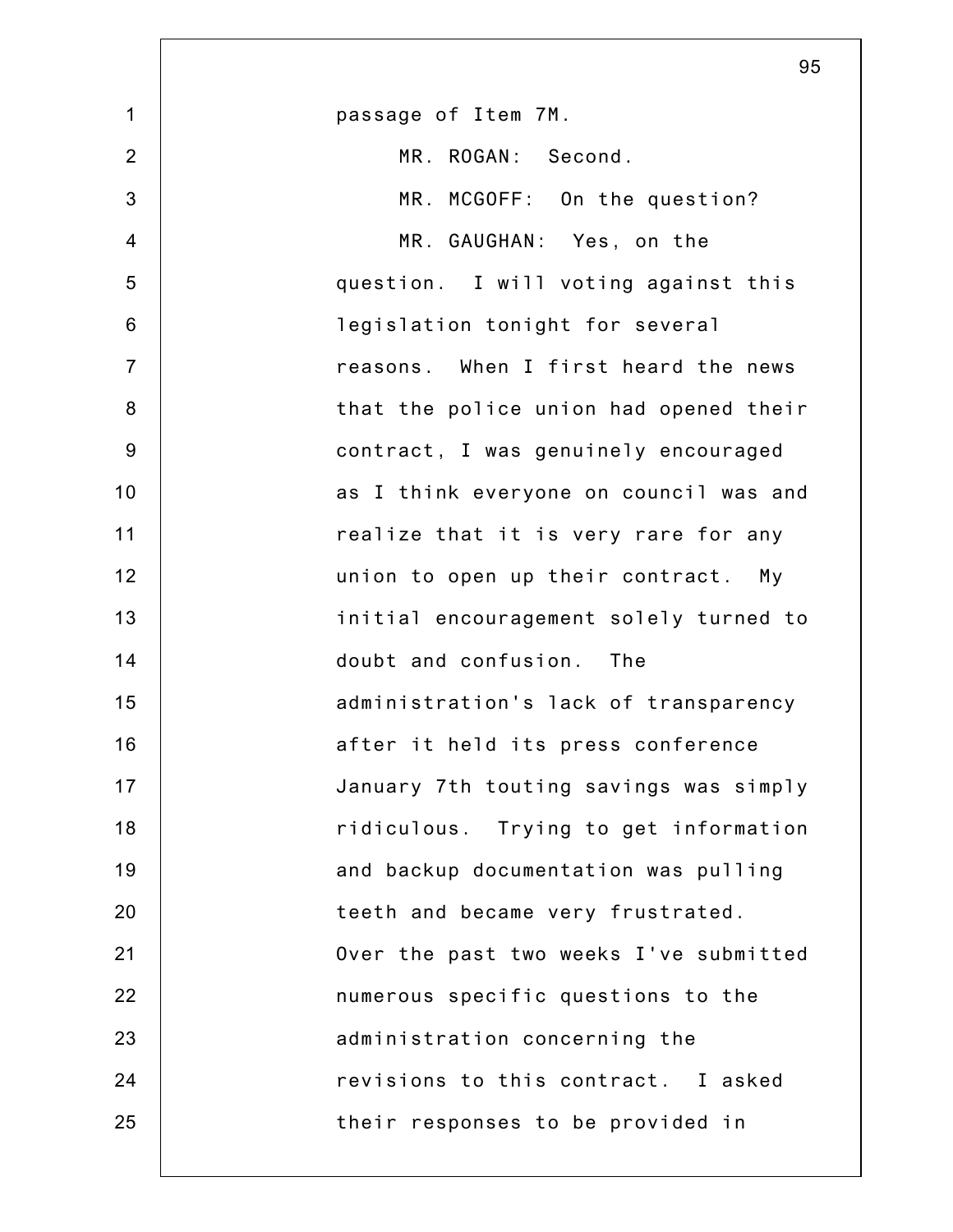1 2 3 4 5 6 7 8 9 10 11 12 13 14 15 16 17 18 19 20 21 22 23 24 25 writing and as of today, I have not received one response. This is outrageous and truly unacceptable. As I've mentioned for the past two weeks as we've debated this contract, the whole purpose for asking for concessions was to address the city's financial crisis with the goal of long term structural change that would result in long term savings. I was under the assumption that the mayor and his administration understood that Scranton is in no position and under no obligation to offer additional benefits or concessions that would cost city taxpayers in the future. Apparently my assumption was wrong. There are revisions to this contract which I feel will be costly to the city in the short, immediate and how long term. Just to briefly recap. The health care provision in this contract, the mayor agreed to give back healthcare benefits to employees and their spouses hired after January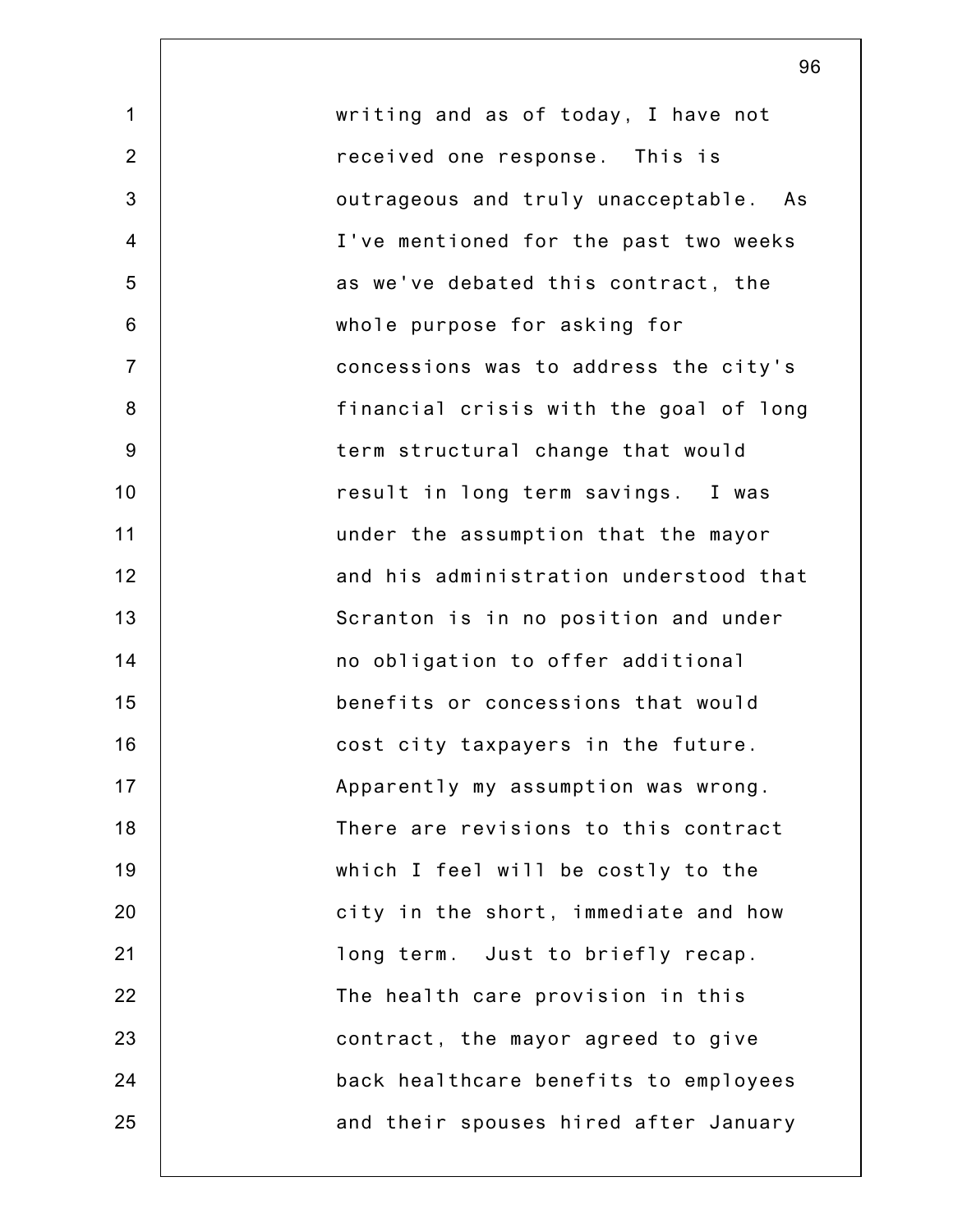1 2 3 4 5 6 7 8 9 10 11 12 13 14 15 16 17 18 19 20 21 22 23 24 25 1st, 1994. The contract has been debated and discussed the past two weeks is extremely ambiguous and may cost the city dearly in the future. And I think Mrs. O'Malley who got up to speak before hit the nail on the head. Why can't we put the six people who are targeted for this health care in the contract? No one has been able to answer that question and that is truly concerning. And I asked that question in the caucus two weeks ago and the city's labor attorney said, "Well, we know who the six people are." And my response was, "Well, then why don't we put that in the contract." And I don't know understand that part. The mayor agreed to give a nine percent raise to employee from 2017 to 2021. The mayor revised the sick time policy to include a more generous payout and the cap has been taken off how many sick days an employee can accumulate. In the 2015 budget Mayor Courtright added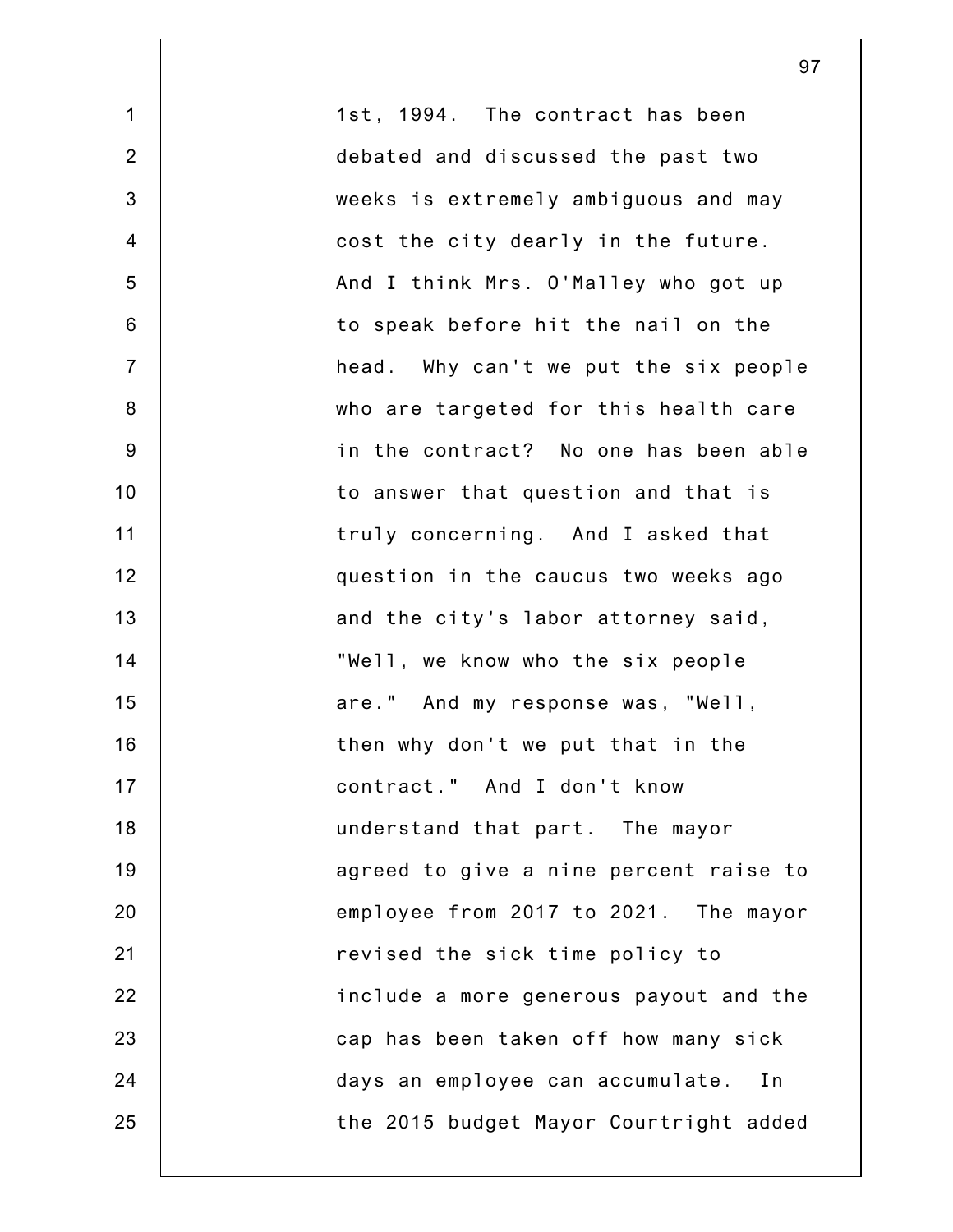1 2 3 4 5 6 7 8 9 10 11 12 13 14 15 16 17 18 19 20 21 22 23 24 25 over a million dollars in discretionary expenditures, salary increases, new positions and departmental expenditures and the salary increases that I calculated were not contractural. If the savings from the police contract are realized at a million dollars, the city ends up coming out even as it will be used to pay for the mayor's increases in his 2015 budget. So this whole thing ends up being a wash and we really don't save any money. The real danger in my opinion of passing this contract is the long term effect I believe it will have on the city and the city taxpayers. As I mentioned earlier in my motion to table this legislation, council will be introducing a revised recovery plan next week. There are numerous workforce mandates in the recovery plan that directly contradict some of the revisions that the mayor has made to the police contract. For example and probably more importantly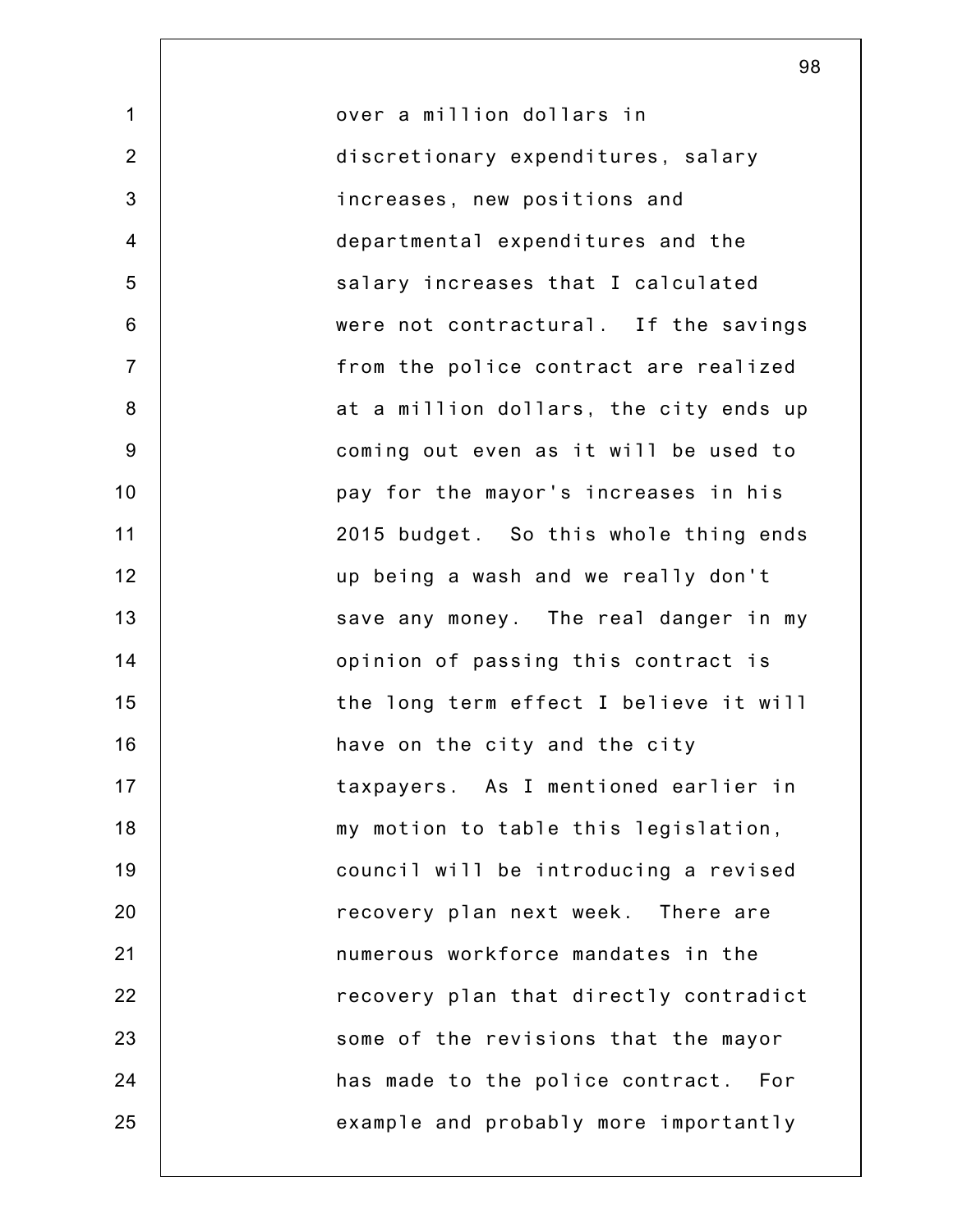1 2 3 4 5 6 7 8 9 10 11 12 13 14 15 16 17 18 19 20 21 22 23 24 25 the healthcare mandate in the revised recovery plan states that any collective bargaining agreement executed after the adoption of the revised recovery plan shall not provide any retiree healthcare benefits to any current or future city employee who retires from city employment for the period 2015 to 2018 and indefinitely thereafter unless modified in the subsequent revised recovery plan. So we are contradicting ourselves by passing this contact in light what it says in our own recovery plan. There also is a sick day mandate in the revised recovery plan that says, "A city employee will be eligible for a sick day buyout of a maximum of 120 days only upon an employee's death or retirement at the rate of 50 percent of the employee's base salary or base hourly wage at the time of death or retirement. So, again, directly contradicting our own revisory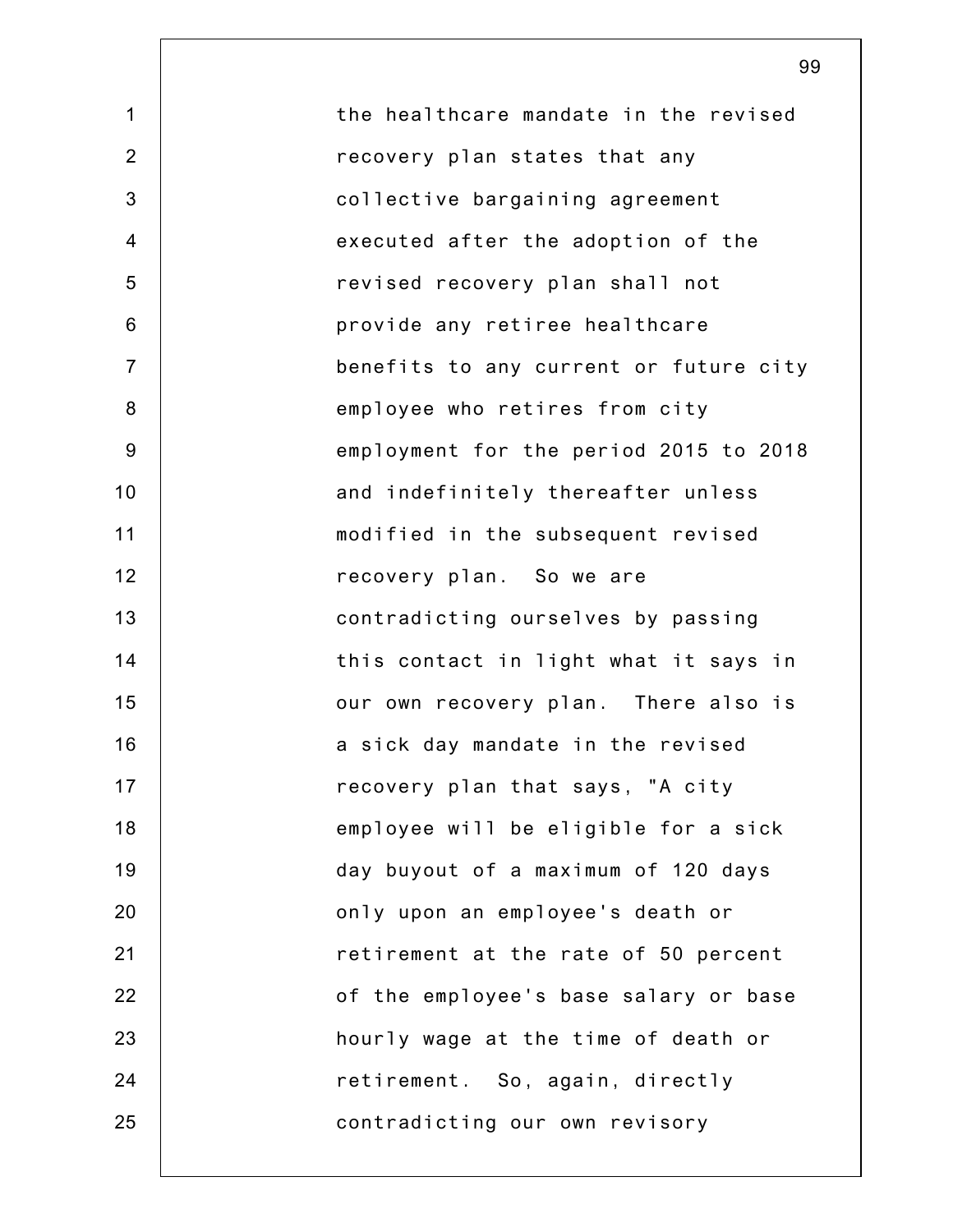1 2 3 4 5 6 7 8 9 10 11 12 13 14 15 16 17 18 19 20 21 22 23 24 25 recovery plan by what we included in this contact. Passing the police contract tonight as I just said will directly contradict the revised recovery plan we will be introducing next week. On what planet and in what universe does this make any sense. It's obvious that the passage of the police contract tonight is an attempt to do an end around the revised recovery plan in Act 47. We have bargained against ourselves an dour own interests and this is in my opinion insanely irresponsible. The other damaging long term effect as I mentioned last week is extending the contract until 2021. As I explained last week we are shackling ourselves financially pass the Act 47 deadline. We are tying the city's hands in 2017 when the city must apply for a three year extension and prepare a three-year exit plan to get out of Act 47 distressed status. This extended contract will be in effect for an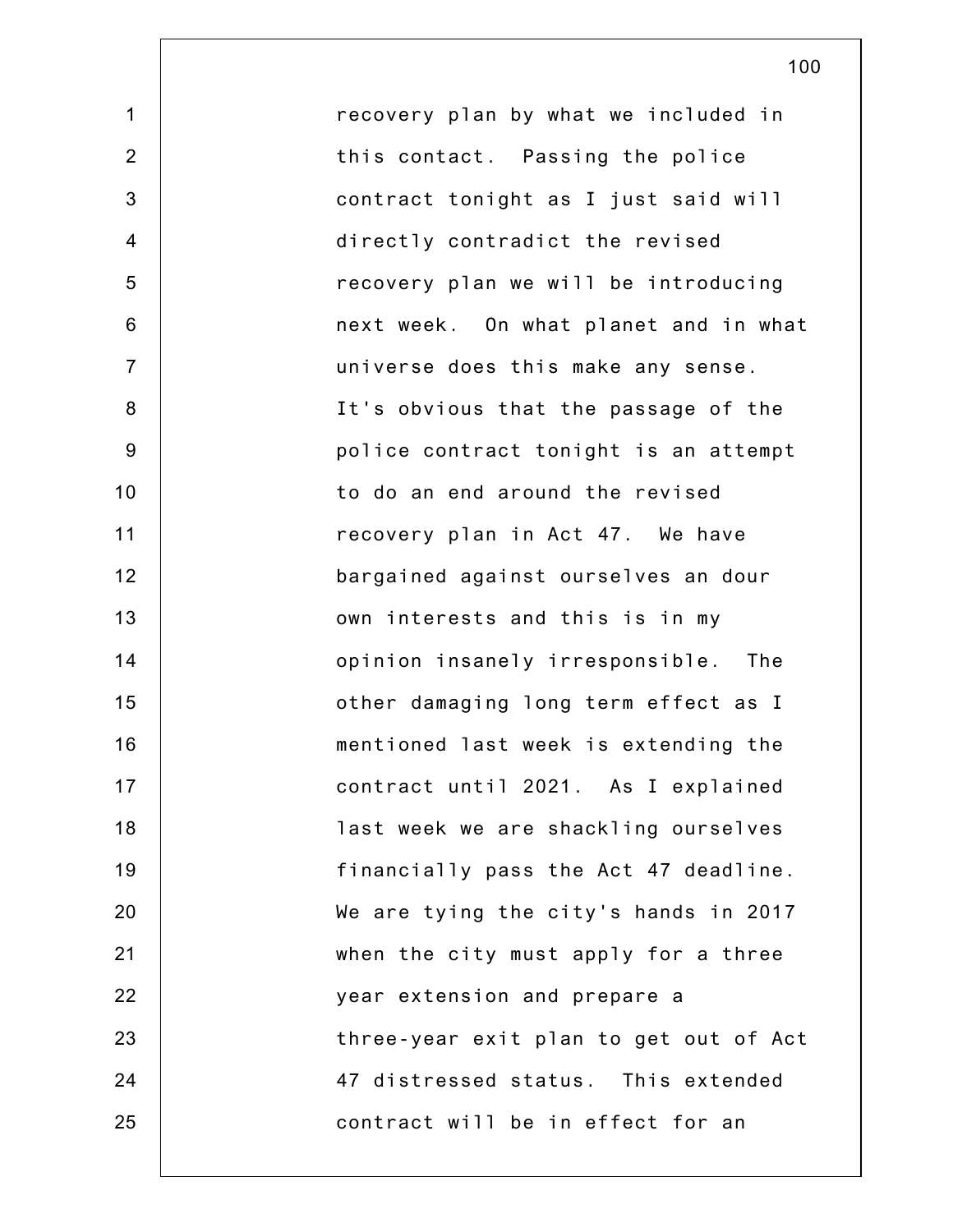1 2 3 4 5 6 7 8 9 10 11 12 13 14 15 16 17 18 19 20 21 22 23 24 25 additional year after the final Act 47 deadline of 2020 which, again, makes absolutely no sense. And let's not forget what the Amoroso plan which Mayor Courtright adopted last year says and this is also included in the revised recovery replan. Each stakeholder must genuinely give something and become a true part of the recovery effort. There cannot be any stakeholders who benefit unusually from any of the proposed changes or really any who simply do not share in the burden. I would hope that my colleagues can see that this is not a good deal for the city and its taxpayers in the short term, intermediate term or the long term. Extending this contract until 2021 in light of the revised recovery and our Act 47 distressed status defies logic. We are essentially lobbying against ourselves by passing this contract and we are intentionally skirting our own revised recovery plan. The citizens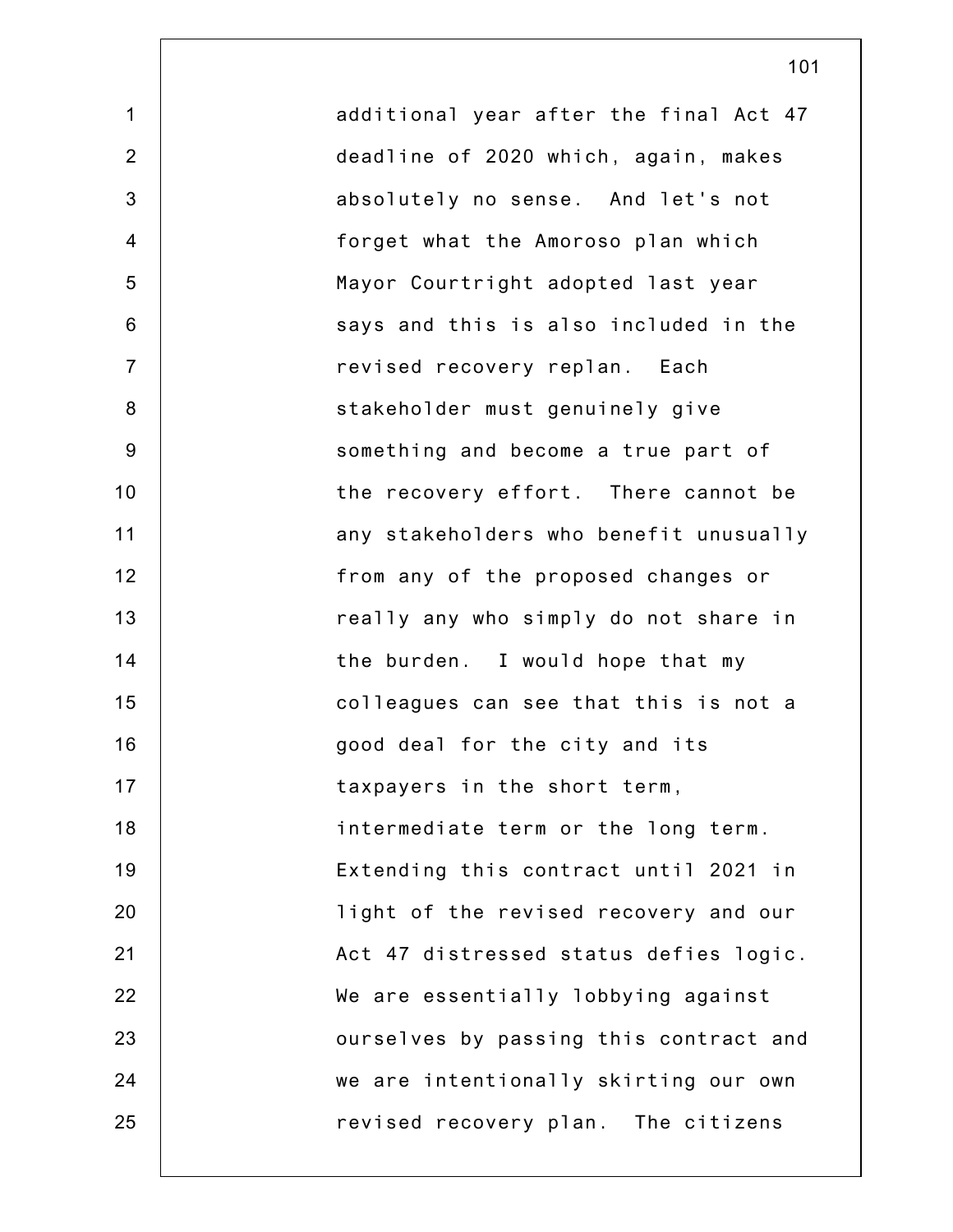1 2 3 4 5 6 7 8 9 10 11 12 13 14 15 16 17 18 19 20 21 22 23 24 25 of Scranton simply cannot afford contracts like this anymore. After reviewing this contract if this is what Mayor Courtright considers concessions, then I formally retract my request to proceed with similar negotiations with any of the bargaining units. Having seen these revisions, I prefer that the administration retain the current terms of the other contracts because quite honestly I don't know if the city can afford another Courtright concession like this one. Thank you. MR. MCGOFF: Anyone else? MR. WECHSLER: Yes, Mr. McGoff. There's a perception that when the new administration was installed in 2014 that the bargaining units were going to give drastic concessions that would cut salaries and benefits. Unfortunately the city unions are under contract until 2017. At this time they are not obligated to give us any changes in the contract. Without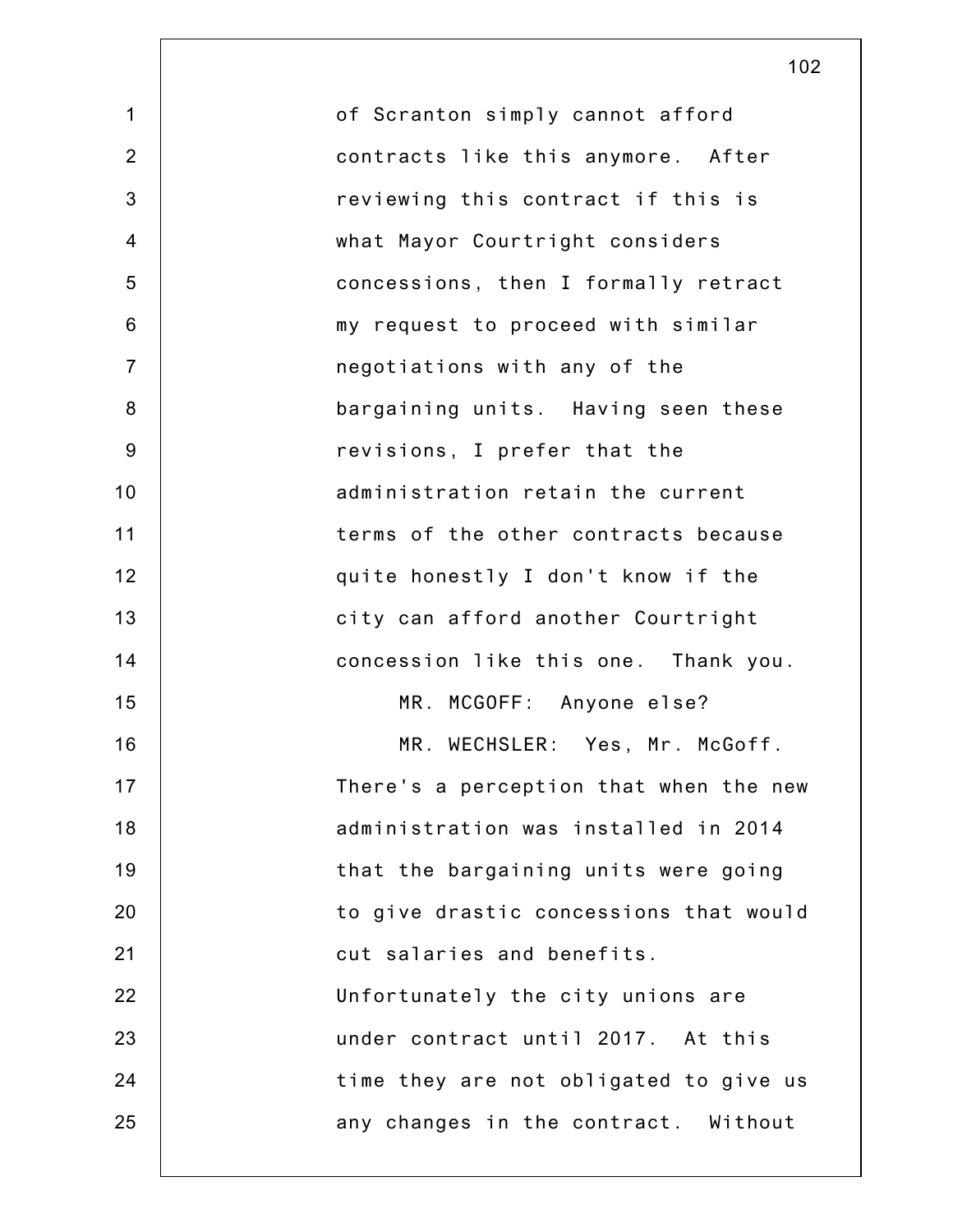2 4 7 10 12 13 14 15 16 17 18 19 20 22 23 24 working together we will have to wait two more years to negotiate new contracts and there are no guarantees that city would do any better in negotiations or arbitration than the deal that has been proposed. That is why I am voting for this contract. Together the administration and the Chief of Police have worked together to develop a plan that offers savings and efficiencies. Chief Graziano has reviewed police reports' statistics and changed scheduling to make policing more effective. He has eliminated several supervisory positions, he has been successful in getting parking enforcement staff in place, he has implemented a sick time policy that encourages the system not be abused. These changes to the contract do come with some cost to the city. There is more vacation time and more time off for the FOP President. There is also additional healthcare for up to six workers in the new

1

3

5

6

8

9

11

21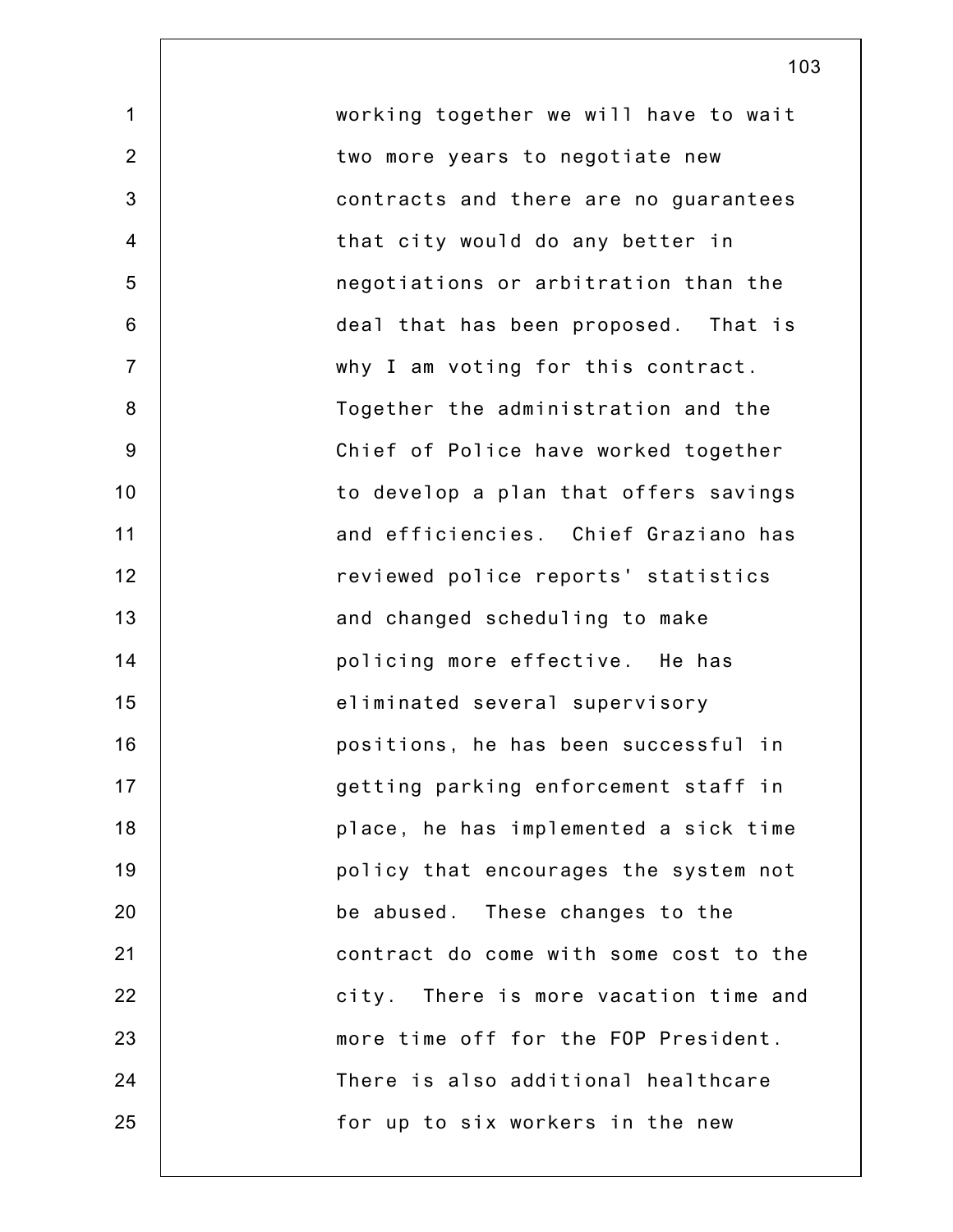1 2 3 4 5 6 7 8 9 10 11 12 13 14 15 16 17 18 19 20 21 22 23 24 25 agreement. I share the same concerns that my colleague do about this point. The new contract may have more eligible retirees at a larger cost. One thing to remember, though, is this coverage has been negotiated in and out of contracts in the past. It will have to be bargained for again in 2020 because of any additional burden to the taxpayers. If we do nothing, things stay the same. The FOP does not agree to share personnel, the new parking enforcement does not begin, the new employee hire schedule is not implemented and increased employee contribution does not occur. Also, the FOP continues forward with three grievances pending against the City. In addition, the other bargaining units do not come to the table and we do not see one dime in savings or increased revenue. Going forward the administration, FOP and council have to continue to work together to improve other issues that effect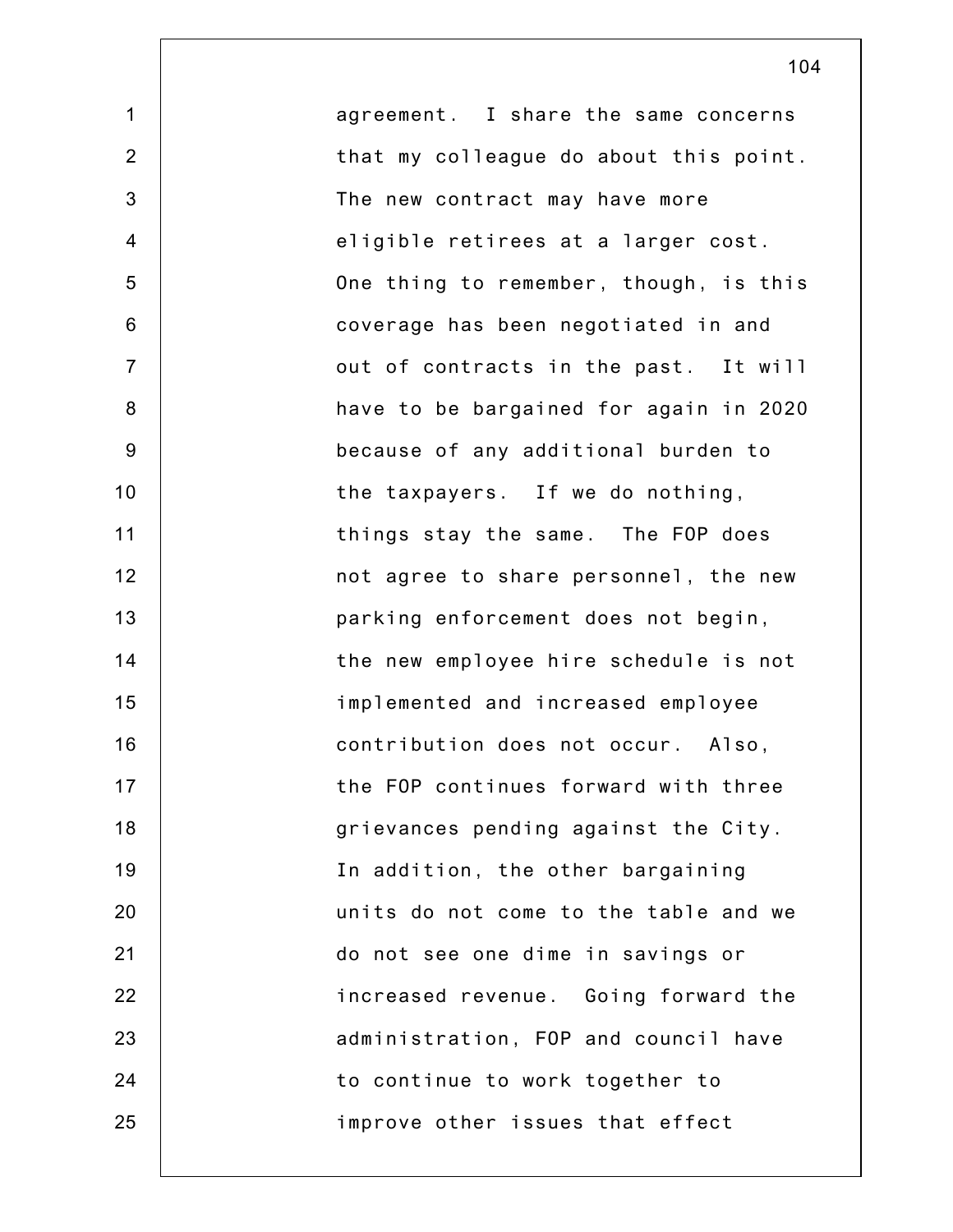| $\mathbf 1$    | costs. The current pension ordinance,  |
|----------------|----------------------------------------|
| $\overline{2}$ | not the contract which sets age and    |
| 3              | years of services requirement must be  |
| $\overline{4}$ | evaluated for improvements that apply  |
| 5              | to new hires. The process of           |
| $6\phantom{1}$ | reviewing disability claims must be    |
| $\overline{7}$ | changed to protect the city from       |
| 8              | future abuse. We must continue to      |
| $9\,$          | look at ways that technology helps     |
| 10             | reduce costs and increase efficiency.  |
| 11             | The reality though is if we are not    |
| 12             | able to fund the pension, this         |
| 13             | contract or any other steps we take    |
| 14             | won't matter. The taxpayers cannot     |
| 15             | afford another double digit tax        |
| 16             | increase. Even with the savings we     |
| 17             | are discussing tonight, receivership   |
| 18             | is quickly approaching unless we make  |
| 19             | significant financial improvements     |
| 20             | within the next two years. Thank you,  |
| 21             | Mr. McGoff.                            |
| 22             | MR. MCGOFF: Anyone else?               |
| 23             | MS. EVANS: Well, like my fellow        |
| 24             | councilman, I love our city and I want |
| 25             | to see it prosper but according to the |
|                |                                        |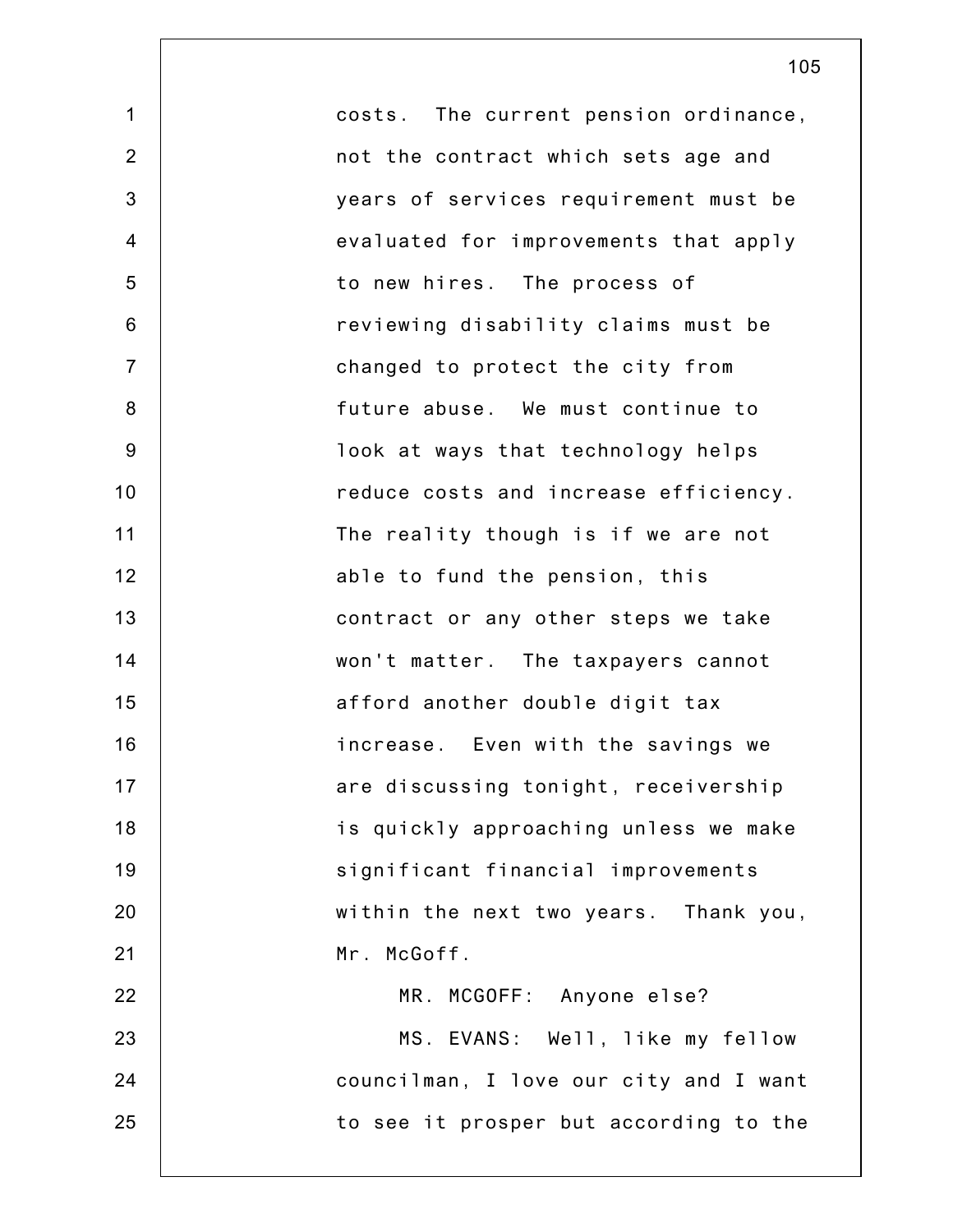1 2 3 4 5 6 7 8 9 10 11 12 13 14 15 16 17 18 19 20 21 22 23 24 25 draft recovery plan the operating budget debit is projected to increase to -- from 8.5 million to 2016 to 19.5 million in 2020 if we don't make drastic changes and then the retiree healthcare component of the MOU will start to kick in only worsening the situation. We have a roadmap to make those things not happen. It's called the Amoroso plan and revised recovery plan. In fact, the draft in current recovery plans by the way do not endorse retiree healthcare benefits. While we may receive short term savings as projected in the MOU, they will be eradicated by long term fiscal distress. When all 99 eligible police officers and I'm sure soon to 63 eligible firefighters begin to take their retirements, they will be receiving retiree health benefits for them and their spouses. It can be estimated the costs to the city over 34 million dollars with today's healthcare cost. Beginning the 2019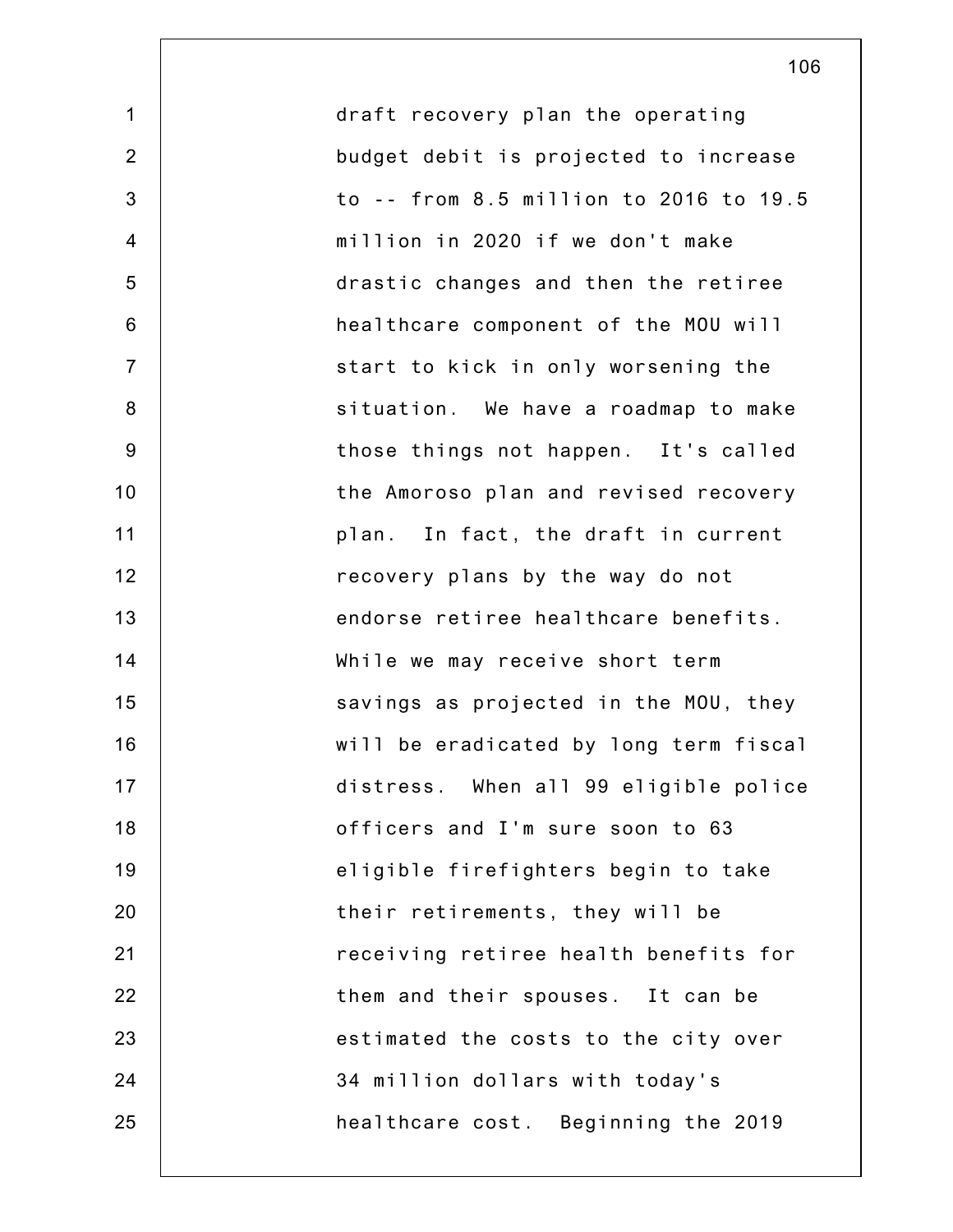1 2 3 4 5 6 7 8 9 10 11 12 13 14 15 16 17 18 19 20 21 22 23 24 25 to 2020 timeframe when the Class of January 1, 1994, and beyond reaches 25 years of service. The City of Scranton over the decade from 2020 to 2030 when most if not all eligible retirements will take place could be paying out upwards of 40 million dollars even with a modest increase in healthcare costs. Does anyone really think that this is something that can be absorbed in future budgets? There are months that the city can't even pay its light bill and we are going to accept the premise that we will be able to absorb 40 million dollars or more with little or no impact. And let's not forget the savings expected from lower starting salaries for new hires which is part of the MOU will be dramatically offset on the backhand when they receive healthcare when they retire. Yes, as I read it, it does not appear to be exclusion for all new hires to be receiving healthcare when they retire. So not only do new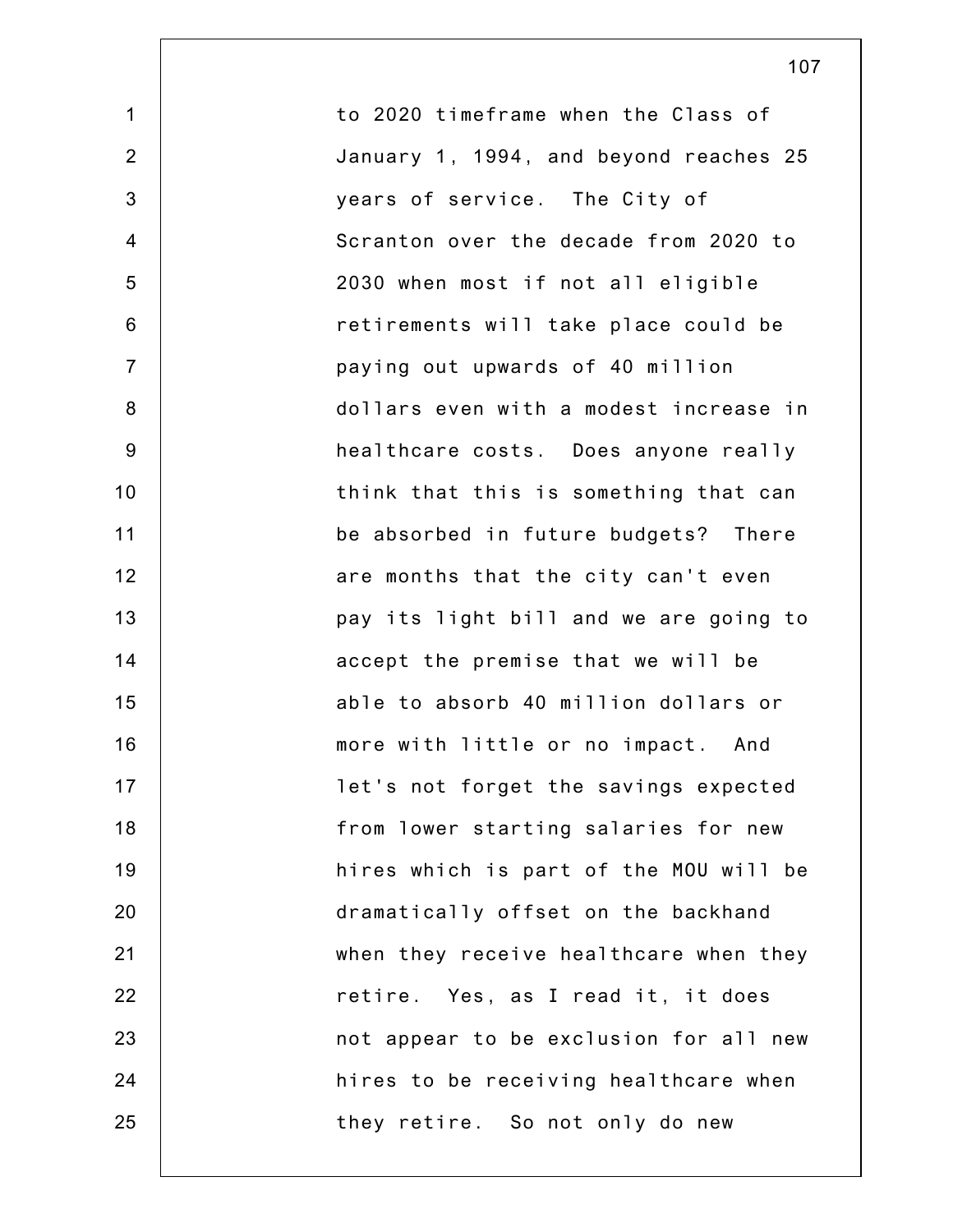retirees have retiree healthcare benefits, there is no pension reform for that group in the MOU. And on the pension issue if anyone has been listening for the past six months they know or they would know that I have been an extreme advocate for pension reform. I have more than telegraphed that message to anyone that would listen. Over and over again this council and the administration have heard the words pension reform as part of my weekly comments. To have a contract that does not address this or at least new hires is disheartening and simply another lost opportunity. Pension without reform and retirees healthcare or the legacy cost that we simply cannot afford when we should be doing everything in our power to reduce future legacy cost, we are actually making it worse. We are mortgaging our future, we are kicking the can down the road and we are insuring that we can never be

108

1

2

3

4

5

6

7

8

9

10

11

12

13

14

15

16

17

18

19

20

21

22

23

24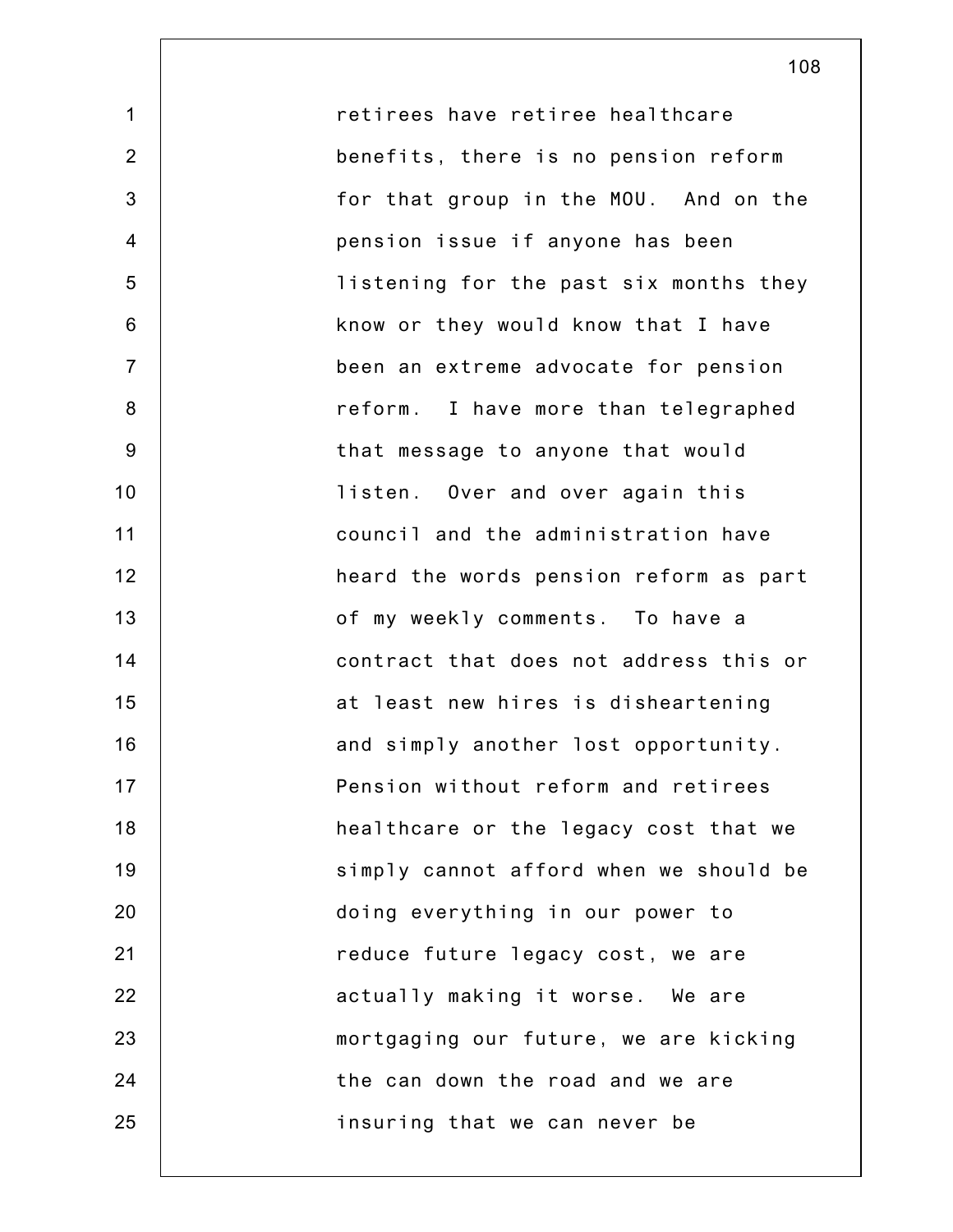1 2 3 4 5 6 7 8 9 10 11 12 13 14 15 16 17 18 19 20 21 22 23 24 25 financially solid long into the future. As we know, the definition of insanity is doing the same thing over and over again and expecting a different result. The city has been at this crossroads before and many times took the path of short term gain versus long term planning and solvency and here we are again except today there will be no more do overs, no more second chances. Today is the day we vote to continue on the road to recovery or in my opinion we vote to create a much surer path to receivership and bankruptcy. I will be voting for recovery. I will be voting no. MR. ROGAN: I would just make a few additional comments, some things that were brought up and some that weren't. The first one and I think this is a very important point that has been lost in all the discussion is the actual operation of the Police Department, the service that the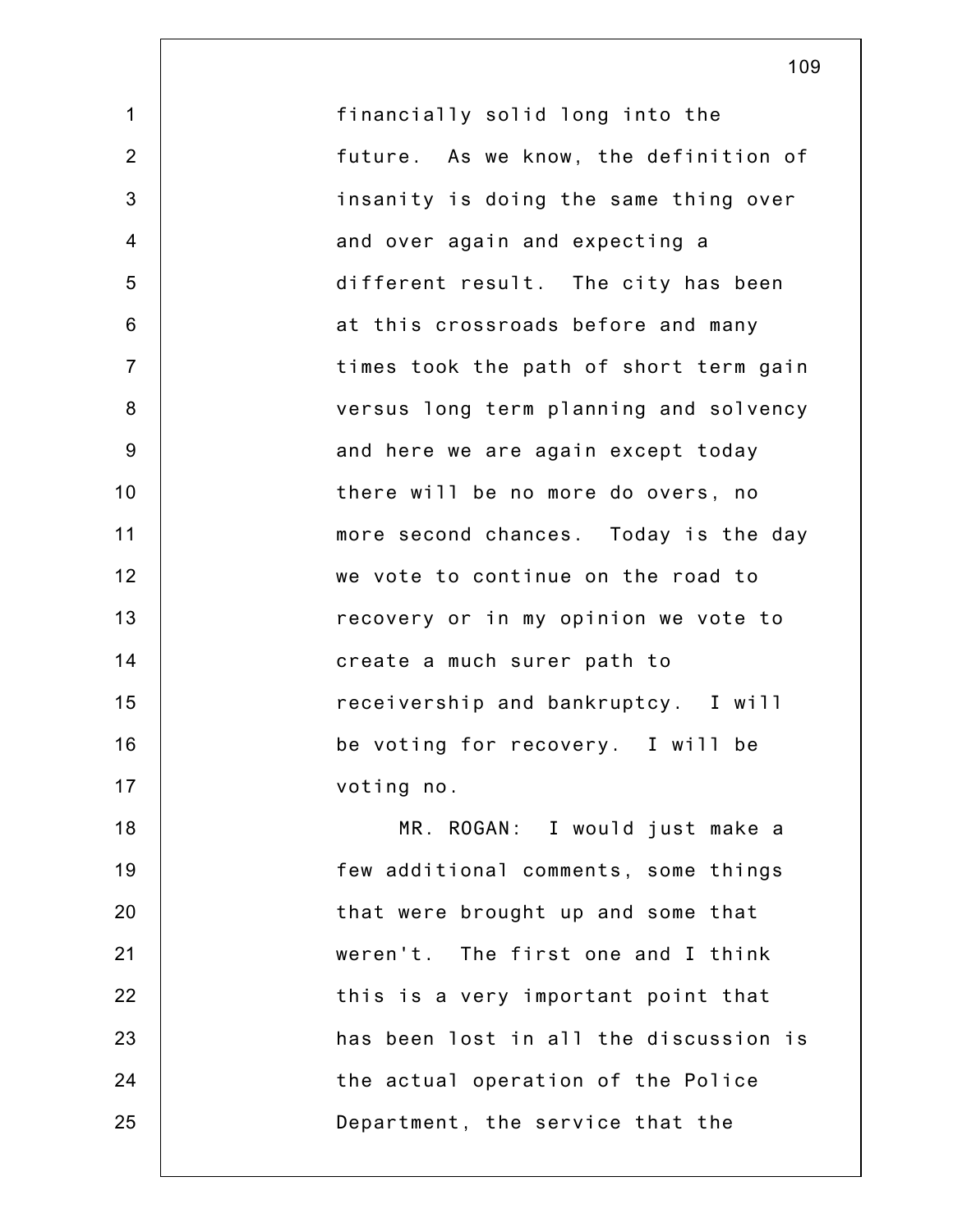1 2 3 4 5 6 7 8 9 10 11 12 13 14 15 16 17 18 19 20 21 22 23 24 25 residents of the Scranton see in their neighborhoods and in the downtown. One item that wasn't brought up is through changes in the manning, the Police Department with Chief Graziano, they were able to bring back the Street Crimes Unit with is a very important unit for cracking down on crime in the city. Just today another unit in the Scranton Police Department arrested an individual of Scranton and one from New York for criminal attempt, conspiracy, possession of drugs with the intent to deliver and nearly \$30,000 worth of narcotics. That's because of the good work of our police chief and our officers in our Police Department. It's not because of a contract or because with an issue an arbitrator ruled. It's because of the good work that they are doing. We have great people in our Police Department and we a great chief. These union concessions give the chief much more flexibility in how to deploy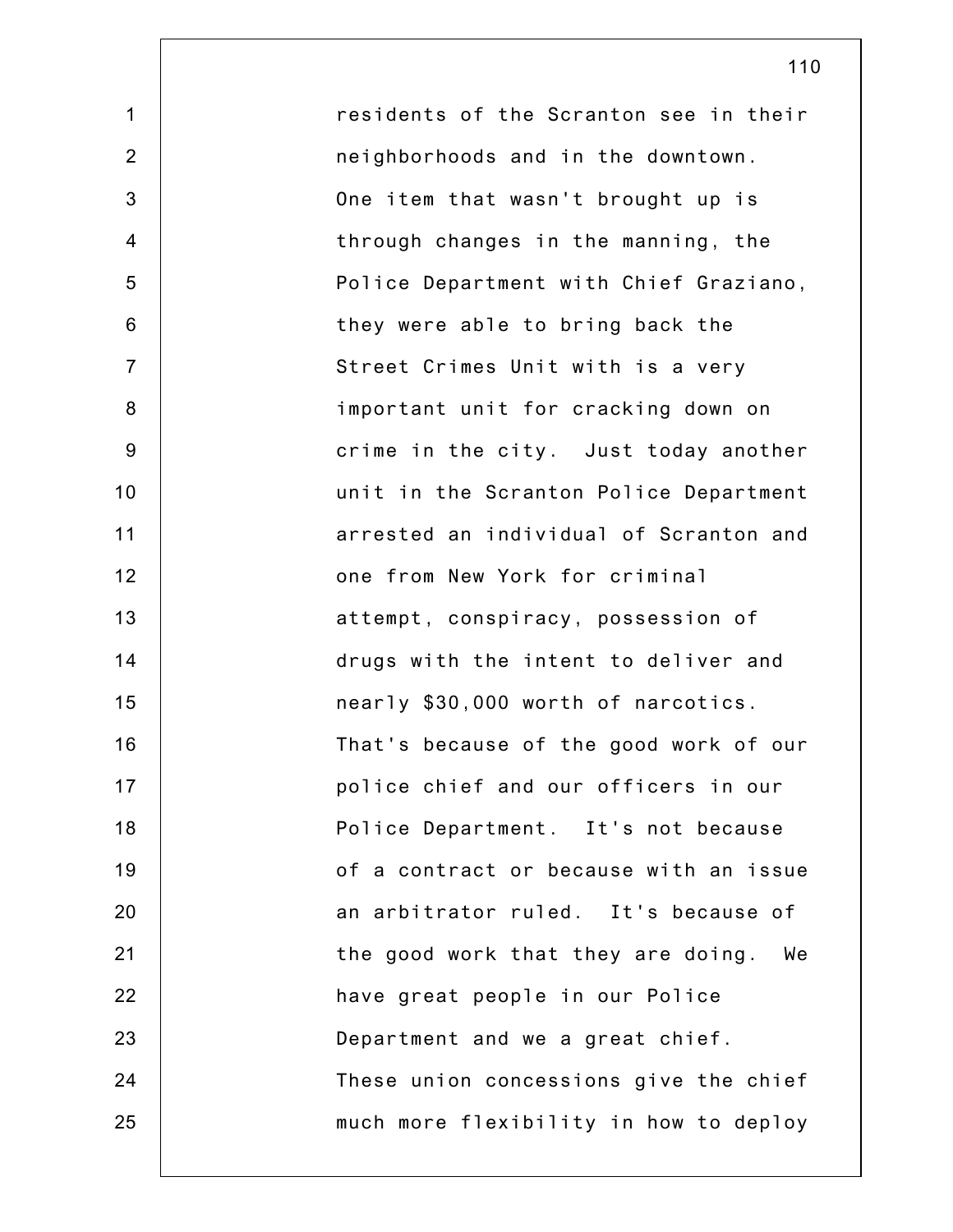1 2 3 4 5 6 7 8 9 10 11 12 13 14 15 16 17 18 19 20 21 22 23 24 25 those officers. As Councilman Wechsler mentioned Chief Graziano did a map of the areas where there are high crimes and what times those crimes are and he's going to deploy the Police Department during those times so there are more officers in neighborhoods that have a higher crime at those times. Under this current contract the city has to have the same -- have to have the minimum amount of officers on every shift whether it's 7 a.m. on a Monday morning or whether it's 12, 1 o'clock at night on a Friday night. Now, I think anyone with common sense knows that much more crime takes place on a Friday night at midnight than on 7 a.m. on a Monday morning. These union changes gives our chief the flexibility to deplore those resources as they're needed. Chief Graziano at length explained how he plans on changing deployments to help the city and the chief has done a great job.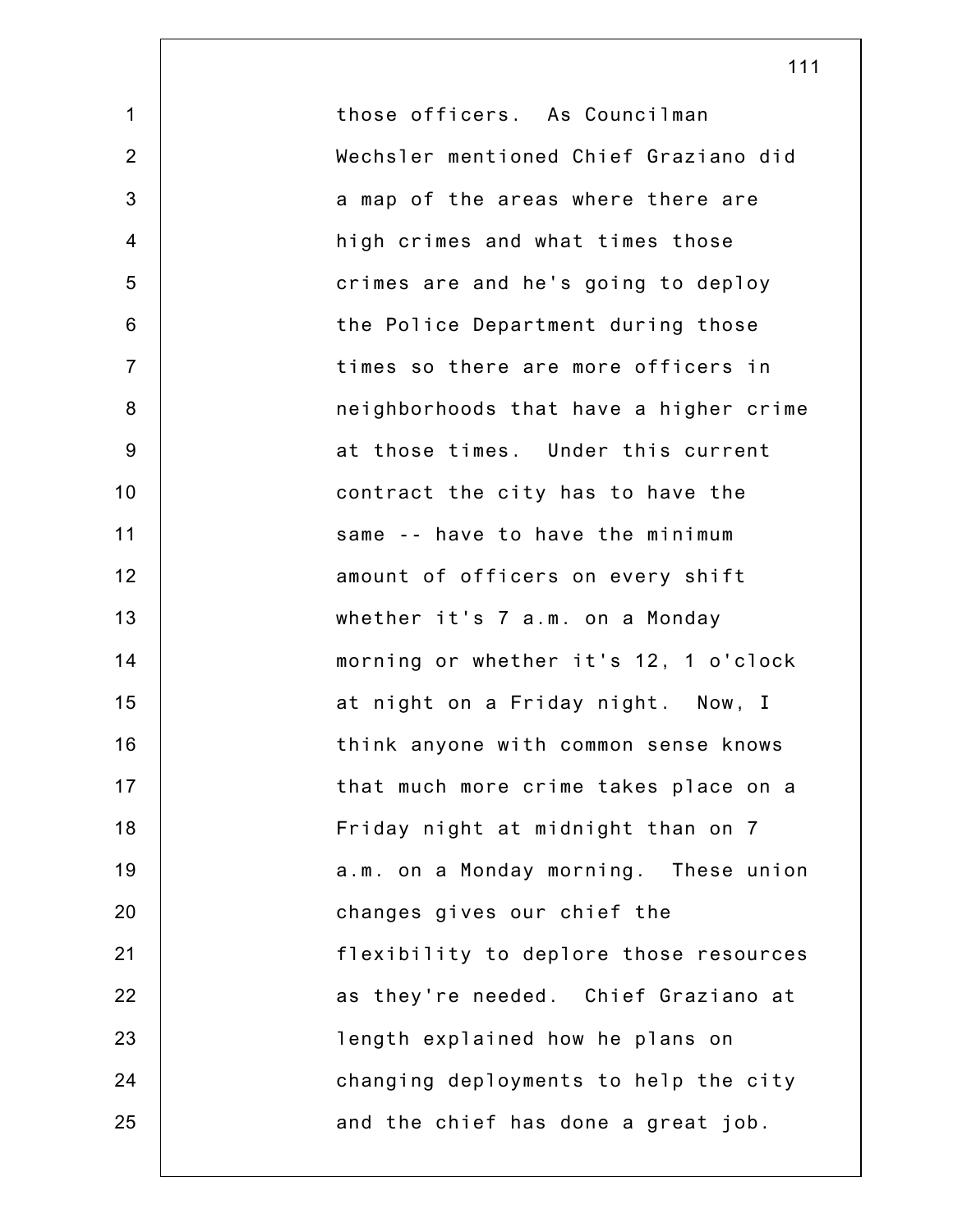1 2 3 4 5 6 7 8 9 10 11 12 13 14 15 16 17 18 19 20 21 22 23 24 25 He deserves to be commended for working with the FOP to formulate a plan that not only saves the city money despite what the newspaper and others will tell you and it also keeps the protection at or above where it current is which is the most important issue. Everyone who watches these meetings knows my philosophy on government that public safety is the reason why government exists. If government keep the people safe, it has done its job. This agreement helps keep our Police Department intact, it helps keep our neighborhoods safe. Compare Scranton to similar sized cities in Northeastern Pennsylvania, compare the crime, compare the neighborhoods and decide where you would want to live and I guarantee you, you will say Scranton because our neighborhoods are much safer than comparable cities. So other items that were brought up that I disagreed with, the item of many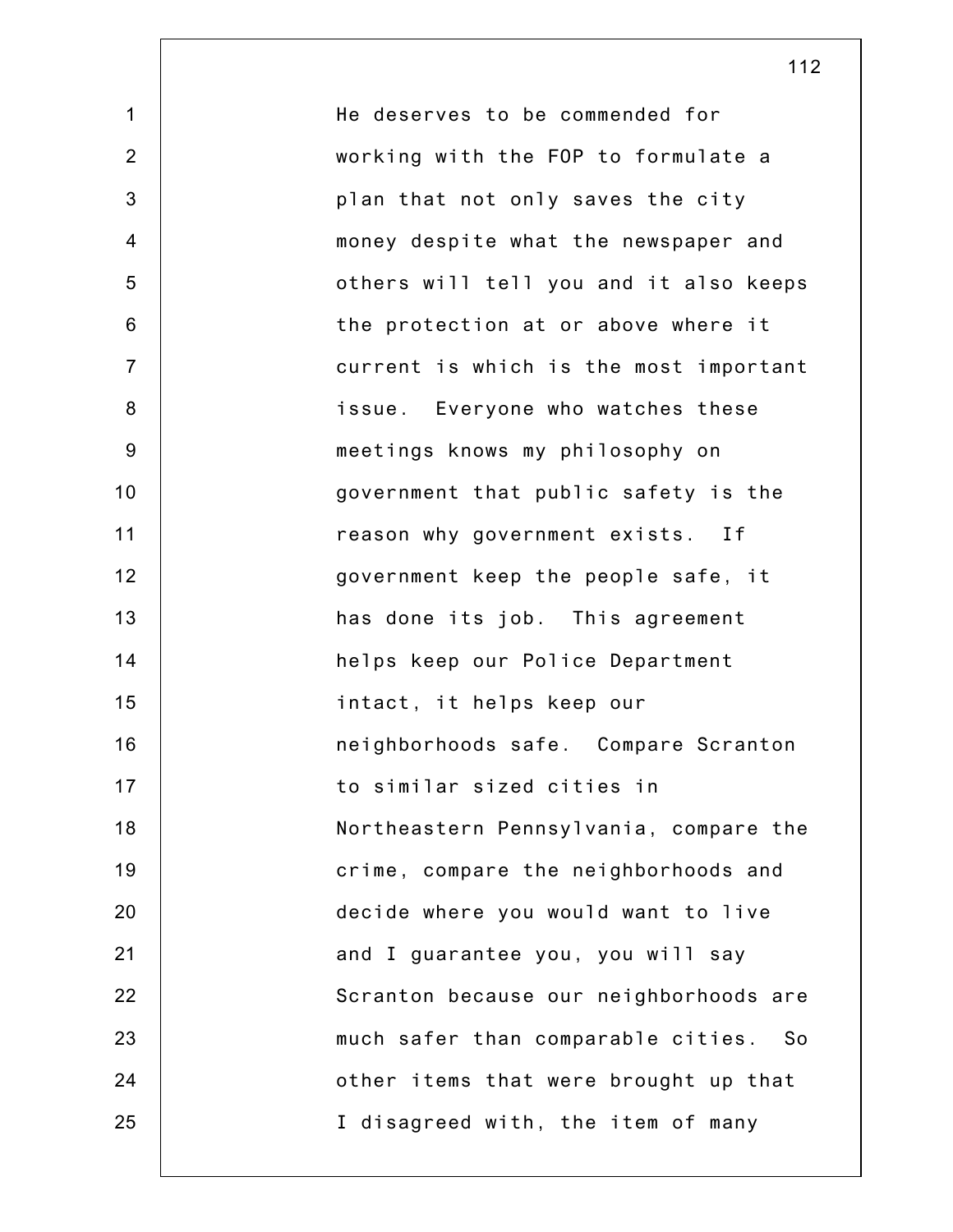1 2 3 4 5 6 7 8 9 10 11 12 13 14 15 16 17 18 19 20 21 22 23 24 25 people keep saying, well, why can't the six people receiving the healthcare being named? And this is one item where I agree with the individuals who are against this contract. That was the city's give to get all these savings. But if the six people were named in the contract, those very same people would be saying why is the favor being given to just six people. And that's exactly what those individuals who oppose this would be saying. In addition, those who opposed the contracts, the concessions speak of the dire financial situation in the City of Scranton currently and I wholeheartedly agree with them. We are in dire financial straights. Taxes have gone up dramatically, the city's budget every year have been distressed. Even three years ago city employees were making minimum wage because the city ran out of money. There is no question that our budgets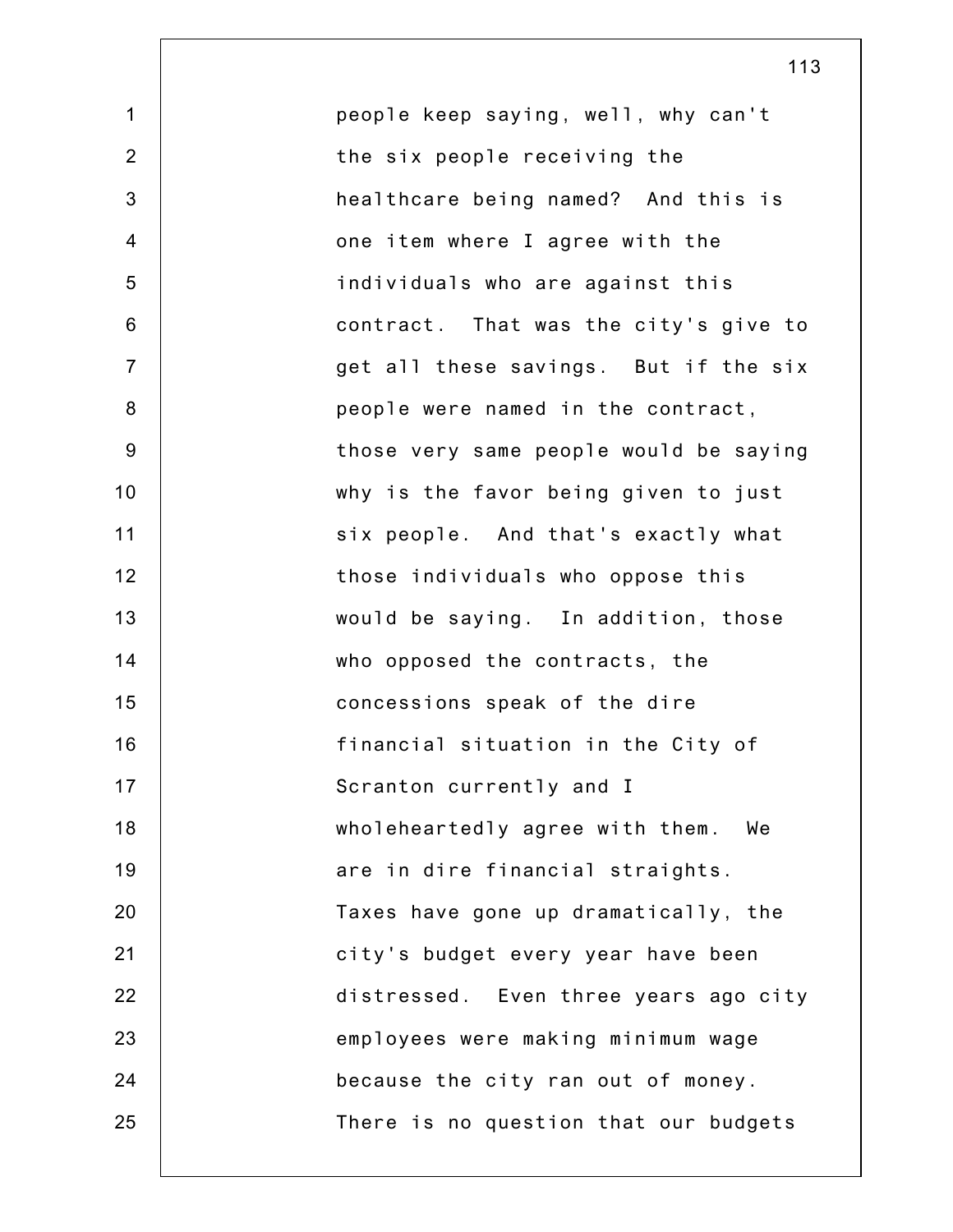1 2 3 4 5 6 7 8 9 10 11 12 13 14 15 16 17 18 19 20 21 22 23 24 25 are hurting right now. For anyone to think letting this contract ride out for three more years without any savings whatsoever is a practical thing to do isn't looking at the next three years that we have to get through budgetary as far as the budgets go. In addition, if we do go without making any changes, three years from now we may have another stalemate like we had in the past. The repercussions from that labor stalemate we're still paying over 50 percent increase in salaries for police officers because of the previous administration's failure to sit down and negotiate a fair deal. Some are upset that there are raises from eight, nine percent in this new deal and they're upset about that. Obviously would we like to see less, of course we would as a cost saving measure but in comparison to what a arbitrator would award, the savings are astronomical. As Councilman Evans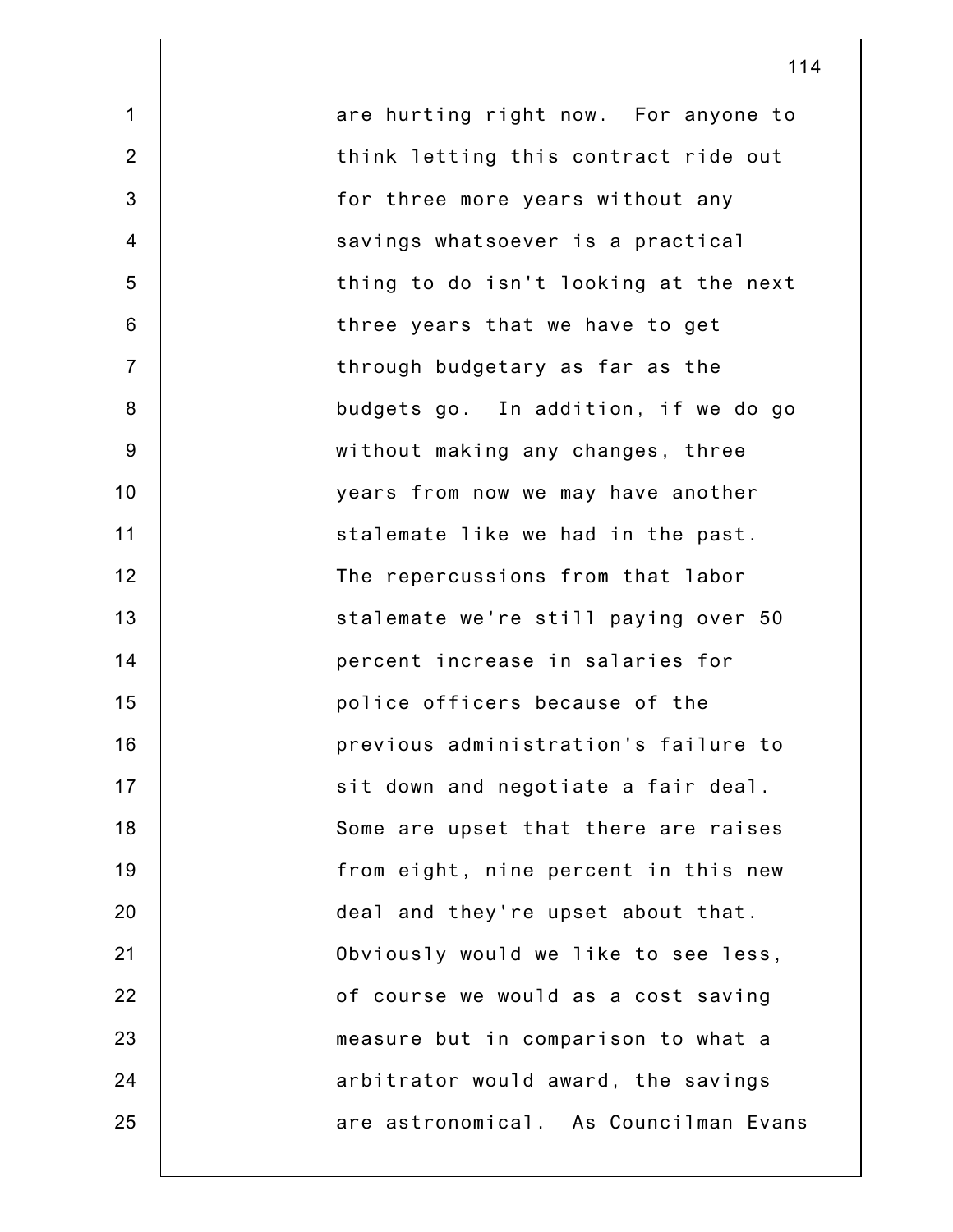mentioned insanity is doing the same thing over and over again. I don't believe we can continue down the old path that Mayor Doherty did fighting the unions. This is a plan where both sides gave some, the unions gave much more than the city did, and we will save millions of dollars through the course of this contract without jeopardizing the safety of Scranton's residents and that is most important part, the safety of all of you out there and that is why I will be voting yes. MR. GAUGHAN: I would just like to make one additional comment. This debate isn't about the job that the police officers do in the city. I think personally we have one of the best Police Departments in United States. That isn't what we're

1

2

3

4

5

6

7

8

9

10

11

12

13

14

15

16

17

18

19

20

21

22

23

24

25

debating up there. We're not debating how safe our city is because I do believe that our police officers do a wonderful job. No one on this council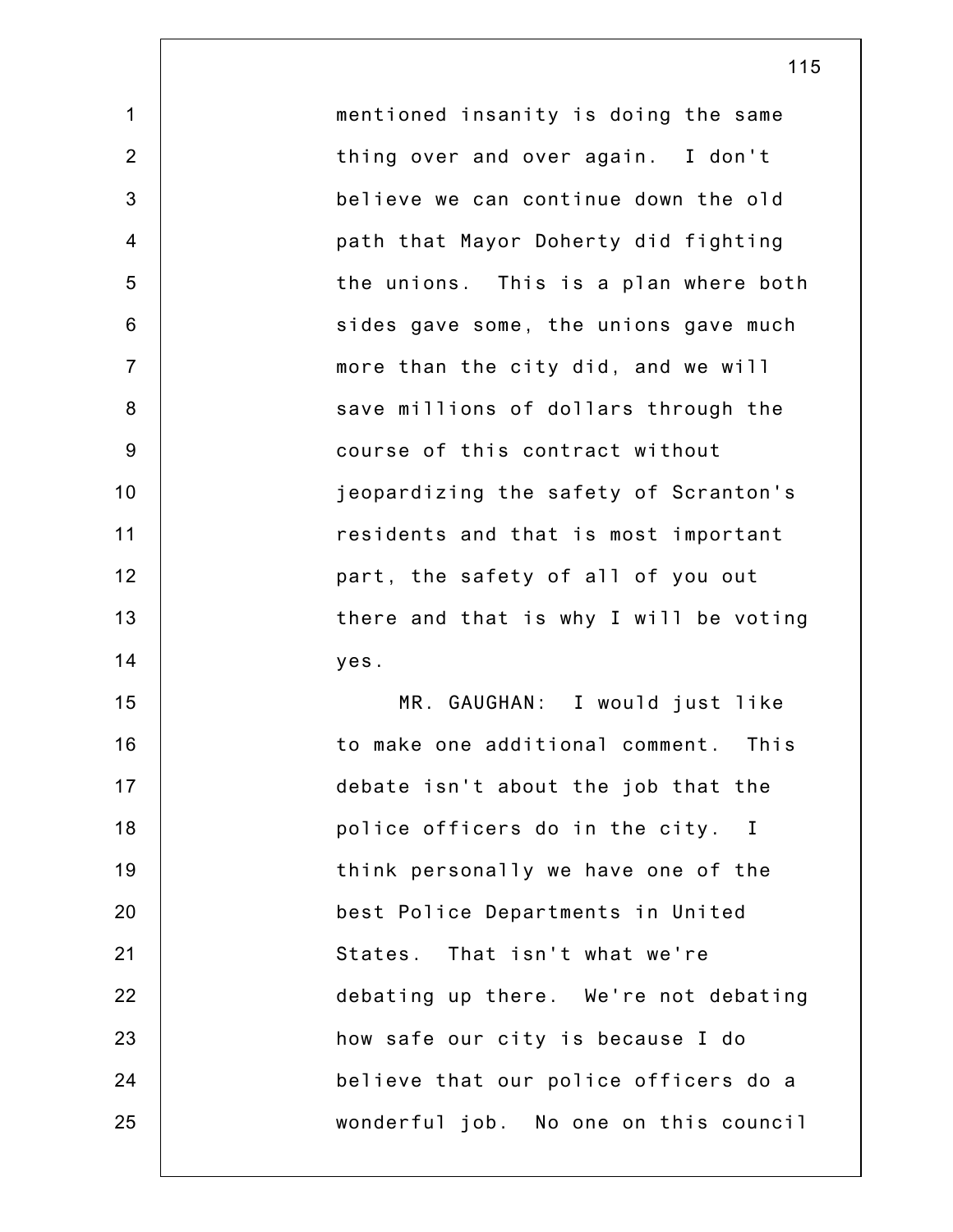| $\mathbf 1$    | has called into question the           |
|----------------|----------------------------------------|
| 2              | employees. What we're calling into     |
| 3              | question is the contract that we have  |
| $\overline{4}$ | in front of us. And I believe as a     |
| 5              | councilman and as a legislature, it's  |
| $\,6$          | our fiduciary responsibility to make   |
| $\overline{7}$ | sure that those that come after us s   |
| $\bf 8$        | have it better than we have it now.    |
| $9\,$          | Where are the concessions for the      |
| 10             | people of the city. That's the         |
| 11             | question that we're forgetting about.  |
| 12             | Where are the concessions for the      |
| 13             | people that continually are asked to   |
| 14             | go back into their pocketbook. A       |
| 15             | million dollars in savings was touted. |
| 16             | It's questionable as I mentioned and   |
| 17             | look at the back end as Mr. Evans      |
| 18             | mentioned with the healthcare. All of  |
| 19             | us agree that that's a big concern.    |
| 20             | So then why are we passing this? Why   |
| 21             | are we passing this contract? That's   |
| 22             | a major concern. We're going to end    |
| 23             | up right back where we started.        |
| 24             | MS. EVANS: One quick comment if        |
| 25             | I may. I do agree with Councilman      |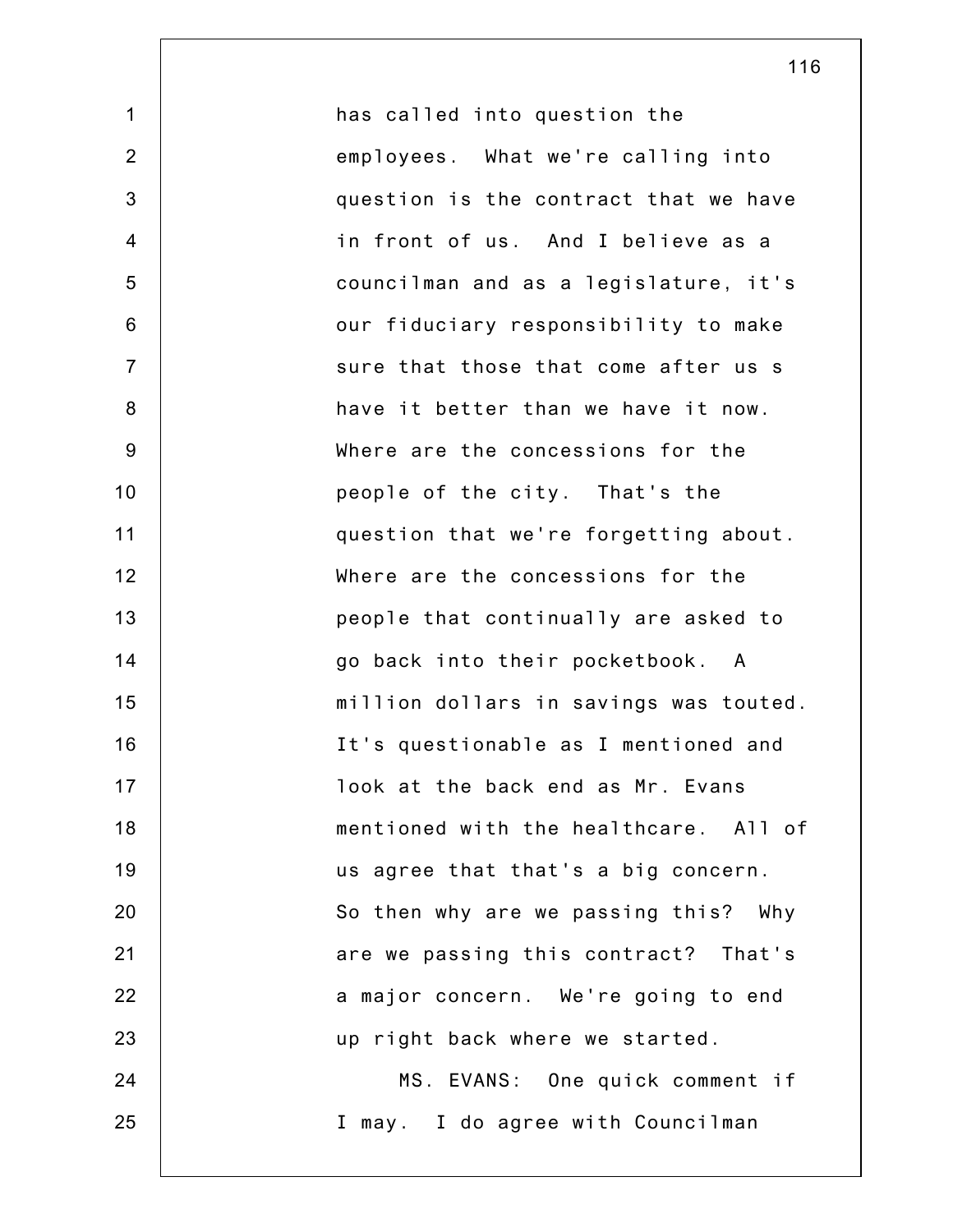| $\mathbf 1$    | Rogan. There are some great things in  |
|----------------|----------------------------------------|
| $\overline{2}$ | this contract. I think the work that   |
| 3              | Chief Graziano did was fantastic. The  |
| $\overline{4}$ | manning situation, the personnel       |
| 5              | situation, his ideas were great for    |
| 6              | the department and great for the city. |
| $\overline{7}$ | I'm a reasonable person. It's not      |
| 8              | going to take much for me to say yes.  |
| 9              | All I wanted to see was pension reform |
| 10             | and the six people named on the        |
| 11             | retiree healthcare. It's that simple.  |
| 12             | That's all I'm looking for. And        |
| 13             | everything else can stay. It's --      |
| 14             | otherwise it's a fairly decent         |
| 15             | contract but those two things are      |
| 16             | critical to our long term financial    |
| 17             | health. Thank you.                     |
| 18             | MR. MCGOFF: I will weigh in. As        |
| 19             | I see it as I've said it to the        |
| 20             | newspaper, I believe that what this    |
| 21             | comes down is a decision as to whether |
| 22             | you believe that the estimated savings |
| 23             | contained in the contract proposal     |
| 24             | outweigh the estimated expenditures    |
| 25             | that could be included in the contract |
|                |                                        |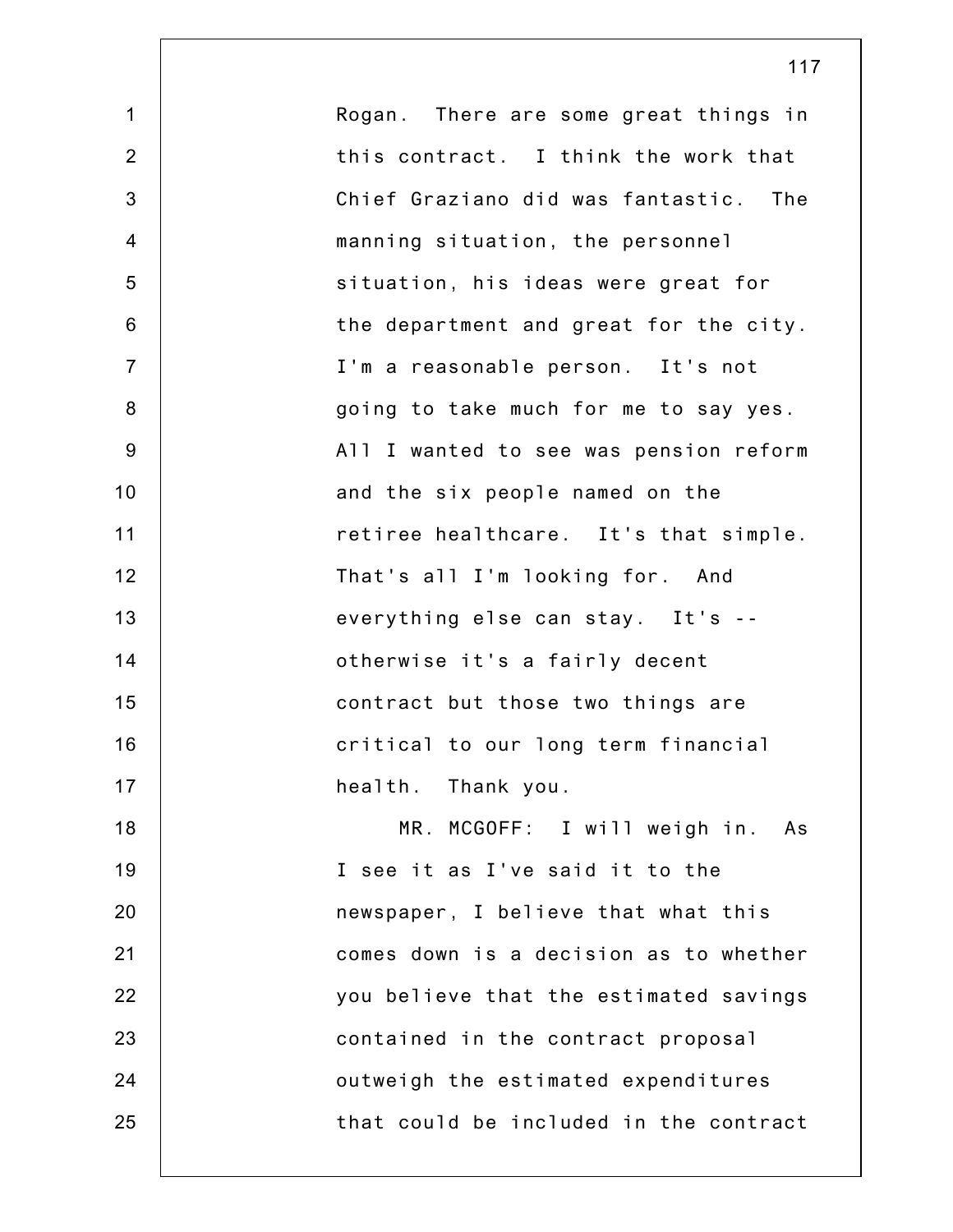1 2 3 4 5 6 7 8 9 10 11 12 13 14 15 16 17 18 19 20 21 22 23 24 25 or vice versa. In both cases we are looking at estimates. Unfortunately many of the things that are included are at this point in time not quantifiable and so we have to deal with this idea of estimated savings or estimated expenditures and how they will effect our decisionmaking. What I've personally take a look at is go beyond the estimates and look at the actual changes. For me, yes, you know, could there have been greater pension concessions? Perhaps. But we did get an increase in pension contributions which I think is significant moving forward. We did get a change in manning and new wages -- wage concessions for new hires. These things will create savings. How much, that's again an estimate but they are actual changes and that will produce something. And also as Councilman Rogan mentioned I think the big thing is the department reorganization. Not only will it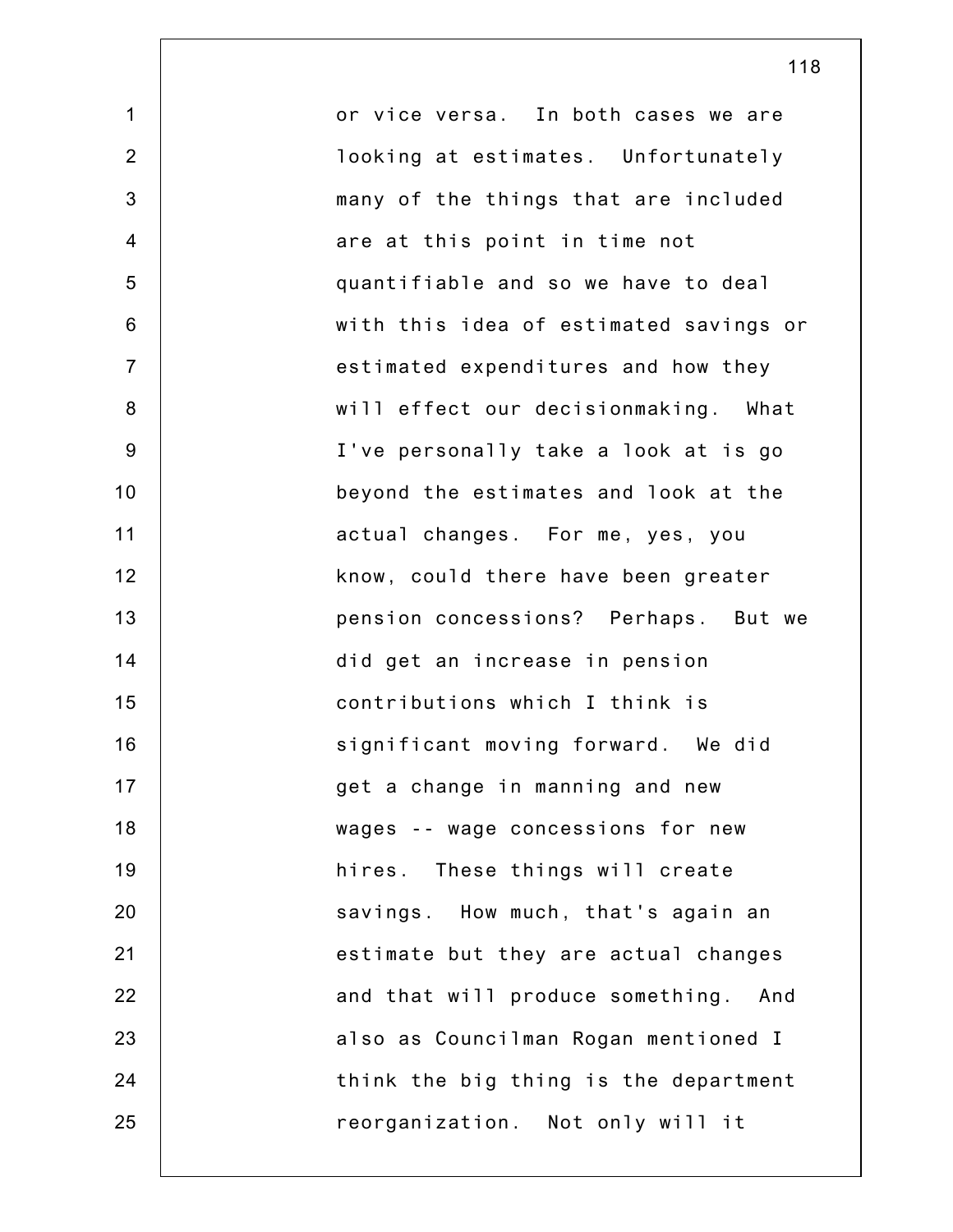1 2 3 4 5 6 7 8 9 10 11 12 13 14 15 16 17 18 19 20 21 22 23 24 25 provide some savings but as Councilman Rogan said it does increase the ability of the Police Department to provide for our public safety which I think is part of, you know, what we're looking at this evening. As far as the argument that it contradicts the revised recovery plan, yes, in words, yes, but the revised recovery plan, the mandates in the revised recovery plan, as I said before, are put there to estimate what savings could be achieved and the estimates for savings that were provided by Chief Graziano and mentioned by the members of PEL, those estimated savings are within the parameters of the mandated savings that would be included in the revised recovery plan. So that even while the wording may contradict, the actual young numbers are well within what the recovery plan was looking to do. And so, you know, I don't see a conflict with the recovery plan and if those mandates -- if those savings are meant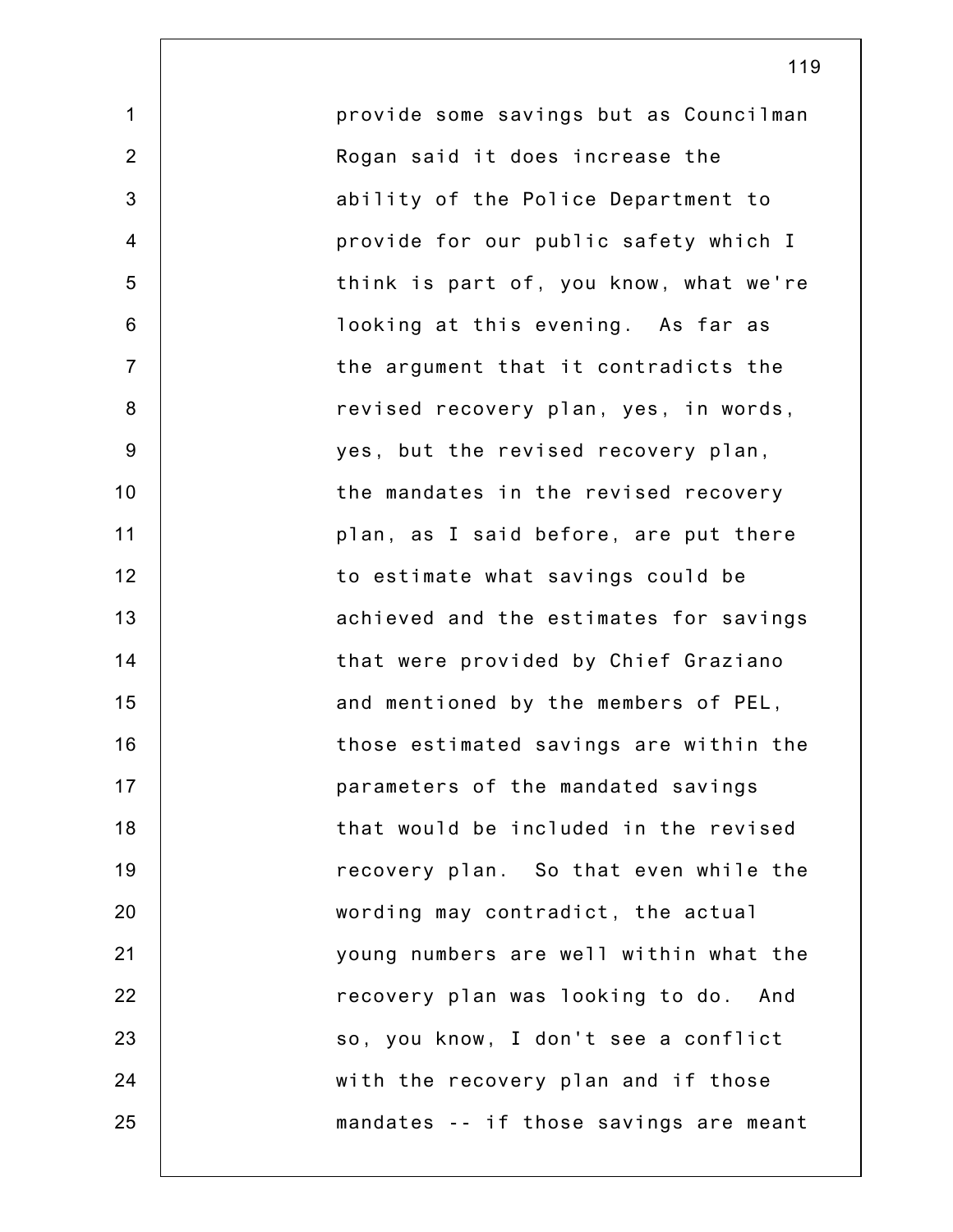1 2 3 4 5 6 7 8 9 10 11 12 13 14 15 16 17 18 19 20 21 22 23 24 25 through the contract, then the revised recovery plan can take some effect that, you know, that changes do need to be made. I think that my personal belief is that the current contract over the course of the next three years is not sustainable. I believe that we do need changes and I believe that the changes that are included in this proposed contract will help us meet some of the budget problems that we currently have and I think that that becomes our primary responsibility. We need change now and we need to meet these changes now or I think the failure of the city is more imminent under the current contract than it is under the proposed contract. Anyone else? (No response.) MR. MCGOFF: Roll call, please. MS. CARRERA: Mr. Wechsler. MR. WECHSLER: Yes. MS. CARRERA: Mr. Rogan. MR. ROGAN: Yes.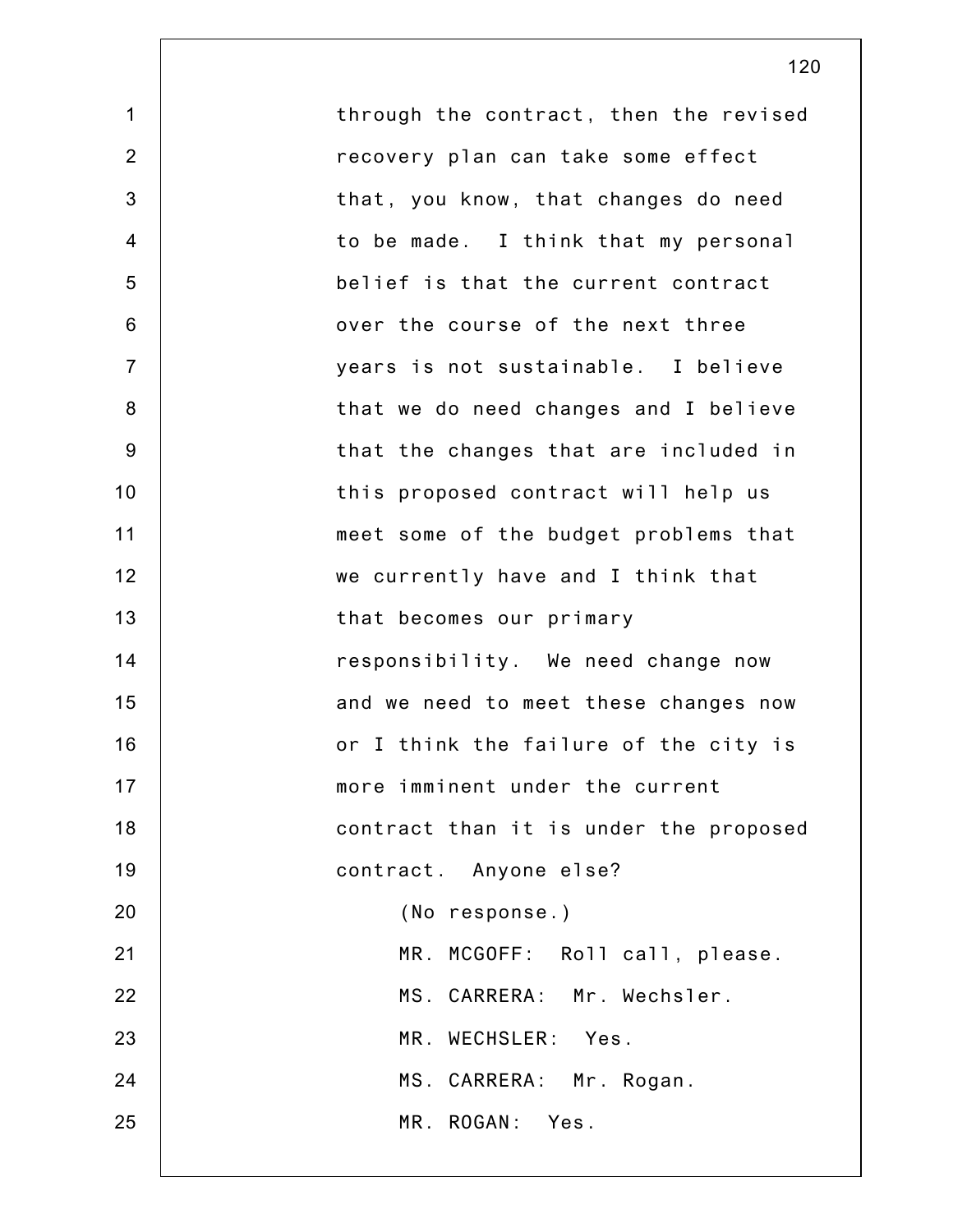|                  | 121                                  |
|------------------|--------------------------------------|
| 1                | MS. CARRERA: Mr. Evans.              |
| $\overline{2}$   | MR. EVANS: No.                       |
| $\mathbf{3}$     | MS. CARRERA: Mr. Gaughan.            |
| $\overline{4}$   | MR. GAUGHAN:<br>No.                  |
| $\sqrt{5}$       | MS. CARRERA: Mr. McGoff.             |
| $\,6$            | MR. MCGOFF: Yes. I hereby            |
| $\overline{7}$   | declare Item 7M legally and lawfully |
| 8                | adopted.                             |
| $\boldsymbol{9}$ | If there is no further business,     |
| 10               | I'll entertain a motion to adjourn.  |
| 11               | MR. ROGAN:<br>Motion to adjourn.     |
| 12               | MR. MCGOFF: This meeting is          |
| 13               | adjourned.                           |
| 14               | (Proceedings concluded at            |
| 15               | 8:26 p.m.                            |
| 16               |                                      |
| $17$             |                                      |
| 18               |                                      |
| 19               |                                      |
| 20               |                                      |
| 21               |                                      |
| 22               |                                      |
| 23               |                                      |
| 24               |                                      |
| 25               |                                      |
|                  |                                      |

 $\mathsf{L}$